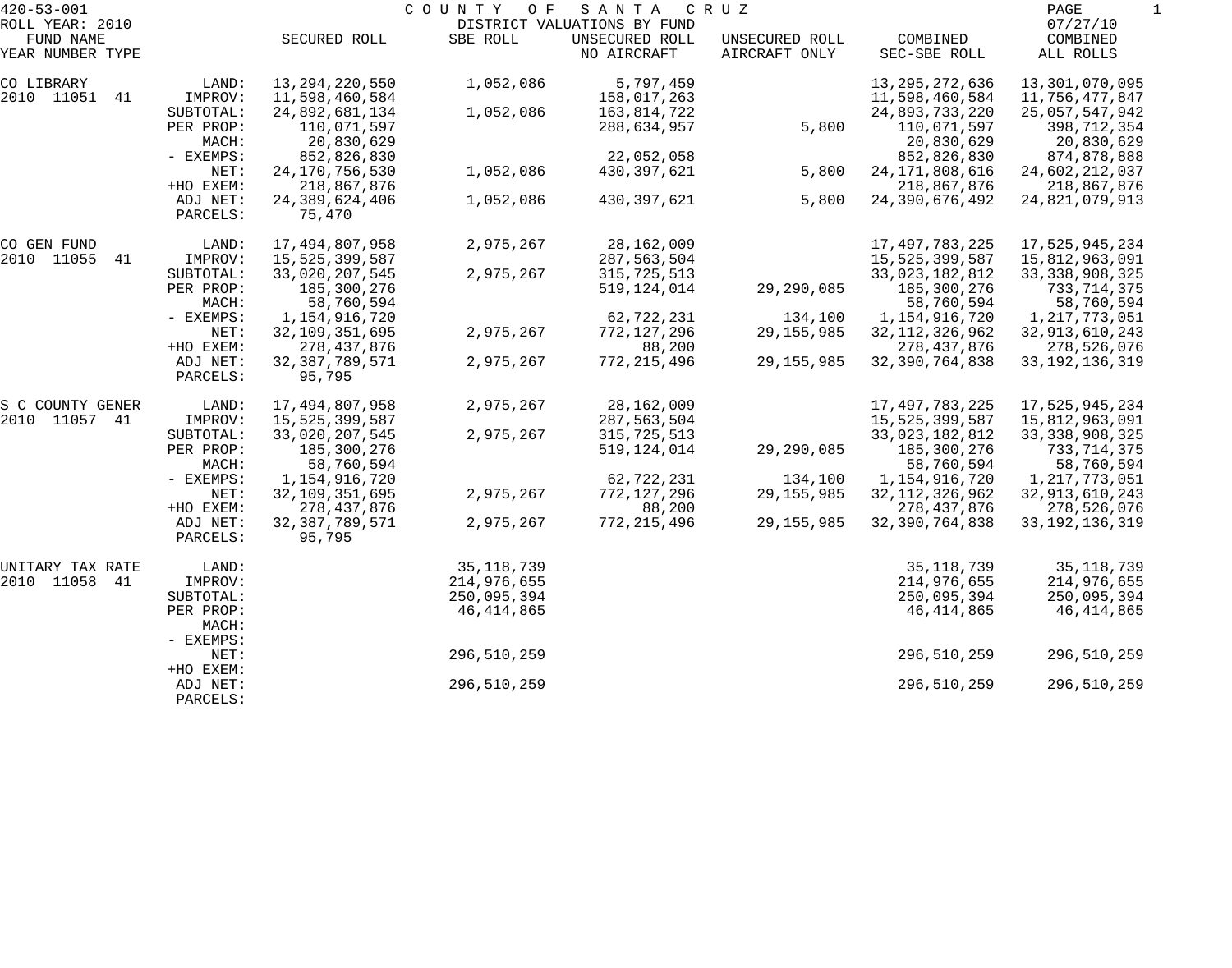| $420 - 53 - 001$<br>ROLL YEAR: 2010 |                                 | COUNTY<br>O F<br>SANTA<br>C R U Z<br>DISTRICT VALUATIONS BY FUND |               |                               |                                 |                          |                                   |
|-------------------------------------|---------------------------------|------------------------------------------------------------------|---------------|-------------------------------|---------------------------------|--------------------------|-----------------------------------|
| FUND NAME<br>YEAR NUMBER TYPE       |                                 | SECURED ROLL                                                     | SBE ROLL      | UNSECURED ROLL<br>NO AIRCRAFT | UNSECURED ROLL<br>AIRCRAFT ONLY | COMBINED<br>SEC-SBE ROLL | 07/27/10<br>COMBINED<br>ALL ROLLS |
| UNITARY DEBT SER                    | LAND:                           |                                                                  | 37,042,740    |                               |                                 | 37,042,740               | 37,042,740                        |
| 2010 11059<br>41                    | IMPROV:                         |                                                                  | 216, 376, 398 |                               |                                 | 216, 376, 398            | 216,376,398                       |
|                                     | SUBTOTAL:                       |                                                                  | 253,419,138   |                               |                                 | 253,419,138              | 253,419,138                       |
|                                     | PER PROP:<br>MACH:<br>- EXEMPS: |                                                                  | 47,325,631    |                               |                                 | 47,325,631               | 47,325,631                        |
|                                     | NET:                            |                                                                  | 300, 744, 769 |                               |                                 | 300, 744, 769            | 300, 744, 769                     |
|                                     | +HO EXEM:                       |                                                                  |               |                               |                                 |                          |                                   |
|                                     | ADJ NET:<br>PARCELS:            |                                                                  | 300, 744, 769 |                               |                                 | 300, 744, 769            | 300, 744, 769                     |
| RAILROAD UNITARY                    | LAND:                           |                                                                  | 1,924,001     |                               |                                 | 1,924,001                | 1,924,001                         |
| 2010 11060<br>-41                   | IMPROV:                         |                                                                  | 1,399,743     |                               |                                 | 1,399,743                | 1,399,743                         |
|                                     | SUBTOTAL:                       |                                                                  | 3, 323, 744   |                               |                                 | 3, 323, 744              | 3, 323, 744                       |
|                                     | PER PROP:<br>MACH:<br>- EXEMPS: |                                                                  | 910,766       |                               |                                 | 910,766                  | 910,766                           |
|                                     | NET:                            |                                                                  | 4,234,510     |                               |                                 | 4,234,510                | 4,234,510                         |
|                                     | +HO EXEM:                       |                                                                  |               |                               |                                 |                          |                                   |
|                                     | ADJ NET:<br>PARCELS:            |                                                                  | 4,234,510     |                               |                                 | 4,234,510                | 4,234,510                         |
| CO FIRE                             | LAND:                           | 1,538,354,938                                                    | 250,510       | 1,427,211                     |                                 | 1,538,605,448            | 1,540,032,659                     |
| 2010<br>23600<br>41                 | IMPROV:                         | 1,372,746,585                                                    |               | 18,384,640                    |                                 | 1,372,746,585            | 1,391,131,225                     |
|                                     | SUBTOTAL:                       | 2,911,101,523                                                    | 250,510       | 19,811,851                    |                                 | 2,911,352,033            | 2,931,163,884                     |
|                                     | PER PROP:                       | 7,641,835                                                        |               | 28,036,905                    | 5,800                           | 7,641,835                | 35,684,540                        |
|                                     | MACH:                           | 10,807,114                                                       |               |                               |                                 | 10,807,114               | 10,807,114                        |
|                                     | - EXEMPS:                       | 91,490,219                                                       |               | 4,296                         |                                 | 91,490,219               | 91,494,515                        |
|                                     | NET:                            | 2,838,060,253                                                    | 250,510       | 47,844,460                    | 5,800                           | 2,838,310,763            | 2,886,161,023                     |
|                                     | +HO EXEM:                       | 25, 711, 935                                                     |               |                               |                                 | 25,711,935               | 25,711,935                        |
|                                     | ADJ NET:<br>PARCELS:            | 2,863,772,188<br>9,294                                           | 250,510       | 47,844,460                    | 5,800                           | 2,864,022,698            | 2,911,872,958                     |
| SALSIPUEDES SNTA                    | LAND:                           | 56,775,120                                                       |               | 278,008                       |                                 | 56,775,120               | 57,053,128                        |
| 2010<br>76000<br>44                 | IMPROV:                         | 66,174,752                                                       |               | 375,240                       |                                 | 66,174,752               | 66,549,992                        |
|                                     | SUBTOTAL:                       | 122,949,872                                                      |               | 653,248                       |                                 | 122,949,872              | 123,603,120                       |
|                                     | PER PROP:                       | 493,471                                                          |               | 1,076,904                     |                                 | 493,471                  | 1,570,375                         |
|                                     | MACH:                           | 40,051                                                           |               |                               |                                 | 40,051                   | 40,051                            |
|                                     | - EXEMPS:                       | 14,947,465                                                       |               |                               |                                 | 14,947,465               | 14,947,465                        |
|                                     | NET:                            | 108,535,929                                                      |               | 1,730,152                     |                                 | 108,535,929              | 110,266,081                       |
|                                     | +HO EXEM:                       | 2,013,200                                                        |               |                               |                                 | 2,013,200                | 2,013,200                         |
|                                     | ADJ NET:<br>PARCELS:            | 110,549,129<br>488                                               |               | 1,730,152                     |                                 | 110,549,129              | 112, 279, 281                     |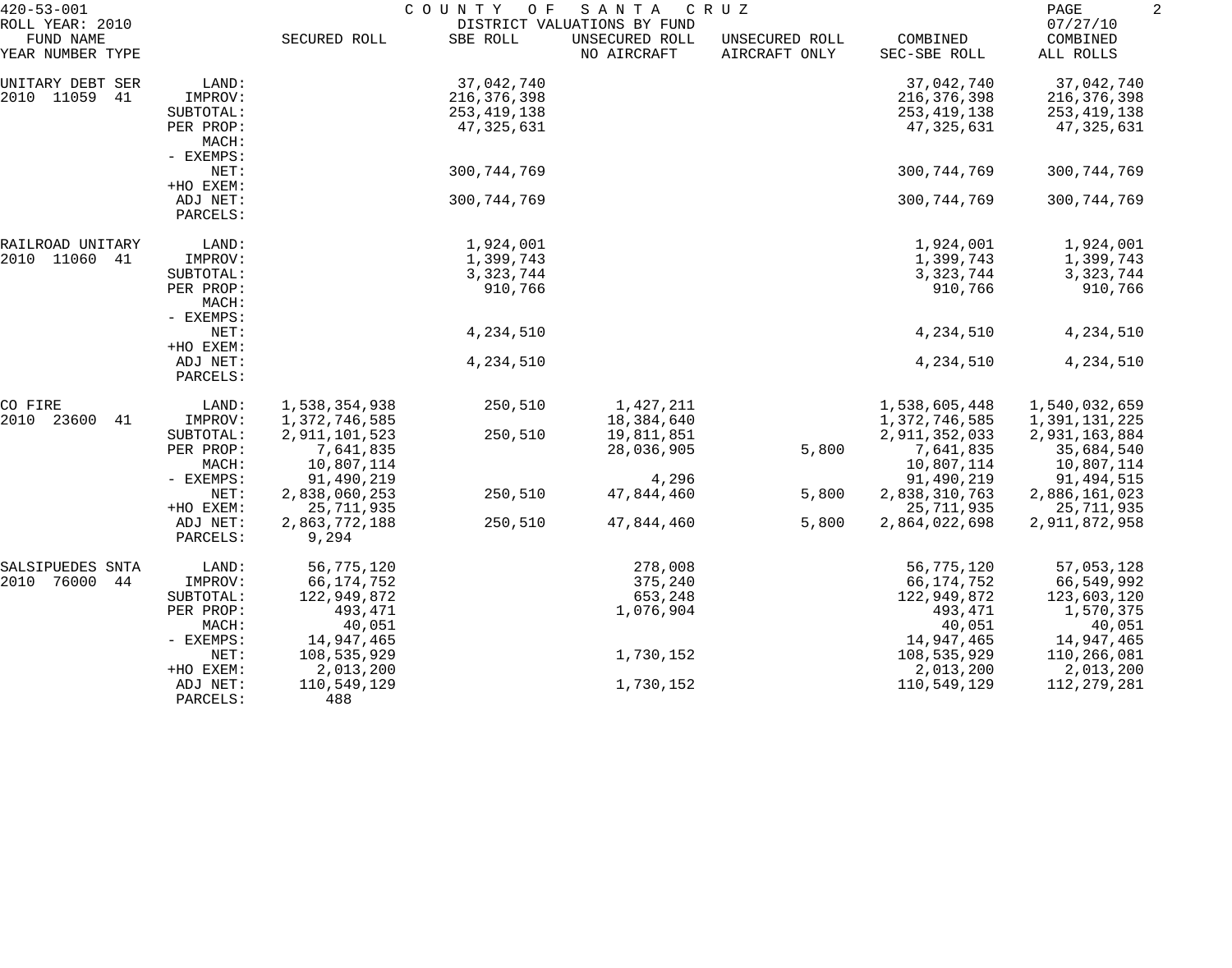| $420 - 53 - 001$             |                      |                        | COUNTY<br>O F | SANTA                                         | C R U Z        |               | PAGE                 | 3 |
|------------------------------|----------------------|------------------------|---------------|-----------------------------------------------|----------------|---------------|----------------------|---|
| ROLL YEAR: 2010<br>FUND NAME |                      | SECURED ROLL           | SBE ROLL      | DISTRICT VALUATIONS BY FUND<br>UNSECURED ROLL | UNSECURED ROLL | COMBINED      | 07/27/10<br>COMBINED |   |
| YEAR NUMBER TYPE             |                      |                        |               | NO AIRCRAFT                                   | AIRCRAFT ONLY  | SEC-SBE ROLL  | ALL ROLLS            |   |
| AROMAS 2002 A                | LAND:                | 7,629,018              |               |                                               |                | 7,629,018     | 7,629,018            |   |
| 2010 77120<br>43             | IMPROV:              | 4,463,334              |               | 83,333                                        |                | 4,463,334     | 4,546,667            |   |
|                              | SUBTOTAL:            | 12,092,352             |               | 83,333                                        |                | 12,092,352    | 12,175,685           |   |
|                              | PER PROP:<br>MACH:   | 144,681                |               | 283,868                                       |                | 144,681       | 428,549              |   |
|                              | - EXEMPS:            | 80,000                 |               |                                               |                | 80,000        | 80,000               |   |
|                              | NET:                 | 12, 157, 033           |               | 367,201                                       |                | 12, 157, 033  | 12,524,234           |   |
|                              | +HO EXEM:            | 77,000                 |               |                                               |                | 77,000        | 77,000               |   |
|                              | ADJ NET:<br>PARCELS: | 12, 234, 033<br>67     |               | 367,201                                       |                | 12, 234, 033  | 12,601,234           |   |
| BONNY DOON 1999R             | LAND:                | 245,921,053            |               | 53,208                                        |                | 245,921,053   | 245,974,261          |   |
| 2010<br>77128 43             | IMPROV:              | 235,479,069            |               | 6,254,579                                     |                | 235,479,069   | 241,733,648          |   |
|                              | SUBTOTAL:            | 481,400,122            |               | 6,307,787                                     |                | 481,400,122   | 487,707,909          |   |
|                              | PER PROP:            | 646,138                |               | 2,937,759                                     | 5,800          | 646,138       | 3,589,697            |   |
|                              | MACH:                | 585,008                |               |                                               |                | 585,008       | 585,008              |   |
|                              | - EXEMPS:            | 12,464,399             |               |                                               |                | 12,464,399    | 12,464,399           |   |
|                              | NET:                 | 470,166,869            |               | 9,245,546                                     | 5,800          | 470,166,869   | 479,418,215          |   |
|                              | +HO EXEM:            | 4,771,200              |               |                                               |                | 4,771,200     | 4,771,200            |   |
|                              | ADJ NET:<br>PARCELS: | 474,938,069<br>1,290   |               | 9,245,546                                     | 5,800          | 474,938,069   | 484,189,415          |   |
| LIVE OAK DS 92 S             | LAND:                | 1,582,604,171          | 76,989        | 3,972,903                                     |                | 1,582,681,160 | 1,586,654,063        |   |
| 2010 77259 43                | IMPROV:              | 1,203,235,869          |               | 29, 287, 401                                  |                | 1,203,235,869 | 1,232,523,270        |   |
|                              | SUBTOTAL:            | 2,785,840,040          | 76,989        | 33, 260, 304                                  |                | 2,785,917,029 | 2,819,177,333        |   |
|                              | PER PROP:            | 7,494,835              |               | 39, 326, 319                                  |                | 7,494,835     | 46,821,154           |   |
|                              | MACH:                | 121,777                |               |                                               |                | 121,777       | 121,777              |   |
|                              | - EXEMPS:            | 50,761,032             |               | 4, 119, 191                                   |                | 50,761,032    | 54,880,223           |   |
|                              | NET:                 | 2,742,695,620          | 76,989        | 68, 467, 432                                  |                | 2,742,772,609 | 2,811,240,041        |   |
|                              | +HO EXEM:            | 21,166,596             |               | 33,600                                        |                | 21,166,596    | 21,200,196           |   |
|                              | ADJ NET:<br>PARCELS: | 2,763,862,216<br>7,294 | 76,989        | 68,501,032                                    |                | 2,763,939,205 | 2,832,440,237        |   |
| LVE OAK 92B REFO             | LAND:                | 1,582,604,171          | 76,989        | 3,972,903                                     |                | 1,582,681,160 | 1,586,654,063        |   |
| 2010<br>77260<br>43          | IMPROV:              | 1,203,235,869          |               | 29, 287, 401                                  |                | 1,203,235,869 | 1,232,523,270        |   |
|                              | SUBTOTAL:            | 2,785,840,040          | 76,989        | 33, 260, 304                                  |                | 2,785,917,029 | 2,819,177,333        |   |
|                              | PER PROP:            | 7,494,835              |               | 39, 326, 319                                  |                | 7,494,835     | 46,821,154           |   |
|                              | MACH:                | 121,777                |               |                                               |                | 121,777       | 121,777              |   |
|                              | - EXEMPS:            | 50,761,032             |               | 4, 119, 191                                   |                | 50,761,032    | 54,880,223           |   |
|                              | NET:                 | 2,742,695,620          | 76,989        | 68,467,432                                    |                | 2,742,772,609 | 2,811,240,041        |   |
|                              | +HO EXEM:            | 21,166,596             |               | 33,600                                        |                | 21,166,596    | 21,200,196           |   |
|                              | ADJ NET:<br>PARCELS: | 2,763,862,216<br>7,294 | 76,989        | 68,501,032                                    |                | 2,763,939,205 | 2,832,440,237        |   |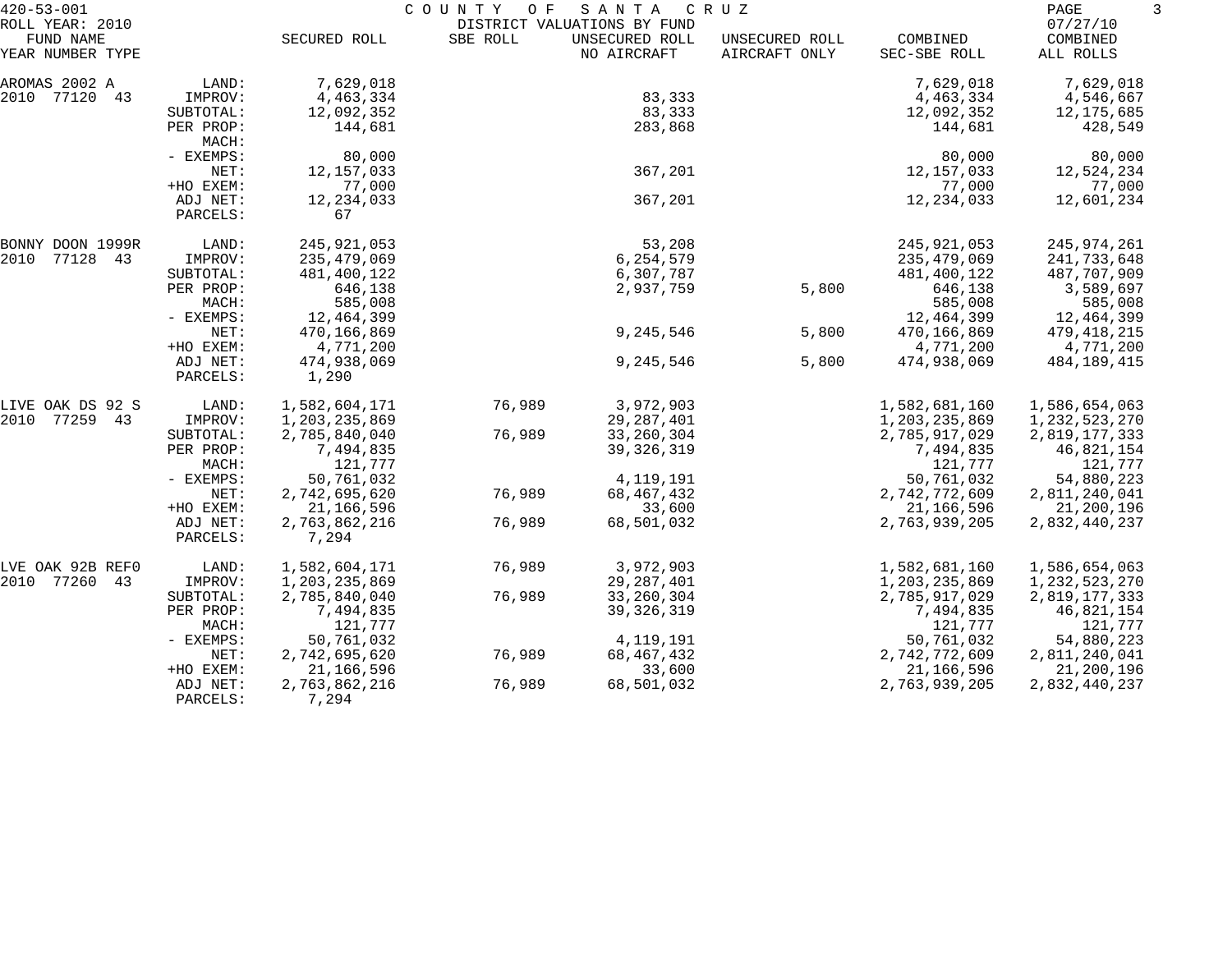| $420 - 53 - 001$    |           | COUNTY OF<br>SANTA<br>C R U Z |           |                             |                |                  |                  |  |
|---------------------|-----------|-------------------------------|-----------|-----------------------------|----------------|------------------|------------------|--|
| ROLL YEAR: 2010     |           |                               |           | DISTRICT VALUATIONS BY FUND |                |                  | 07/27/10         |  |
| FUND NAME           |           | SECURED ROLL                  | SBE ROLL  | UNSECURED ROLL              | UNSECURED ROLL | COMBINED         | COMBINED         |  |
| YEAR NUMBER TYPE    |           |                               |           | NO AIRCRAFT                 | AIRCRAFT ONLY  | SEC-SBE ROLL     | ALL ROLLS        |  |
| LIVE OAK SCH 200    | LAND:     | 1,582,604,171                 | 76,989    | 3,972,903                   |                | 1,582,681,160    | 1,586,654,063    |  |
| 2010<br>77261<br>43 | IMPROV:   | 1,203,235,869                 |           | 29, 287, 401                |                | 1,203,235,869    | 1, 232, 523, 270 |  |
|                     | SUBTOTAL: | 2,785,840,040                 | 76,989    | 33, 260, 304                |                | 2,785,917,029    | 2,819,177,333    |  |
|                     | PER PROP: | 7,494,835                     |           | 39, 326, 319                |                | 7,494,835        | 46,821,154       |  |
|                     | MACH:     | 121,777                       |           |                             |                | 121,777          | 121,777          |  |
|                     | - EXEMPS: | 50,761,032                    |           | 4,119,191                   |                | 50,761,032       | 54,880,223       |  |
|                     | NET:      | 2,742,695,620                 | 76,989    | 68, 467, 432                |                | 2,742,772,609    | 2,811,240,041    |  |
|                     | +HO EXEM: | 21,166,596                    |           | 33,600                      |                | 21,166,596       | 21,200,196       |  |
|                     | ADJ NET:  | 2,763,862,216                 | 76,989    | 68,501,032                  |                | 2,763,939,205    | 2,832,440,237    |  |
|                     | PARCELS:  | 7,294                         |           |                             |                |                  |                  |  |
| LIVE OAK 2004B      | LAND:     | 1,582,604,171                 | 76,989    | 3,972,903                   |                | 1,582,681,160    | 1,586,654,063    |  |
| 77262 43<br>2010    | IMPROV:   | 1,203,235,869                 |           | 29, 287, 401                |                | 1,203,235,869    | 1, 232, 523, 270 |  |
|                     | SUBTOTAL: | 2,785,840,040                 | 76,989    | 33, 260, 304                |                | 2,785,917,029    | 2,819,177,333    |  |
|                     | PER PROP: | 7,494,835                     |           | 39, 326, 319                |                | 7,494,835        | 46,821,154       |  |
|                     | MACH:     | 121,777                       |           |                             |                | 121,777          | 121,777          |  |
|                     | - EXEMPS: | 50,761,032                    |           | 4,119,191                   |                | 50,761,032       | 54,880,223       |  |
|                     | NET:      | 2,742,695,620                 | 76,989    | 68, 467, 432                |                | 2,742,772,609    | 2,811,240,041    |  |
|                     | +HO EXEM: | 21,166,596                    |           | 33,600                      |                | 21, 166, 596     | 21,200,196       |  |
|                     | ADJ NET:  | 2,763,862,216                 | 76,989    | 68,501,032                  |                | 2,763,939,205    | 2,832,440,237    |  |
|                     | PARCELS:  | 7,294                         |           |                             |                |                  |                  |  |
| SC ELEM 98A&B RF    | LAND:     | 3,802,917,825                 | 1,920,326 | 15, 121, 473                |                | 3,804,838,151    | 3,819,959,624    |  |
| 77325 43<br>2010    | IMPROV:   | 3, 384, 401, 769              |           | 88, 542, 494                |                | 3,384,401,769    | 3, 472, 944, 263 |  |
|                     | SUBTOTAL: | 7,187,319,594                 | 1,920,326 | 103,663,967                 |                | 7,189,239,920    | 7,292,903,887    |  |
|                     | PER PROP: | 36,758,648                    |           | 137,474,609                 |                | 36,758,648       | 174, 233, 257    |  |
|                     | MACH:     | 20,976,942                    |           |                             |                | 20,976,942       | 20,976,942       |  |
|                     | - EXEMPS: | 224,741,356                   |           | 38,367,069                  |                | 224,741,356      | 263,108,425      |  |
|                     | NET:      | 7,020,313,828                 | 1,920,326 | 202, 771, 507               |                | 7,022,234,154    | 7,225,005,661    |  |
|                     | +HO EXEM: | 55, 257, 877                  |           | 54,600                      |                | 55, 257, 877     | 55, 312, 477     |  |
|                     | ADJ NET:  | 7,075,571,705                 | 1,920,326 | 202,826,107                 |                | 7,077,492,031    | 7,280,318,138    |  |
|                     | PARCELS:  | 17,886                        |           |                             |                |                  |                  |  |
| SC ELEM 98A&B RF    | LAND:     | 3,802,917,825                 | 1,920,326 | 15, 121, 473                |                | 3,804,838,151    | 3,819,959,624    |  |
| 77328<br>2010<br>43 | IMPROV:   | 3,384,401,769                 |           | 88,542,494                  |                | 3, 384, 401, 769 | 3, 472, 944, 263 |  |
|                     | SUBTOTAL: | 7,187,319,594                 | 1,920,326 | 103,663,967                 |                | 7,189,239,920    | 7,292,903,887    |  |
|                     | PER PROP: | 36,758,648                    |           | 137,474,609                 |                | 36,758,648       | 174,233,257      |  |
|                     | MACH:     | 20,976,942                    |           |                             |                | 20,976,942       | 20,976,942       |  |
|                     | - EXEMPS: | 224,741,356                   |           | 38, 367, 069                |                | 224,741,356      | 263,108,425      |  |
|                     | NET:      | 7,020,313,828                 | 1,920,326 | 202,771,507                 |                | 7,022,234,154    | 7,225,005,661    |  |
|                     | +HO EXEM: | 55, 257, 877                  |           | 54,600                      |                | 55, 257, 877     | 55, 312, 477     |  |
|                     | ADJ NET:  | 7,075,571,705                 | 1,920,326 | 202,826,107                 |                | 7,077,492,031    | 7,280,318,138    |  |
|                     | PARCELS:  | 17,886                        |           |                             |                |                  |                  |  |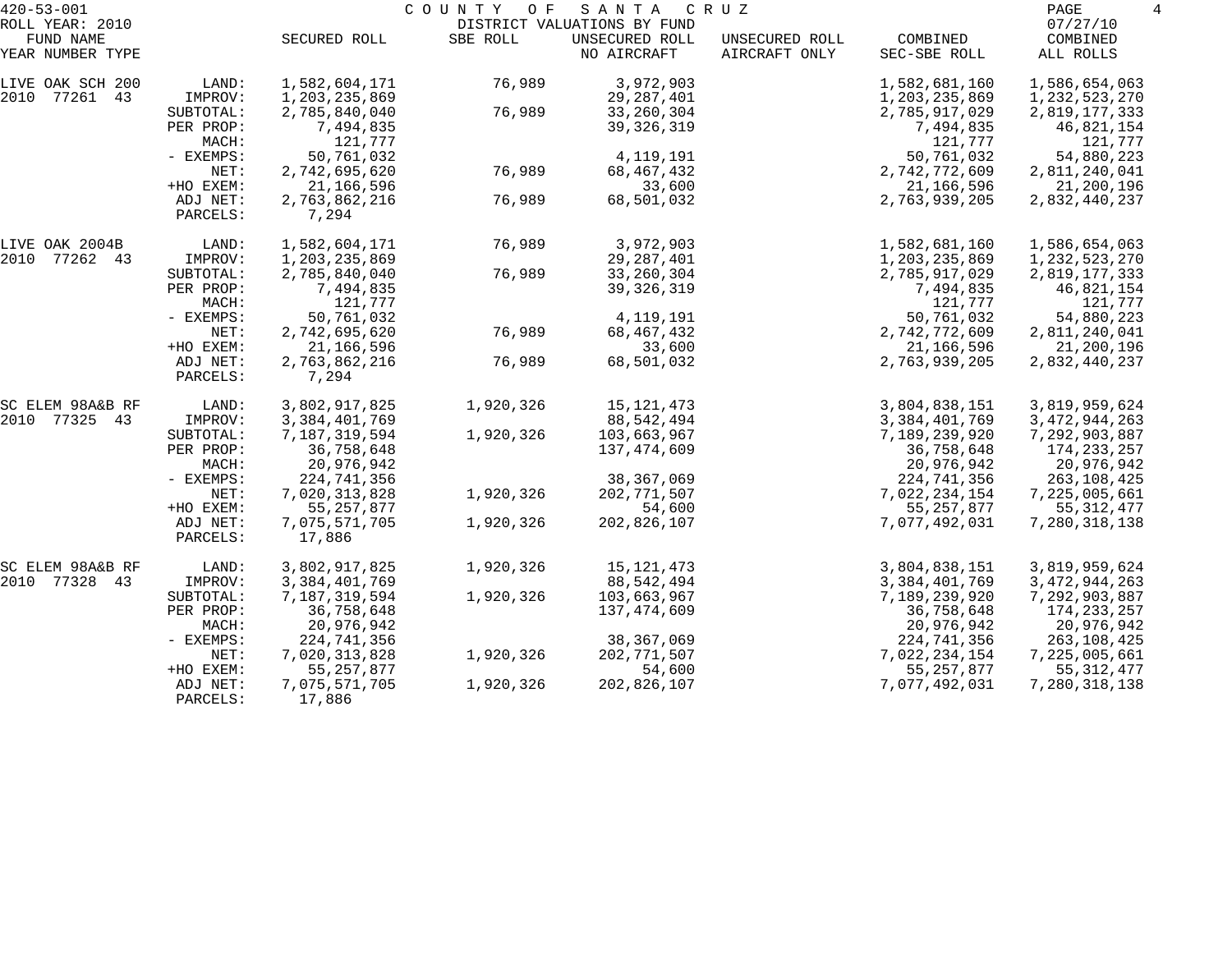| $420 - 53 - 001$             |                      | COUNTY<br>O F<br>SANTA<br>C R U Z |           |                                               |                |                  |                      |
|------------------------------|----------------------|-----------------------------------|-----------|-----------------------------------------------|----------------|------------------|----------------------|
| ROLL YEAR: 2010<br>FUND NAME |                      | SECURED ROLL                      | SBE ROLL  | DISTRICT VALUATIONS BY FUND<br>UNSECURED ROLL | UNSECURED ROLL | COMBINED         | 07/27/10<br>COMBINED |
| YEAR NUMBER TYPE             |                      |                                   |           | NO AIRCRAFT                                   | AIRCRAFT ONLY  | SEC-SBE ROLL     | ALL ROLLS            |
| SC ELEM DS 1998              | LAND:                | 3,802,917,825                     | 1,920,326 | 15,121,473                                    |                | 3,804,838,151    | 3,819,959,624        |
| 2010 77329 43                | IMPROV:              | 3, 384, 401, 769                  |           | 88,542,494                                    |                | 3, 384, 401, 769 | 3, 472, 944, 263     |
|                              | SUBTOTAL:            | 7,187,319,594                     | 1,920,326 | 103,663,967                                   |                | 7,189,239,920    | 7,292,903,887        |
|                              | PER PROP:            | 36,758,648                        |           | 137,474,609                                   |                | 36,758,648       | 174, 233, 257        |
|                              | MACH:                | 20,976,942                        |           |                                               |                | 20,976,942       | 20,976,942           |
|                              | - EXEMPS:            | 224,741,356                       |           | 38, 367, 069                                  |                | 224,741,356      | 263,108,425          |
|                              | NET:                 | 7,020,313,828                     | 1,920,326 | 202, 771, 507                                 |                | 7,022,234,154    | 7,225,005,661        |
|                              | +HO EXEM:            | 55, 257, 877                      |           | 54,600                                        |                | 55, 257, 877     | 55, 312, 477         |
|                              | ADJ NET:<br>PARCELS: | 7,075,571,705<br>17,886           | 1,920,326 | 202,826,107                                   |                | 7,077,492,031    | 7,280,318,138        |
| SVUSD GO DS 1994             | LAND:                | 1,518,300,266                     | 17,300    | 446,410                                       |                | 1,518,317,566    | 1,518,763,976        |
| 2010 77344 43                | IMPROV:              | 1,619,996,689                     |           | 23,591,743                                    |                | 1,619,996,689    | 1,643,588,432        |
|                              | SUBTOTAL:            | 3, 138, 296, 955                  | 17,300    | 24,038,153                                    |                | 3, 138, 314, 255 | 3, 162, 352, 408     |
|                              | PER PROP:            | 9,623,438                         |           | 55,814,263                                    |                | 9,623,438        | 65,437,701           |
|                              | MACH:                | 2,081,459                         |           |                                               |                | 2,081,459        | 2,081,459            |
|                              | - EXEMPS:            | 76,997,612                        |           | 679,370                                       |                | 76,997,612       | 77,676,982           |
|                              | NET:                 | 3,073,004,240                     | 17,300    | 79,173,046                                    |                | 3,073,021,540    | 3, 152, 194, 586     |
|                              | +HO EXEM:            | 26,604,200                        |           |                                               |                | 26,604,200       | 26,604,200           |
|                              | ADJ NET:<br>PARCELS: | 3,099,608,440<br>7,368            | 17,300    | 79,173,046                                    |                | 3,099,625,740    | 3, 178, 798, 786     |
| SVUSD 1997 SER B             | LAND:                | 1,518,300,266                     | 17,300    | 446,410                                       |                | 1,518,317,566    | 1,518,763,976        |
| 2010 77345 43                | IMPROV:              | 1,619,996,689                     |           | 23,591,743                                    |                | 1,619,996,689    | 1,643,588,432        |
|                              | SUBTOTAL:            | 3, 138, 296, 955                  | 17,300    | 24,038,153                                    |                | 3, 138, 314, 255 | 3, 162, 352, 408     |
|                              | PER PROP:            | 9,623,438                         |           | 55,814,263                                    |                | 9,623,438        | 65,437,701           |
|                              | MACH:                | 2,081,459                         |           |                                               |                | 2,081,459        | 2,081,459            |
|                              | - EXEMPS:            | 76,997,612                        |           | 679,370                                       |                | 76,997,612       | 77,676,982           |
|                              | NET:                 | 3,073,004,240                     | 17,300    | 79,173,046                                    |                | 3,073,021,540    | 3, 152, 194, 586     |
|                              | +HO EXEM:            | 26,604,200                        |           |                                               |                | 26,604,200       | 26,604,200           |
|                              | ADJ NET:<br>PARCELS: | 3,099,608,440<br>7,368            | 17,300    | 79,173,046                                    |                | 3,099,625,740    | 3, 178, 798, 786     |
| SOQUEL GO DS 200             | LAND:                | 2, 259, 619, 128                  | 501,811   | 1,150,379                                     |                | 2,260,120,939    | 2, 261, 271, 318     |
| 2010 77362<br>43             | IMPROV:              | 1,951,120,786                     |           | 40,717,703                                    |                | 1,951,120,786    | 1,991,838,489        |
|                              | SUBTOTAL:            | 4, 210, 739, 914                  | 501,811   | 41,868,082                                    |                | 4, 211, 241, 725 | 4, 253, 109, 807     |
|                              | PER PROP:            | 46, 174, 392                      |           | 73,856,090                                    |                | 46, 174, 392     | 120,030,482          |
|                              | MACH:                | 5,728,040                         |           |                                               |                | 5,728,040        | 5,728,040            |
|                              | - EXEMPS:            | 240,807,437                       |           | 12,700,918                                    |                | 240,807,437      | 253,508,355          |
|                              | NET:                 | 4,021,834,909                     | 501,811   | 103,023,254                                   |                | 4,022,336,720    | 4, 125, 359, 974     |
|                              | +HO EXEM:            | 32,149,600                        |           |                                               |                | 32,149,600       | 32,149,600           |
|                              | ADJ NET:<br>PARCELS: | 4,053,984,509<br>10,734           | 501,811   | 103,023,254                                   |                | 4,054,486,320    | 4, 157, 509, 574     |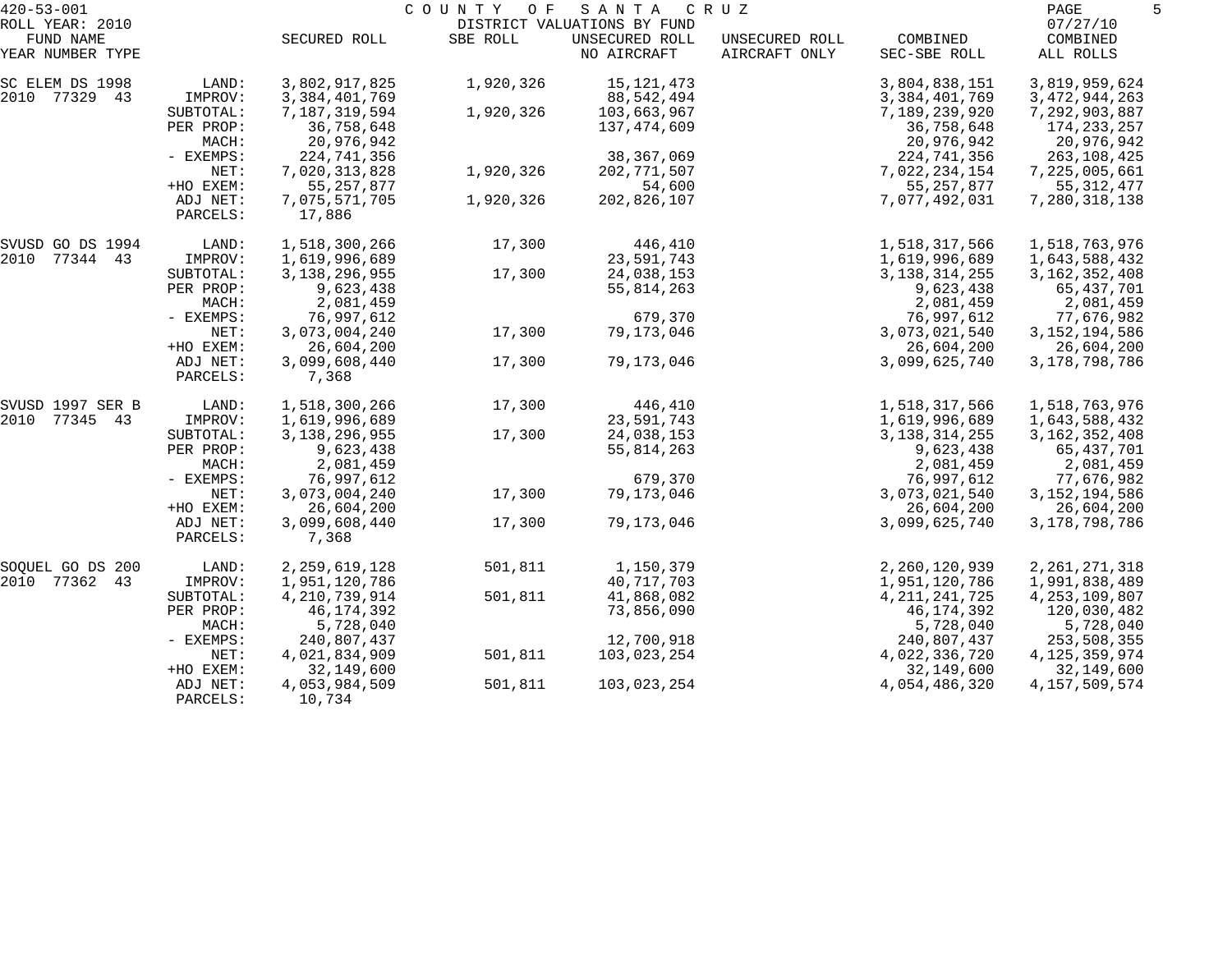| $420 - 53 - 001$             |                      |                             | COUNTY<br>O F | SANTA                                         | C R U Z        |                             | PAGE                           | 6 |
|------------------------------|----------------------|-----------------------------|---------------|-----------------------------------------------|----------------|-----------------------------|--------------------------------|---|
| ROLL YEAR: 2010<br>FUND NAME |                      | SECURED ROLL                | SBE ROLL      | DISTRICT VALUATIONS BY FUND<br>UNSECURED ROLL | UNSECURED ROLL | COMBINED                    | 07/27/10<br>COMBINED           |   |
| YEAR NUMBER TYPE             |                      |                             |               | NO AIRCRAFT                                   | AIRCRAFT ONLY  | SEC-SBE ROLL                | ALL ROLLS                      |   |
| SOQUEL GO DS 200             | LAND:                | 2, 259, 619, 128            | 501,811       | 1,150,379                                     |                | 2,260,120,939               | 2, 261, 271, 318               |   |
| 2010 77363<br>43             | IMPROV:              | 1,951,120,786               |               | 40,717,703                                    |                | 1,951,120,786               | 1,991,838,489                  |   |
|                              | SUBTOTAL:            | 4, 210, 739, 914            | 501,811       | 41,868,082                                    |                | 4, 211, 241, 725            | 4, 253, 109, 807               |   |
|                              | PER PROP:            | 46, 174, 392                |               | 73,856,090                                    |                | 46,174,392                  | 120,030,482                    |   |
|                              | MACH:<br>- EXEMPS:   | 5,728,040                   |               |                                               |                | 5,728,040                   | 5,728,040                      |   |
|                              | NET:                 | 240,807,437                 |               | 12,700,918                                    |                | 240,807,437                 | 253,508,355                    |   |
|                              | +HO EXEM:            | 4,021,834,909<br>32,149,600 | 501,811       | 103,023,254                                   |                | 4,022,336,720<br>32,149,600 | 4, 125, 359, 974<br>32,149,600 |   |
|                              | ADJ NET:             | 4,053,984,509               | 501,811       | 103,023,254                                   |                | 4,054,486,320               | 4, 157, 509, 574               |   |
|                              | PARCELS:             | 10,734                      |               |                                               |                |                             |                                |   |
| SOQUEL GO DS 200             | LAND:                | 2, 259, 619, 128            | 501,811       | 1,150,379                                     |                | 2,260,120,939               | 2, 261, 271, 318               |   |
| 2010 77364<br>43             | IMPROV:              | 1,951,120,786               |               | 40,717,703                                    |                | 1,951,120,786               | 1,991,838,489                  |   |
|                              | SUBTOTAL:            | 4, 210, 739, 914            | 501,811       | 41,868,082                                    |                | 4, 211, 241, 725            | 4, 253, 109, 807               |   |
|                              | PER PROP:            | 46,174,392                  |               | 73,856,090                                    |                | 46,174,392                  | 120,030,482                    |   |
|                              | MACH:                | 5,728,040                   |               |                                               |                | 5,728,040                   | 5,728,040                      |   |
|                              | - EXEMPS:            | 240,807,437                 |               | 12,700,918                                    |                | 240,807,437                 | 253,508,355                    |   |
|                              | NET:                 | 4,021,834,909               | 501,811       | 103,023,254                                   |                | 4,022,336,720               | 4, 125, 359, 974               |   |
|                              | +HO EXEM:            | 32,149,600                  |               |                                               |                | 32,149,600                  | 32,149,600                     |   |
|                              | ADJ NET:<br>PARCELS: | 4,053,984,509<br>10,734     | 501,811       | 103,023,254                                   |                | 4,054,486,320               | 4, 157, 509, 574               |   |
| SC HI SCH 2005 R             | LAND:                | 8,181,778,835               | 2,687,776     | 20, 374, 051                                  |                | 8,184,466,611               | 8,204,840,662                  |   |
| 2010<br>77400 43             | IMPROV:              | 7,027,657,745               |               | 169,249,179                                   |                | 7,027,657,745               | 7,196,906,924                  |   |
|                              | SUBTOTAL:            | 15,209,436,580              | 2,687,776     | 189,623,230                                   |                | 15, 212, 124, 356           | 15,401,747,586                 |   |
|                              | PER PROP:            | 92,484,252                  |               | 259,266,078                                   | 5,800          | 92, 484, 252                | 351,756,130                    |   |
|                              | MACH:                | 35,817,204                  |               |                                               |                | 35,817,204                  | 35,817,204                     |   |
|                              | - EXEMPS:            | 541,732,368                 |               | 55, 187, 178                                  |                | 541,732,368                 | 596,919,546                    |   |
|                              | NET:                 | 14,796,005,668              | 2,687,776     | 393,702,130                                   | 5,800          | 14,798,693,444              | 15, 192, 401, 374              |   |
|                              | +HO EXEM:            | 118, 219, 731               |               | 88,200                                        |                | 118, 219, 731               | 118,307,931                    |   |
|                              | ADJ NET:<br>PARCELS: | 14, 914, 225, 399<br>38,772 | 2,687,776     | 393,790,330                                   | 5,800          | 14,916,913,175              | 15,310,709,305                 |   |
| SC HI SCH 1998 B             | LAND:                | 8,181,778,835               | 2,687,776     | 20,374,051                                    |                | 8,184,466,611               | 8,204,840,662                  |   |
| 2010<br>77405 43             | IMPROV:              | 7,027,657,745               |               | 169,249,179                                   |                | 7,027,657,745               | 7,196,906,924                  |   |
|                              | SUBTOTAL:            | 15,209,436,580              | 2,687,776     | 189,623,230                                   |                | 15, 212, 124, 356           | 15,401,747,586                 |   |
|                              | PER PROP:            | 92,484,252                  |               | 259,266,078                                   | 5,800          | 92,484,252                  | 351,756,130                    |   |
|                              | MACH:                | 35,817,204                  |               |                                               |                | 35,817,204                  | 35,817,204                     |   |
|                              | - EXEMPS:            | 541,732,368                 |               | 55, 187, 178                                  |                | 541,732,368                 | 596,919,546                    |   |
|                              | NET:                 | 14,796,005,668              | 2,687,776     | 393,702,130                                   | 5,800          | 14,798,693,444              | 15, 192, 401, 374              |   |
|                              | +HO EXEM:            | 118,219,731                 |               | 88,200                                        |                | 118,219,731                 | 118,307,931                    |   |
|                              | ADJ NET:<br>PARCELS: | 14,914,225,399<br>38,772    | 2,687,776     | 393,790,330                                   | 5,800          | 14,916,913,175              | 15,310,709,305                 |   |
|                              |                      |                             |               |                                               |                |                             |                                |   |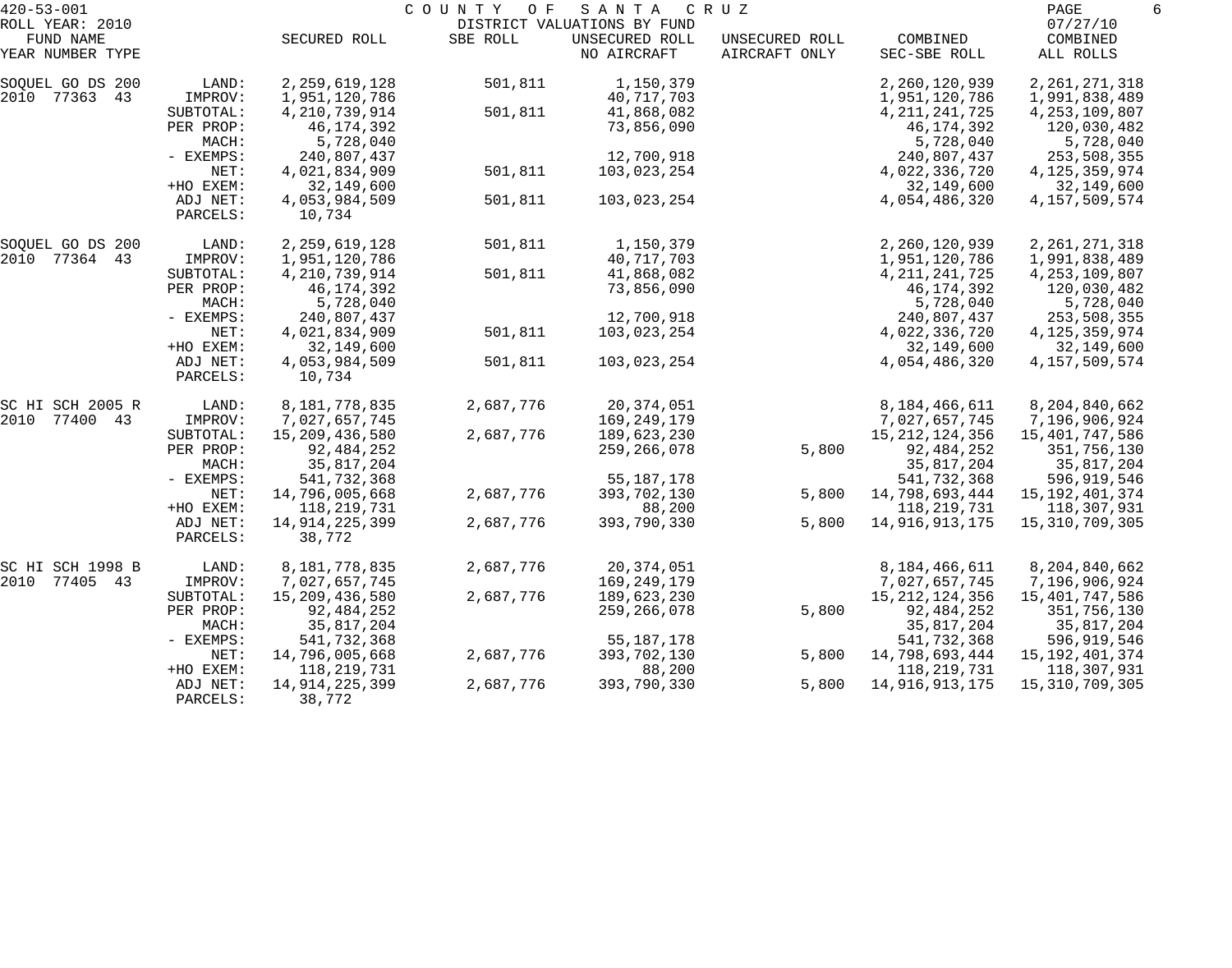| $420 - 53 - 001$                                 |                                   |                                            | COUNTY<br>O F | SANTA                                                        | C R U Z                         |                                               | PAGE                                        | 7 |
|--------------------------------------------------|-----------------------------------|--------------------------------------------|---------------|--------------------------------------------------------------|---------------------------------|-----------------------------------------------|---------------------------------------------|---|
| ROLL YEAR: 2010<br>FUND NAME<br>YEAR NUMBER TYPE |                                   | SECURED ROLL                               | SBE ROLL      | DISTRICT VALUATIONS BY FUND<br>UNSECURED ROLL<br>NO AIRCRAFT | UNSECURED ROLL<br>AIRCRAFT ONLY | COMBINED<br>SEC-SBE ROLL                      | 07/27/10<br>COMBINED<br>ALL ROLLS           |   |
| SC HI SCH 1998 C<br>2010 77408 43                | LAND:<br>IMPROV:                  | 8,181,778,835<br>7,027,657,745             | 2,687,776     | 20, 374, 051<br>169,249,179                                  |                                 | 8,184,466,611<br>7,027,657,745                | 8,204,840,662<br>7,196,906,924              |   |
|                                                  | SUBTOTAL:<br>PER PROP:<br>MACH:   | 15,209,436,580<br>92,484,252<br>35,817,204 | 2,687,776     | 189,623,230<br>259,266,078                                   | 5,800                           | 15, 212, 124, 356<br>92,484,252<br>35,817,204 | 15,401,747,586<br>351,756,130<br>35,817,204 |   |
|                                                  | - EXEMPS:<br>NET:                 | 541,732,368<br>14,796,005,668              | 2,687,776     | 55, 187, 178<br>393,702,130                                  | 5,800                           | 541,732,368<br>14,798,693,444                 | 596,919,546<br>15, 192, 401, 374            |   |
|                                                  | +HO EXEM:<br>ADJ NET:             | 118,219,731<br>14, 914, 225, 399           | 2,687,776     | 88,200<br>393,790,330                                        | 5,800                           | 118, 219, 731<br>14,916,913,175               | 118,307,931<br>15,310,709,305               |   |
|                                                  | PARCELS:                          | 38,772                                     |               |                                                              |                                 |                                               |                                             |   |
| SLV USD 2000 SER<br>2010 77592<br>43             | LAND:<br>IMPROV:                  | 1,509,375,313<br>1,346,800,746             | 59,400        | 962,990<br>12,582,499                                        |                                 | 1,509,434,713<br>1,346,800,746                | 1,510,397,703<br>1,359,383,245              |   |
|                                                  | SUBTOTAL:<br>PER PROP:            | 2,856,176,059<br>6,101,152                 | 59,400        | 13,545,489                                                   |                                 | 2,856,235,459<br>6,101,152                    | 2,869,780,948                               |   |
|                                                  | MACH:                             | 2,233,663                                  |               | 13, 222, 335                                                 |                                 | 2,233,663                                     | 19,323,487<br>2,233,663                     |   |
|                                                  | - EXEMPS:<br>NET:                 | 114,008,258<br>2,750,502,616               | 59,400        | 69,255<br>26,698,569                                         |                                 | 114,008,258<br>2,750,562,016                  | 114,077,513<br>2,777,260,585                |   |
|                                                  | +HO EXEM:<br>ADJ NET:<br>PARCELS: | 35,723,452<br>2,786,226,068<br>17,183      | 59,400        | 26,698,569                                                   |                                 | 35,723,452<br>2,786,285,468                   | 35,723,452<br>2,812,984,037                 |   |
| SLV USD 2000 SER                                 | LAND:                             | 1,509,375,313                              | 59,400        | 962,990                                                      |                                 | 1,509,434,713                                 | 1,510,397,703                               |   |
| 2010 77593<br>43                                 | IMPROV:<br>SUBTOTAL:              | 1,346,800,746<br>2,856,176,059             | 59,400        | 12,582,499<br>13,545,489                                     |                                 | 1,346,800,746<br>2,856,235,459                | 1,359,383,245<br>2,869,780,948              |   |
|                                                  | PER PROP:<br>MACH:                | 6,101,152<br>2,233,663                     |               | 13, 222, 335                                                 |                                 | 6,101,152<br>2,233,663                        | 19,323,487<br>2,233,663                     |   |
|                                                  | - EXEMPS:<br>NET:                 | 114,008,258<br>2,750,502,616               | 59,400        | 69,255<br>26,698,569                                         |                                 | 114,008,258<br>2,750,562,016                  | 114,077,513<br>2,777,260,585                |   |
|                                                  | +HO EXEM:                         | 35,723,452                                 |               |                                                              |                                 | 35,723,452                                    | 35,723,452                                  |   |
|                                                  | ADJ NET:<br>PARCELS:              | 2,786,226,068<br>17,183                    | 59,400        | 26,698,569                                                   |                                 | 2,786,285,468                                 | 2,812,984,037                               |   |
| SLV USD 2000 SER                                 | LAND:                             | 1,509,375,313                              | 59,400        | 962,990                                                      |                                 | 1,509,434,713                                 | 1,510,397,703                               |   |
| 2010 77594<br>43                                 | IMPROV:<br>SUBTOTAL:              | 1,346,800,746<br>2,856,176,059             | 59,400        | 12,582,499<br>13,545,489                                     |                                 | 1,346,800,746<br>2,856,235,459                | 1,359,383,245<br>2,869,780,948              |   |
|                                                  | PER PROP:<br>MACH:                | 6,101,152<br>2,233,663                     |               | 13, 222, 335                                                 |                                 | 6,101,152<br>2,233,663                        | 19,323,487<br>2,233,663                     |   |
|                                                  | - EXEMPS:                         | 114,008,258                                |               | 69,255                                                       |                                 | 114,008,258                                   | 114,077,513                                 |   |
|                                                  | NET:<br>+HO EXEM:                 | 2,750,502,616<br>35,723,452                | 59,400        | 26,698,569                                                   |                                 | 2,750,562,016<br>35,723,452                   | 2,777,260,585<br>35,723,452                 |   |
|                                                  | ADJ NET:<br>PARCELS:              | 2,786,226,068<br>17,183                    | 59,400        | 26,698,569                                                   |                                 | 2,786,285,468                                 | 2,812,984,037                               |   |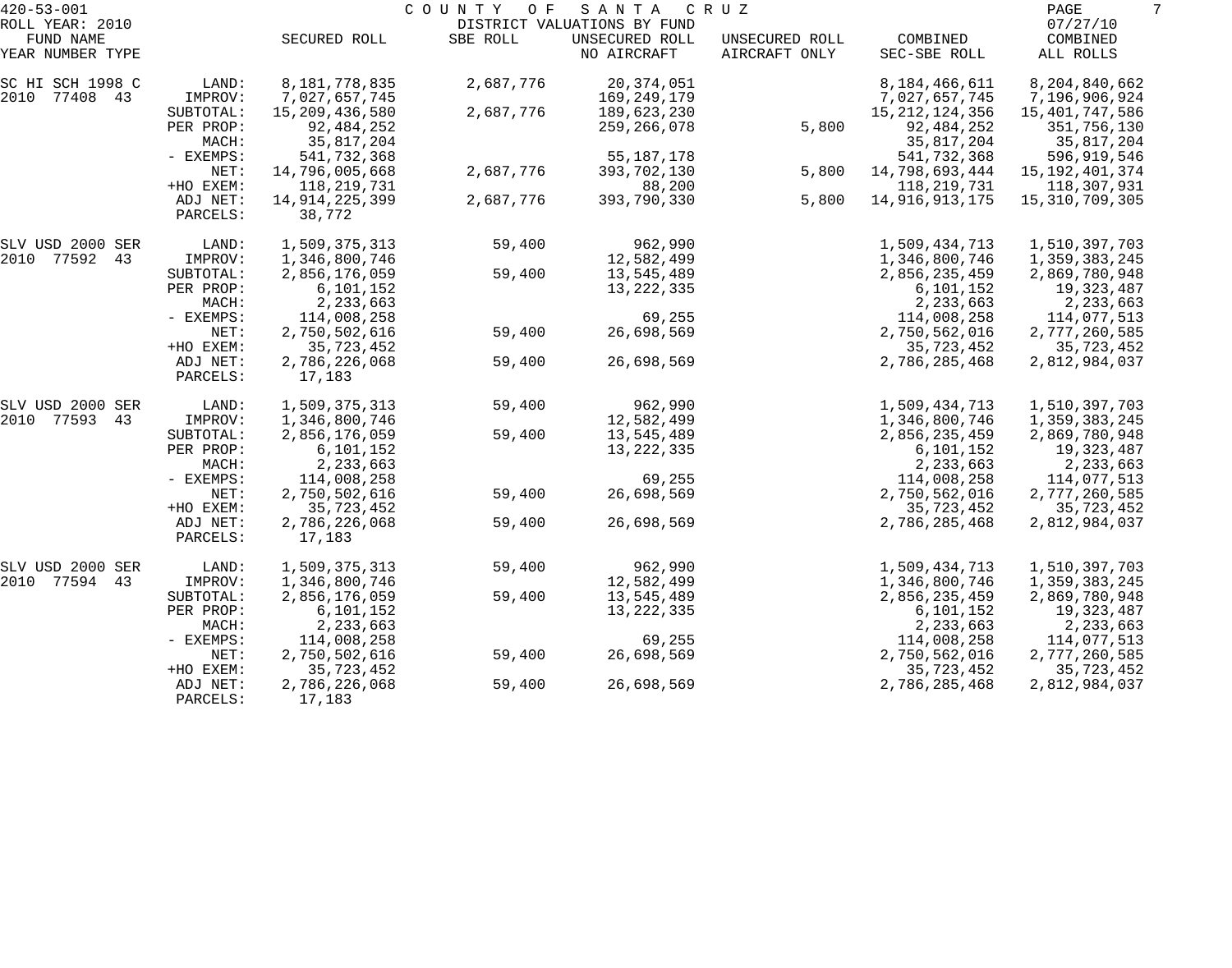| $420 - 53 - 001$              |                      |                             | COUNTY<br>O F | SANTA                         | C R U Z                         |                          | PAGE                  | 8 |
|-------------------------------|----------------------|-----------------------------|---------------|-------------------------------|---------------------------------|--------------------------|-----------------------|---|
| ROLL YEAR: 2010               |                      |                             |               | DISTRICT VALUATIONS BY FUND   |                                 |                          | 07/27/10              |   |
| FUND NAME<br>YEAR NUMBER TYPE |                      | SECURED ROLL                | SBE ROLL      | UNSECURED ROLL<br>NO AIRCRAFT | UNSECURED ROLL<br>AIRCRAFT ONLY | COMBINED<br>SEC-SBE ROLL | COMBINED<br>ALL ROLLS |   |
| SLVUSD 2008A GO               | LAND:                | 1,509,375,313               | 59,400        | 962,990                       |                                 | 1,509,434,713            | 1,510,397,703         |   |
| 2010 77595<br>43              | IMPROV:              | 1,346,800,746               |               | 12,582,499                    |                                 | 1,346,800,746            | 1,359,383,245         |   |
|                               | SUBTOTAL:            | 2,856,176,059               | 59,400        | 13,545,489                    |                                 | 2,856,235,459            | 2,869,780,948         |   |
|                               | PER PROP:            | 6,101,152                   |               | 13, 222, 335                  |                                 | 6,101,152                | 19,323,487            |   |
|                               | MACH:                | 2,233,663                   |               |                               |                                 | 2,233,663                | 2,233,663             |   |
|                               | - EXEMPS:            | 114,008,258                 |               | 69,255                        |                                 | 114,008,258              | 114,077,513           |   |
|                               | NET:                 | 2,750,502,616               | 59,400        | 26,698,569                    |                                 | 2,750,562,016            | 2,777,260,585         |   |
|                               | +HO EXEM:            | 35,723,452                  |               |                               |                                 | 35,723,452               | 35,723,452            |   |
|                               | ADJ NET:             | 2,786,226,068               | 59,400        | 26,698,569                    |                                 | 2,786,285,468            | 2,812,984,037         |   |
|                               | PARCELS:             | 17,183                      |               |                               |                                 |                          |                       |   |
| CAB COL GODS 199              | LAND:                | 17,004,582,407              | 2,975,267     | 28, 125, 237                  |                                 | 17,007,557,674           | 17,035,682,911        |   |
| 2010 77641<br>43              | IMPROV:              | 15,057,941,319              |               | 286,937,444                   |                                 | 15,057,941,319           | 15, 344, 878, 763     |   |
|                               | SUBTOTAL:            | 32,062,523,726              | 2,975,267     | 315,062,681                   |                                 | 32,065,498,993           | 32,380,561,674        |   |
|                               | PER PROP:            | 183,677,588                 |               | 517,080,925                   | 29,290,085                      | 183,677,588              | 730,048,598           |   |
|                               | MACH:                | 58,760,594                  |               |                               |                                 | 58,760,594               | 58,760,594            |   |
|                               | - EXEMPS:            | 1,144,065,196               |               | 62,722,231                    | 134,100                         | 1,144,065,196            | 1,206,921,527         |   |
|                               | NET:                 | 31,160,896,712              | 2,975,267     | 769,421,375                   | 29, 155, 985                    | 31, 163, 871, 979        | 31,962,449,339        |   |
|                               | +HO EXEM:            | 270,404,676                 |               | 88,200                        |                                 | 270, 404, 676            | 270,492,876           |   |
|                               | ADJ NET:             | 31, 431, 301, 388           | 2,975,267     | 769,509,575                   | 29, 155, 985                    | 31, 434, 276, 655        | 32, 232, 942, 215     |   |
|                               | PARCELS:             | 93,458                      |               |                               |                                 |                          |                       |   |
| CAB COL GOB 1998              | LAND:                | 17,004,582,407              | 2,975,267     | 28, 125, 237                  |                                 | 17,007,557,674           | 17,035,682,911        |   |
| 2010 77645<br>43              | IMPROV:              | 15,057,941,319              |               | 286,937,444                   |                                 | 15,057,941,319           | 15, 344, 878, 763     |   |
|                               | SUBTOTAL:            | 32,062,523,726              | 2,975,267     | 315,062,681                   |                                 | 32,065,498,993           | 32,380,561,674        |   |
|                               | PER PROP:            | 183,677,588                 |               | 517,080,925                   | 29,290,085                      | 183,677,588              | 730,048,598           |   |
|                               | MACH:                | 58,760,594                  |               |                               |                                 | 58,760,594               | 58,760,594            |   |
|                               | - EXEMPS:            | 1,144,065,196               |               | 62,722,231                    | 134,100                         | 1,144,065,196            | 1,206,921,527         |   |
|                               | NET:                 | 31,160,896,712              | 2,975,267     | 769,421,375                   | 29, 155, 985                    | 31, 163, 871, 979        | 31,962,449,339        |   |
|                               | +HO EXEM:            | 270,404,676                 |               | 88,200                        |                                 | 270,404,676              | 270,492,876           |   |
|                               | ADJ NET:<br>PARCELS: | 31, 431, 301, 388<br>93,458 | 2,975,267     | 769,509,575                   | 29, 155, 985                    | 31, 434, 276, 655        | 32, 232, 942, 215     |   |
|                               |                      |                             |               |                               |                                 |                          |                       |   |
| CAB COL GOB 1998              | LAND:                | 17,004,582,407              | 2,975,267     | 28, 125, 237                  |                                 | 17,007,557,674           | 17,035,682,911        |   |
| 2010<br>77650<br>43           | IMPROV:              | 15,057,941,319              |               | 286, 937, 444                 |                                 | 15,057,941,319           | 15,344,878,763        |   |
|                               | SUBTOTAL:            | 32,062,523,726              | 2,975,267     | 315,062,681                   |                                 | 32,065,498,993           | 32,380,561,674        |   |
|                               | PER PROP:            | 183,677,588                 |               | 517,080,925                   | 29,290,085                      | 183,677,588              | 730,048,598           |   |
|                               | MACH:                | 58,760,594                  |               |                               |                                 | 58,760,594               | 58,760,594            |   |
|                               | $-$ EXEMPS:          | 1,144,065,196               |               | 62,722,231                    | 134,100                         | 1,144,065,196            | 1,206,921,527         |   |
|                               | NET:                 | 31,160,896,712              | 2,975,267     | 769,421,375                   | 29, 155, 985                    | 31, 163, 871, 979        | 31,962,449,339        |   |
|                               | +HO EXEM:            | 270,404,676                 |               | 88,200                        |                                 | 270, 404, 676            | 270,492,876           |   |
|                               | ADJ NET:             | 31, 431, 301, 388           | 2,975,267     | 769,509,575                   | 29, 155, 985                    | 31, 434, 276, 655        | 32, 232, 942, 215     |   |
|                               | PARCELS:             | 93,458                      |               |                               |                                 |                          |                       |   |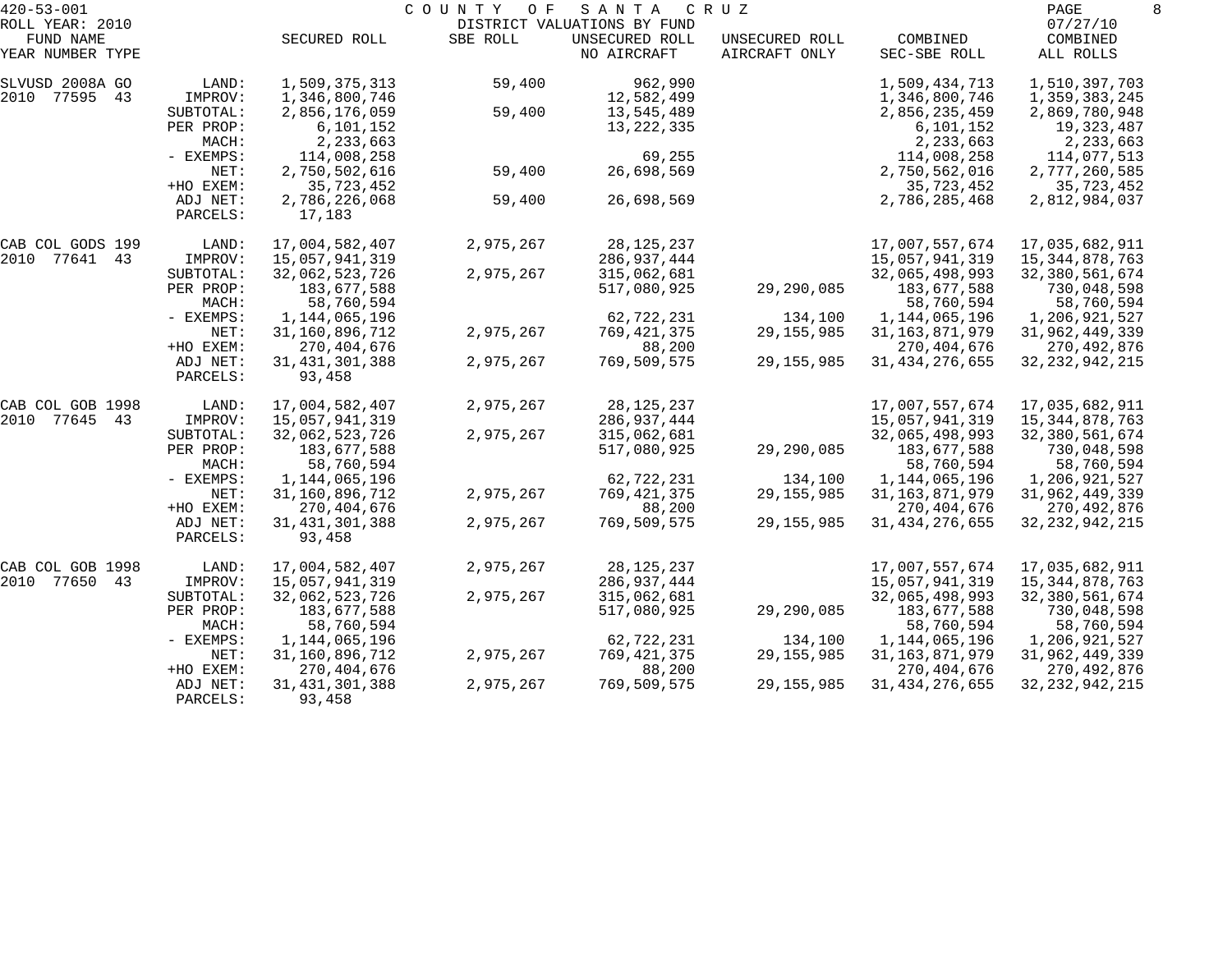| $420 - 53 - 001$             |                      |                             | COUNTY<br>O F | SANTA                                         | C R U Z        |                           | PAGE                      |  |
|------------------------------|----------------------|-----------------------------|---------------|-----------------------------------------------|----------------|---------------------------|---------------------------|--|
| ROLL YEAR: 2010<br>FUND NAME |                      | SECURED ROLL                | SBE ROLL      | DISTRICT VALUATIONS BY FUND<br>UNSECURED ROLL | UNSECURED ROLL | COMBINED                  | 07/27/10<br>COMBINED      |  |
| YEAR NUMBER TYPE             |                      |                             |               | NO AIRCRAFT                                   | AIRCRAFT ONLY  | SEC-SBE ROLL              | ALL ROLLS                 |  |
| CAB COL GOB 1998             | LAND:                | 17,004,582,407              | 2,975,267     | 28, 125, 237                                  |                | 17,007,557,674            | 17,035,682,911            |  |
| 2010 77655 43                | IMPROV:              | 15,057,941,319              |               | 286,937,444                                   |                | 15,057,941,319            | 15, 344, 878, 763         |  |
|                              | SUBTOTAL:            | 32,062,523,726              | 2,975,267     | 315,062,681                                   |                | 32,065,498,993            | 32,380,561,674            |  |
|                              | PER PROP:<br>MACH:   | 183,677,588<br>58,760,594   |               | 517,080,925                                   | 29,290,085     | 183,677,588<br>58,760,594 | 730,048,598<br>58,760,594 |  |
|                              | - EXEMPS:            | 1,144,065,196               |               | 62,722,231                                    | 134,100        | 1,144,065,196             | 1,206,921,527             |  |
|                              | NET:                 | 31,160,896,712              | 2,975,267     | 769,421,375                                   | 29, 155, 985   | 31, 163, 871, 979         | 31,962,449,339            |  |
|                              | +HO EXEM:            | 270, 404, 676               |               | 88,200                                        |                | 270, 404, 676             | 270,492,876               |  |
|                              | ADJ NET:<br>PARCELS: | 31, 431, 301, 388<br>93,458 | 2,975,267     | 769,509,575                                   | 29, 155, 985   | 31, 434, 276, 655         | 32, 232, 942, 215         |  |
| CAB COL GOB 2004             | LAND:                | 17,004,582,407              | 2,975,267     | 28, 125, 237                                  |                | 17,007,557,674            | 17,035,682,911            |  |
| 2010 77660 43                | IMPROV:              | 15,057,941,319              |               | 286,937,444                                   |                | 15,057,941,319            | 15, 344, 878, 763         |  |
|                              | SUBTOTAL:            | 32,062,523,726              | 2,975,267     | 315,062,681                                   |                | 32,065,498,993            | 32,380,561,674            |  |
|                              | PER PROP:            | 183,677,588                 |               | 517,080,925                                   | 29,290,085     | 183,677,588               | 730,048,598               |  |
|                              | MACH:                | 58,760,594                  |               |                                               |                | 58,760,594                | 58,760,594                |  |
|                              | - EXEMPS:            | 1,144,065,196               |               | 62,722,231                                    | 134,100        | 1,144,065,196             | 1,206,921,527             |  |
|                              | NET:                 | 31,160,896,712              | 2,975,267     | 769,421,375                                   | 29, 155, 985   | 31, 163, 871, 979         | 31,962,449,339            |  |
|                              | +HO EXEM:            | 270,404,676                 |               | 88,200                                        |                | 270, 404, 676             | 270,492,876               |  |
|                              | ADJ NET:<br>PARCELS: | 31, 431, 301, 388<br>93,458 | 2,975,267     | 769,509,575                                   | 29, 155, 985   | 31, 434, 276, 655         | 32, 232, 942, 215         |  |
| CABRILLO GOB 04B             | LAND:                | 17,004,582,407              | 2,975,267     | 28, 125, 237                                  |                | 17,007,557,674            | 17,035,682,911            |  |
| 2010 77661<br>43             | IMPROV:              | 15,057,941,319              |               | 286,937,444                                   |                | 15,057,941,319            | 15, 344, 878, 763         |  |
|                              | SUBTOTAL:            | 32,062,523,726              | 2,975,267     | 315,062,681                                   |                | 32,065,498,993            | 32,380,561,674            |  |
|                              | PER PROP:            | 183,677,588                 |               | 517,080,925                                   | 29,290,085     | 183,677,588               | 730,048,598               |  |
|                              | MACH:                | 58,760,594                  |               |                                               |                | 58,760,594                | 58,760,594                |  |
|                              | - EXEMPS:            | 1,144,065,196               |               | 62,722,231                                    | 134,100        | 1,144,065,196             | 1,206,921,527             |  |
|                              | NET:                 | 31,160,896,712              | 2,975,267     | 769, 421, 375                                 | 29, 155, 985   | 31, 163, 871, 979         | 31,962,449,339            |  |
|                              | +HO EXEM:            | 270,404,676                 |               | 88,200                                        |                | 270, 404, 676             | 270,492,876               |  |
|                              | ADJ NET:<br>PARCELS: | 31, 431, 301, 388<br>93,458 | 2,975,267     | 769,509,575                                   | 29, 155, 985   | 31, 434, 276, 655         | 32, 232, 942, 215         |  |
| CAB COL 98A REF              | LAND:                | 17,004,582,407              | 2,975,267     | 28,125,237                                    |                | 17,007,557,674            | 17,035,682,911            |  |
| 2010 77665<br>43             | IMPROV:              | 15,057,941,319              |               | 286,937,444                                   |                | 15,057,941,319            | 15, 344, 878, 763         |  |
|                              | SUBTOTAL:            | 32,062,523,726              | 2,975,267     | 315,062,681                                   |                | 32,065,498,993            | 32,380,561,674            |  |
|                              | PER PROP:            | 183,677,588                 |               | 517,080,925                                   | 29,290,085     | 183,677,588               | 730,048,598               |  |
|                              | MACH:                | 58,760,594                  |               |                                               |                | 58,760,594                | 58,760,594                |  |
|                              | - EXEMPS:            | 1,144,065,196               |               | 62,722,231                                    | 134,100        | 1,144,065,196             | 1,206,921,527             |  |
|                              | NET:                 | 31,160,896,712              | 2,975,267     | 769,421,375                                   | 29, 155, 985   | 31, 163, 871, 979         | 31,962,449,339            |  |
|                              | +HO EXEM:            | 270,404,676                 |               | 88,200                                        |                | 270,404,676               | 270,492,876               |  |
|                              | ADJ NET:             | 31, 431, 301, 388           | 2,975,267     | 769,509,575                                   | 29, 155, 985   | 31, 434, 276, 655         | 32, 232, 942, 215         |  |
|                              | PARCELS:             | 93,458                      |               |                                               |                |                           |                           |  |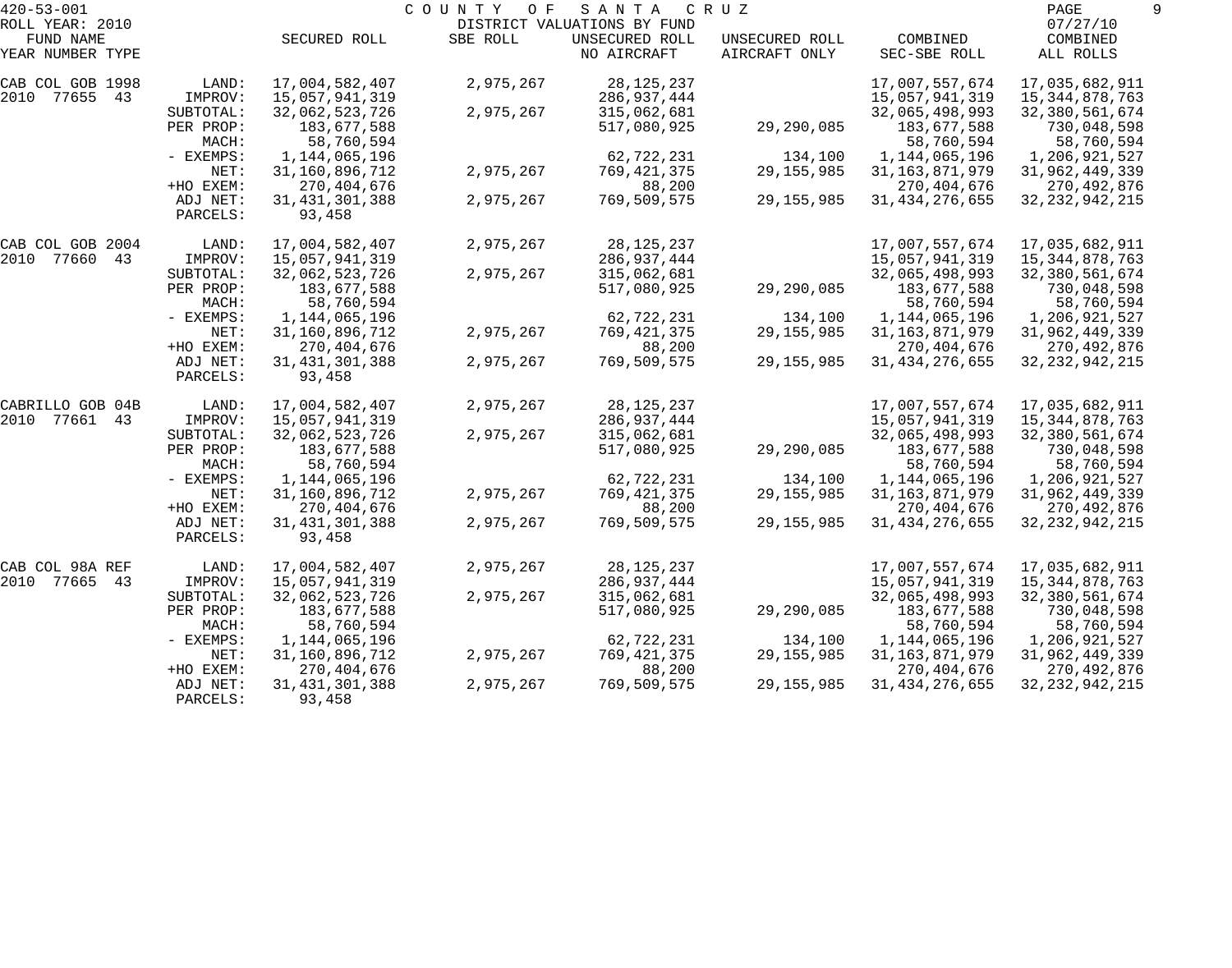| $420 - 53 - 001$                                 |                      | COUNTY OF<br>S A N T A<br>C R U Z |          |                                                              |                                 |                          |                                   |  |
|--------------------------------------------------|----------------------|-----------------------------------|----------|--------------------------------------------------------------|---------------------------------|--------------------------|-----------------------------------|--|
| ROLL YEAR: 2010<br>FUND NAME<br>YEAR NUMBER TYPE |                      | SECURED ROLL                      | SBE ROLL | DISTRICT VALUATIONS BY FUND<br>UNSECURED ROLL<br>NO AIRCRAFT | UNSECURED ROLL<br>AIRCRAFT ONLY | COMBINED<br>SEC-SBE ROLL | 07/27/10<br>COMBINED<br>ALL ROLLS |  |
| LMPCO CO WTR DT                                  | LAND:                | 57,674,811                        |          |                                                              |                                 | 57,674,811               | 57,674,811                        |  |
| 77812<br>2010<br>44                              | IMPROV:              | 44, 449, 958                      |          | 3,590                                                        |                                 | 44,449,958               | 44, 453, 548                      |  |
|                                                  | SUBTOTAL:            | 102,124,769                       |          | 3,590                                                        |                                 | 102, 124, 769            | 102,128,359                       |  |
|                                                  | PER PROP:<br>MACH:   |                                   |          | 202,019                                                      |                                 |                          | 202,019                           |  |
|                                                  | - EXEMPS:            | 3,180,239                         |          |                                                              |                                 | 3,180,239                | 3,180,239                         |  |
|                                                  | NET:                 | 98,944,530                        |          | 205,609                                                      |                                 | 98,944,530               | 99,150,139                        |  |
|                                                  | +HO EXEM:            | 1,759,800                         |          |                                                              |                                 | 1,759,800                | 1,759,800                         |  |
|                                                  | ADJ NET:             | 100,704,330                       |          | 205,609                                                      |                                 | 100,704,330              | 100,909,939                       |  |
|                                                  | PARCELS:             | 1,611                             |          |                                                              |                                 |                          |                                   |  |
| SALSIPUEDES SAN                                  | LAND:                | 56,775,120                        |          | 278,008                                                      |                                 | 56,775,120               | 57,053,128                        |  |
| 77878<br>44<br>2010                              | IMPROV:              | 66, 174, 752                      |          | 375,240                                                      |                                 | 66,174,752               | 66,549,992                        |  |
|                                                  | SUBTOTAL:            | 122,949,872                       |          | 653,248                                                      |                                 | 122,949,872              | 123,603,120                       |  |
|                                                  | PER PROP:            | 493,471                           |          | 1,076,904                                                    |                                 | 493,471                  | 1,570,375                         |  |
|                                                  | MACH:                | 40,051                            |          |                                                              |                                 | 40,051                   | 40,051                            |  |
|                                                  | - EXEMPS:            | 14,947,465                        |          |                                                              |                                 | 14,947,465               | 14,947,465                        |  |
|                                                  | NET:                 | 108,535,929                       |          | 1,730,152                                                    |                                 | 108,535,929              | 110,266,081                       |  |
|                                                  | +HO EXEM:            | 2,013,200                         |          |                                                              |                                 | 2,013,200                | 2,013,200                         |  |
|                                                  | ADJ NET:<br>PARCELS: | 110,549,129<br>488                |          | 1,730,152                                                    |                                 | 110,549,129              | 112,279,281                       |  |
| ZAYANTE FPD DT S                                 | LAND:                | 211,893,769                       | 59,400   | 14,983                                                       |                                 | 211,953,169              | 211,968,152                       |  |
| 77985<br>2010<br>44                              | IMPROV:              | 182,404,685                       |          | 26,577                                                       |                                 | 182,404,685              | 182,431,262                       |  |
|                                                  | SUBTOTAL:            | 394, 298, 454                     | 59,400   | 41,560                                                       |                                 | 394, 357, 854            | 394,399,414                       |  |
|                                                  | PER PROP:            | 547,150                           |          | 564,065                                                      |                                 | 547,150                  | 1,111,215                         |  |
|                                                  | MACH:                | 448,640                           |          |                                                              |                                 | 448,640                  | 448,640                           |  |
|                                                  | - EXEMPS:            | 10, 313, 798                      |          |                                                              |                                 | 10,313,798               | 10,313,798                        |  |
|                                                  | NET:                 | 384,980,446                       | 59,400   | 605,625                                                      |                                 | 385,039,846              | 385,645,471                       |  |
|                                                  | +HO EXEM:            | 5,325,600                         |          |                                                              |                                 | 5,325,600                | 5,325,600                         |  |
|                                                  | ADJ NET:<br>PARCELS: | 390,306,046<br>3,905              | 59,400   | 605,625                                                      |                                 | 390, 365, 446            | 390,971,071                       |  |
| AROMAS/S JUAN US                                 | LAND:                | 7,629,018                         |          |                                                              |                                 | 7,629,018                | 7,629,018                         |  |
| 2010 79845<br>43                                 | IMPROV:              | 4,463,334                         |          | 83,333                                                       |                                 | 4, 463, 334              | 4,546,667                         |  |
|                                                  | SUBTOTAL:            | 12,092,352                        |          | 83,333                                                       |                                 | 12,092,352               | 12,175,685                        |  |
|                                                  | PER PROP:            | 144,681                           |          | 283,868                                                      |                                 | 144,681                  | 428,549                           |  |
|                                                  | MACH:                |                                   |          |                                                              |                                 |                          |                                   |  |
|                                                  | - EXEMPS:            | 80,000                            |          |                                                              |                                 | 80,000                   | 80,000                            |  |
|                                                  | NET:                 | 12, 157, 033                      |          | 367,201                                                      |                                 | 12, 157, 033             | 12,524,234                        |  |
|                                                  | +HO EXEM:            | 77,000                            |          |                                                              |                                 | 77,000                   | 77,000                            |  |
|                                                  | ADJ NET:             | 12, 234, 033                      |          | 367,201                                                      |                                 | 12, 234, 033             | 12,601,234                        |  |
|                                                  | PARCELS:             | 67                                |          |                                                              |                                 |                          |                                   |  |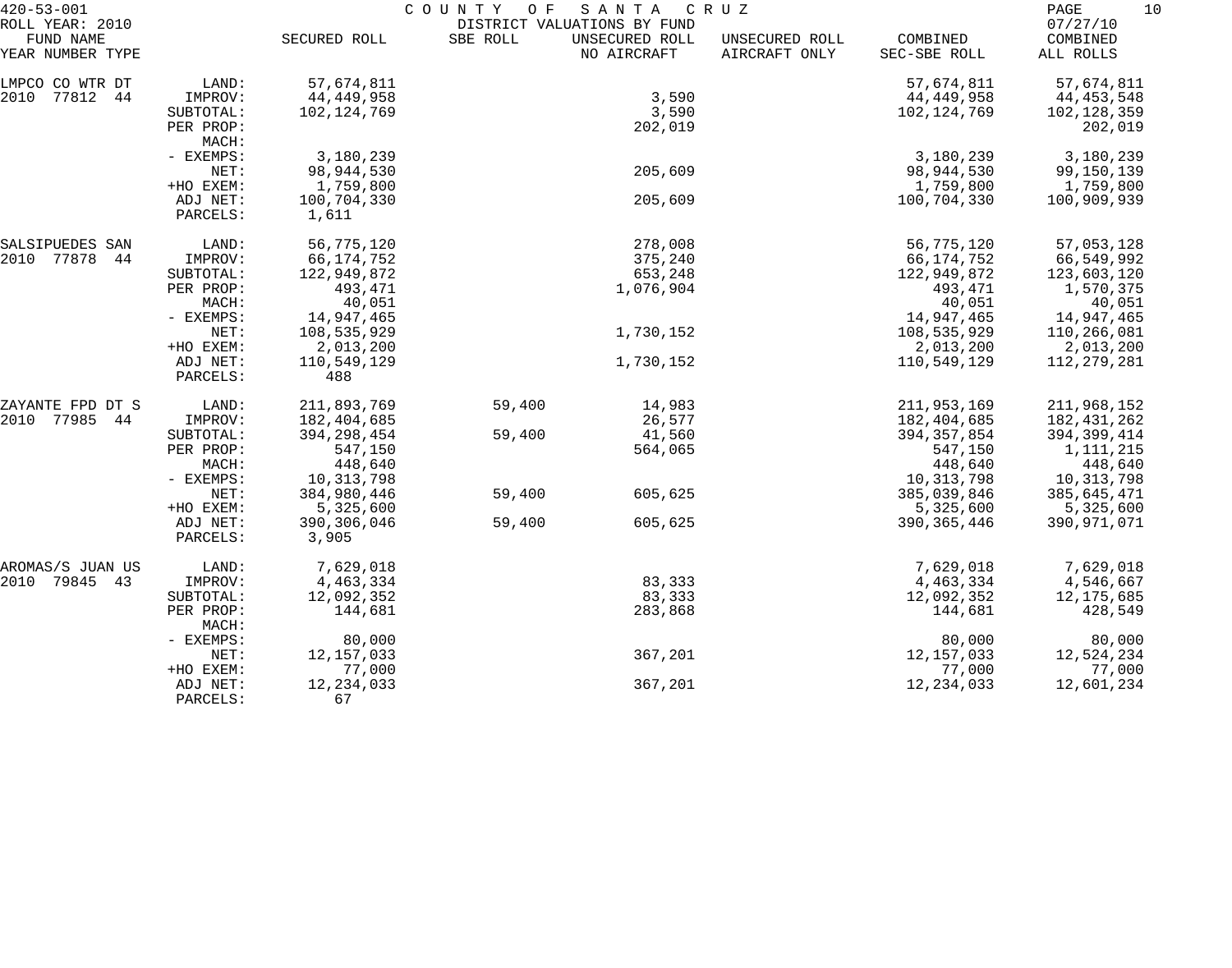| $420 - 53 - 001$              |             | COUNTY OF<br>SANTA<br>C R U Z |          |                               |                                 |                          |                       |
|-------------------------------|-------------|-------------------------------|----------|-------------------------------|---------------------------------|--------------------------|-----------------------|
| ROLL YEAR: 2010               |             |                               |          | DISTRICT VALUATIONS BY FUND   |                                 |                          | 07/27/10              |
| FUND NAME<br>YEAR NUMBER TYPE |             | SECURED ROLL                  | SBE ROLL | UNSECURED ROLL<br>NO AIRCRAFT | UNSECURED ROLL<br>AIRCRAFT ONLY | COMBINED<br>SEC-SBE ROLL | COMBINED<br>ALL ROLLS |
|                               |             |                               |          |                               |                                 |                          |                       |
| BNY DOON SCH                  | LAND:       | 245, 921, 053                 |          | 53,208                        |                                 | 245, 921, 053            | 245,974,261           |
| 2010 79902 43                 | IMPROV:     | 235,479,069                   |          | 6,254,579                     |                                 | 235, 479, 069            | 241,733,648           |
|                               | SUBTOTAL:   | 481,400,122                   |          | 6,307,787                     |                                 | 481,400,122              | 487,707,909           |
|                               | PER PROP:   | 646,138                       |          | 2,937,759                     | 5,800                           | 646,138                  | 3,589,697             |
|                               | MACH:       | 585,008                       |          |                               |                                 | 585,008                  | 585,008               |
|                               | - EXEMPS:   | 12,464,399                    |          |                               |                                 | 12,464,399               | 12,464,399            |
|                               | NET:        | 470,166,869                   |          | 9,245,546                     | 5,800                           | 470,166,869              | 479,418,215           |
|                               | +HO EXEM:   | 4,771,200                     |          |                               |                                 | 4,771,200                | 4,771,200             |
|                               | ADJ NET:    | 474,938,069                   |          | 9,245,546                     | 5,800                           | 474,938,069              | 484, 189, 415         |
|                               | PARCELS:    | 1,290                         |          |                               |                                 |                          |                       |
|                               |             |                               |          |                               |                                 |                          |                       |
| HPY VLY SCH                   | LAND:       | 120,982,510                   |          |                               |                                 | 120,982,510              | 120,982,510           |
| 2010<br>79911<br>43           | IMPROV:     | 116,179,240                   |          | 4,510                         |                                 | 116,179,240              | 116,183,750           |
|                               | SUBTOTAL:   | 237, 161, 750                 |          | 4,510                         |                                 | 237, 161, 750            | 237,166,260           |
|                               | PER PROP:   | 538,380                       |          | 485,844                       |                                 | 538,380                  | 1,024,224             |
|                               | MACH:       | 241,515                       |          |                               |                                 | 241,515                  | 241,515               |
|                               | - EXEMPS:   | 3,981,909                     |          |                               |                                 | 3,981,909                | 3,981,909             |
|                               | NET:        | 233,959,736                   |          | 490,354                       |                                 | 233,959,736              | 234,450,090           |
|                               | +HO EXEM:   | 2,125,200                     |          |                               |                                 | 2,125,200                | 2,125,200             |
|                               | ADJ NET:    | 236,084,936                   |          | 490,354                       |                                 | 236,084,936              | 236,575,290           |
|                               | PARCELS:    | 575                           |          |                               |                                 |                          |                       |
| HPY VLY SCH-ST S              | LAND:       | 120,982,510                   |          |                               |                                 | 120,982,510              | 120,982,510           |
| 2010<br>79912 43              | IMPROV:     | 116,179,240                   |          | 4,510                         |                                 | 116,179,240              | 116,183,750           |
|                               | SUBTOTAL:   | 237,161,750                   |          | 4,510                         |                                 | 237, 161, 750            | 237,166,260           |
|                               | PER PROP:   | 538,380                       |          | 485,844                       |                                 | 538,380                  | 1,024,224             |
|                               | MACH:       | 241,515                       |          |                               |                                 | 241,515                  | 241,515               |
|                               | - EXEMPS:   | 3,981,909                     |          |                               |                                 | 3,981,909                | 3,981,909             |
|                               | NET:        | 233,959,736                   |          | 490,354                       |                                 | 233,959,736              | 234,450,090           |
|                               | +HO EXEM:   | 2,125,200                     |          |                               |                                 | 2,125,200                | 2,125,200             |
|                               | ADJ NET:    | 236,084,936                   |          | 490,354                       |                                 | 236,084,936              | 236,575,290           |
|                               | PARCELS:    | 575                           |          |                               |                                 |                          |                       |
| LIVE OAK SCH                  | LAND:       | 1,582,604,171                 | 76,989   | 3,972,903                     |                                 | 1,582,681,160            | 1,586,654,063         |
| 2010<br>79915<br>43           | IMPROV:     | 1,203,235,869                 |          | 29, 287, 401                  |                                 | 1,203,235,869            | 1,232,523,270         |
|                               | SUBTOTAL:   | 2,785,840,040                 | 76,989   | 33, 260, 304                  |                                 | 2,785,917,029            | 2,819,177,333         |
|                               | PER PROP:   | 7,494,835                     |          | 39, 326, 319                  |                                 | 7,494,835                | 46,821,154            |
|                               | MACH:       | 121,777                       |          |                               |                                 | 121,777                  | 121,777               |
|                               | $-$ EXEMPS: | 50,761,032                    |          | 4,119,191                     |                                 | 50,761,032               | 54,880,223            |
|                               | NET:        | 2,742,695,620                 | 76,989   | 68,467,432                    |                                 | 2,742,772,609            | 2,811,240,041         |
|                               | +HO EXEM:   | 21,166,596                    |          | 33,600                        |                                 | 21,166,596               | 21,200,196            |
|                               | ADJ NET:    | 2,763,862,216                 | 76,989   | 68,501,032                    |                                 | 2,763,939,205            | 2,832,440,237         |
|                               | PARCELS:    | 7,294                         |          |                               |                                 |                          |                       |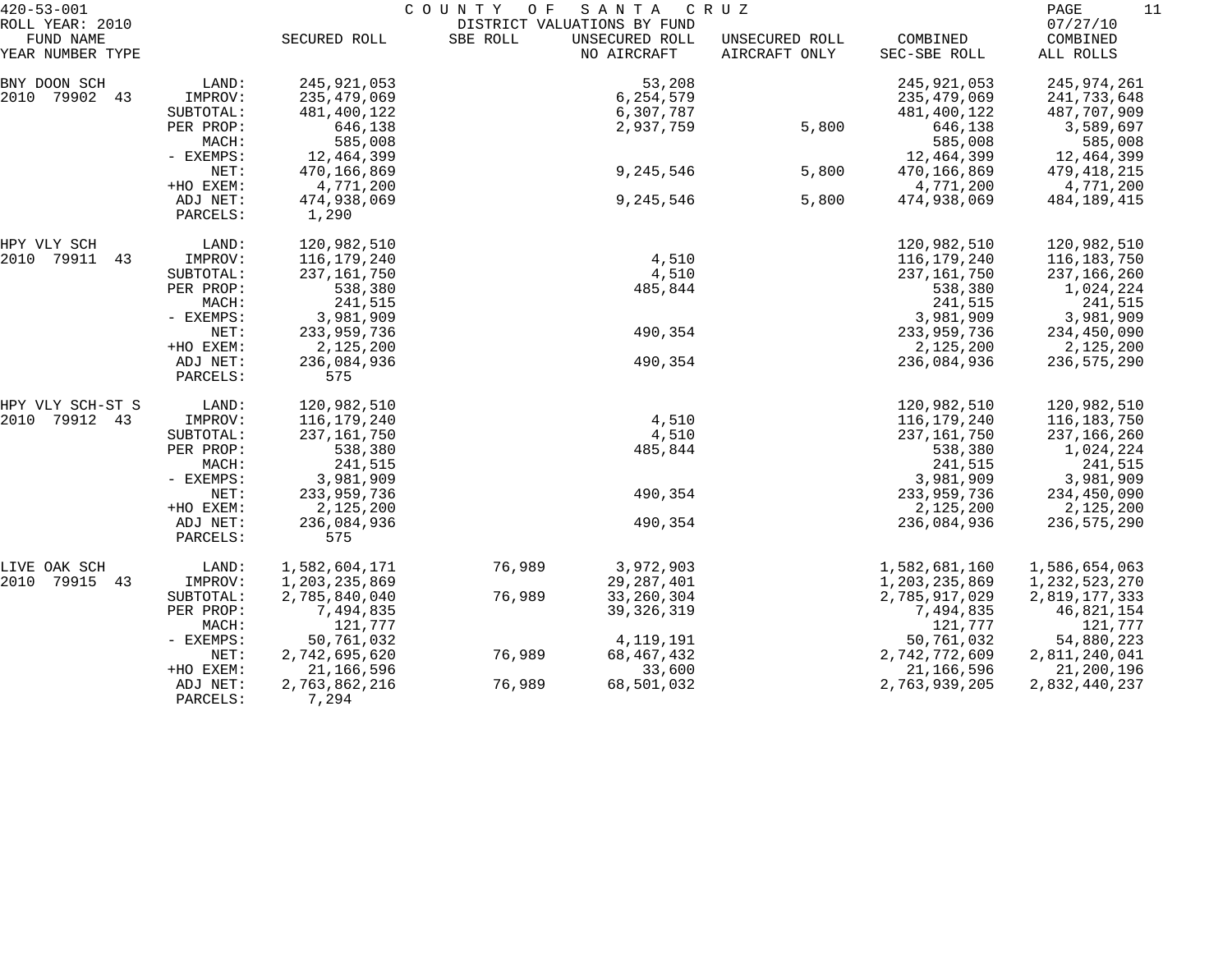| $420 - 53 - 001$<br>ROLL YEAR: 2010 |                      | COUNTY OF<br>SANTA CRUZ<br>DISTRICT VALUATIONS BY FUND |          |                               |                                 |                          |                                   |  |
|-------------------------------------|----------------------|--------------------------------------------------------|----------|-------------------------------|---------------------------------|--------------------------|-----------------------------------|--|
| FUND NAME<br>YEAR NUMBER TYPE       |                      | SECURED ROLL                                           | SBE ROLL | UNSECURED ROLL<br>NO AIRCRAFT | UNSECURED ROLL<br>AIRCRAFT ONLY | COMBINED<br>SEC-SBE ROLL | 07/27/10<br>COMBINED<br>ALL ROLLS |  |
| LIVE OAK ST SCH                     | LAND:                | 1,582,604,171                                          | 76,989   | 3,972,903                     |                                 | 1,582,681,160            | 1,586,654,063                     |  |
| 2010<br>79917<br>43                 | IMPROV:              | 1,203,235,869                                          |          | 29, 287, 401                  |                                 | 1,203,235,869            | 1, 232, 523, 270                  |  |
|                                     | SUBTOTAL:            | 2,785,840,040                                          | 76,989   | 33, 260, 304                  |                                 | 2,785,917,029            | 2,819,177,333                     |  |
|                                     | PER PROP:            | 7,494,835                                              |          | 39, 326, 319                  |                                 | 7,494,835                | 46,821,154                        |  |
|                                     | MACH:                | 121,777                                                |          |                               |                                 | 121,777                  | 121,777                           |  |
|                                     | - EXEMPS:            | 50,761,032                                             |          | 4, 119, 191                   |                                 | 50,761,032               | 54,880,223                        |  |
|                                     | NET:                 | 2,742,695,620                                          | 76,989   | 68, 467, 432                  |                                 | 2,742,772,609            | 2,811,240,041                     |  |
|                                     | +HO EXEM:            | 21,166,596                                             |          | 33,600                        |                                 | 21,166,596               | 21,200,196                        |  |
|                                     | ADJ NET:             | 2,763,862,216                                          | 76,989   | 68,501,032                    |                                 | 2,763,939,205            | 2,832,440,237                     |  |
|                                     | PARCELS:             | 7,294                                                  |          |                               |                                 |                          |                                   |  |
| MTN SCH DIST                        | LAND:                | 110,128,248                                            |          |                               |                                 | 110,128,248              | 110,128,248                       |  |
| 2010<br>79921<br>43                 | IMPROV:              | 99,999,819                                             |          | 3,396,544                     |                                 | 99,999,819               | 103,396,363                       |  |
|                                     | SUBTOTAL:            | 210, 128, 067                                          |          | 3,396,544                     |                                 | 210, 128, 067            | 213,524,611                       |  |
|                                     | PER PROP:<br>MACH:   | 128,492                                                |          | 1,455,949                     |                                 | 128,492                  | 1,584,441                         |  |
|                                     | - EXEMPS:            | 4,022,094                                              |          |                               |                                 | 4,022,094                | 4,022,094                         |  |
|                                     | NET:                 | 206, 234, 465                                          |          | 4,852,493                     |                                 | 206, 234, 465            | 211,086,958                       |  |
|                                     | +HO EXEM:            | 1,960,000                                              |          |                               |                                 | 1,960,000                | 1,960,000                         |  |
|                                     | ADJ NET:             | 208, 194, 465                                          |          | 4,852,493                     |                                 | 208, 194, 465            | 213,046,958                       |  |
|                                     | PARCELS:             | 553                                                    |          |                               |                                 |                          |                                   |  |
| MOUNTN SCH-ST SC                    | LAND:                | 110, 128, 248                                          |          |                               |                                 | 110,128,248              | 110,128,248                       |  |
| 79922 43<br>2010                    | IMPROV:              | 99,999,819                                             |          | 3,396,544                     |                                 | 99,999,819               | 103,396,363                       |  |
|                                     | SUBTOTAL:            | 210,128,067                                            |          | 3,396,544                     |                                 | 210, 128, 067            | 213,524,611                       |  |
|                                     | PER PROP:<br>MACH:   | 128,492                                                |          | 1,455,949                     |                                 | 128,492                  | 1,584,441                         |  |
|                                     | - EXEMPS:            | 4,022,094                                              |          |                               |                                 | 4,022,094                | 4,022,094                         |  |
|                                     | NET:                 | 206, 234, 465                                          |          | 4,852,493                     |                                 | 206, 234, 465            | 211,086,958                       |  |
|                                     | +HO EXEM:            | 1,960,000                                              |          |                               |                                 | 1,960,000                | 1,960,000                         |  |
|                                     | ADJ NET:<br>PARCELS: | 208, 194, 465<br>553                                   |          | 4,852,493                     |                                 | 208, 194, 465            | 213,046,958                       |  |
| PFC SCH DIST                        | LAND:                | 59,605,900                                             | 188,650  | 76,088                        |                                 | 59,794,550               | 59,870,638                        |  |
| 2010<br>79925 43                    | IMPROV:              | 37, 241, 193                                           |          | 1,045,948                     |                                 | 37, 241, 193             | 38,287,141                        |  |
|                                     | SUBTOTAL:            | 96,847,093                                             | 188,650  | 1,122,036                     |                                 | 97,035,743               | 98,157,779                        |  |
|                                     | PER PROP:            | 743,367                                                |          | 3,729,508                     |                                 | 743,367                  | 4,472,875                         |  |
|                                     | MACH:                | 8,163,922                                              |          |                               |                                 | 8,163,922                | 8,163,922                         |  |
|                                     | - EXEMPS:            | 4,954,141                                              |          |                               |                                 | 4,954,141                | 4,954,141                         |  |
|                                     | NET:                 | 100,800,241                                            | 188,650  | 4,851,544                     |                                 | 100,988,891              | 105,840,435                       |  |
|                                     | +HO EXEM:            | 789,258                                                |          |                               |                                 | 789,258                  | 789,258                           |  |
|                                     | ADJ NET:             | 101,589,499                                            | 188,650  | 4,851,544                     |                                 | 101,778,149              | 106,629,693                       |  |
|                                     | PARCELS:             | 440                                                    |          |                               |                                 |                          |                                   |  |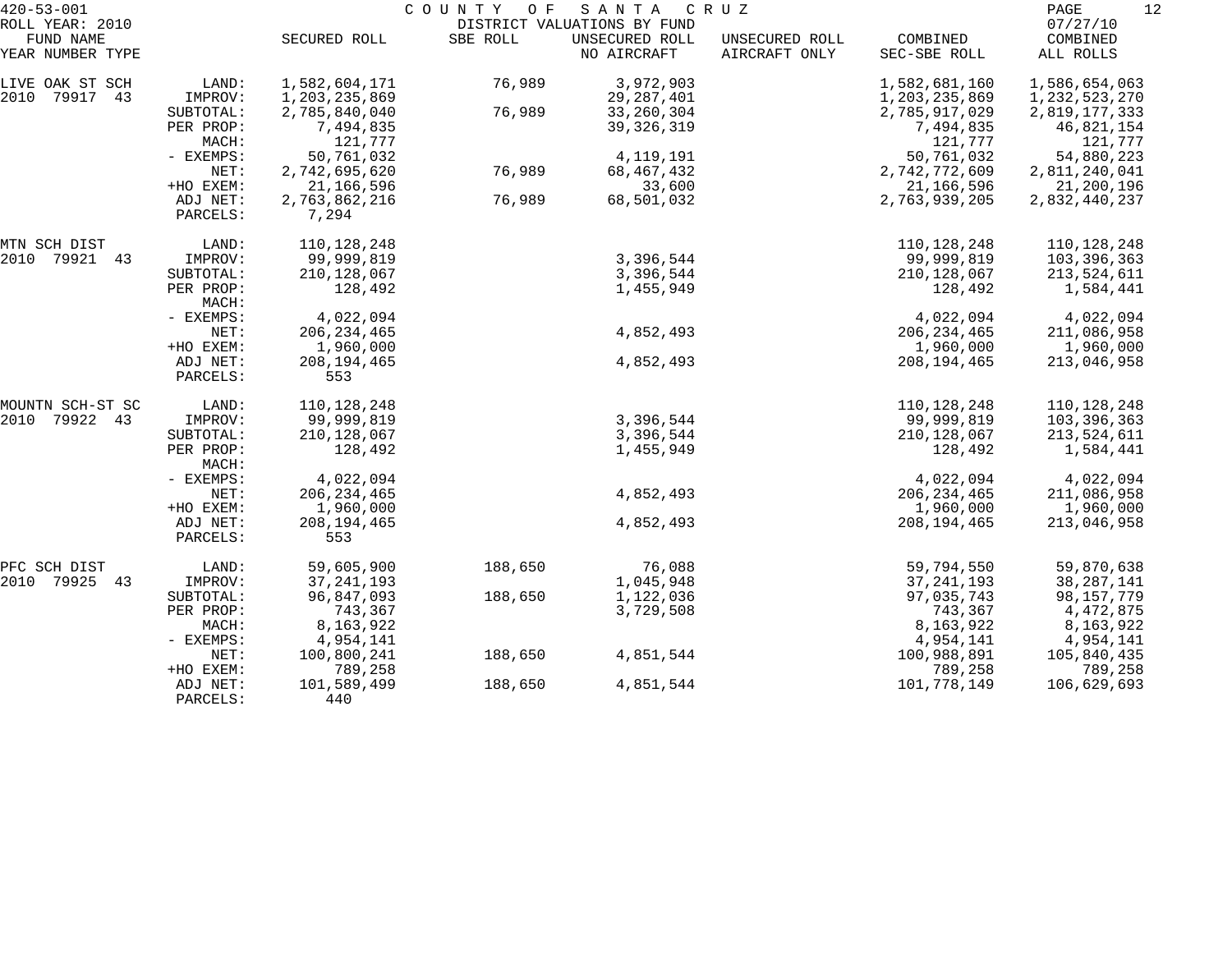| $420 - 53 - 001$              |                        | COUNTY OF<br>SANTA<br>C R U Z    |           |                               |                                 |                          |                          |  |
|-------------------------------|------------------------|----------------------------------|-----------|-------------------------------|---------------------------------|--------------------------|--------------------------|--|
| ROLL YEAR: 2010               |                        |                                  |           | DISTRICT VALUATIONS BY FUND   |                                 |                          | 07/27/10                 |  |
| FUND NAME<br>YEAR NUMBER TYPE |                        | SECURED ROLL                     | SBE ROLL  | UNSECURED ROLL<br>NO AIRCRAFT | UNSECURED ROLL<br>AIRCRAFT ONLY | COMBINED<br>SEC-SBE ROLL | COMBINED<br>ALL ROLLS    |  |
| S C ELEM SCH                  | LAND:                  | 3,802,917,825                    | 1,920,326 | 15, 121, 473                  |                                 | 3,804,838,151            | 3,819,959,624            |  |
| 2010 79933 43                 | IMPROV:                | 3, 384, 401, 769                 |           | 88,542,494                    |                                 | 3, 384, 401, 769         | 3, 472, 944, 263         |  |
|                               | SUBTOTAL:              | 7,187,319,594                    | 1,920,326 | 103,663,967                   |                                 | 7,189,239,920            | 7,292,903,887            |  |
|                               | PER PROP:              | 36,758,648                       |           | 137,474,609                   |                                 | 36,758,648               | 174, 233, 257            |  |
|                               | MACH:                  | 20,976,942                       |           |                               |                                 | 20,976,942               | 20,976,942               |  |
|                               | - EXEMPS:              | 224,741,356                      |           | 38, 367, 069                  |                                 | 224,741,356              | 263,108,425              |  |
|                               | NET:                   | 7,020,313,828                    | 1,920,326 | 202, 771, 507                 |                                 | 7,022,234,154            | 7,225,005,661            |  |
|                               | +HO EXEM:              | 55, 257, 877                     |           | 54,600                        |                                 | 55, 257, 877             | 55, 312, 477             |  |
|                               | ADJ NET:<br>PARCELS:   | 7,075,571,705<br>17,886          | 1,920,326 | 202,826,107                   |                                 | 7,077,492,031            | 7,280,318,138            |  |
|                               |                        |                                  |           |                               |                                 |                          |                          |  |
| S V SCH DIST                  | LAND:                  | 1,518,300,266                    | 17,300    | 446,410                       |                                 | 1,518,317,566            | 1,518,763,976            |  |
| 2010 79947 43                 | IMPROV:                | 1,619,996,689                    |           | 23,591,743                    |                                 | 1,619,996,689            | 1,643,588,432            |  |
|                               | SUBTOTAL:              | 3, 138, 296, 955                 | 17,300    | 24,038,153                    |                                 | 3, 138, 314, 255         | 3, 162, 352, 408         |  |
|                               | PER PROP:              | 9,623,438                        |           | 55,814,263                    |                                 | 9,623,438                | 65,437,701               |  |
|                               | MACH:                  | 2,081,459                        |           |                               |                                 | 2,081,459                | 2,081,459                |  |
|                               | - EXEMPS:              | 76,997,612                       |           | 679,370                       |                                 | 76,997,612               | 77,676,982               |  |
|                               | NET:                   | 3,073,004,240                    | 17,300    | 79,173,046                    |                                 | 3,073,021,540            | 3, 152, 194, 586         |  |
|                               | +HO EXEM:              | 26,604,200                       |           |                               |                                 | 26,604,200               | 26,604,200               |  |
|                               | ADJ NET:<br>PARCELS:   | 3,099,608,440<br>7,368           | 17,300    | 79,173,046                    |                                 | 3,099,625,740            | 3, 178, 798, 786         |  |
|                               |                        |                                  |           |                               |                                 |                          |                          |  |
| SOQ SCH DIST<br>2010          | LAND:                  | 2, 259, 619, 128                 | 501,811   | 1,150,379                     |                                 | 2,260,120,939            | 2, 261, 271, 318         |  |
| 79952<br>43                   | IMPROV:                | 1,951,120,786                    |           | 40, 717, 703                  |                                 | 1,951,120,786            | 1,991,838,489            |  |
|                               | SUBTOTAL:<br>PER PROP: | 4, 210, 739, 914<br>46, 174, 392 | 501,811   | 41,868,082<br>73,856,090      |                                 | 4, 211, 241, 725         | 4, 253, 109, 807         |  |
|                               | MACH:                  | 5,728,040                        |           |                               |                                 | 46,174,392<br>5,728,040  | 120,030,482<br>5,728,040 |  |
|                               | - EXEMPS:              | 240,807,437                      |           | 12,700,918                    |                                 | 240,807,437              | 253,508,355              |  |
|                               | NET:                   | 4,021,834,909                    | 501,811   | 103,023,254                   |                                 | 4,022,336,720            | 4, 125, 359, 974         |  |
|                               | +HO EXEM:              | 32,149,600                       |           |                               |                                 | 32,149,600               | 32,149,600               |  |
|                               | ADJ NET:               | 4,053,984,509                    | 501,811   | 103,023,254                   |                                 | 4,054,486,320            | 4, 157, 509, 574         |  |
|                               | PARCELS:               | 10,734                           |           |                               |                                 |                          |                          |  |
| S C HI SCH                    | LAND:                  | 8,181,778,835                    | 2,687,776 | 20,374,051                    |                                 | 8,184,466,611            | 8,204,840,662            |  |
| 2010<br>79958<br>43           | IMPROV:                | 7,027,657,745                    |           | 169, 249, 179                 |                                 | 7,027,657,745            | 7,196,906,924            |  |
|                               | SUBTOTAL:              | 15,209,436,580                   | 2,687,776 | 189,623,230                   |                                 | 15, 212, 124, 356        | 15,401,747,586           |  |
|                               | PER PROP:              | 92, 484, 252                     |           | 259, 266, 078                 | 5,800                           | 92, 484, 252             | 351,756,130              |  |
|                               | MACH:                  | 35,817,204                       |           |                               |                                 | 35,817,204               | 35,817,204               |  |
|                               | - EXEMPS:              | 541,732,368                      |           | 55, 187, 178                  |                                 | 541,732,368              | 596,919,546              |  |
|                               | NET:                   | 14,796,005,668                   | 2,687,776 | 393,702,130                   | 5,800                           | 14,798,693,444           | 15, 192, 401, 374        |  |
|                               | +HO EXEM:              | 118,219,731                      |           | 88,200                        |                                 | 118,219,731              | 118,307,931              |  |
|                               | ADJ NET:               | 14,914,225,399                   | 2,687,776 | 393,790,330                   | 5,800                           | 14,916,913,175           | 15, 310, 709, 305        |  |
|                               | PARCELS:               | 38,772                           |           |                               |                                 |                          |                          |  |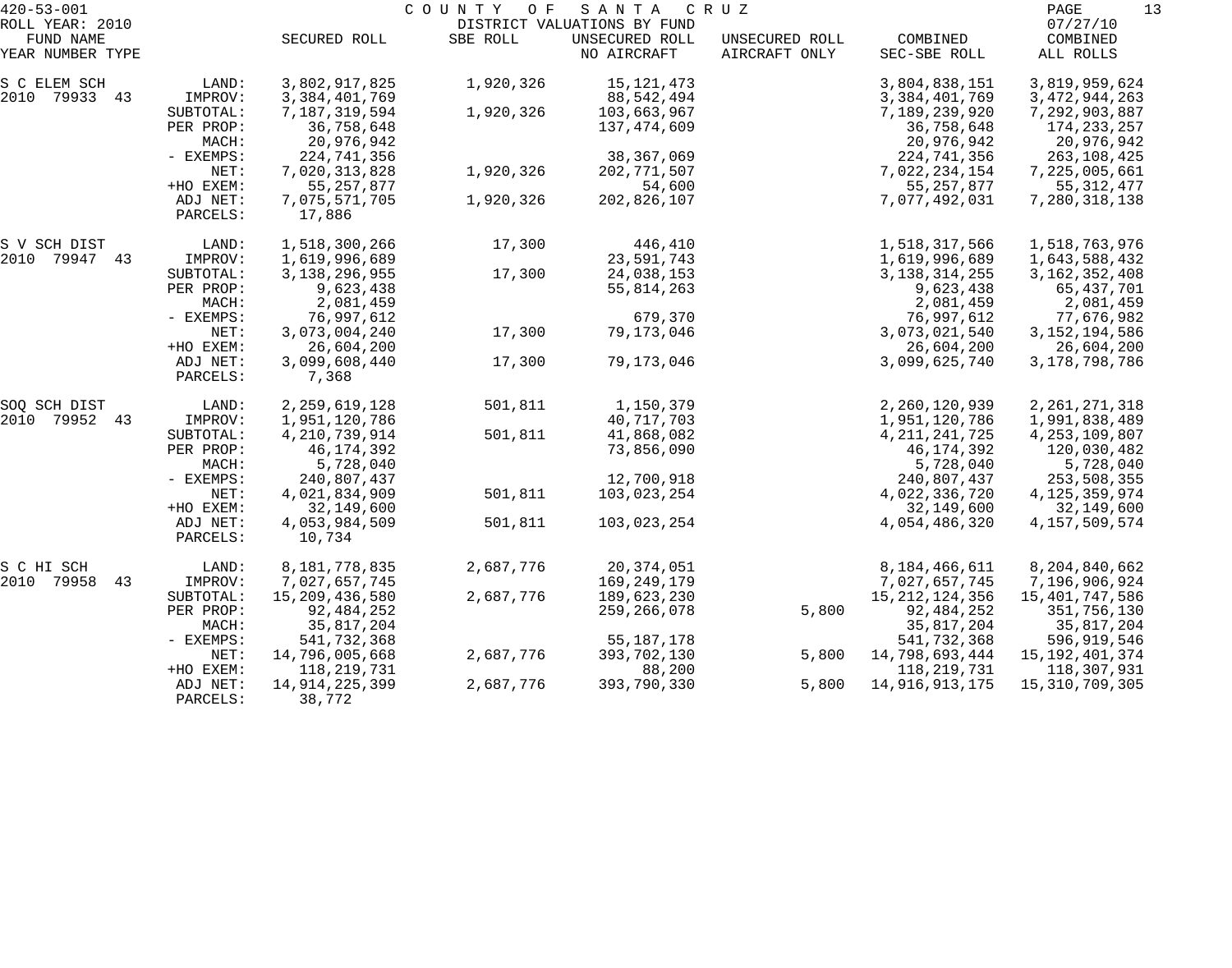| $420 - 53 - 001$    |             |                   | COUNTY<br>O F | SANTA                       | C R U Z        |                | 14<br>PAGE       |
|---------------------|-------------|-------------------|---------------|-----------------------------|----------------|----------------|------------------|
| ROLL YEAR: 2010     |             |                   |               | DISTRICT VALUATIONS BY FUND |                |                | 07/27/10         |
| FUND NAME           |             | SECURED ROLL      | SBE ROLL      | UNSECURED ROLL              | UNSECURED ROLL | COMBINED       | COMBINED         |
| YEAR NUMBER TYPE    |             |                   |               | NO AIRCRAFT                 | AIRCRAFT ONLY  | SEC-SBE ROLL   | ALL ROLLS        |
| PAJ VAL GOB 05RE    | LAND:       | 5,778,308,509     | 210,791       | 6,341,786                   |                | 5,778,519,300  | 5,784,861,086    |
| 2010<br>79966<br>43 | IMPROV:     | 5,051,308,107     |               | 81,430,690                  |                | 5,051,308,107  | 5, 132, 738, 797 |
|                     | SUBTOTAL:   | 10,829,616,616    | 210,791       | 87,772,476                  |                | 10,829,827,407 | 10,917,599,883   |
|                     | PER PROP:   | 75,324,065        |               | 188,494,381                 | 29, 284, 285   | 75,324,065     | 293,102,731      |
|                     | MACH:       | 18,628,268        |               |                             |                | 18,628,268     | 18,628,268       |
|                     | - EXEMPS:   | 411,101,136       |               | 6,786,428                   | 134,100        | 411,101,136    | 418,021,664      |
|                     | NET:        | 10,512,467,813    | 210,791       | 269,480,429                 | 29,150,185     | 10,512,678,604 | 10,811,309,218   |
|                     | +HO EXEM:   | 89,636,093        |               |                             |                | 89,636,093     | 89,636,093       |
|                     | ADJ NET:    | 10,602,103,906    | 210,791       | 269,480,429                 | 29,150,185     | 10,602,314,697 | 10,900,945,311   |
|                     | PARCELS:    | 30,022            |               |                             |                |                |                  |
| PAJ VAL GOB 2002    | LAND:       | 5,778,308,509     | 210,791       | 6,341,786                   |                | 5,778,519,300  | 5,784,861,086    |
| 2010<br>79968<br>43 | IMPROV:     | 5,051,308,107     |               | 81,430,690                  |                | 5,051,308,107  | 5, 132, 738, 797 |
|                     | SUBTOTAL:   | 10,829,616,616    | 210,791       | 87,772,476                  |                | 10,829,827,407 | 10,917,599,883   |
|                     | PER PROP:   | 75,324,065        |               | 188,494,381                 | 29, 284, 285   | 75, 324, 065   | 293,102,731      |
|                     | MACH:       | 18,628,268        |               |                             |                | 18,628,268     | 18,628,268       |
|                     | - EXEMPS:   | 411,101,136       |               | 6,786,428                   | 134,100        | 411,101,136    | 418,021,664      |
|                     | NET:        | 10,512,467,813    | 210,791       | 269,480,429                 | 29,150,185     | 10,512,678,604 | 10,811,309,218   |
|                     | +HO EXEM:   | 89,636,093        |               |                             |                | 89,636,093     | 89,636,093       |
|                     | ADJ NET:    | 10,602,103,906    | 210,791       | 269,480,429                 | 29,150,185     | 10,602,314,697 | 10,900,945,311   |
|                     | PARCELS:    | 30,022            |               |                             |                |                |                  |
| PAJ VLY U S D       | LAND:       | 5,778,308,509     | 210,791       | 6,341,786                   |                | 5,778,519,300  | 5,784,861,086    |
| 2010<br>79971<br>43 | IMPROV:     | 5,051,308,107     |               | 81,430,690                  |                | 5,051,308,107  | 5, 132, 738, 797 |
|                     | SUBTOTAL:   | 10,829,616,616    | 210,791       | 87,772,476                  |                | 10,829,827,407 | 10,917,599,883   |
|                     | PER PROP:   | 75,324,065        |               | 188,494,381                 | 29, 284, 285   | 75,324,065     | 293,102,731      |
|                     | MACH:       | 18,628,268        |               |                             |                | 18,628,268     | 18,628,268       |
|                     | - EXEMPS:   | 411,101,136       |               | 6,786,428                   | 134,100        | 411,101,136    | 418,021,664      |
|                     | NET:        | 10, 512, 467, 813 | 210,791       | 269,480,429                 | 29,150,185     | 10,512,678,604 | 10,811,309,218   |
|                     | +HO EXEM:   | 89,636,093        |               |                             |                | 89,636,093     | 89,636,093       |
|                     | ADJ NET:    | 10,602,103,906    | 210,791       | 269,480,429                 | 29,150,185     | 10,602,314,697 | 10,900,945,311   |
|                     | PARCELS:    | 30,022            |               |                             |                |                |                  |
| PAJ VAL SCH PROP    | LAND:       | 5,778,269,374     | 210,791       | 6,341,786                   |                | 5,778,480,165  | 5,784,821,951    |
| 2010<br>79972<br>43 | IMPROV:     | 5,051,303,309     |               | 81,430,690                  |                | 5,051,303,309  | 5, 132, 733, 999 |
|                     | SUBTOTAL:   | 10,829,572,683    | 210,791       | 87,772,476                  |                | 10,829,783,474 | 10,917,555,950   |
|                     | PER PROP:   | 75,324,065        |               | 188,494,381                 | 29, 284, 285   | 75,324,065     | 293,102,731      |
|                     | MACH:       | 18,628,268        |               |                             |                | 18,628,268     | 18,628,268       |
|                     | $-$ EXEMPS: | 411,101,136       |               | 6,786,428                   | 134,100        | 411,101,136    | 418,021,664      |
|                     | NET:        | 10,512,423,880    | 210,791       | 269,480,429                 | 29,150,185     | 10,512,634,671 | 10,811,265,285   |
|                     | +HO EXEM:   | 89,636,093        |               |                             |                | 89,636,093     | 89,636,093       |
|                     | ADJ NET:    | 10,602,059,973    | 210,791       | 269,480,429                 | 29,150,185     | 10,602,270,764 | 10,900,901,378   |
|                     | PARCELS:    | 30,020            |               |                             |                |                |                  |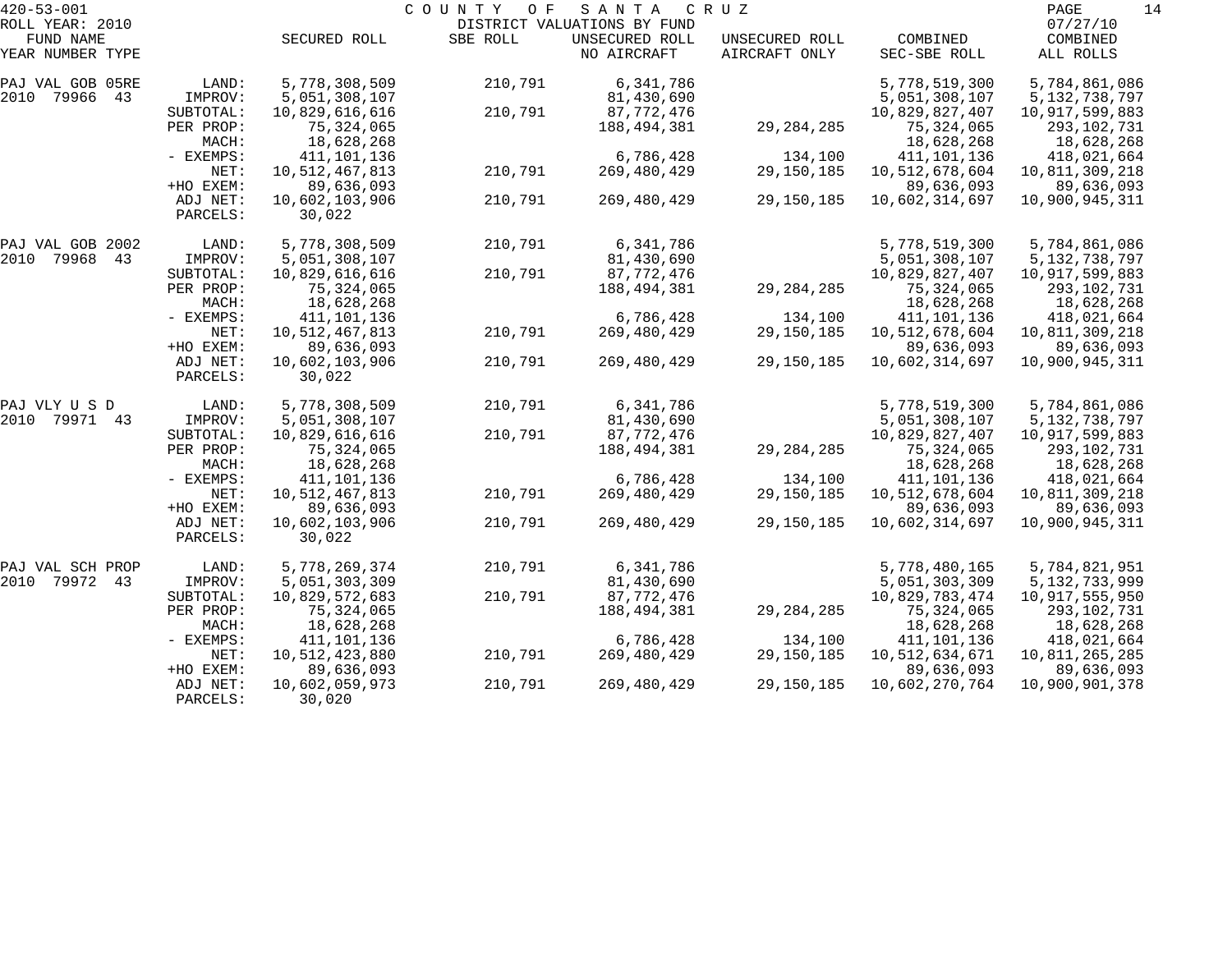| $420 - 53 - 001$    |             |                   | COUNTY<br>O F | SANTA                       | C R U Z        |                   | 15<br>PAGE        |
|---------------------|-------------|-------------------|---------------|-----------------------------|----------------|-------------------|-------------------|
| ROLL YEAR: 2010     |             |                   |               | DISTRICT VALUATIONS BY FUND |                |                   | 07/27/10          |
| FUND NAME           |             | SECURED ROLL      | SBE ROLL      | UNSECURED ROLL              | UNSECURED ROLL | COMBINED          | COMBINED          |
| YEAR NUMBER TYPE    |             |                   |               | NO AIRCRAFT                 | AIRCRAFT ONLY  | SEC-SBE ROLL      | ALL ROLLS         |
| PAJ VAL SCH-ST S    | LAND:       | 5,778,269,374     | 210,791       | 6,341,786                   |                | 5,778,480,165     | 5,784,821,951     |
| 2010<br>79976 43    | IMPROV:     | 5,051,303,309     |               | 81,430,690                  |                | 5,051,303,309     | 5, 132, 733, 999  |
|                     | SUBTOTAL:   | 10,829,572,683    | 210,791       | 87,772,476                  |                | 10,829,783,474    | 10,917,555,950    |
|                     | PER PROP:   | 75, 324, 065      |               | 188,494,381                 | 29, 284, 285   | 75,324,065        | 293,102,731       |
|                     | MACH:       | 18,628,268        |               |                             |                | 18,628,268        | 18,628,268        |
|                     | - EXEMPS:   | 411, 101, 136     |               | 6,786,428                   | 134,100        | 411,101,136       | 418,021,664       |
|                     | NET:        | 10,512,423,880    | 210,791       | 269,480,429                 | 29,150,185     | 10,512,634,671    | 10,811,265,285    |
|                     | +HO EXEM:   | 89,636,093        |               |                             |                | 89,636,093        | 89,636,093        |
|                     | ADJ NET:    | 10,602,059,973    | 210,791       | 269,480,429                 | 29,150,185     | 10,602,270,764    | 10,900,901,378    |
|                     | PARCELS:    | 30,020            |               |                             |                |                   |                   |
| SLV U S D           | LAND:       | 1,509,375,313     | 59,400        | 962,990                     |                | 1,509,434,713     | 1,510,397,703     |
| 2010<br>79978<br>43 | IMPROV:     | 1,346,800,746     |               | 12,582,499                  |                | 1,346,800,746     | 1,359,383,245     |
|                     | SUBTOTAL:   | 2,856,176,059     | 59,400        | 13,545,489                  |                | 2,856,235,459     | 2,869,780,948     |
|                     | PER PROP:   | 6,101,152         |               | 13, 222, 335                |                | 6,101,152         | 19,323,487        |
|                     | MACH:       | 2,233,663         |               |                             |                | 2,233,663         | 2,233,663         |
|                     | - EXEMPS:   | 114,008,258       |               | 69,255                      |                | 114,008,258       | 114,077,513       |
|                     | NET:        | 2,750,502,616     | 59,400        | 26,698,569                  |                | 2,750,562,016     | 2,777,260,585     |
|                     | +HO EXEM:   | 35,723,452        |               |                             |                | 35,723,452        | 35,723,452        |
|                     | ADJ NET:    | 2,786,226,068     | 59,400        | 26,698,569                  |                | 2,786,285,468     | 2,812,984,037     |
|                     | PARCELS:    | 17,183            |               |                             |                |                   |                   |
| CAB COMM COLL       | LAND:       | 17,004,582,407    | 2,975,267     | 28, 125, 237                |                | 17,007,557,674    | 17,035,682,911    |
| 2010<br>79981<br>43 | IMPROV:     | 15,057,941,319    |               | 286,937,444                 |                | 15,057,941,319    | 15, 344, 878, 763 |
|                     | SUBTOTAL:   | 32,062,523,726    | 2,975,267     | 315,062,681                 |                | 32,065,498,993    | 32,380,561,674    |
|                     | PER PROP:   | 183,677,588       |               | 517,080,925                 | 29,290,085     | 183,677,588       | 730,048,598       |
|                     | MACH:       | 58,760,594        |               |                             |                | 58,760,594        | 58,760,594        |
|                     | - EXEMPS:   | 1,144,065,196     |               | 62,722,231                  | 134,100        | 1,144,065,196     | 1,206,921,527     |
|                     | NET:        | 31,160,896,712    | 2,975,267     | 769, 421, 375               | 29, 155, 985   | 31, 163, 871, 979 | 31,962,449,339    |
|                     | +HO EXEM:   | 270,404,676       |               | 88,200                      |                | 270, 404, 676     | 270,492,876       |
|                     | ADJ NET:    | 31, 431, 301, 388 | 2,975,267     | 769,509,575                 | 29, 155, 985   | 31, 434, 276, 655 | 32, 232, 942, 215 |
|                     | PARCELS:    | 93,458            |               |                             |                |                   |                   |
| CO SCH SVC          | LAND:       | 16,995,391,941    | 2,975,267     | 28, 125, 237                |                | 16,998,367,208    | 17,026,492,445    |
| 2010 79988<br>43    | IMPROV:     | 15,050,226,621    |               | 286,937,444                 |                | 15,050,226,621    | 15, 337, 164, 065 |
|                     | SUBTOTAL:   | 32,045,618,562    | 2,975,267     | 315,062,681                 |                | 32,048,593,829    | 32, 363, 656, 510 |
|                     | PER PROP:   | 183,677,588       |               | 517,080,925                 | 29,290,085     | 183,677,588       | 730,048,598       |
|                     | MACH:       | 58,760,594        |               |                             |                | 58,760,594        | 58,760,594        |
|                     | $-$ EXEMPS: | 1, 143, 919, 374  |               | 62,722,231                  | 134,100        | 1,143,919,374     | 1,206,775,705     |
|                     | NET:        | 31, 144, 137, 370 | 2,975,267     | 769,421,375                 | 29, 155, 985   | 31, 147, 112, 637 | 31,945,689,997    |
|                     | +HO EXEM:   | 270, 260, 476     |               | 88,200                      |                | 270, 260, 476     | 270, 348, 676     |
|                     | ADJ NET:    | 31, 414, 397, 846 | 2,975,267     | 769,509,575                 | 29, 155, 985   | 31, 417, 373, 113 | 32, 216, 038, 673 |
|                     | PARCELS:    | 93,412            |               |                             |                |                   |                   |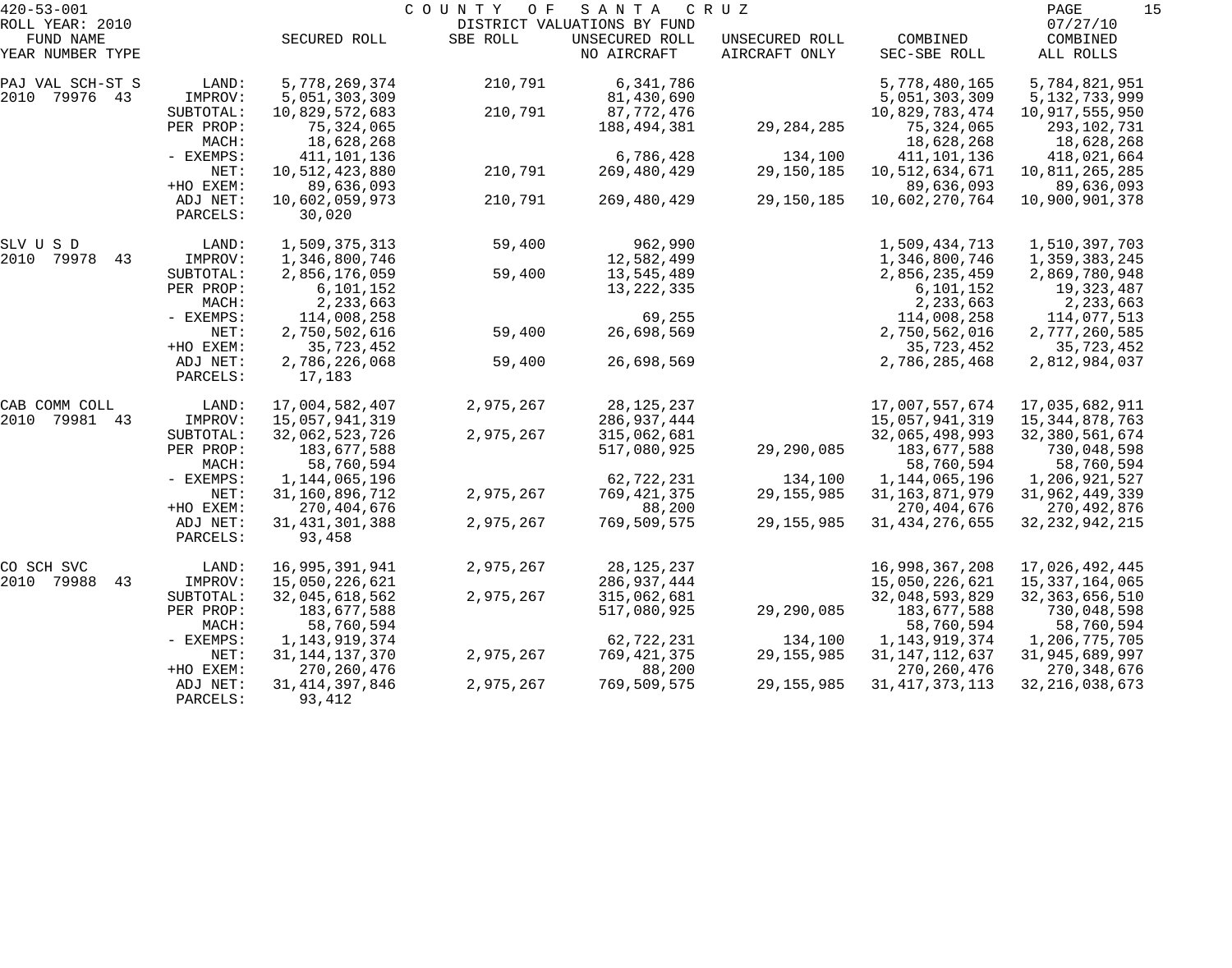| $420 - 53 - 001$             | COUNTY OF<br>SANTA<br>C R U Z |                             |           |                               |                                 |                          |                       |  |
|------------------------------|-------------------------------|-----------------------------|-----------|-------------------------------|---------------------------------|--------------------------|-----------------------|--|
| ROLL YEAR: 2010<br>FUND NAME |                               |                             |           | DISTRICT VALUATIONS BY FUND   |                                 |                          | 07/27/10              |  |
| YEAR NUMBER TYPE             |                               | SECURED ROLL                | SBE ROLL  | UNSECURED ROLL<br>NO AIRCRAFT | UNSECURED ROLL<br>AIRCRAFT ONLY | COMBINED<br>SEC-SBE ROLL | COMBINED<br>ALL ROLLS |  |
| CO SCH BLD AID               | LAND:                         | 16,995,352,806              | 2,975,267 | 28, 125, 237                  |                                 | 16,998,328,073           | 17,026,453,310        |  |
| 79996<br>2010                | IMPROV:                       | 15,050,221,823              |           | 286,937,444                   |                                 | 15,050,221,823           | 15, 337, 159, 267     |  |
|                              | SUBTOTAL:                     | 32,045,574,629              | 2,975,267 | 315,062,681                   |                                 | 32,048,549,896           | 32, 363, 612, 577     |  |
|                              | PER PROP:                     | 183,677,588                 |           | 517,080,925                   | 29,290,085                      | 183,677,588              | 730,048,598           |  |
|                              | MACH:                         | 58,760,594                  |           |                               |                                 | 58,760,594               | 58,760,594            |  |
|                              | - EXEMPS:                     | 1, 143, 919, 374            |           | 62,722,231                    | 134,100                         | 1,143,919,374            | 1,206,775,705         |  |
|                              | NET:                          | 31, 144, 093, 437           | 2,975,267 | 769, 421, 375                 | 29, 155, 985                    | 31, 147, 068, 704        | 31,945,646,064        |  |
|                              | +HO EXEM:                     | 270, 260, 476               |           | 88,200                        |                                 | 270, 260, 476            | 270, 348, 676         |  |
|                              | ADJ NET:<br>PARCELS:          | 31, 414, 353, 913<br>93,410 | 2,975,267 | 769,509,575                   | 29, 155, 985                    | 31, 417, 329, 180        | 32, 215, 994, 740     |  |
| APTOS SEASCPE CS             | LAND:                         | 480, 281, 621               |           | 332,916                       |                                 | 480, 281, 621            | 480,614,537           |  |
| 80017<br>2010<br>44          | IMPROV:                       | 330, 210, 982               |           | 200,741                       |                                 | 330, 210, 982            | 330, 411, 723         |  |
|                              | SUBTOTAL:                     | 810, 492, 603               |           | 533,657                       |                                 | 810, 492, 603            | 811,026,260           |  |
|                              | PER PROP:                     | 3,078,103                   |           | 1,160,045                     |                                 | 3,078,103                | 4,238,148             |  |
|                              | MACH:                         | 95,177                      |           |                               |                                 | 95,177                   | 95,177                |  |
|                              | - EXEMPS:                     | 8,430,988                   |           |                               |                                 | 8,430,988                | 8,430,988             |  |
|                              | NET:                          | 805, 234, 895               |           | 1,693,702                     |                                 | 805, 234, 895            | 806,928,597           |  |
|                              | +HO EXEM:                     | 3,479,000                   |           |                               |                                 | 3,479,000                | 3,479,000             |  |
|                              | ADJ NET:<br>PARCELS:          | 808, 713, 895<br>1,632      |           | 1,693,702                     |                                 | 808,713,895              | 810, 407, 597         |  |
| BOULDER CREEK CS             | LAND:                         | 47,661,603                  |           |                               |                                 | 47,661,603               | 47,661,603            |  |
| 81104<br>2010<br>44          | IMPROV:                       | 44, 271, 368                |           |                               |                                 | 44, 271, 368             | 44, 271, 368          |  |
|                              | SUBTOTAL:                     | 91,932,971                  |           |                               |                                 | 91,932,971               | 91,932,971            |  |
|                              | PER PROP:<br>MACH:            |                             |           | 242,871                       |                                 |                          | 242,871               |  |
|                              | - EXEMPS:                     | 1,168,101                   |           |                               |                                 | 1,168,101                | 1,168,101             |  |
|                              | NET:                          | 90,764,870                  |           | 242,871                       |                                 | 90,764,870               | 91,007,741            |  |
|                              | +HO EXEM:                     | 929,600                     |           |                               |                                 | 929,600                  | 929,600               |  |
|                              | ADJ NET:                      | 91,694,470                  |           | 242,871                       |                                 | 91,694,470               | 91,937,341            |  |
|                              | PARCELS:                      | 337                         |           |                               |                                 |                          |                       |  |
| BRAEMOOR DR CSA              | LAND:                         | 11,509,948                  |           |                               |                                 | 11,509,948               | 11,509,948            |  |
| 2010 81115<br>44             | IMPROV:                       | 12,043,386                  |           |                               |                                 | 12,043,386               | 12,043,386            |  |
|                              | SUBTOTAL:                     | 23, 553, 334                |           |                               |                                 | 23, 553, 334             | 23, 553, 334          |  |
|                              | PER PROP:<br>MACH:            |                             |           | 24,435                        |                                 |                          | 24,435                |  |
|                              | - EXEMPS:                     | 231,000                     |           |                               |                                 | 231,000                  | 231,000               |  |
|                              | NET:                          | 23, 322, 334                |           | 24,435                        |                                 | 23, 322, 334             | 23, 346, 769          |  |
|                              | +HO EXEM:                     | 231,000                     |           |                               |                                 | 231,000                  | 231,000               |  |
|                              | ADJ NET:<br>PARCELS:          | 23, 553, 334<br>54          |           | 24,435                        |                                 | 23, 553, 334             | 23,577,769            |  |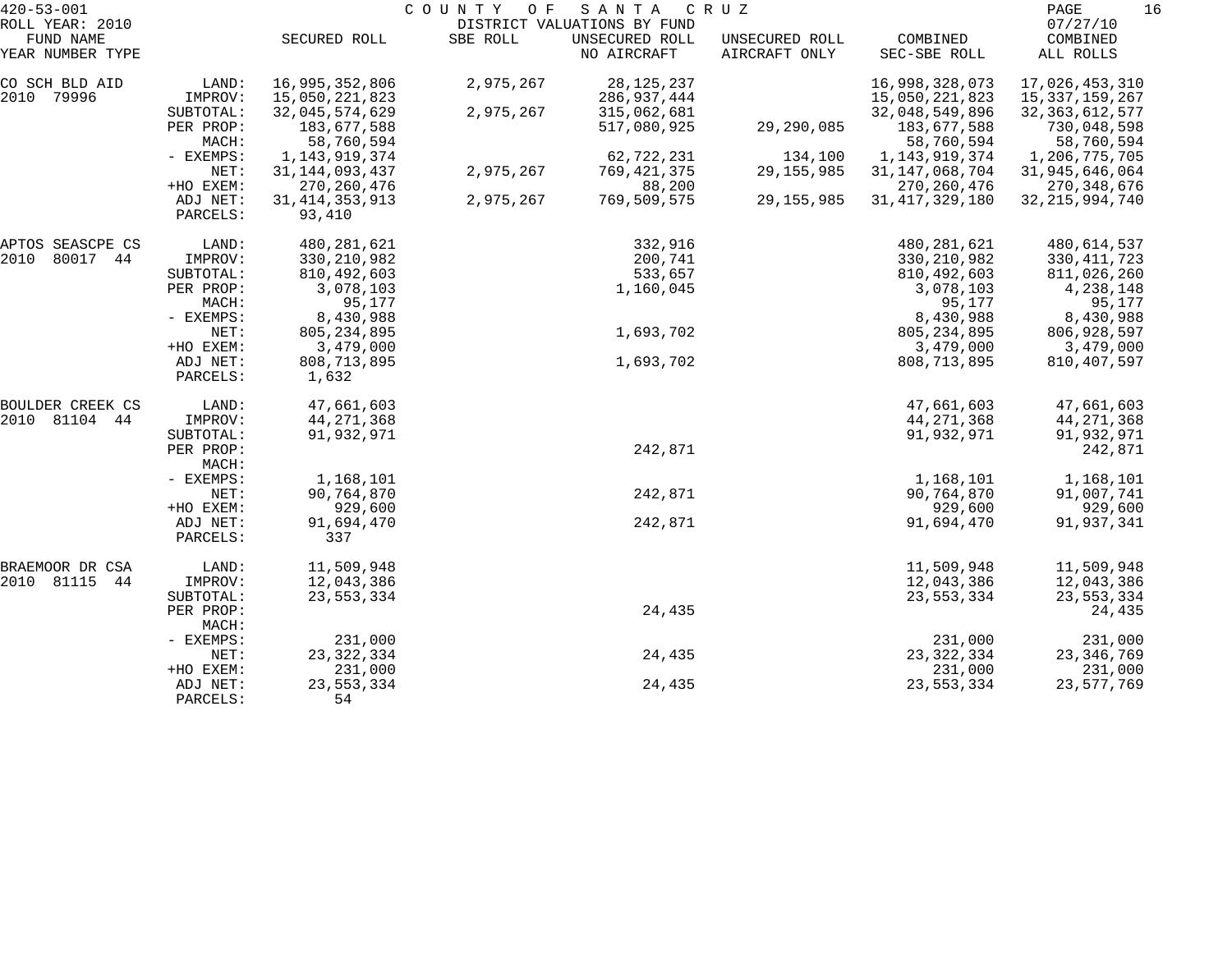| $420 - 53 - 001$             |           |                  | COUNTY OF | SANTA                                         | C R U Z        |                  | 17<br>PAGE           |
|------------------------------|-----------|------------------|-----------|-----------------------------------------------|----------------|------------------|----------------------|
| ROLL YEAR: 2010<br>FUND NAME |           | SECURED ROLL     | SBE ROLL  | DISTRICT VALUATIONS BY FUND<br>UNSECURED ROLL | UNSECURED ROLL | COMBINED         | 07/27/10<br>COMBINED |
| YEAR NUMBER TYPE             |           |                  |           | NO AIRCRAFT                                   | AIRCRAFT ONLY  | SEC-SBE ROLL     | ALL ROLLS            |
| CO FPD CSA 48                | LAND:     | 1,538,354,938    | 250,510   | 1,427,211                                     |                | 1,538,605,448    | 1,540,032,659        |
| 2010 81120<br>44             | IMPROV:   | 1,372,746,585    |           | 18,384,640                                    |                | 1,372,746,585    | 1,391,131,225        |
|                              | SUBTOTAL: | 2, 911, 101, 523 | 250,510   | 19,811,851                                    |                | 2,911,352,033    | 2,931,163,884        |
|                              | PER PROP: | 7,641,835        |           | 28,036,905                                    | 5,800          | 7,641,835        | 35,684,540           |
|                              | MACH:     | 10,807,114       |           |                                               |                | 10,807,114       | 10,807,114           |
|                              | - EXEMPS: | 91,490,219       |           | 4,296                                         |                | 91,490,219       | 91,494,515           |
|                              | NET:      | 2,838,060,253    | 250,510   | 47,844,460                                    | 5,800          | 2,838,310,763    | 2,886,161,023        |
|                              | +HO EXEM: | 25, 711, 935     |           |                                               |                | 25, 711, 935     | 25,711,935           |
|                              | ADJ NET:  | 2,863,772,188    | 250,510   | 47,844,460                                    | 5,800          | 2,864,022,698    | 2,911,872,958        |
|                              | PARCELS:  | 9,294            |           |                                               |                |                  |                      |
| CO HWY CSA #9                | LAND:     | 10,574,549,509   | 473,286   | 4,576,787                                     |                | 10,575,022,795   | 10,579,599,582       |
| 2010 81128<br>44             | IMPROV:   | 8,845,850,476    |           | 76, 249, 996                                  |                | 8,845,850,476    | 8,922,100,472        |
|                              | SUBTOTAL: | 19,420,399,985   | 473,286   | 80,826,783                                    |                | 19,420,873,271   | 19,501,700,054       |
|                              | PER PROP: | 79,061,871       |           | 160,676,732                                   | 5,800          | 79,061,871       | 239,744,403          |
|                              | MACH:     | 17,326,064       |           |                                               |                | 17,326,064       | 17,326,064           |
|                              | - EXEMPS: | 695, 364, 218    |           | 16, 214, 692                                  |                | 695, 364, 218    | 711,578,910          |
|                              | NET:      | 18,821,423,702   | 473,286   | 225, 288, 823                                 | 5,800          | 18,821,896,988   | 19,047,191,611       |
|                              | +HO EXEM: | 170,990,983      |           |                                               |                | 170,990,983      | 170,990,983          |
|                              | ADJ NET:  | 18,992,414,685   | 473,286   | 225, 288, 823                                 | 5,800          | 18,992,887,971   | 19, 218, 182, 594    |
|                              | PARCELS:  | 60,455           |           |                                               |                |                  |                      |
| CSA #9 ZN A                  | LAND:     | 4, 251, 099, 932 | 155,900   | 2,287,078                                     |                | 4, 251, 255, 832 | 4, 253, 542, 910     |
| 2010 81129<br>44             | IMPROV:   | 3,523,631,138    |           | 32, 179, 106                                  |                | 3,523,631,138    | 3,555,810,244        |
|                              | SUBTOTAL: | 7,774,731,070    | 155,900   | 34,466,184                                    |                | 7,774,886,970    | 7,809,353,154        |
|                              | PER PROP: | 44,019,722       |           | 84,703,000                                    |                | 44,019,722       | 128,722,722          |
|                              | MACH:     | 13,078,219       |           |                                               |                | 13,078,219       | 13,078,219           |
|                              | - EXEMPS: | 384,716,163      |           | 13, 145, 793                                  |                | 384,716,163      | 397,861,956          |
|                              | NET:      | 7,447,112,848    | 155,900   | 106,023,391                                   |                | 7,447,268,748    | 7,553,292,139        |
|                              | +HO EXEM: | 71,778,706       |           |                                               |                | 71,778,706       | 71,778,706           |
|                              | ADJ NET:  | 7,518,891,554    | 155,900   | 106,023,391                                   |                | 7,519,047,454    | 7,625,070,845        |
|                              | PARCELS:  | 23,027           |           |                                               |                |                  |                      |
| CSA #9 ZN B                  | LAND:     | 1,504,561,276    |           | 715,415                                       |                | 1,504,561,276    | 1,505,276,691        |
| 2010 81130<br>44             | IMPROV:   | 1,103,297,020    |           | 7,036,610                                     |                | 1,103,297,020    | 1,110,333,630        |
|                              | SUBTOTAL: | 2,607,858,296    |           | 7,752,025                                     |                | 2,607,858,296    | 2,615,610,321        |
|                              | PER PROP: | 3,341,936        |           | 22, 401, 545                                  |                | 3,341,936        | 25,743,481           |
|                              | MACH:     | 121,777          |           |                                               |                | 121,777          | 121,777              |
|                              | - EXEMPS: | 46,755,250       |           | 2,148,398                                     |                | 46,755,250       | 48,903,648           |
|                              | NET:      | 2,564,566,759    |           | 28,005,172                                    |                | 2,564,566,759    | 2,592,571,931        |
|                              | +HO EXEM: | 20,949,596       |           |                                               |                | 20,949,596       | 20,949,596           |
|                              | ADJ NET:  | 2,585,516,355    |           | 28,005,172                                    |                | 2,585,516,355    | 2,613,521,527        |
|                              | PARCELS:  | 7,168            |           |                                               |                |                  |                      |
|                              |           |                  |           |                                               |                |                  |                      |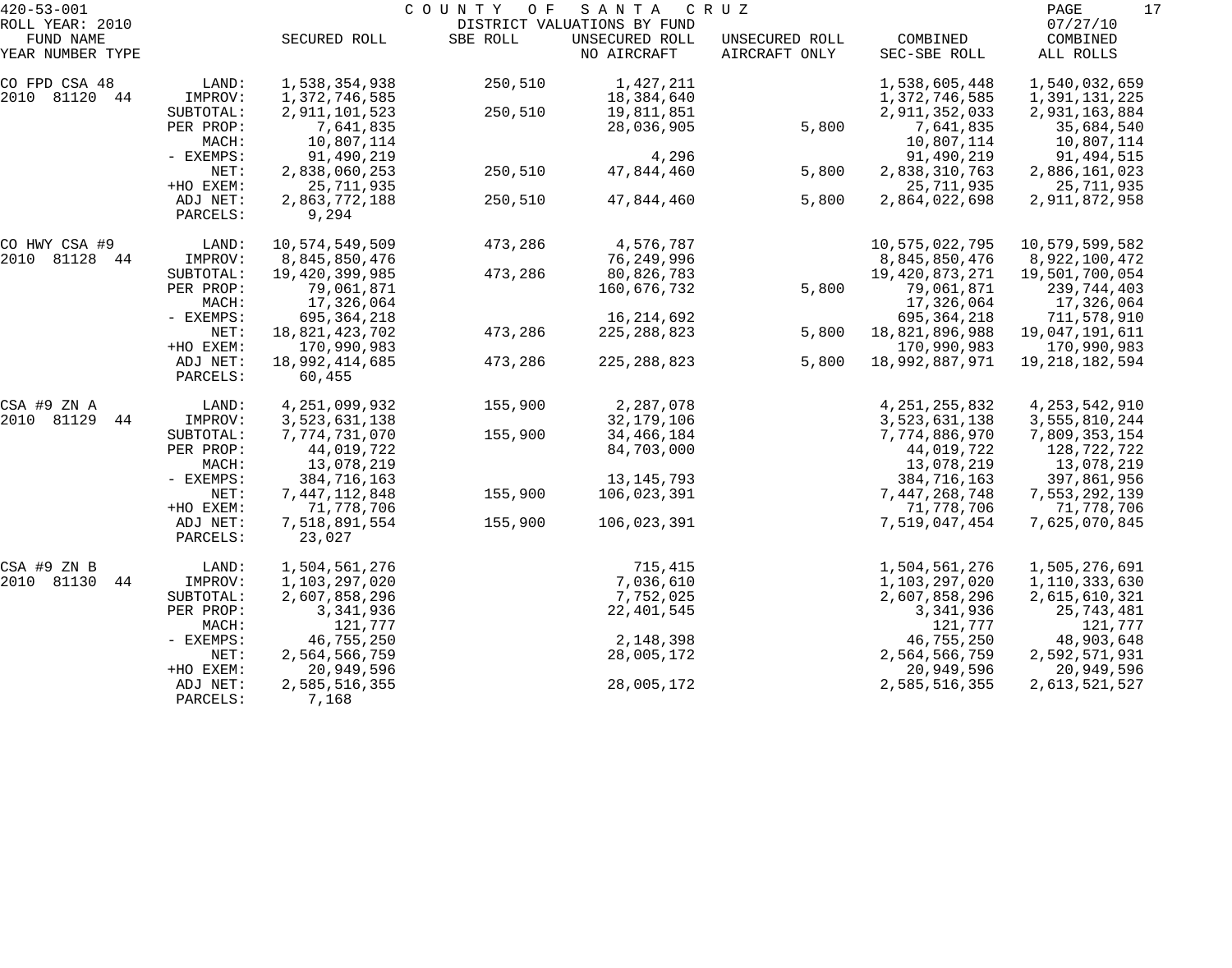| ROLL YEAR: 2010<br>DISTRICT VALUATIONS BY FUND<br>SBE ROLL<br>UNSECURED ROLL<br>FUND NAME<br>SECURED ROLL<br>COMBINED<br>UNSECURED ROLL<br>NO AIRCRAFT<br>YEAR NUMBER TYPE<br>AIRCRAFT ONLY<br>SEC-SBE ROLL<br>11,526,752,242<br>473,286<br>5,023,197<br>11,527,225,528<br>LAND:<br>IMPROV:<br>9,931,698,845<br>99,144,191<br>9,931,698,845<br>SUBTOTAL:<br>21, 458, 451, 087<br>473,286<br>104,167,388<br>21, 458, 924, 373<br>PER PROP:<br>86,764,123<br>5,800<br>86,764,123<br>214,730,243<br>19,363,803<br>19,363,803<br>MACH:<br>- EXEMPS:<br>745, 733, 559<br>16,894,062<br>745,733,559<br>NET:<br>20,818,845,454<br>473,286<br>302,003,569<br>5,800<br>20, 819, 318, 740<br>+HO EXEM:<br>187, 384, 983<br>187, 384, 983<br>ADJ NET:<br>21,006,230,437<br>473,286<br>302,003,569<br>5,800<br>21,006,703,723<br>64,691<br>PARCELS:<br>3, 417, 451, 769<br>303,900<br>1,932,063<br>3, 417, 755, 669<br>LAND:<br>IMPROV:<br>3, 156, 998, 844<br>24,628,174<br>3,156,998,844<br>44<br>6,574,450,613<br>303,900<br>26,560,237<br>6,574,754,513<br>SUBTOTAL:<br>5,800<br>PER PROP:<br>12,028,859<br>31, 379, 335<br>12,028,859 | PAGE<br>18<br>07/27/10           |
|--------------------------------------------------------------------------------------------------------------------------------------------------------------------------------------------------------------------------------------------------------------------------------------------------------------------------------------------------------------------------------------------------------------------------------------------------------------------------------------------------------------------------------------------------------------------------------------------------------------------------------------------------------------------------------------------------------------------------------------------------------------------------------------------------------------------------------------------------------------------------------------------------------------------------------------------------------------------------------------------------------------------------------------------------------------------------------------------------------------------------------|----------------------------------|
| CSA #9 ZN C<br>2010 81131 44<br>CSA #9D1<br>2010 81132                                                                                                                                                                                                                                                                                                                                                                                                                                                                                                                                                                                                                                                                                                                                                                                                                                                                                                                                                                                                                                                                         | COMBINED<br>ALL ROLLS            |
|                                                                                                                                                                                                                                                                                                                                                                                                                                                                                                                                                                                                                                                                                                                                                                                                                                                                                                                                                                                                                                                                                                                                | 11,532,248,725<br>10,030,843,036 |
|                                                                                                                                                                                                                                                                                                                                                                                                                                                                                                                                                                                                                                                                                                                                                                                                                                                                                                                                                                                                                                                                                                                                | 21,563,091,761<br>301,500,166    |
|                                                                                                                                                                                                                                                                                                                                                                                                                                                                                                                                                                                                                                                                                                                                                                                                                                                                                                                                                                                                                                                                                                                                | 19,363,803<br>762,627,621        |
|                                                                                                                                                                                                                                                                                                                                                                                                                                                                                                                                                                                                                                                                                                                                                                                                                                                                                                                                                                                                                                                                                                                                | 21, 121, 328, 109                |
|                                                                                                                                                                                                                                                                                                                                                                                                                                                                                                                                                                                                                                                                                                                                                                                                                                                                                                                                                                                                                                                                                                                                | 187,384,983<br>21,308,713,092    |
|                                                                                                                                                                                                                                                                                                                                                                                                                                                                                                                                                                                                                                                                                                                                                                                                                                                                                                                                                                                                                                                                                                                                |                                  |
|                                                                                                                                                                                                                                                                                                                                                                                                                                                                                                                                                                                                                                                                                                                                                                                                                                                                                                                                                                                                                                                                                                                                | 3, 419, 687, 732                 |
|                                                                                                                                                                                                                                                                                                                                                                                                                                                                                                                                                                                                                                                                                                                                                                                                                                                                                                                                                                                                                                                                                                                                | 3,181,627,018                    |
|                                                                                                                                                                                                                                                                                                                                                                                                                                                                                                                                                                                                                                                                                                                                                                                                                                                                                                                                                                                                                                                                                                                                | 6,601,314,750                    |
|                                                                                                                                                                                                                                                                                                                                                                                                                                                                                                                                                                                                                                                                                                                                                                                                                                                                                                                                                                                                                                                                                                                                | 43, 413, 994                     |
| MACH:<br>11,124,864<br>11,124,864                                                                                                                                                                                                                                                                                                                                                                                                                                                                                                                                                                                                                                                                                                                                                                                                                                                                                                                                                                                                                                                                                              | 11,124,864                       |
| - EXEMPS:<br>209,793,491<br>362,588<br>209,793,491                                                                                                                                                                                                                                                                                                                                                                                                                                                                                                                                                                                                                                                                                                                                                                                                                                                                                                                                                                                                                                                                             | 210,156,079                      |
| NET:<br>6,387,810,845<br>303,900<br>57, 576, 984<br>5,800<br>6,388,114,745                                                                                                                                                                                                                                                                                                                                                                                                                                                                                                                                                                                                                                                                                                                                                                                                                                                                                                                                                                                                                                                     | 6,445,697,529                    |
| +HO EXEM:<br>70,633,387<br>70,633,387                                                                                                                                                                                                                                                                                                                                                                                                                                                                                                                                                                                                                                                                                                                                                                                                                                                                                                                                                                                                                                                                                          | 70,633,387                       |
| 57, 576, 984<br>5,800<br>303,900<br>6,458,748,132<br>ADJ NET:<br>6, 458, 444, 232<br>27,695<br>PARCELS:                                                                                                                                                                                                                                                                                                                                                                                                                                                                                                                                                                                                                                                                                                                                                                                                                                                                                                                                                                                                                        | 6,516,330,916                    |
| 8,556,497,481<br>3,696,847<br>CSA #9D2<br>LAND:<br>224,476<br>8,556,721,957                                                                                                                                                                                                                                                                                                                                                                                                                                                                                                                                                                                                                                                                                                                                                                                                                                                                                                                                                                                                                                                    | 8,560,418,804                    |
| IMPROV:<br>7,029,029,019<br>56,836,925<br>2010 81133<br>7,029,029,019<br>44                                                                                                                                                                                                                                                                                                                                                                                                                                                                                                                                                                                                                                                                                                                                                                                                                                                                                                                                                                                                                                                    | 7,085,865,944                    |
| 15,585,526,500<br>224,476<br>60,533,772<br>15,585,750,976<br>SUBTOTAL:                                                                                                                                                                                                                                                                                                                                                                                                                                                                                                                                                                                                                                                                                                                                                                                                                                                                                                                                                                                                                                                         | 15,646,284,748                   |
| 69,470,903<br>PER PROP:<br>139,631,648<br>69,470,903                                                                                                                                                                                                                                                                                                                                                                                                                                                                                                                                                                                                                                                                                                                                                                                                                                                                                                                                                                                                                                                                           | 209,102,551                      |
| 6,182,255<br>MACH:<br>6,182,255                                                                                                                                                                                                                                                                                                                                                                                                                                                                                                                                                                                                                                                                                                                                                                                                                                                                                                                                                                                                                                                                                                | 6,182,255                        |
| - EXEMPS:<br>566,660,475<br>15,131,775<br>566,660,475                                                                                                                                                                                                                                                                                                                                                                                                                                                                                                                                                                                                                                                                                                                                                                                                                                                                                                                                                                                                                                                                          | 581,792,250                      |
| NET:<br>15,094,519,183<br>224,476<br>185,033,645<br>15,094,743,659                                                                                                                                                                                                                                                                                                                                                                                                                                                                                                                                                                                                                                                                                                                                                                                                                                                                                                                                                                                                                                                             | 15,279,777,304                   |
| +HO EXEM:<br>129,169,125<br>129,169,125                                                                                                                                                                                                                                                                                                                                                                                                                                                                                                                                                                                                                                                                                                                                                                                                                                                                                                                                                                                                                                                                                        | 129,169,125                      |
| 15, 223, 688, 308<br>224,476<br>185,033,645<br>ADJ NET:<br>15, 223, 912, 784<br>PARCELS:<br>41,568                                                                                                                                                                                                                                                                                                                                                                                                                                                                                                                                                                                                                                                                                                                                                                                                                                                                                                                                                                                                                             | 15,408,946,429                   |
| 72,154<br>1,258,106<br>CSA #9D3<br>LAND:<br>4, 124, 656, 392<br>4,124,728,546                                                                                                                                                                                                                                                                                                                                                                                                                                                                                                                                                                                                                                                                                                                                                                                                                                                                                                                                                                                                                                                  | 4, 125, 986, 652                 |
| 2010 81134<br>3,269,303,660<br>23, 286, 196<br>3, 269, 303, 660<br>44<br>IMPROV:                                                                                                                                                                                                                                                                                                                                                                                                                                                                                                                                                                                                                                                                                                                                                                                                                                                                                                                                                                                                                                               | 3, 292, 589, 856                 |
| 72,154<br>7,393,960,052<br>24,544,302<br>7,394,032,206<br>SUBTOTAL:                                                                                                                                                                                                                                                                                                                                                                                                                                                                                                                                                                                                                                                                                                                                                                                                                                                                                                                                                                                                                                                            | 7,418,576,508                    |
| 18,431,217<br>66,148,597<br>18,431,217<br>PER PROP:                                                                                                                                                                                                                                                                                                                                                                                                                                                                                                                                                                                                                                                                                                                                                                                                                                                                                                                                                                                                                                                                            | 84,579,814                       |
| 1,278,629<br>1,278,629<br>MACH:                                                                                                                                                                                                                                                                                                                                                                                                                                                                                                                                                                                                                                                                                                                                                                                                                                                                                                                                                                                                                                                                                                | 1,278,629                        |
| 3,187,387<br>239, 317, 191<br>239, 317, 191<br>- EXEMPS:                                                                                                                                                                                                                                                                                                                                                                                                                                                                                                                                                                                                                                                                                                                                                                                                                                                                                                                                                                                                                                                                       | 242,504,578                      |
| 7, 174, 352, 707<br>72,154<br>7,174,424,861<br>87,505,512<br>NET:                                                                                                                                                                                                                                                                                                                                                                                                                                                                                                                                                                                                                                                                                                                                                                                                                                                                                                                                                                                                                                                              | 7,261,930,373                    |
| 58,917,600<br>58,917,600<br>+HO EXEM:                                                                                                                                                                                                                                                                                                                                                                                                                                                                                                                                                                                                                                                                                                                                                                                                                                                                                                                                                                                                                                                                                          | 58,917,600                       |
| 87,505,512<br>7, 233, 270, 307<br>72,154<br>7, 233, 342, 461<br>ADJ NET:<br>19,318<br>PARCELS:                                                                                                                                                                                                                                                                                                                                                                                                                                                                                                                                                                                                                                                                                                                                                                                                                                                                                                                                                                                                                                 | 7,320,847,973                    |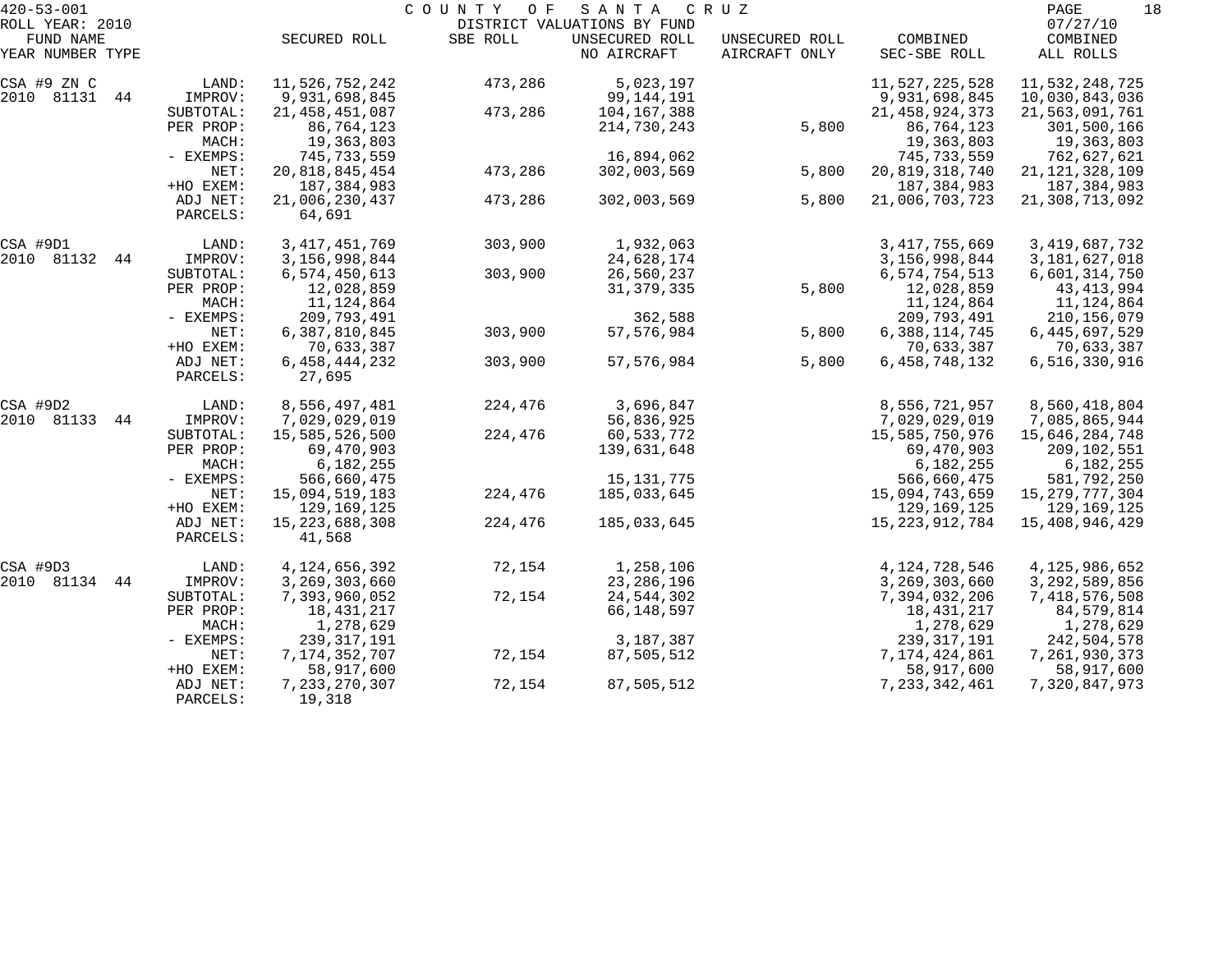| $420 - 53 - 001$                                 |                       |                               | COUNTY OF | SANTA                                                        | C R U Z                         |                          | PAGE<br>19                        |
|--------------------------------------------------|-----------------------|-------------------------------|-----------|--------------------------------------------------------------|---------------------------------|--------------------------|-----------------------------------|
| ROLL YEAR: 2010<br>FUND NAME<br>YEAR NUMBER TYPE |                       | SECURED ROLL                  | SBE ROLL  | DISTRICT VALUATIONS BY FUND<br>UNSECURED ROLL<br>NO AIRCRAFT | UNSECURED ROLL<br>AIRCRAFT ONLY | COMBINED<br>SEC-SBE ROLL | 07/27/10<br>COMBINED<br>ALL ROLLS |
| COUNTRY ESTS CSA                                 | LAND:                 | 6,342,857                     |           |                                                              |                                 | 6,342,857                | 6,342,857                         |
| 2010 81140<br>44                                 | IMPROV:               | 6,871,919                     |           |                                                              |                                 | 6,871,919                | 6,871,919                         |
|                                                  | SUBTOTAL:             | 13, 214, 776                  |           |                                                              |                                 | 13, 214, 776             | 13, 214, 776                      |
|                                                  | PER PROP:             |                               |           | 27,199                                                       |                                 |                          | 27,199                            |
|                                                  | MACH:<br>- EXEMPS:    | 121,912                       |           |                                                              |                                 |                          |                                   |
|                                                  | NET:                  | 13,092,864                    |           | 27,199                                                       |                                 | 121,912<br>13,092,864    | 121,912<br>13,120,063             |
|                                                  | +HO EXEM:             | 119,000                       |           |                                                              |                                 | 119,000                  | 119,000                           |
|                                                  | ADJ NET:              | 13, 211, 864                  |           | 27,199                                                       |                                 | 13, 211, 864             | 13,239,063                        |
|                                                  | PARCELS:              | 34                            |           |                                                              |                                 |                          |                                   |
| DAVENPORT SANITA                                 | LAND:                 | 15,602,250                    | 146,900   |                                                              |                                 | 15,749,150               | 15,749,150                        |
| 2010<br>82202<br>44                              | IMPROV:               | 11,862,825                    |           | 292,240                                                      |                                 | 11,862,825               | 12,155,065                        |
|                                                  | SUBTOTAL:             | 27, 465, 075                  | 146,900   | 292,240                                                      |                                 | 27,611,975               | 27,904,215                        |
|                                                  | PER PROP:<br>MACH:    | 2,000                         |           | 646,016                                                      |                                 | 2,000                    | 648,016                           |
|                                                  | - EXEMPS:             | 601,095                       |           |                                                              |                                 | 601,095                  | 601,095                           |
|                                                  | NET:                  | 26,865,980                    | 146,900   | 938,256                                                      |                                 | 27,012,880               | 27,951,136                        |
|                                                  | +HO EXEM:             | 355,258                       |           |                                                              |                                 | 355,258                  | 355,258                           |
|                                                  | ADJ NET:<br>PARCELS:  | 27, 221, 238<br>122           | 146,900   | 938,256                                                      |                                 | 27, 368, 138             | 28,306,394                        |
| EMPIRE ACRES CSA                                 | LAND:                 | 9,101,822                     |           |                                                              |                                 | 9,101,822                | 9,101,822                         |
| 2010<br>82247<br>44                              | IMPROV:               | 9,045,882                     |           |                                                              |                                 | 9,045,882                | 9,045,882                         |
|                                                  | SUBTOTAL:             | 18, 147, 704                  |           |                                                              |                                 | 18, 147, 704             | 18,147,704                        |
|                                                  | PER PROP:<br>MACH:    |                               |           | 29,434                                                       |                                 |                          | 29,434                            |
|                                                  | - EXEMPS:             | 231,426                       |           |                                                              |                                 | 231,426                  | 231,426                           |
|                                                  | NET:                  | 17,916,278                    |           | 29,434                                                       |                                 | 17,916,278               | 17,945,712                        |
|                                                  | +HO EXEM:             | 231,000                       |           |                                                              |                                 | 231,000                  | 231,000                           |
|                                                  | ADJ NET:<br>PARCELS:  | 18, 147, 278<br>53            |           | 29,434                                                       |                                 | 18, 147, 278             | 18,176,712                        |
| EXT POL PRO CSA                                  | LAND:                 | 10,574,549,509                | 473,286   | 4,576,787                                                    |                                 | 10,575,022,795           | 10,579,599,582                    |
| 2010 82250<br>44                                 | IMPROV:               | 8,845,850,476                 |           | 76, 249, 996                                                 |                                 | 8,845,850,476            | 8,922,100,472                     |
|                                                  | SUBTOTAL:             | 19,420,399,985                | 473,286   | 80,826,783                                                   |                                 | 19,420,873,271           | 19,501,700,054                    |
|                                                  | PER PROP:             | 79,061,871                    |           | 160,676,732                                                  | 5,800                           | 79,061,871               | 239,744,403                       |
|                                                  | MACH:                 | 17,326,064                    |           |                                                              |                                 | 17,326,064               | 17,326,064                        |
|                                                  | $-$ EXEMPS:           | 695,364,218                   |           | 16, 214, 692                                                 |                                 | 695, 364, 218            | 711,578,910                       |
|                                                  | NET:                  | 18,821,423,702                | 473,286   | 225, 288, 823                                                | 5,800                           | 18,821,896,988           | 19,047,191,611                    |
|                                                  | +HO EXEM:<br>ADJ NET: | 170,990,983<br>18,992,414,685 |           | 225, 288, 823                                                |                                 | 170,990,983              | 170,990,983                       |
|                                                  | PARCELS:              | 60,455                        | 473,286   |                                                              | 5,800                           | 18,992,887,971           | 19, 218, 182, 594                 |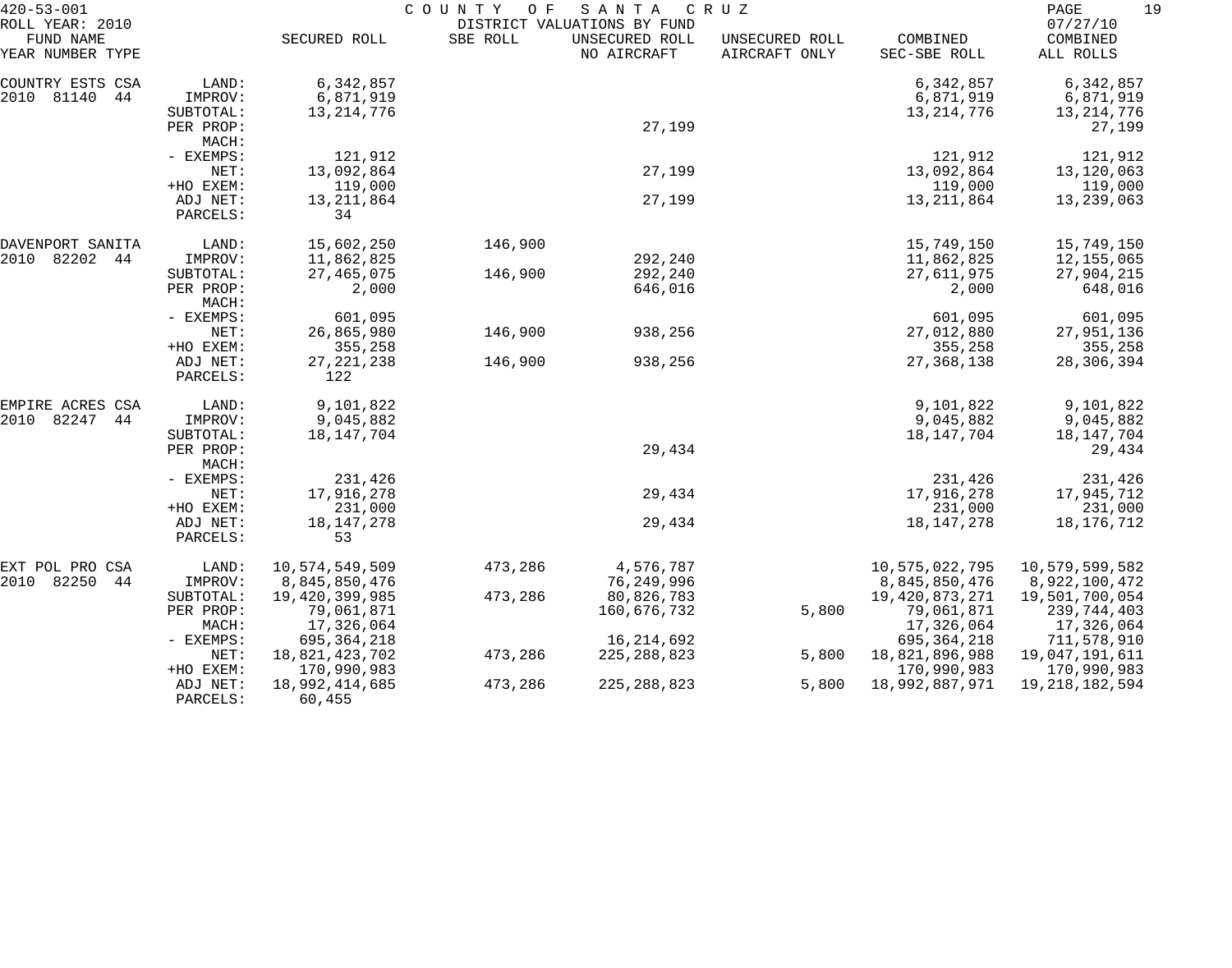| $420 - 53 - 001$                                 |                      | COUNTY<br>O F<br>SANTA<br>C R U Z |                                                                          |                                 |                          |                                   |  |
|--------------------------------------------------|----------------------|-----------------------------------|--------------------------------------------------------------------------|---------------------------------|--------------------------|-----------------------------------|--|
| ROLL YEAR: 2010<br>FUND NAME<br>YEAR NUMBER TYPE |                      | SECURED ROLL                      | DISTRICT VALUATIONS BY FUND<br>SBE ROLL<br>UNSECURED ROLL<br>NO AIRCRAFT | UNSECURED ROLL<br>AIRCRAFT ONLY | COMBINED<br>SEC-SBE ROLL | 07/27/10<br>COMBINED<br>ALL ROLLS |  |
| BONITAENCINO CSA                                 | LAND:                | 13, 119, 238                      |                                                                          |                                 | 13, 119, 238             | 13, 119, 238                      |  |
| 2010 83334 44                                    | IMPROV:              | 9,498,009                         |                                                                          |                                 | 9,498,009                | 9,498,009                         |  |
|                                                  | SUBTOTAL:            | 22,617,247                        |                                                                          |                                 | 22,617,247               | 22,617,247                        |  |
|                                                  | PER PROP:            |                                   | 20,949                                                                   |                                 |                          | 20,949                            |  |
|                                                  | MACH:                |                                   |                                                                          |                                 |                          |                                   |  |
|                                                  | - EXEMPS:            | 211,513                           |                                                                          |                                 | 211,513                  | 211,513                           |  |
|                                                  | NET:                 | 22, 405, 734                      | 20,949                                                                   |                                 | 22, 405, 734             | 22, 426, 683                      |  |
|                                                  | +HO EXEM:            | 210,000                           |                                                                          |                                 | 210,000                  | 210,000                           |  |
|                                                  | ADJ NET:             | 22,615,734                        | 20,949                                                                   |                                 | 22,615,734               | 22,636,683                        |  |
|                                                  | PARCELS:             | 82                                |                                                                          |                                 |                          |                                   |  |
| FOREST GLEN CSA                                  | LAND:                | 14,014,737                        |                                                                          |                                 | 14,014,737               | 14,014,737                        |  |
| 2010<br>83335<br>44                              | IMPROV:              | 12,356,929                        |                                                                          |                                 | 12,356,929               | 12,356,929                        |  |
|                                                  | SUBTOTAL:            | 26, 371, 666                      |                                                                          |                                 | 26, 371, 666             | 26, 371, 666                      |  |
|                                                  | PER PROP:            |                                   | 37,673                                                                   |                                 |                          | 37,673                            |  |
|                                                  | MACH:                |                                   |                                                                          |                                 |                          |                                   |  |
|                                                  | - EXEMPS:            | 238,621                           |                                                                          |                                 | 238,621                  | 238,621                           |  |
|                                                  | NET:                 | 26, 133, 045                      | 37,673                                                                   |                                 | 26, 133, 045             | 26,170,718                        |  |
|                                                  | +HO EXEM:            | 231,000                           |                                                                          |                                 | 231,000                  | 231,000                           |  |
|                                                  | ADJ NET:<br>PARCELS: | 26, 364, 045<br>78                | 37,673                                                                   |                                 | 26, 364, 045             | 26,401,718                        |  |
| FELTON GROVE CSA                                 | LAND:                | 8,267,127                         |                                                                          |                                 | 8,267,127                | 8,267,127                         |  |
| 2010<br>83340<br>44                              | IMPROV:              | 5,770,503                         | 9,500                                                                    |                                 | 5,770,503                | 5,780,003                         |  |
|                                                  | SUBTOTAL:            | 14,037,630                        | 9,500                                                                    |                                 | 14,037,630               | 14,047,130                        |  |
|                                                  | PER PROP:<br>MACH:   | 2,000                             | 54,184                                                                   |                                 | 2,000                    | 56,184                            |  |
|                                                  | - EXEMPS:            | 307,772                           |                                                                          |                                 | 307,772                  | 307,772                           |  |
|                                                  | NET:                 | 13,731,858                        | 63,684                                                                   |                                 | 13,731,858               | 13,795,542                        |  |
|                                                  | +HO EXEM:            | 189,000                           |                                                                          |                                 | 189,000                  | 189,000                           |  |
|                                                  | ADJ NET:             | 13,920,858                        | 63,684                                                                   |                                 | 13,920,858               | 13,984,542                        |  |
|                                                  | PARCELS:             | 54                                |                                                                          |                                 |                          |                                   |  |
| FREEDOM CO SAN D                                 | LAND:                | 157, 278, 473                     | 65,503                                                                   |                                 | 157, 278, 473            | 157,343,976                       |  |
| 2010 83344 70                                    | IMPROV:              | 158,624,560                       | 137,083                                                                  |                                 | 158,624,560              | 158,761,643                       |  |
|                                                  | SUBTOTAL:            | 315,903,033                       | 202,586                                                                  |                                 | 315,903,033              | 316, 105, 619                     |  |
|                                                  | PER PROP:<br>MACH:   | 147,028                           | 1,531,014                                                                |                                 | 147,028                  | 1,678,042                         |  |
|                                                  | - EXEMPS:            | 23,577,480                        |                                                                          |                                 | 23,577,480               | 23,577,480                        |  |
|                                                  | NET:                 | 292, 472, 581                     | 1,733,600                                                                |                                 | 292, 472, 581            | 294, 206, 181                     |  |
|                                                  | +HO EXEM:            | 6, 265, 000                       |                                                                          |                                 | 6, 265, 000              | 6, 265, 000                       |  |
|                                                  | ADJ NET:<br>PARCELS: | 298,737,581<br>1,535              | 1,733,600                                                                |                                 | 298,737,581              | 300, 471, 181                     |  |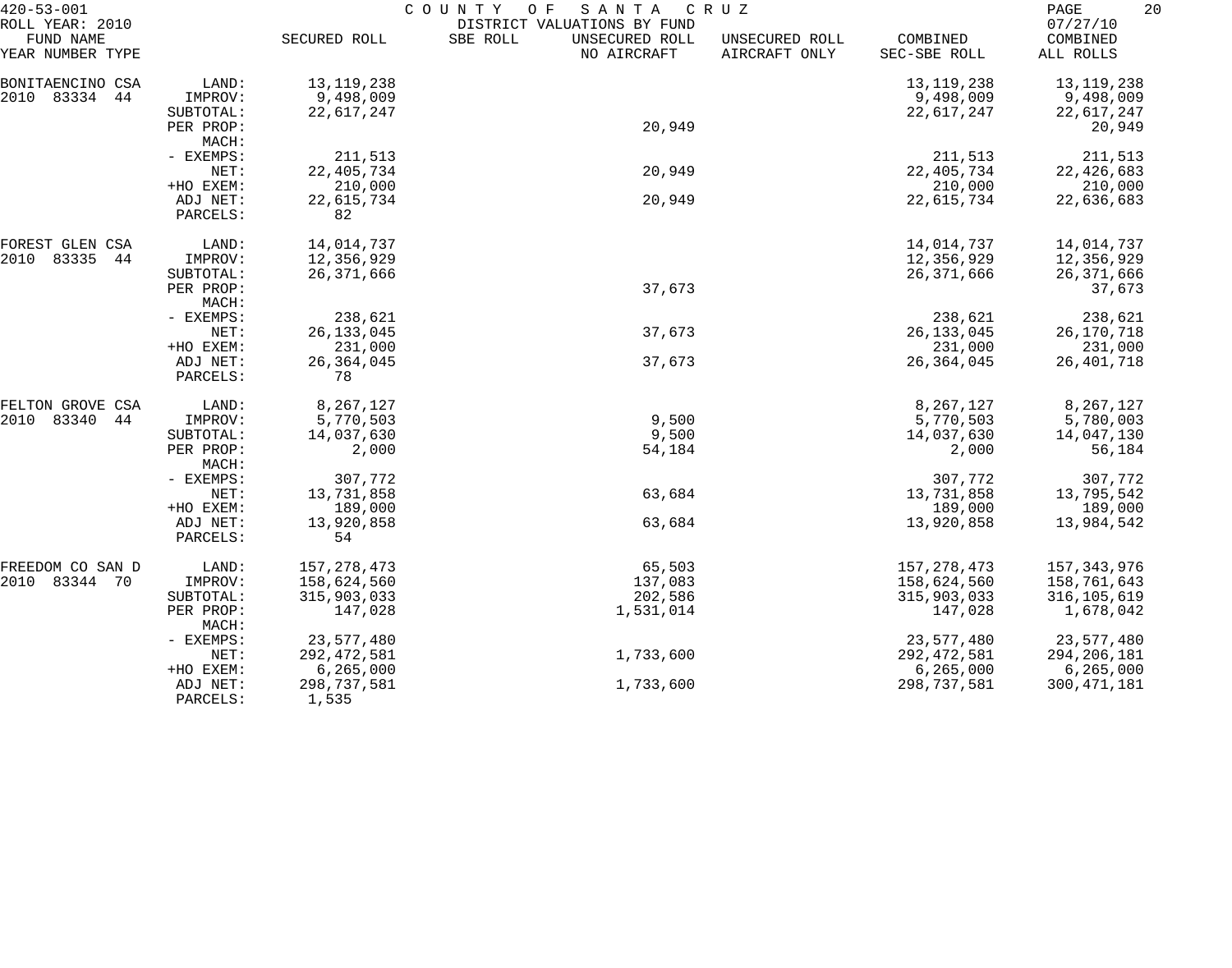| $420 - 53 - 001$                                 |                    | COUNTY OF<br>SANTA<br>C R U Z |                                                                          |                                 |                          |                                   |  |  |
|--------------------------------------------------|--------------------|-------------------------------|--------------------------------------------------------------------------|---------------------------------|--------------------------|-----------------------------------|--|--|
| ROLL YEAR: 2010<br>FUND NAME<br>YEAR NUMBER TYPE |                    | SECURED ROLL                  | DISTRICT VALUATIONS BY FUND<br>SBE ROLL<br>UNSECURED ROLL<br>NO AIRCRAFT | UNSECURED ROLL<br>AIRCRAFT ONLY | COMBINED<br>SEC-SBE ROLL | 07/27/10<br>COMBINED<br>ALL ROLLS |  |  |
|                                                  |                    |                               |                                                                          |                                 |                          |                                   |  |  |
| FREEDOM CO SAN E                                 | LAND:              | 156,995,496                   | 65,503                                                                   |                                 | 156,995,496              | 157,060,999                       |  |  |
| 2010 83347 44                                    | IMPROV:            | 158,348,855                   | 137,083                                                                  |                                 | 158,348,855              | 158,485,938                       |  |  |
|                                                  | SUBTOTAL:          | 315, 344, 351                 | 202,586                                                                  |                                 | 315, 344, 351            | 315,546,937                       |  |  |
|                                                  | PER PROP:<br>MACH: | 147,028                       | 1,531,014                                                                |                                 | 147,028                  | 1,678,042                         |  |  |
|                                                  | - EXEMPS:          | 23,577,480                    |                                                                          |                                 | 23,577,480               | 23,577,480                        |  |  |
|                                                  | NET:               | 291, 913, 899                 | 1,733,600                                                                |                                 | 291, 913, 899            | 293,647,499                       |  |  |
|                                                  | +HO EXEM:          | 6, 265, 000                   |                                                                          |                                 | 6, 265, 000              | 6, 265, 000                       |  |  |
|                                                  | ADJ NET:           | 298, 178, 899                 | 1,733,600                                                                |                                 | 298, 178, 899            | 299,912,499                       |  |  |
|                                                  | PARCELS:           | 1,533                         |                                                                          |                                 |                          |                                   |  |  |
| GLENWD ACRES CSA                                 | LAND:              | 2,800,857                     |                                                                          |                                 | 2,800,857                | 2,800,857                         |  |  |
| 83380<br>2010<br>44                              | IMPROV:            | 3,858,742                     |                                                                          |                                 | 3,858,742                | 3,858,742                         |  |  |
|                                                  | SUBTOTAL:          | 6,659,599                     |                                                                          |                                 | 6,659,599                | 6,659,599                         |  |  |
|                                                  | PER PROP:<br>MACH: |                               |                                                                          |                                 |                          |                                   |  |  |
|                                                  | - EXEMPS:          | 63,000                        |                                                                          |                                 | 63,000                   | 63,000                            |  |  |
|                                                  | NET:               | 6,596,599                     |                                                                          |                                 | 6,596,599                | 6,596,599                         |  |  |
|                                                  | +HO EXEM:          | 63,000                        |                                                                          |                                 | 63,000                   | 63,000                            |  |  |
|                                                  | ADJ NET:           | 6,659,599                     |                                                                          |                                 | 6,659,599                | 6,659,599                         |  |  |
|                                                  | PARCELS:           | 22                            |                                                                          |                                 |                          |                                   |  |  |
| HDDN VALLEY CSA                                  | LAND:              | 22, 337, 185                  |                                                                          |                                 | 22, 337, 185             | 22, 337, 185                      |  |  |
| 2010<br>84420<br>44                              | IMPROV:            | 27,795,560                    | 7,831                                                                    |                                 | 27,795,560               | 27,803,391                        |  |  |
|                                                  | SUBTOTAL:          | 50, 132, 745                  | 7,831                                                                    |                                 | 50, 132, 745             | 50,140,576                        |  |  |
|                                                  | PER PROP:<br>MACH: |                               | 50,269                                                                   |                                 |                          | 50,269                            |  |  |
|                                                  | - EXEMPS:          | 398,788                       |                                                                          |                                 | 398,788                  | 398,788                           |  |  |
|                                                  | NET:               | 49,733,957                    | 58,100                                                                   |                                 | 49,733,957               | 49,792,057                        |  |  |
|                                                  | +HO EXEM:          | 397,600                       |                                                                          |                                 | 397,600                  | 397,600                           |  |  |
|                                                  | ADJ NET:           | 50, 131, 557                  | 58,100                                                                   |                                 | 50, 131, 557             | 50,189,657                        |  |  |
|                                                  | PARCELS:           | 87                            |                                                                          |                                 |                          |                                   |  |  |
| HOPKINS GLCH CSA                                 | LAND:              | 10,090,468                    |                                                                          |                                 | 10,090,468               | 10,090,468                        |  |  |
| 2010 84430<br>44                                 | IMPROV:            | 8,774,919                     |                                                                          |                                 | 8,774,919                | 8,774,919                         |  |  |
|                                                  | SUBTOTAL:          | 18,865,387                    |                                                                          |                                 | 18,865,387               | 18,865,387                        |  |  |
|                                                  | PER PROP:<br>MACH: | 26,691                        | 51,861                                                                   |                                 | 26,691                   | 78,552                            |  |  |
|                                                  | - EXEMPS:          | 189,132                       |                                                                          |                                 | 189,132                  | 189,132                           |  |  |
|                                                  | NET:               | 18,702,946                    | 51,861                                                                   |                                 | 18,702,946               | 18,754,807                        |  |  |
|                                                  | +HO EXEM:          | 189,000                       |                                                                          |                                 | 189,000                  | 189,000                           |  |  |
|                                                  | ADJ NET:           | 18,891,946                    | 51,861                                                                   |                                 | 18,891,946               | 18,943,807                        |  |  |
|                                                  | PARCELS:           | 68                            |                                                                          |                                 |                          |                                   |  |  |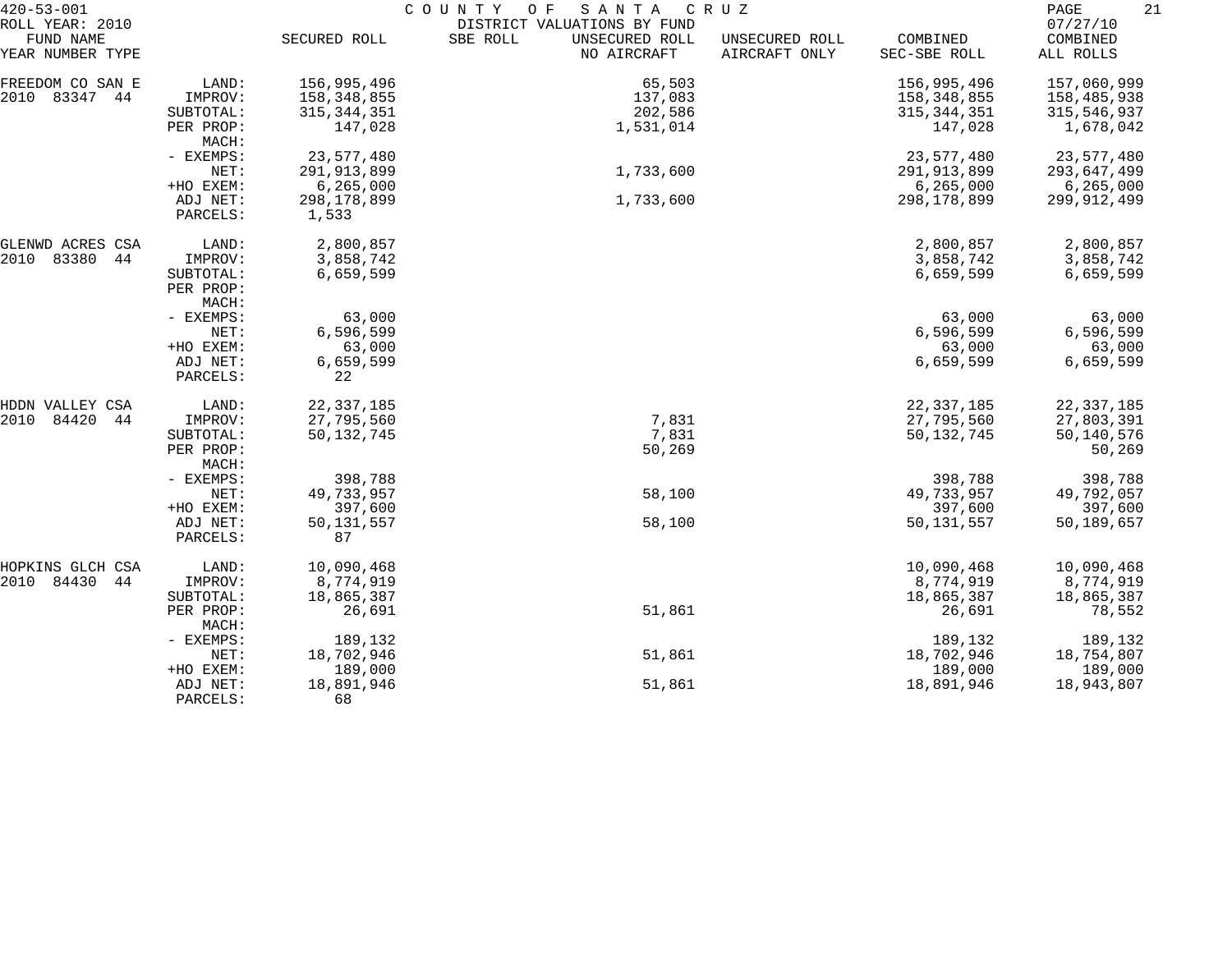| 07/27/10<br>DISTRICT VALUATIONS BY FUND<br>FUND NAME<br>SECURED ROLL<br>SBE ROLL<br>UNSECURED ROLL<br>COMBINED<br>COMBINED<br>UNSECURED ROLL<br>NO AIRCRAFT<br>AIRCRAFT ONLY<br>SEC-SBE ROLL<br>ALL ROLLS<br>8,502,940<br>8,502,940<br>LAND:<br>8,502,940<br>HCKLBRRY WDS CSA<br>84434<br>2010<br>44<br>IMPROV:<br>9,504,547<br>9,504,547<br>9,504,547<br>18,007,487<br>18,007,487<br>SUBTOTAL:<br>18,007,487<br>PER PROP:<br>MACH:<br>386,655<br>386,655<br>386,655<br>- EXEMPS:<br>17,620,832<br>NET:<br>17,620,832<br>17,620,832<br>259,000<br>259,000<br>+HO EXEM:<br>259,000<br>17,879,832<br>17,879,832<br>ADJ NET:<br>17,879,832<br>82<br>PARCELS:<br>LAND:<br>42,592,201<br>42,592,201<br>42,592,201<br>84435<br>44<br>44,697,634<br>44,697,634<br>44,697,634<br>IMPROV:<br>87,289,835<br>87,289,835<br>87,289,835<br>SUBTOTAL:<br>47,261<br>PER PROP:<br>47,261<br>MACH:<br>824,700<br>824,700<br>- EXEMPS:<br>824,700<br>86, 465, 135<br>47,261<br>86, 465, 135<br>86, 512, 396<br>NET:<br>823,200<br>823,200<br>+HO EXEM:<br>823,200<br>87, 288, 335<br>47,261<br>87, 288, 335<br>87, 335, 596<br>ADJ NET:<br>190<br>PARCELS:<br>1,331,032<br>1,331,032<br>1,331,032<br>KELLY HILL CSA 2<br>LAND:<br>84475<br>2010<br>44<br>1,872,964<br>1,872,964<br>1,872,964<br>IMPROV:<br>3,203,996<br>3,203,996<br>3,203,996<br>SUBTOTAL:<br>PER PROP:<br>MACH:<br>37,615<br>37,615<br>37,615<br>- EXEMPS:<br>3,166,381<br>3,166,381<br>3,166,381<br>NET:<br>+HO EXEM:<br>35,000<br>35,000<br>35,000<br>3,201,381<br>3,201,381<br>3,201,381<br>ADJ NET:<br>18<br>PARCELS:<br>8,599,127<br>8,599,127<br>LARSEN RD CSA 34<br>LAND:<br>8,599,127<br>2010<br>85505<br>8,387,385<br>8,387,385<br>44<br>IMPROV:<br>8,387,385<br>16,986,512<br>16,986,512<br>16,986,512<br>SUBTOTAL:<br>25,993<br>25,993<br>PER PROP:<br>MACH:<br>169,434<br>169,434<br>169,434<br>- EXEMPS:<br>16,817,078<br>25,993<br>16,817,078<br>16,843,071<br>NET:<br>168,000<br>168,000<br>168,000<br>+HO EXEM:<br>16,985,078<br>25,993<br>16,985,078<br>17,011,071<br>ADJ NET:<br>54<br>PARCELS: | $420 - 53 - 001$ | COUNTY<br>O F<br>SANTA<br>C R U Z |  |  |  |  |  |  |
|-------------------------------------------------------------------------------------------------------------------------------------------------------------------------------------------------------------------------------------------------------------------------------------------------------------------------------------------------------------------------------------------------------------------------------------------------------------------------------------------------------------------------------------------------------------------------------------------------------------------------------------------------------------------------------------------------------------------------------------------------------------------------------------------------------------------------------------------------------------------------------------------------------------------------------------------------------------------------------------------------------------------------------------------------------------------------------------------------------------------------------------------------------------------------------------------------------------------------------------------------------------------------------------------------------------------------------------------------------------------------------------------------------------------------------------------------------------------------------------------------------------------------------------------------------------------------------------------------------------------------------------------------------------------------------------------------------------------------------------------------------------------------------------------------------------------------------------------------------------------------------------------------------------------------------------------------------------------------------------------------------------------------------------------------------------------|------------------|-----------------------------------|--|--|--|--|--|--|
|                                                                                                                                                                                                                                                                                                                                                                                                                                                                                                                                                                                                                                                                                                                                                                                                                                                                                                                                                                                                                                                                                                                                                                                                                                                                                                                                                                                                                                                                                                                                                                                                                                                                                                                                                                                                                                                                                                                                                                                                                                                                   | ROLL YEAR: 2010  |                                   |  |  |  |  |  |  |
|                                                                                                                                                                                                                                                                                                                                                                                                                                                                                                                                                                                                                                                                                                                                                                                                                                                                                                                                                                                                                                                                                                                                                                                                                                                                                                                                                                                                                                                                                                                                                                                                                                                                                                                                                                                                                                                                                                                                                                                                                                                                   | YEAR NUMBER TYPE |                                   |  |  |  |  |  |  |
|                                                                                                                                                                                                                                                                                                                                                                                                                                                                                                                                                                                                                                                                                                                                                                                                                                                                                                                                                                                                                                                                                                                                                                                                                                                                                                                                                                                                                                                                                                                                                                                                                                                                                                                                                                                                                                                                                                                                                                                                                                                                   |                  |                                   |  |  |  |  |  |  |
|                                                                                                                                                                                                                                                                                                                                                                                                                                                                                                                                                                                                                                                                                                                                                                                                                                                                                                                                                                                                                                                                                                                                                                                                                                                                                                                                                                                                                                                                                                                                                                                                                                                                                                                                                                                                                                                                                                                                                                                                                                                                   |                  |                                   |  |  |  |  |  |  |
|                                                                                                                                                                                                                                                                                                                                                                                                                                                                                                                                                                                                                                                                                                                                                                                                                                                                                                                                                                                                                                                                                                                                                                                                                                                                                                                                                                                                                                                                                                                                                                                                                                                                                                                                                                                                                                                                                                                                                                                                                                                                   |                  |                                   |  |  |  |  |  |  |
|                                                                                                                                                                                                                                                                                                                                                                                                                                                                                                                                                                                                                                                                                                                                                                                                                                                                                                                                                                                                                                                                                                                                                                                                                                                                                                                                                                                                                                                                                                                                                                                                                                                                                                                                                                                                                                                                                                                                                                                                                                                                   |                  |                                   |  |  |  |  |  |  |
|                                                                                                                                                                                                                                                                                                                                                                                                                                                                                                                                                                                                                                                                                                                                                                                                                                                                                                                                                                                                                                                                                                                                                                                                                                                                                                                                                                                                                                                                                                                                                                                                                                                                                                                                                                                                                                                                                                                                                                                                                                                                   |                  |                                   |  |  |  |  |  |  |
|                                                                                                                                                                                                                                                                                                                                                                                                                                                                                                                                                                                                                                                                                                                                                                                                                                                                                                                                                                                                                                                                                                                                                                                                                                                                                                                                                                                                                                                                                                                                                                                                                                                                                                                                                                                                                                                                                                                                                                                                                                                                   |                  |                                   |  |  |  |  |  |  |
|                                                                                                                                                                                                                                                                                                                                                                                                                                                                                                                                                                                                                                                                                                                                                                                                                                                                                                                                                                                                                                                                                                                                                                                                                                                                                                                                                                                                                                                                                                                                                                                                                                                                                                                                                                                                                                                                                                                                                                                                                                                                   |                  |                                   |  |  |  |  |  |  |
|                                                                                                                                                                                                                                                                                                                                                                                                                                                                                                                                                                                                                                                                                                                                                                                                                                                                                                                                                                                                                                                                                                                                                                                                                                                                                                                                                                                                                                                                                                                                                                                                                                                                                                                                                                                                                                                                                                                                                                                                                                                                   |                  |                                   |  |  |  |  |  |  |
|                                                                                                                                                                                                                                                                                                                                                                                                                                                                                                                                                                                                                                                                                                                                                                                                                                                                                                                                                                                                                                                                                                                                                                                                                                                                                                                                                                                                                                                                                                                                                                                                                                                                                                                                                                                                                                                                                                                                                                                                                                                                   |                  |                                   |  |  |  |  |  |  |
|                                                                                                                                                                                                                                                                                                                                                                                                                                                                                                                                                                                                                                                                                                                                                                                                                                                                                                                                                                                                                                                                                                                                                                                                                                                                                                                                                                                                                                                                                                                                                                                                                                                                                                                                                                                                                                                                                                                                                                                                                                                                   |                  |                                   |  |  |  |  |  |  |
|                                                                                                                                                                                                                                                                                                                                                                                                                                                                                                                                                                                                                                                                                                                                                                                                                                                                                                                                                                                                                                                                                                                                                                                                                                                                                                                                                                                                                                                                                                                                                                                                                                                                                                                                                                                                                                                                                                                                                                                                                                                                   |                  |                                   |  |  |  |  |  |  |
|                                                                                                                                                                                                                                                                                                                                                                                                                                                                                                                                                                                                                                                                                                                                                                                                                                                                                                                                                                                                                                                                                                                                                                                                                                                                                                                                                                                                                                                                                                                                                                                                                                                                                                                                                                                                                                                                                                                                                                                                                                                                   | HTCHNSON RD CSA  |                                   |  |  |  |  |  |  |
|                                                                                                                                                                                                                                                                                                                                                                                                                                                                                                                                                                                                                                                                                                                                                                                                                                                                                                                                                                                                                                                                                                                                                                                                                                                                                                                                                                                                                                                                                                                                                                                                                                                                                                                                                                                                                                                                                                                                                                                                                                                                   | 2010             |                                   |  |  |  |  |  |  |
|                                                                                                                                                                                                                                                                                                                                                                                                                                                                                                                                                                                                                                                                                                                                                                                                                                                                                                                                                                                                                                                                                                                                                                                                                                                                                                                                                                                                                                                                                                                                                                                                                                                                                                                                                                                                                                                                                                                                                                                                                                                                   |                  |                                   |  |  |  |  |  |  |
|                                                                                                                                                                                                                                                                                                                                                                                                                                                                                                                                                                                                                                                                                                                                                                                                                                                                                                                                                                                                                                                                                                                                                                                                                                                                                                                                                                                                                                                                                                                                                                                                                                                                                                                                                                                                                                                                                                                                                                                                                                                                   |                  |                                   |  |  |  |  |  |  |
|                                                                                                                                                                                                                                                                                                                                                                                                                                                                                                                                                                                                                                                                                                                                                                                                                                                                                                                                                                                                                                                                                                                                                                                                                                                                                                                                                                                                                                                                                                                                                                                                                                                                                                                                                                                                                                                                                                                                                                                                                                                                   |                  |                                   |  |  |  |  |  |  |
|                                                                                                                                                                                                                                                                                                                                                                                                                                                                                                                                                                                                                                                                                                                                                                                                                                                                                                                                                                                                                                                                                                                                                                                                                                                                                                                                                                                                                                                                                                                                                                                                                                                                                                                                                                                                                                                                                                                                                                                                                                                                   |                  |                                   |  |  |  |  |  |  |
|                                                                                                                                                                                                                                                                                                                                                                                                                                                                                                                                                                                                                                                                                                                                                                                                                                                                                                                                                                                                                                                                                                                                                                                                                                                                                                                                                                                                                                                                                                                                                                                                                                                                                                                                                                                                                                                                                                                                                                                                                                                                   |                  |                                   |  |  |  |  |  |  |
|                                                                                                                                                                                                                                                                                                                                                                                                                                                                                                                                                                                                                                                                                                                                                                                                                                                                                                                                                                                                                                                                                                                                                                                                                                                                                                                                                                                                                                                                                                                                                                                                                                                                                                                                                                                                                                                                                                                                                                                                                                                                   |                  |                                   |  |  |  |  |  |  |
|                                                                                                                                                                                                                                                                                                                                                                                                                                                                                                                                                                                                                                                                                                                                                                                                                                                                                                                                                                                                                                                                                                                                                                                                                                                                                                                                                                                                                                                                                                                                                                                                                                                                                                                                                                                                                                                                                                                                                                                                                                                                   |                  |                                   |  |  |  |  |  |  |
|                                                                                                                                                                                                                                                                                                                                                                                                                                                                                                                                                                                                                                                                                                                                                                                                                                                                                                                                                                                                                                                                                                                                                                                                                                                                                                                                                                                                                                                                                                                                                                                                                                                                                                                                                                                                                                                                                                                                                                                                                                                                   |                  |                                   |  |  |  |  |  |  |
|                                                                                                                                                                                                                                                                                                                                                                                                                                                                                                                                                                                                                                                                                                                                                                                                                                                                                                                                                                                                                                                                                                                                                                                                                                                                                                                                                                                                                                                                                                                                                                                                                                                                                                                                                                                                                                                                                                                                                                                                                                                                   |                  |                                   |  |  |  |  |  |  |
|                                                                                                                                                                                                                                                                                                                                                                                                                                                                                                                                                                                                                                                                                                                                                                                                                                                                                                                                                                                                                                                                                                                                                                                                                                                                                                                                                                                                                                                                                                                                                                                                                                                                                                                                                                                                                                                                                                                                                                                                                                                                   |                  |                                   |  |  |  |  |  |  |
|                                                                                                                                                                                                                                                                                                                                                                                                                                                                                                                                                                                                                                                                                                                                                                                                                                                                                                                                                                                                                                                                                                                                                                                                                                                                                                                                                                                                                                                                                                                                                                                                                                                                                                                                                                                                                                                                                                                                                                                                                                                                   |                  |                                   |  |  |  |  |  |  |
|                                                                                                                                                                                                                                                                                                                                                                                                                                                                                                                                                                                                                                                                                                                                                                                                                                                                                                                                                                                                                                                                                                                                                                                                                                                                                                                                                                                                                                                                                                                                                                                                                                                                                                                                                                                                                                                                                                                                                                                                                                                                   |                  |                                   |  |  |  |  |  |  |
|                                                                                                                                                                                                                                                                                                                                                                                                                                                                                                                                                                                                                                                                                                                                                                                                                                                                                                                                                                                                                                                                                                                                                                                                                                                                                                                                                                                                                                                                                                                                                                                                                                                                                                                                                                                                                                                                                                                                                                                                                                                                   |                  |                                   |  |  |  |  |  |  |
|                                                                                                                                                                                                                                                                                                                                                                                                                                                                                                                                                                                                                                                                                                                                                                                                                                                                                                                                                                                                                                                                                                                                                                                                                                                                                                                                                                                                                                                                                                                                                                                                                                                                                                                                                                                                                                                                                                                                                                                                                                                                   |                  |                                   |  |  |  |  |  |  |
|                                                                                                                                                                                                                                                                                                                                                                                                                                                                                                                                                                                                                                                                                                                                                                                                                                                                                                                                                                                                                                                                                                                                                                                                                                                                                                                                                                                                                                                                                                                                                                                                                                                                                                                                                                                                                                                                                                                                                                                                                                                                   |                  |                                   |  |  |  |  |  |  |
|                                                                                                                                                                                                                                                                                                                                                                                                                                                                                                                                                                                                                                                                                                                                                                                                                                                                                                                                                                                                                                                                                                                                                                                                                                                                                                                                                                                                                                                                                                                                                                                                                                                                                                                                                                                                                                                                                                                                                                                                                                                                   |                  |                                   |  |  |  |  |  |  |
|                                                                                                                                                                                                                                                                                                                                                                                                                                                                                                                                                                                                                                                                                                                                                                                                                                                                                                                                                                                                                                                                                                                                                                                                                                                                                                                                                                                                                                                                                                                                                                                                                                                                                                                                                                                                                                                                                                                                                                                                                                                                   |                  |                                   |  |  |  |  |  |  |
|                                                                                                                                                                                                                                                                                                                                                                                                                                                                                                                                                                                                                                                                                                                                                                                                                                                                                                                                                                                                                                                                                                                                                                                                                                                                                                                                                                                                                                                                                                                                                                                                                                                                                                                                                                                                                                                                                                                                                                                                                                                                   |                  |                                   |  |  |  |  |  |  |
|                                                                                                                                                                                                                                                                                                                                                                                                                                                                                                                                                                                                                                                                                                                                                                                                                                                                                                                                                                                                                                                                                                                                                                                                                                                                                                                                                                                                                                                                                                                                                                                                                                                                                                                                                                                                                                                                                                                                                                                                                                                                   |                  |                                   |  |  |  |  |  |  |
|                                                                                                                                                                                                                                                                                                                                                                                                                                                                                                                                                                                                                                                                                                                                                                                                                                                                                                                                                                                                                                                                                                                                                                                                                                                                                                                                                                                                                                                                                                                                                                                                                                                                                                                                                                                                                                                                                                                                                                                                                                                                   |                  |                                   |  |  |  |  |  |  |
|                                                                                                                                                                                                                                                                                                                                                                                                                                                                                                                                                                                                                                                                                                                                                                                                                                                                                                                                                                                                                                                                                                                                                                                                                                                                                                                                                                                                                                                                                                                                                                                                                                                                                                                                                                                                                                                                                                                                                                                                                                                                   |                  |                                   |  |  |  |  |  |  |
|                                                                                                                                                                                                                                                                                                                                                                                                                                                                                                                                                                                                                                                                                                                                                                                                                                                                                                                                                                                                                                                                                                                                                                                                                                                                                                                                                                                                                                                                                                                                                                                                                                                                                                                                                                                                                                                                                                                                                                                                                                                                   |                  |                                   |  |  |  |  |  |  |
|                                                                                                                                                                                                                                                                                                                                                                                                                                                                                                                                                                                                                                                                                                                                                                                                                                                                                                                                                                                                                                                                                                                                                                                                                                                                                                                                                                                                                                                                                                                                                                                                                                                                                                                                                                                                                                                                                                                                                                                                                                                                   |                  |                                   |  |  |  |  |  |  |
|                                                                                                                                                                                                                                                                                                                                                                                                                                                                                                                                                                                                                                                                                                                                                                                                                                                                                                                                                                                                                                                                                                                                                                                                                                                                                                                                                                                                                                                                                                                                                                                                                                                                                                                                                                                                                                                                                                                                                                                                                                                                   |                  |                                   |  |  |  |  |  |  |
|                                                                                                                                                                                                                                                                                                                                                                                                                                                                                                                                                                                                                                                                                                                                                                                                                                                                                                                                                                                                                                                                                                                                                                                                                                                                                                                                                                                                                                                                                                                                                                                                                                                                                                                                                                                                                                                                                                                                                                                                                                                                   |                  |                                   |  |  |  |  |  |  |
|                                                                                                                                                                                                                                                                                                                                                                                                                                                                                                                                                                                                                                                                                                                                                                                                                                                                                                                                                                                                                                                                                                                                                                                                                                                                                                                                                                                                                                                                                                                                                                                                                                                                                                                                                                                                                                                                                                                                                                                                                                                                   |                  |                                   |  |  |  |  |  |  |
|                                                                                                                                                                                                                                                                                                                                                                                                                                                                                                                                                                                                                                                                                                                                                                                                                                                                                                                                                                                                                                                                                                                                                                                                                                                                                                                                                                                                                                                                                                                                                                                                                                                                                                                                                                                                                                                                                                                                                                                                                                                                   |                  |                                   |  |  |  |  |  |  |
|                                                                                                                                                                                                                                                                                                                                                                                                                                                                                                                                                                                                                                                                                                                                                                                                                                                                                                                                                                                                                                                                                                                                                                                                                                                                                                                                                                                                                                                                                                                                                                                                                                                                                                                                                                                                                                                                                                                                                                                                                                                                   |                  |                                   |  |  |  |  |  |  |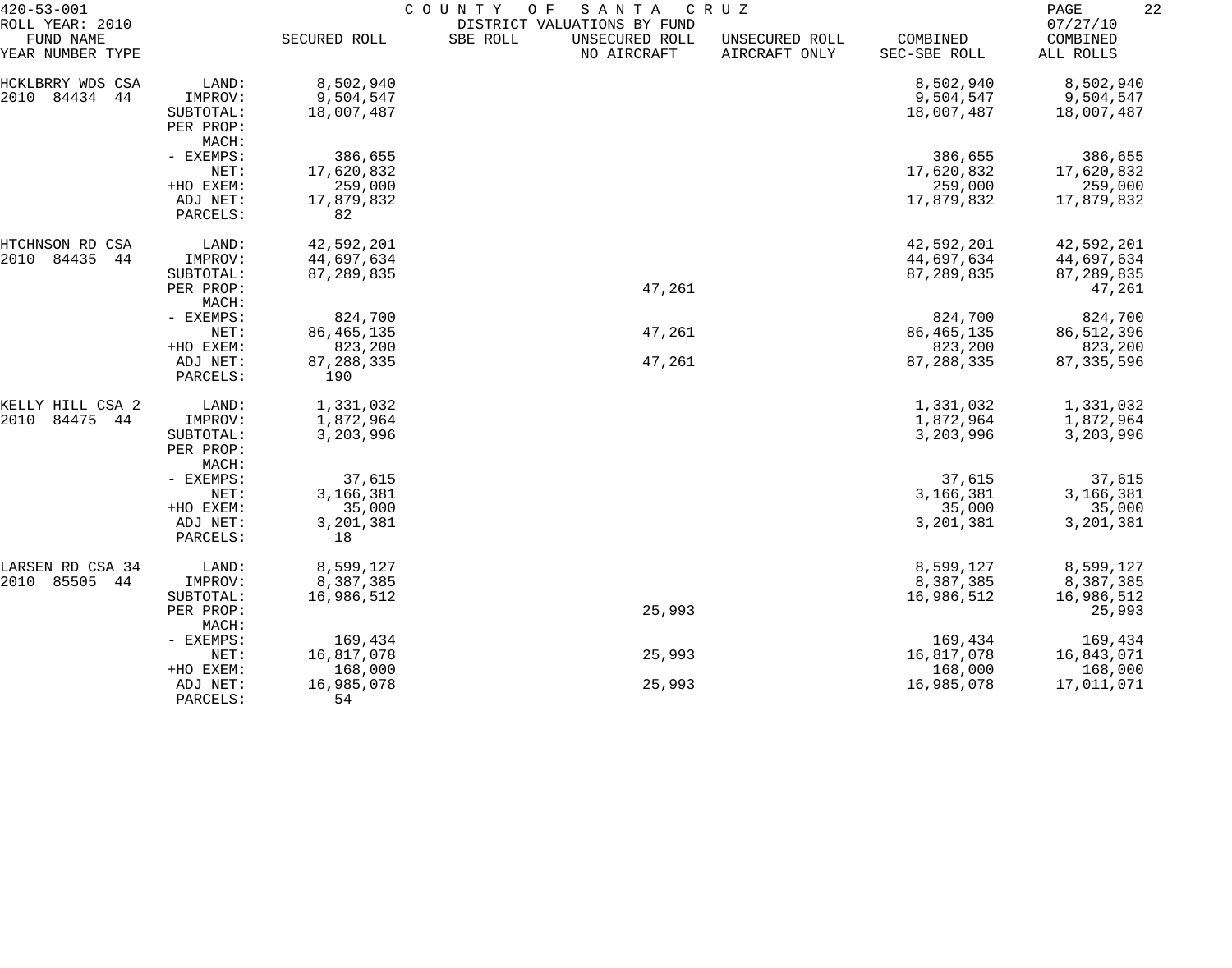| $420 - 53 - 001$                                 |                    | COUNTY<br>SANTA<br>O F<br>C R U Z |          |                                                              |                                 |                             |                                   |  |
|--------------------------------------------------|--------------------|-----------------------------------|----------|--------------------------------------------------------------|---------------------------------|-----------------------------|-----------------------------------|--|
| ROLL YEAR: 2010<br>FUND NAME<br>YEAR NUMBER TYPE |                    | SECURED ROLL                      | SBE ROLL | DISTRICT VALUATIONS BY FUND<br>UNSECURED ROLL<br>NO AIRCRAFT | UNSECURED ROLL<br>AIRCRAFT ONLY | COMBINED<br>SEC-SBE ROLL    | 07/27/10<br>COMBINED<br>ALL ROLLS |  |
| LOMA PRIETA CSA                                  | LAND:              | 13, 292, 568                      |          |                                                              |                                 | 13,292,568                  | 13,292,568                        |  |
| 2010<br>85506<br>44                              | IMPROV:            | 10,738,986                        |          |                                                              |                                 | 10,738,986                  | 10,738,986                        |  |
|                                                  | SUBTOTAL:          | 24,031,554                        |          |                                                              |                                 | 24,031,554                  | 24,031,554                        |  |
|                                                  | PER PROP:          |                                   |          | 23,466                                                       |                                 |                             | 23,466                            |  |
|                                                  | MACH:<br>- EXEMPS: | 245,499                           |          |                                                              |                                 |                             |                                   |  |
|                                                  | NET:               | 23,786,055                        |          | 23,466                                                       |                                 | 245,499<br>23,786,055       | 245,499<br>23,809,521             |  |
|                                                  | +HO EXEM:          | 245,000                           |          |                                                              |                                 | 245,000                     | 245,000                           |  |
|                                                  | ADJ NET:           | 24,031,055                        |          | 23,466                                                       |                                 | 24,031,055                  | 24,054,521                        |  |
|                                                  | PARCELS:           | 102                               |          |                                                              |                                 |                             |                                   |  |
| LOMOND TERR CSA                                  | LAND:              | 12, 177, 065                      |          |                                                              |                                 | 12, 177, 065                | 12,177,065                        |  |
| 85515<br>2010<br>44                              | IMPROV:            | 13, 227, 724                      |          |                                                              |                                 | 13, 227, 724                | 13,227,724                        |  |
|                                                  | SUBTOTAL:          | 25, 404, 789                      |          |                                                              |                                 | 25,404,789                  | 25, 404, 789                      |  |
|                                                  | PER PROP:          |                                   |          | 62,624                                                       |                                 |                             | 62,624                            |  |
|                                                  | MACH:<br>- EXEMPS: | 400,064                           |          |                                                              |                                 | 400,064                     | 400,064                           |  |
|                                                  | NET:               | 25,004,725                        |          | 62,624                                                       |                                 | 25,004,725                  | 25,067,349                        |  |
|                                                  | +HO EXEM:          | 397,600                           |          |                                                              |                                 | 397,600                     | 397,600                           |  |
|                                                  | ADJ NET:           | 25, 402, 325                      |          | 62,624                                                       |                                 | 25,402,325                  | 25, 464, 949                      |  |
|                                                  | PARCELS:           | 93                                |          |                                                              |                                 |                             |                                   |  |
| MCGAFFIN ROADCSA                                 | LAND:              | 1,577,336                         |          |                                                              |                                 | 1,577,336                   | 1,577,336                         |  |
| 85520<br>2010<br>44                              | IMPROV:            | 1,642,309                         |          |                                                              |                                 | 1,642,309                   | 1,642,309                         |  |
|                                                  | SUBTOTAL:          | 3,219,645                         |          |                                                              |                                 | 3,219,645                   | 3,219,645                         |  |
|                                                  | PER PROP:          |                                   |          |                                                              |                                 |                             |                                   |  |
|                                                  | MACH:              | 80,870                            |          |                                                              |                                 | 80,870                      |                                   |  |
|                                                  | - EXEMPS:<br>NET:  | 3, 138, 775                       |          |                                                              |                                 | 3, 138, 775                 | 80,870<br>3,138,775               |  |
|                                                  | +HO EXEM:          | 56,000                            |          |                                                              |                                 | 56,000                      | 56,000                            |  |
|                                                  | ADJ NET:           | 3, 194, 775                       |          |                                                              |                                 | 3, 194, 775                 | 3, 194, 775                       |  |
|                                                  | PARCELS:           | 69                                |          |                                                              |                                 |                             |                                   |  |
| MOSQUITO CSA #53                                 | LAND:              | 11,943,449,718                    | 514,691  | 9,590,646                                                    |                                 | 11,943,964,409              | 11,953,555,055                    |  |
| 2010 86540<br>44                                 | IMPROV:            | 10,475,578,089                    |          | 135,547,282                                                  |                                 | 10, 475, 578, 089           | 10,611,125,371                    |  |
|                                                  | SUBTOTAL:          | 22, 419, 027, 807                 | 514,691  | 145,137,928                                                  |                                 | 22, 419, 542, 498           | 22,564,680,426                    |  |
|                                                  | PER PROP:          | 133,608,255                       |          | 287,580,775                                                  | 29, 290, 085                    | 133,608,255                 | 450, 479, 115                     |  |
|                                                  | MACH:              | 34,679,077                        |          | 20,102,066                                                   |                                 | 34,679,077<br>854, 125, 743 | 34,679,077                        |  |
|                                                  | - EXEMPS:<br>NET:  | 854, 125, 743<br>21,733,189,396   | 514,691  | 412,616,637                                                  | 134,100<br>29, 155, 985         | 21,733,704,087              | 874,361,909<br>22, 175, 476, 709  |  |
|                                                  | +HO EXEM:          | 199,888,076                       |          |                                                              |                                 | 199,888,076                 | 199,888,076                       |  |
|                                                  | ADJ NET:           | 21,933,077,472                    | 514,691  | 412,616,637                                                  | 29, 155, 985                    | 21,933,592,163              | 22, 375, 364, 785                 |  |
|                                                  | PARCELS:           | 70,404                            |          |                                                              |                                 |                             |                                   |  |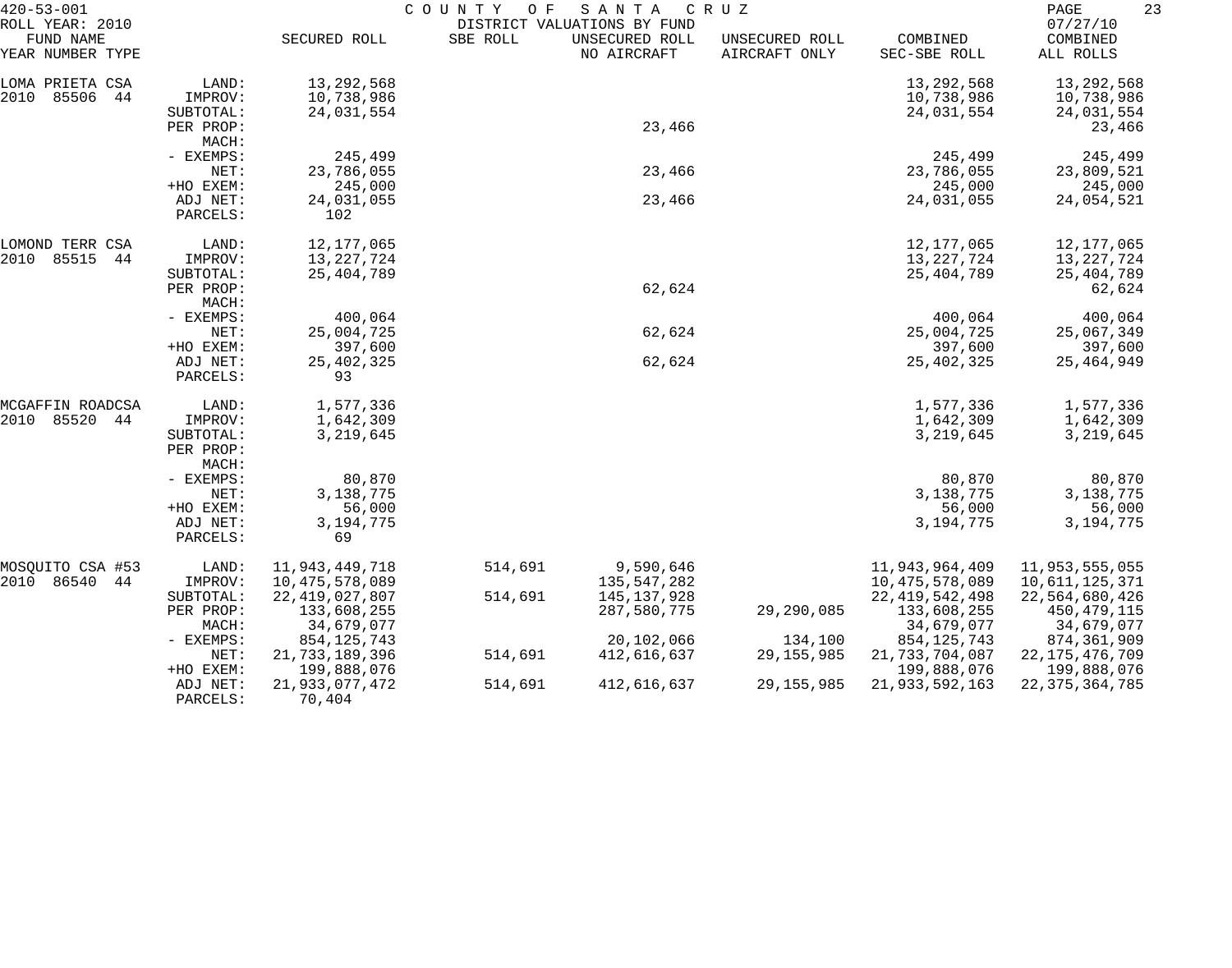| $420 - 53 - 001$<br>ROLL YEAR: 2010     |                                                     | COUNTY OF<br>SANTA<br>C R U Z<br>DISTRICT VALUATIONS BY FUND |          |                               |                                 |                                                |                                                |  |
|-----------------------------------------|-----------------------------------------------------|--------------------------------------------------------------|----------|-------------------------------|---------------------------------|------------------------------------------------|------------------------------------------------|--|
| FUND NAME<br>YEAR NUMBER TYPE           |                                                     | SECURED ROLL                                                 | SBE ROLL | UNSECURED ROLL<br>NO AIRCRAFT | UNSECURED ROLL<br>AIRCRAFT ONLY | COMBINED<br>SEC-SBE ROLL                       | 07/27/10<br>COMBINED<br>ALL ROLLS              |  |
| OLD RANCH RD CSA<br>2010<br>86570<br>44 | LAND:<br>IMPROV:<br>SUBTOTAL:<br>PER PROP:<br>MACH: | 8,658,284<br>9,143,001<br>17,801,285                         |          |                               |                                 | 8,658,284<br>9,143,001<br>17,801,285           | 8,658,284<br>9,143,001<br>17,801,285           |  |
|                                         | - EXEMPS:<br>NET:<br>+HO EXEM:                      | 150,214<br>17,651,071<br>147,000                             |          |                               |                                 | 150,214<br>17,651,071<br>147,000               | 150,214<br>17,651,071<br>147,000               |  |
|                                         | ADJ NET:<br>PARCELS:                                | 17,798,071<br>43                                             |          |                               |                                 | 17,798,071                                     | 17,798,071                                     |  |
| PAJARO STORM DRA<br>2010<br>86685<br>44 | LAND:<br>IMPROV:                                    | 2,503,073,763<br>2,552,829,402                               | 41,405   | 5, 412, 534<br>68,124,010     |                                 | 2,503,115,168<br>2,552,829,402                 | 2,508,527,702<br>2,620,953,412                 |  |
|                                         | SUBTOTAL:<br>PER PROP:<br>MACH:                     | 5,055,903,165<br>68, 133, 387<br>17,929,359                  | 41,405   | 73,536,544<br>159, 475, 303   | 29, 284, 285                    | 5,055,944,570<br>68, 133, 387<br>17,929,359    | 5, 129, 481, 114<br>256,892,975<br>17,929,359  |  |
|                                         | - EXEMPS:<br>NET:<br>+HO EXEM:                      | 276,951,692<br>4,865,014,219<br>48,579,693                   | 41,405   | 4,979,411<br>228,032,436      | 134,100<br>29,150,185           | 276,951,692<br>4,865,055,624<br>48,579,693     | 282,065,203<br>5, 122, 238, 245<br>48,579,693  |  |
|                                         | ADJ NET:<br>PARCELS:                                | 4,913,593,912<br>16,568                                      | 41,405   | 228,032,436                   | 29,150,185                      | 4, 913, 635, 317                               | 5,170,817,938                                  |  |
| PAJARO DUNE CSA4<br>86687<br>2010<br>44 | LAND:<br>IMPROV:                                    | 193, 194, 555<br>115,350,320                                 |          | 440,741                       |                                 | 193, 194, 555<br>115,350,320                   | 193,194,555<br>115,791,061                     |  |
|                                         | SUBTOTAL:<br>PER PROP:<br>MACH:<br>- EXEMPS:        | 308, 544, 875<br>155,348<br>8,591<br>169,753                 |          | 440,741<br>97,773             |                                 | 308, 544, 875<br>155,348<br>8,591<br>169,753   | 308,985,616<br>253,121<br>8,591<br>169,753     |  |
|                                         | NET:<br>+HO EXEM:                                   | 308,539,061<br>168,000                                       |          | 538,514                       |                                 | 308,539,061<br>168,000                         | 309,077,575<br>168,000                         |  |
|                                         | ADJ NET:<br>PARCELS:                                | 308,707,061<br>625                                           |          | 538,514                       |                                 | 308,707,061                                    | 309, 245, 575                                  |  |
| PINECREST DR CSA<br>86691<br>2010<br>44 | LAND:<br>IMPROV:<br>SUBTOTAL:<br>PER PROP:<br>MACH: | 5,296,707<br>5,491,327<br>10,788,034                         |          |                               |                                 | 5,296,707<br>5,491,327<br>10,788,034           | 5,296,707<br>5,491,327<br>10,788,034           |  |
|                                         | - EXEMPS:<br>NET:<br>+HO EXEM:<br>ADJ NET:          | 253,285<br>10,534,749<br>126,000<br>10,660,749               |          |                               |                                 | 253,285<br>10,534,749<br>126,000<br>10,660,749 | 253,285<br>10,534,749<br>126,000<br>10,660,749 |  |
|                                         | PARCELS:                                            | 61                                                           |          |                               |                                 |                                                |                                                |  |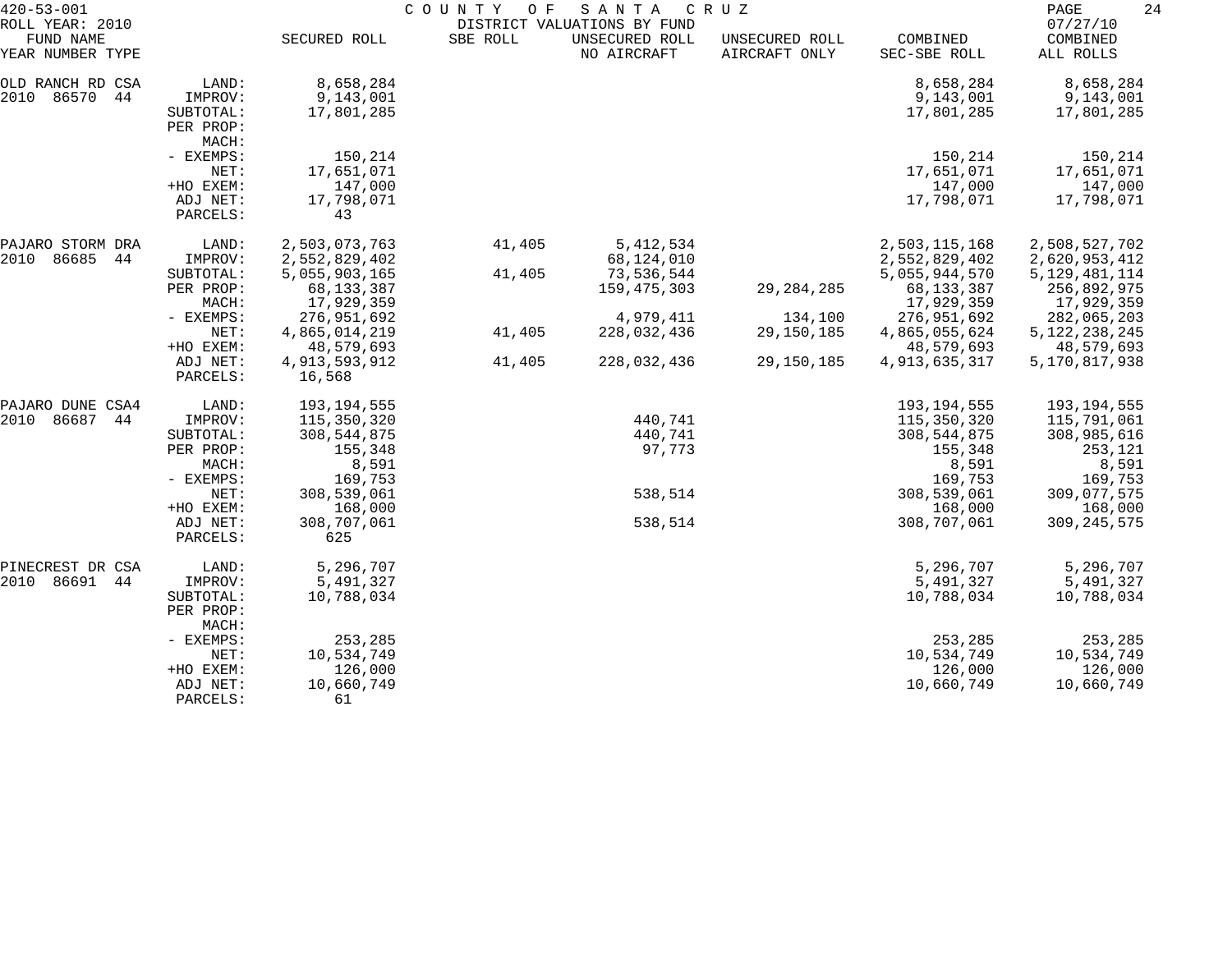| $420 - 53 - 001$                                 |                      | COUNTY<br>O F<br>SANTA<br>CRUZ |                                                                          |                                 |                          |                                   |  |
|--------------------------------------------------|----------------------|--------------------------------|--------------------------------------------------------------------------|---------------------------------|--------------------------|-----------------------------------|--|
| ROLL YEAR: 2010<br>FUND NAME<br>YEAR NUMBER TYPE |                      | SECURED ROLL                   | DISTRICT VALUATIONS BY FUND<br>SBE ROLL<br>UNSECURED ROLL<br>NO AIRCRAFT | UNSECURED ROLL<br>AIRCRAFT ONLY | COMBINED<br>SEC-SBE ROLL | 07/27/10<br>COMBINED<br>ALL ROLLS |  |
| PINE RIDGE CSA 2                                 | LAND:                | 17, 176, 363                   |                                                                          |                                 | 17, 176, 363             | 17, 176, 363                      |  |
| 2010<br>86697 44                                 | IMPROV:              | 19,319,476                     |                                                                          |                                 | 19,319,476               | 19,319,476                        |  |
|                                                  | SUBTOTAL:            | 36, 495, 839                   |                                                                          |                                 | 36, 495, 839             | 36, 495, 839                      |  |
|                                                  | PER PROP:            |                                | 79,890                                                                   |                                 |                          | 79,890                            |  |
|                                                  | MACH:                |                                |                                                                          |                                 |                          |                                   |  |
|                                                  | - EXEMPS:            | 481,798                        |                                                                          |                                 | 481,798                  | 481,798                           |  |
|                                                  | NET:                 | 36,014,041                     | 79,890                                                                   |                                 | 36,014,041               | 36,093,931                        |  |
|                                                  | +HO EXEM:            | 481,600                        |                                                                          |                                 | 481,600                  | 481,600                           |  |
|                                                  | ADJ NET:             | 36,495,641                     | 79,890                                                                   |                                 | 36, 495, 641             | 36, 575, 531                      |  |
|                                                  | PARCELS:             | 97                             |                                                                          |                                 |                          |                                   |  |
| PLACE DE MER CSA                                 | LAND:                | 37,937,718                     |                                                                          |                                 | 37,937,718               | 37,937,718                        |  |
| 2010<br>86698<br>44                              | IMPROV:              | 18,911,165                     |                                                                          |                                 | 18,911,165               | 18,911,165                        |  |
|                                                  | SUBTOTAL:            | 56,848,883                     |                                                                          |                                 | 56,848,883               | 56,848,883                        |  |
|                                                  | PER PROP:            |                                |                                                                          |                                 |                          |                                   |  |
|                                                  | MACH:                |                                |                                                                          |                                 |                          |                                   |  |
|                                                  | - EXEMPS:<br>NET:    | 145,096<br>56,703,787          |                                                                          |                                 | 145,096<br>56,703,787    | 145,096<br>56,703,787             |  |
|                                                  | +HO EXEM:            | 140,000                        |                                                                          |                                 | 140,000                  | 140,000                           |  |
|                                                  | ADJ NET:             | 56,843,787                     |                                                                          |                                 | 56,843,787               | 56,843,787                        |  |
|                                                  | PARCELS:             | 109                            |                                                                          |                                 |                          |                                   |  |
| RALSTON WAY CSA                                  | LAND:                | 3,508,006                      |                                                                          |                                 | 3,508,006                | 3,508,006                         |  |
| 2010<br>86699<br>44                              | IMPROV:              | 3,050,396                      |                                                                          |                                 | 3,050,396                | 3,050,396                         |  |
|                                                  | SUBTOTAL:            | 6,558,402                      |                                                                          |                                 | 6,558,402                | 6,558,402                         |  |
|                                                  | PER PROP:            |                                |                                                                          |                                 |                          |                                   |  |
|                                                  | MACH:                |                                |                                                                          |                                 |                          |                                   |  |
|                                                  | - EXEMPS:            | 71,079                         |                                                                          |                                 | 71,079                   | 71,079                            |  |
|                                                  | NET:                 | 6,487,323                      |                                                                          |                                 | 6,487,323                | 6,487,323                         |  |
|                                                  | +HO EXEM:            | 70,000                         |                                                                          |                                 | 70,000                   | 70,000                            |  |
|                                                  | ADJ NET:<br>PARCELS: | 6,557,323<br>17                |                                                                          |                                 | 6,557,323                | 6,557,323                         |  |
| SOQ VLG BUSN IMP                                 | LAND:                | 789,844,076                    | 627,509                                                                  |                                 | 789,844,076              | 790,471,585                       |  |
| 2010 87101 41                                    | IMPROV:              | 800, 119, 482                  | 19,645,047                                                               |                                 | 800, 119, 482            | 819,764,529                       |  |
|                                                  | SUBTOTAL:            | 1,589,963,558                  | 20, 272, 556                                                             |                                 | 1,589,963,558            | 1,610,236,114                     |  |
|                                                  | PER PROP:            | 36,964,680                     | 45, 343, 454                                                             |                                 | 36,964,680               | 82,308,134                        |  |
|                                                  | MACH:                | 4,661,204                      |                                                                          |                                 | 4,661,204                | 4,661,204                         |  |
|                                                  | - EXEMPS:            | 191,577,268                    | 10,897,973                                                               |                                 | 191,577,268              | 202, 475, 241                     |  |
|                                                  | NET:                 | 1,440,012,174                  | 54,718,037                                                               |                                 | 1,440,012,174            | 1,494,730,211                     |  |
|                                                  | +HO EXEM:            | 12,980,800                     |                                                                          |                                 | 12,980,800               | 12,980,800                        |  |
|                                                  | ADJ NET:             | 1,452,992,974                  | 54,718,037                                                               |                                 | 1,452,992,974            | 1,507,711,011                     |  |
|                                                  | PARCELS:             | 4,141                          |                                                                          |                                 |                          |                                   |  |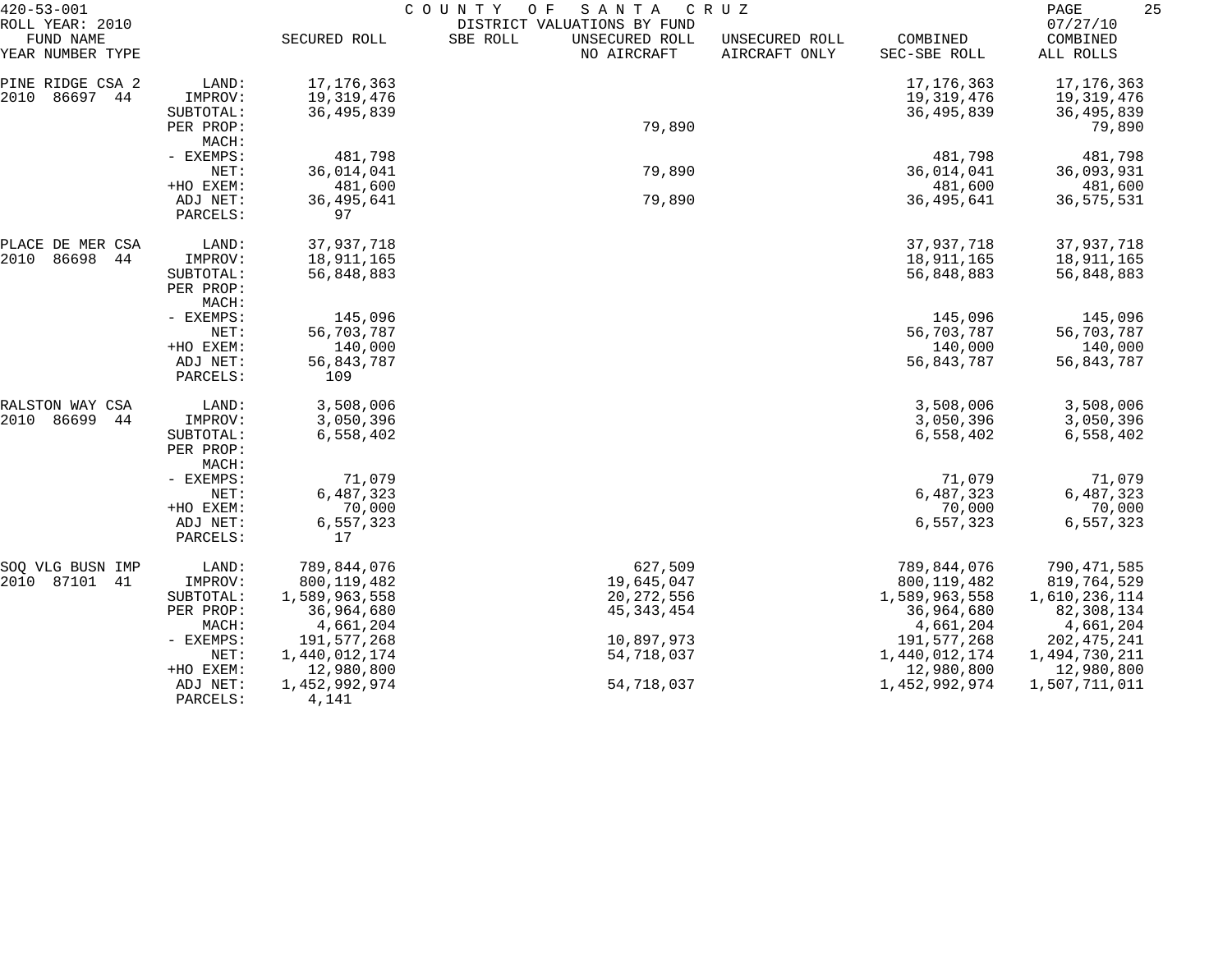| $420 - 53 - 001$             |                      | COUNTY<br>O F<br>SANTA<br>C R U Z |          |                                               |                |                                |                                |
|------------------------------|----------------------|-----------------------------------|----------|-----------------------------------------------|----------------|--------------------------------|--------------------------------|
| ROLL YEAR: 2010<br>FUND NAME |                      | SECURED ROLL                      | SBE ROLL | DISTRICT VALUATIONS BY FUND<br>UNSECURED ROLL | UNSECURED ROLL | COMBINED                       | 07/27/10<br>COMBINED           |
| YEAR NUMBER TYPE             |                      |                                   |          | NO AIRCRAFT                                   | AIRCRAFT ONLY  | SEC-SBE ROLL                   | ALL ROLLS                      |
| SOQ VLG PKG IMP              | LAND:                | 789,844,076                       |          | 627,509                                       |                | 789,844,076                    | 790,471,585                    |
| 2010 87102 41                | IMPROV:              | 800, 119, 482                     |          | 19,645,047                                    |                | 800, 119, 482                  | 819,764,529                    |
|                              | SUBTOTAL:            | 1,589,963,558                     |          | 20, 272, 556                                  |                | 1,589,963,558                  | 1,610,236,114                  |
|                              | PER PROP:            | 36,964,680                        |          | 45, 343, 454                                  |                | 36,964,680                     | 82,308,134                     |
|                              | MACH:<br>- EXEMPS:   | 4,661,204                         |          | 10,897,973                                    |                | 4,661,204                      | 4,661,204                      |
|                              | NET:                 | 191,577,268<br>1,440,012,174      |          | 54,718,037                                    |                | 191,577,268<br>1,440,012,174   | 202, 475, 241<br>1,494,730,211 |
|                              | +HO EXEM:            | 12,980,800                        |          |                                               |                | 12,980,800                     | 12,980,800                     |
|                              | ADJ NET:<br>PARCELS: | 1,452,992,974<br>4,141            |          | 54,718,037                                    |                | 1,452,992,974                  | 1,507,711,011                  |
| PARKS & REC CSA              | LAND:                | 9,686,764,019                     | 471,486  | 4,576,787                                     |                | 9,687,235,505                  | 9,691,812,292                  |
| 2010 87704 44                | IMPROV:              | 8, 125, 452, 346                  |          | 74,020,752                                    |                | 8, 125, 452, 346               | 8,199,473,098                  |
|                              | SUBTOTAL:            | 17,812,216,365                    | 471,486  | 78,597,539                                    |                | 17,812,687,851                 | 17,891,285,390                 |
|                              | PER PROP:            | 78, 132, 264                      |          | 155,569,959                                   | 5,800          | 78,132,264                     | 233,708,023                    |
|                              | MACH:                | 17,326,064                        |          |                                               |                | 17,326,064                     | 17,326,064                     |
|                              | - EXEMPS:            | 662, 475, 742                     |          | 16, 214, 692                                  |                | 662, 475, 742                  | 678,690,434                    |
|                              | NET:                 | 17, 245, 198, 951                 | 471,486  | 217,952,806                                   | 5,800          | 17, 245, 670, 437              | 17,463,629,043                 |
|                              | +HO EXEM:            | 152,789,583                       |          |                                               |                | 152,789,583                    | 152,789,583                    |
|                              | ADJ NET:<br>PARCELS: | 17,397,988,534<br>52,636          | 471,486  | 217,952,806                                   | 5,800          | 17,398,460,020                 | 17,616,418,626                 |
| STREETSCAPE CSA              | LAND:                | 2,506,278,185                     |          | 1,342,924                                     |                | 2,506,278,185                  | 2,507,621,109                  |
| 2010 87705<br>44             | IMPROV:              | 2,046,356,243                     |          | 27,710,194                                    |                | 2,046,356,243                  | 2,074,066,437                  |
|                              | SUBTOTAL:            | 4,552,634,428                     |          | 29,053,118                                    |                | 4,552,634,428                  | 4,581,687,546                  |
|                              | PER PROP:            | 40,336,344                        |          | 69,124,383                                    |                | 40,336,344                     | 109,460,727                    |
|                              | MACH:                | 4,782,981                         |          |                                               |                | 4,782,981                      | 4,782,981                      |
|                              | - EXEMPS:            | 242,652,074<br>4, 355, 101, 679   |          | 13,046,371                                    |                | 242,652,074                    | 255,698,445                    |
|                              | NET:<br>+HO EXEM:    | 37,738,396                        |          | 85,131,130                                    |                | 4, 355, 101, 679<br>37,738,396 | 4,440,232,809<br>37,738,396    |
|                              | ADJ NET:             | 4,392,840,075                     |          | 85, 131, 130                                  |                | 4,392,840,075                  | 4, 477, 971, 205               |
|                              | PARCELS:             | 12,201                            |          |                                               |                |                                |                                |
| REDWOOD DR CSA 3             | LAND:                | 24, 257, 616                      |          |                                               |                | 24, 257, 616                   | 24, 257, 616                   |
| 2010 87710 44                | IMPROV:              | 22,052,582                        |          |                                               |                | 22,052,582                     | 22,052,582                     |
|                              | SUBTOTAL:            | 46, 310, 198                      |          |                                               |                | 46, 310, 198                   | 46, 310, 198                   |
|                              | PER PROP:<br>MACH:   | 44,260                            |          | 99,077                                        |                | 44,260                         | 143,337                        |
|                              | - EXEMPS:            | 1,667,009                         |          |                                               |                | 1,667,009                      | 1,667,009                      |
|                              | NET:                 | 44,687,449                        |          | 99,077                                        |                | 44,687,449                     | 44,786,526                     |
|                              | +HO EXEM:            | 544,600                           |          |                                               |                | 544,600                        | 544,600                        |
|                              | ADJ NET:<br>PARCELS: | 45, 232, 049<br>288               |          | 99,077                                        |                | 45, 232, 049                   | 45, 331, 126                   |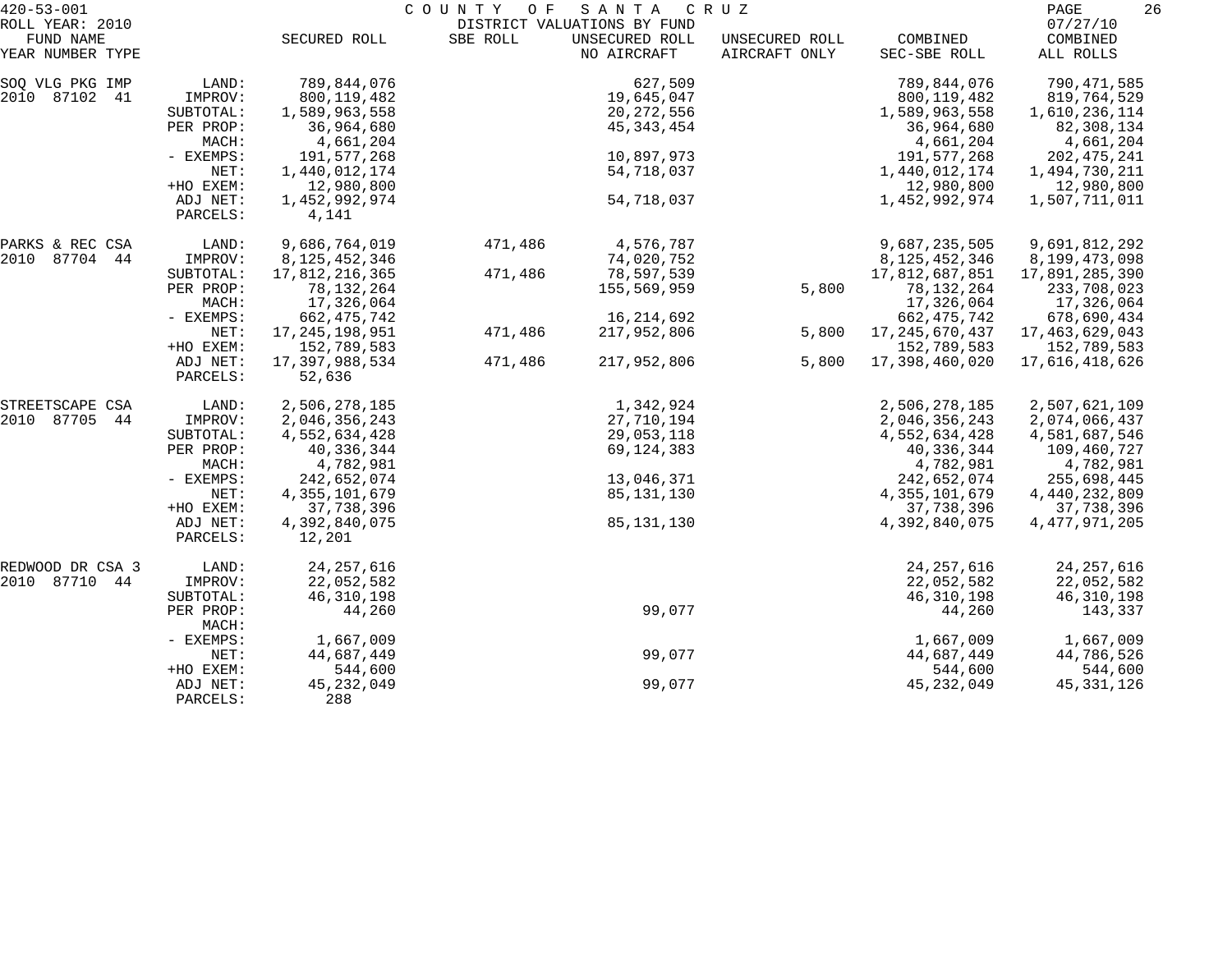| $420 - 53 - 001$<br>ROLL YEAR: 2010 |                       | COUNTY<br>O F<br>SANTA<br>C R U Z<br>DISTRICT VALUATIONS BY FUND |          |                               |                                 |                          |                                   |  |
|-------------------------------------|-----------------------|------------------------------------------------------------------|----------|-------------------------------|---------------------------------|--------------------------|-----------------------------------|--|
| FUND NAME<br>YEAR NUMBER TYPE       |                       | SECURED ROLL                                                     | SBE ROLL | UNSECURED ROLL<br>NO AIRCRAFT | UNSECURED ROLL<br>AIRCRAFT ONLY | COMBINED<br>SEC-SBE ROLL | 07/27/10<br>COMBINED<br>ALL ROLLS |  |
| REED ST CSA 39                      | LAND:                 | 2,129,138                                                        |          |                               |                                 | 2,129,138                | 2,129,138                         |  |
| 2010<br>87711<br>44                 | IMPROV:               | 1,631,002                                                        |          |                               |                                 | 1,631,002                | 1,631,002                         |  |
|                                     | SUBTOTAL:             | 3,760,140                                                        |          |                               |                                 | 3,760,140                | 3,760,140                         |  |
|                                     | PER PROP:             |                                                                  |          |                               |                                 |                          |                                   |  |
|                                     | MACH:                 |                                                                  |          |                               |                                 |                          |                                   |  |
|                                     | - EXEMPS:             | 14,983                                                           |          |                               |                                 | 14,983                   | 14,983                            |  |
|                                     | NET:                  | 3,745,157                                                        |          |                               |                                 | 3,745,157                | 3,745,157                         |  |
|                                     | +HO EXEM:             | 14,000                                                           |          |                               |                                 | 14,000                   | 14,000                            |  |
|                                     | ADJ NET:              | 3,759,157                                                        |          |                               |                                 | 3,759,157                | 3,759,157                         |  |
|                                     | PARCELS:              | 14                                                               |          |                               |                                 |                          |                                   |  |
| ROBERTS RD CSA 3                    | LAND:                 | 8,199,671                                                        |          |                               |                                 | 8,199,671                | 8,199,671                         |  |
| 2010<br>87712<br>44                 | IMPROV:               | 7,720,417                                                        |          |                               |                                 | 7,720,417                | 7,720,417                         |  |
|                                     | SUBTOTAL:             | 15,920,088                                                       |          |                               |                                 | 15,920,088               | 15,920,088                        |  |
|                                     | PER PROP:             |                                                                  |          | 8,000                         |                                 |                          | 8,000                             |  |
|                                     | MACH:                 |                                                                  |          |                               |                                 |                          |                                   |  |
|                                     | - EXEMPS:             | 221,499                                                          |          |                               |                                 | 221,499                  | 221,499                           |  |
|                                     | NET:                  | 15,698,589                                                       |          | 8,000                         |                                 | 15,698,589               | 15,706,589                        |  |
|                                     | +HO EXEM:<br>ADJ NET: | 196,000<br>15,894,589                                            |          | 8,000                         |                                 | 196,000<br>15,894,589    | 196,000<br>15,902,589             |  |
|                                     | PARCELS:              | 93                                                               |          |                               |                                 |                          |                                   |  |
| RIDGE DRIVE CSA                     | LAND:                 | 2,920,769                                                        |          |                               |                                 | 2,920,769                | 2,920,769                         |  |
| 2010<br>87730<br>44                 | IMPROV:               | 1,770,440                                                        |          |                               |                                 | 1,770,440                | 1,770,440                         |  |
|                                     | SUBTOTAL:             | 4,691,209                                                        |          |                               |                                 | 4,691,209                | 4,691,209                         |  |
|                                     | PER PROP:             |                                                                  |          |                               |                                 |                          |                                   |  |
|                                     | MACH:                 |                                                                  |          |                               |                                 |                          |                                   |  |
|                                     | - EXEMPS:             | 43,535                                                           |          |                               |                                 | 43,535                   | 43,535                            |  |
|                                     | NET:                  | 4,647,674                                                        |          |                               |                                 | 4,647,674                | 4,647,674                         |  |
|                                     | +HO EXEM:             | 42,000                                                           |          |                               |                                 | 42,000                   | 42,000                            |  |
|                                     | ADJ NET:              | 4,689,674                                                        |          |                               |                                 | 4,689,674                | 4,689,674                         |  |
|                                     | PARCELS:              | 23                                                               |          |                               |                                 |                          |                                   |  |
| ROBAK DR CSA 16                     | LAND:                 | 14, 165, 667                                                     |          |                               |                                 | 14, 165, 667             | 14,165,667                        |  |
| 2010 87737 44                       | IMPROV:               | 11,991,757                                                       |          |                               |                                 | 11,991,757               | 11,991,757                        |  |
|                                     | SUBTOTAL:             | 26, 157, 424                                                     |          |                               |                                 | 26, 157, 424             | 26, 157, 424                      |  |
|                                     | PER PROP:<br>MACH:    |                                                                  |          | 69,852                        |                                 |                          | 69,852                            |  |
|                                     | - EXEMPS:             | 324,253                                                          |          |                               |                                 | 324,253                  | 324,253                           |  |
|                                     | NET:                  | 25,833,171                                                       |          | 69,852                        |                                 | 25,833,171               | 25,903,023                        |  |
|                                     | +HO EXEM:             | 322,000                                                          |          |                               |                                 | 322,000                  | 322,000                           |  |
|                                     | ADJ NET:              | 26, 155, 171                                                     |          | 69,852                        |                                 | 26, 155, 171             | 26, 225, 023                      |  |
|                                     | PARCELS:              | 77                                                               |          |                               |                                 |                          |                                   |  |
|                                     |                       |                                                                  |          |                               |                                 |                          |                                   |  |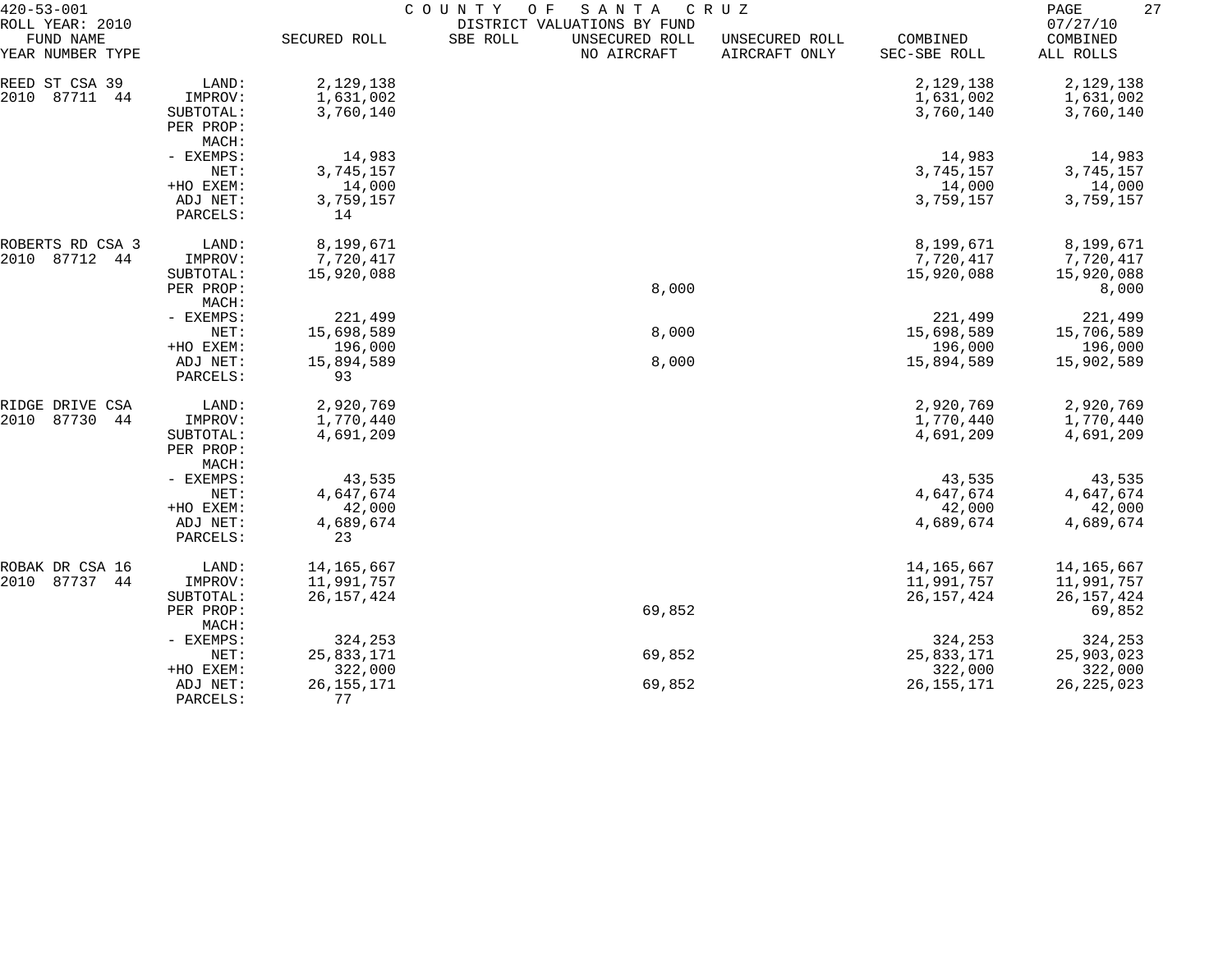| $420 - 53 - 001$                                 |                                            | COUNTY<br>O F<br>SANTA<br>C R U Z<br>DISTRICT VALUATIONS BY FUND |           |                               |                                 |                                      | 28<br>PAGE                           |  |
|--------------------------------------------------|--------------------------------------------|------------------------------------------------------------------|-----------|-------------------------------|---------------------------------|--------------------------------------|--------------------------------------|--|
| ROLL YEAR: 2010<br>FUND NAME<br>YEAR NUMBER TYPE |                                            | SECURED ROLL                                                     | SBE ROLL  | UNSECURED ROLL<br>NO AIRCRAFT | UNSECURED ROLL<br>AIRCRAFT ONLY | COMBINED<br>SEC-SBE ROLL             | 07/27/10<br>COMBINED<br>ALL ROLLS    |  |
| ROLLING WDS CSA<br>2010 87738<br>44              | LAND:<br>IMPROV:<br>SUBTOTAL:              | 7,729,764<br>7,411,038<br>15,140,802                             |           |                               |                                 | 7,729,764<br>7,411,038<br>15,140,802 | 7,729,764<br>7,411,038<br>15,140,802 |  |
|                                                  | PER PROP:<br>MACH:                         |                                                                  |           | 7,412                         |                                 |                                      | 7,412                                |  |
|                                                  | - EXEMPS:<br>NET:                          | 162,191<br>14,978,611                                            |           | 7,412                         |                                 | 162,191<br>14,978,611                | 162,191<br>14,986,023                |  |
|                                                  | +HO EXEM:<br>ADJ NET:<br>PARCELS:          | 161,000<br>15, 139, 611<br>38                                    |           | 7,412                         |                                 | 161,000<br>15, 139, 611              | 161,000<br>15,147,023                |  |
| SND DLLR BCH CSA                                 | LAND:                                      | 55,682,856                                                       |           | 20,165                        |                                 | 55,682,856                           | 55,703,021                           |  |
| 2010 88832<br>44<br>NET:                         | IMPROV:<br>SUBTOTAL:<br>PER PROP:<br>MACH: | 40,579,652<br>96, 262, 508                                       |           | 20,165<br>40,330              |                                 | 40,579,652<br>96, 262, 508           | 40,599,817<br>96, 302, 838           |  |
|                                                  | - EXEMPS:                                  | 315,000<br>95, 947, 508                                          |           | 40,330                        |                                 | 315,000<br>95,947,508                | 315,000<br>95,987,838                |  |
|                                                  | +HO EXEM:<br>ADJ NET:                      | 315,000                                                          |           | 40,330                        |                                 | 315,000<br>96, 262, 508              | 315,000<br>96, 302, 838              |  |
|                                                  | PARCELS:                                   | 96, 262, 508<br>190                                              |           |                               |                                 |                                      |                                      |  |
| SC FLD CT & WC Z                                 | LAND:                                      | 17,494,138,843                                                   | 2,975,267 | 28, 162, 009                  |                                 | 17, 497, 114, 110                    | 17,525,276,119                       |  |
| 2010<br>88836<br>70                              | IMPROV:<br>SUBTOTAL:                       | 15,524,575,914<br>33,018,714,757                                 | 2,975,267 | 287,563,504<br>315,725,513    |                                 | 15,524,575,914<br>33,021,690,024     | 15,812,139,418<br>33, 337, 415, 537  |  |
|                                                  | PER PROP:<br>MACH:                         | 185,300,276<br>58,760,594                                        |           | 519, 103, 333                 | 29,290,085                      | 185,300,276<br>58,760,594            | 733,693,694<br>58,760,594            |  |
|                                                  | - EXEMPS:                                  | 1,154,895,720                                                    |           | 62,722,231                    | 134,100                         | 1,154,895,720                        | 1,217,752,051                        |  |
|                                                  | NET:<br>+HO EXEM:                          | 32, 107, 879, 907                                                | 2,975,267 | 772,106,615                   | 29, 155, 985                    | 32, 110, 855, 174                    | 32, 912, 117, 774                    |  |
|                                                  | ADJ NET:<br>PARCELS:                       | 278, 416, 876<br>32, 386, 296, 783<br>95,791                     | 2,975,267 | 88,200<br>772,194,815         | 29, 155, 985                    | 278,416,876<br>32, 389, 272, 050     | 278,505,076<br>33, 190, 622, 850     |  |
| SC FLD CT & WC Z                                 | LAND:                                      | 3,587,520,976                                                    | 578,800   | 1,795,767                     |                                 | 3,588,099,776                        | 3,589,895,543                        |  |
| 2010 88837<br>- 70                               | IMPROV:                                    | 2,913,065,603                                                    |           | 65,566,451                    |                                 | 2,913,065,603                        | 2,978,632,054                        |  |
|                                                  | SUBTOTAL:<br>PER PROP:                     | 6,500,586,579<br>53, 427, 055                                    | 578,800   | 67, 362, 218<br>105,496,234   |                                 | 6,501,165,379<br>53, 427, 055        | 6,568,527,597<br>158,923,289         |  |
|                                                  | MACH:<br>$-$ EXEMPS:                       | 5,849,817<br>281, 226, 011                                       |           | 16,180,268                    |                                 | 5,849,817<br>281, 226, 011           | 5,849,817<br>297,406,279             |  |
|                                                  | NET:<br>+HO EXEM:                          | 6, 278, 637, 440<br>49,160,996                                   | 578,800   | 156,678,184                   |                                 | 6, 279, 216, 240<br>49,160,996       | 6, 435, 894, 424<br>49,160,996       |  |
|                                                  | ADJ NET:<br>PARCELS:                       | 6, 327, 798, 436<br>16,941                                       | 578,800   | 156,678,184                   |                                 | 6, 328, 377, 236                     | 6,485,055,420                        |  |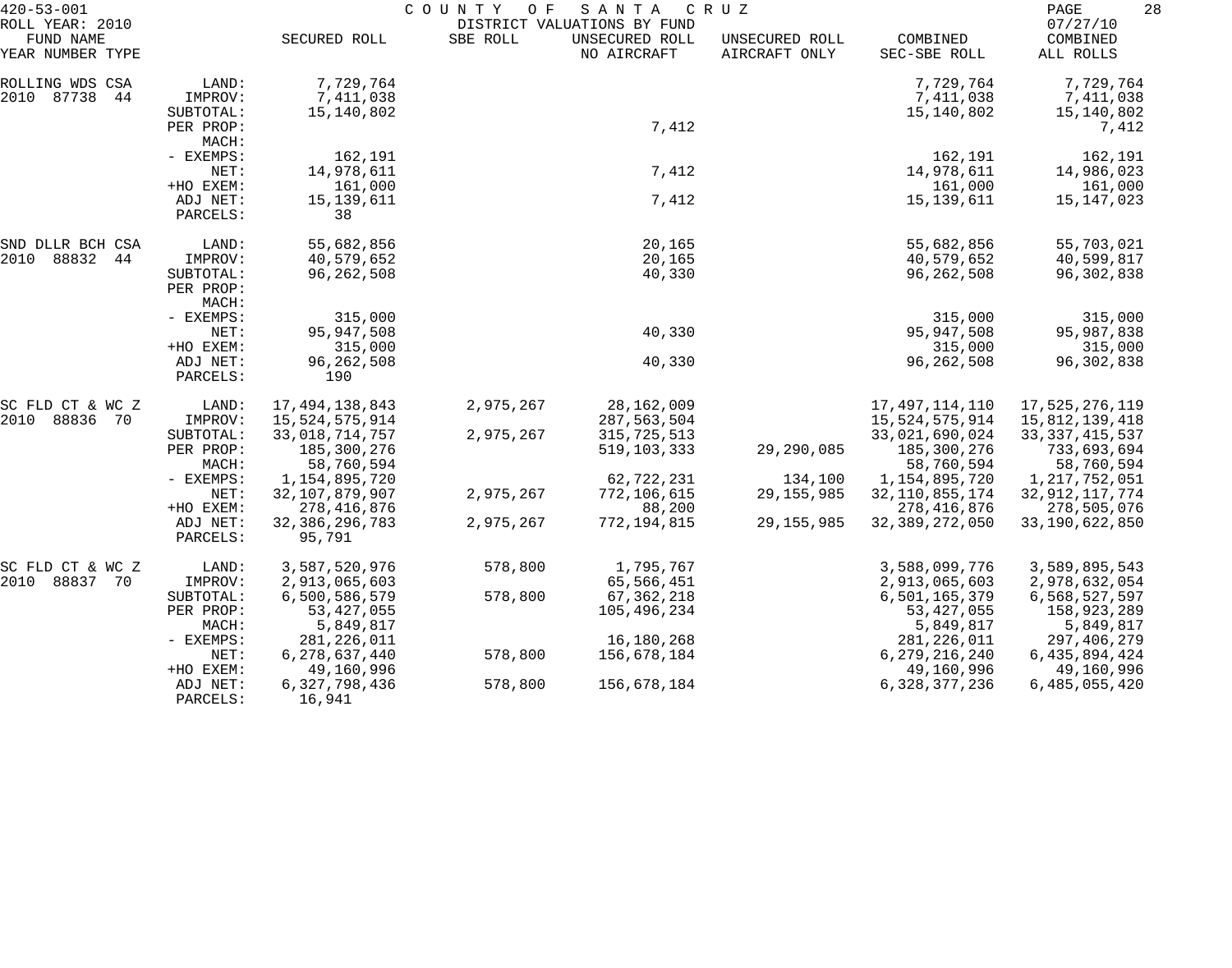| $420 - 53 - 001$             |                      | COUNTY<br>SANTA<br>O F<br>C R U Z<br>DISTRICT VALUATIONS BY FUND |           |                |                |                   |                      |
|------------------------------|----------------------|------------------------------------------------------------------|-----------|----------------|----------------|-------------------|----------------------|
| ROLL YEAR: 2010<br>FUND NAME |                      | SECURED ROLL                                                     | SBE ROLL  | UNSECURED ROLL | UNSECURED ROLL | COMBINED          | 07/27/10<br>COMBINED |
| YEAR NUMBER TYPE             |                      |                                                                  |           | NO AIRCRAFT    | AIRCRAFT ONLY  | SEC-SBE ROLL      | ALL ROLLS            |
| SC FLD CT & WC G             | LAND:                | 17,494,807,958                                                   | 2,975,267 | 28,162,009     |                | 17, 497, 783, 225 | 17,525,945,234       |
| 2010 88838 70                | IMPROV:              | 15,525,399,587                                                   |           | 287,563,504    |                | 15,525,399,587    | 15,812,963,091       |
|                              | SUBTOTAL:            | 33,020,207,545                                                   | 2,975,267 | 315,725,513    |                | 33,023,182,812    | 33, 338, 908, 325    |
|                              | PER PROP:            | 185,300,276                                                      |           | 519, 124, 014  | 29,290,085     | 185,300,276       | 733,714,375          |
|                              | MACH:                | 58,760,594                                                       |           |                |                | 58,760,594        | 58,760,594           |
|                              | - EXEMPS:            | 1,154,916,720                                                    |           | 62,722,231     | 134,100        | 1,154,916,720     | 1, 217, 773, 051     |
|                              | NET:                 | 32, 109, 351, 695                                                | 2,975,267 | 772,127,296    | 29, 155, 985   | 32, 112, 326, 962 | 32, 913, 610, 243    |
|                              | +HO EXEM:            | 278, 437, 876                                                    |           | 88,200         |                | 278, 437, 876     | 278,526,076          |
|                              | ADJ NET:<br>PARCELS: | 32, 387, 789, 571<br>95,795                                      | 2,975,267 | 772, 215, 496  | 29, 155, 985   | 32, 390, 764, 838 | 33, 192, 136, 319    |
| SC FLD CT & WC Z             | LAND:                | 1,523,805,076                                                    | 59,400    | 483,318        |                | 1,523,864,476     | 1,524,347,794        |
| 2010 88839 44                | IMPROV:              | 1,362,217,269                                                    |           | 8,381,418      |                | 1,362,217,269     | 1,370,598,687        |
|                              | SUBTOTAL:            | 2,886,022,345                                                    | 59,400    | 8,864,736      |                | 2,886,081,745     | 2,894,946,481        |
|                              | PER PROP:            | 4,006,824                                                        |           | 12,979,219     |                | 4,006,824         | 16,986,043           |
|                              | MACH:                | 539,905                                                          |           |                |                | 539,905           | 539,905              |
|                              | - EXEMPS:            | 110,484,079                                                      |           | 69,255         |                | 110,484,079       | 110,553,334          |
|                              | NET:                 | 2,780,084,995                                                    | 59,400    | 21,774,700     |                | 2,780,144,395     | 2,801,919,095        |
|                              | +HO EXEM:            | 36, 167, 252                                                     |           |                |                | 36, 167, 252      | 36, 167, 252         |
|                              | ADJ NET:             | 2,816,252,247                                                    | 59,400    | 21,774,700     |                | 2,816,311,647     | 2,838,086,347        |
|                              | PARCELS:             | 17,237                                                           |           |                |                |                   |                      |
| SC FLD CT & WC Z             | LAND:                | 2,168,954,633                                                    | 47,044    | 825,172        |                | 2,169,001,677     | 2,169,826,849        |
| 2010 88843 70                | IMPROV:              | 1,528,254,913                                                    |           | 10,265,432     |                | 1,528,254,913     | 1,538,520,345        |
|                              | SUBTOTAL:            | 3,697,209,546                                                    | 47,044    | 11,090,604     |                | 3,697,256,590     | 3,708,347,194        |
|                              | PER PROP:            | 4,936,162                                                        |           | 20, 312, 663   |                | 4,936,162         | 25, 248, 825         |
|                              | MACH:                | 486,479                                                          |           |                |                | 486,479           | 486,479              |
|                              | - EXEMPS:            | 71,442,855                                                       |           | 1,802,721      |                | 71,442,855        | 73, 245, 576         |
|                              | NET:                 | 3,631,189,332                                                    | 47,044    | 29,600,546     |                | 3,631,236,376     | 3,660,836,922        |
|                              | +HO EXEM:            | 24,668,000                                                       |           |                |                | 24,668,000        | 24,668,000           |
|                              | ADJ NET:<br>PARCELS: | 3,655,857,332<br>8,371                                           | 47,044    | 29,600,546     |                | 3,655,904,376     | 3,685,504,922        |
| SC FLD CT & WC Z             | LAND:                | 2,503,073,763                                                    | 41,405    | 5, 412, 534    |                | 2,503,115,168     | 2,508,527,702        |
| 2010 88844<br>44             | IMPROV:              | 2,552,829,402                                                    |           | 68,124,010     |                | 2,552,829,402     | 2,620,953,412        |
|                              | SUBTOTAL:            | 5,055,903,165                                                    | 41,405    | 73,536,544     |                | 5,055,944,570     | 5, 129, 481, 114     |
|                              | PER PROP:            | 68, 133, 387                                                     |           | 159,475,303    | 29, 284, 285   | 68, 133, 387      | 256,892,975          |
|                              | MACH:                | 17,929,359                                                       |           |                |                | 17,929,359        | 17,929,359           |
|                              | $-$ EXEMPS:          | 276,951,692                                                      |           | 4,979,411      | 134,100        | 276,951,692       | 282,065,203          |
|                              | NET:                 | 4,865,014,219                                                    | 41,405    | 228,032,436    | 29,150,185     | 4,865,055,624     | 5, 122, 238, 245     |
|                              | +HO EXEM:            | 48,579,693                                                       |           |                |                | 48,579,693        | 48,579,693           |
|                              | ADJ NET:             | 4, 913, 593, 912                                                 | 41,405    | 228,032,436    | 29,150,185     | 4,913,635,317     | 5,170,817,938        |
|                              | PARCELS:             | 16,568                                                           |           |                |                |                   |                      |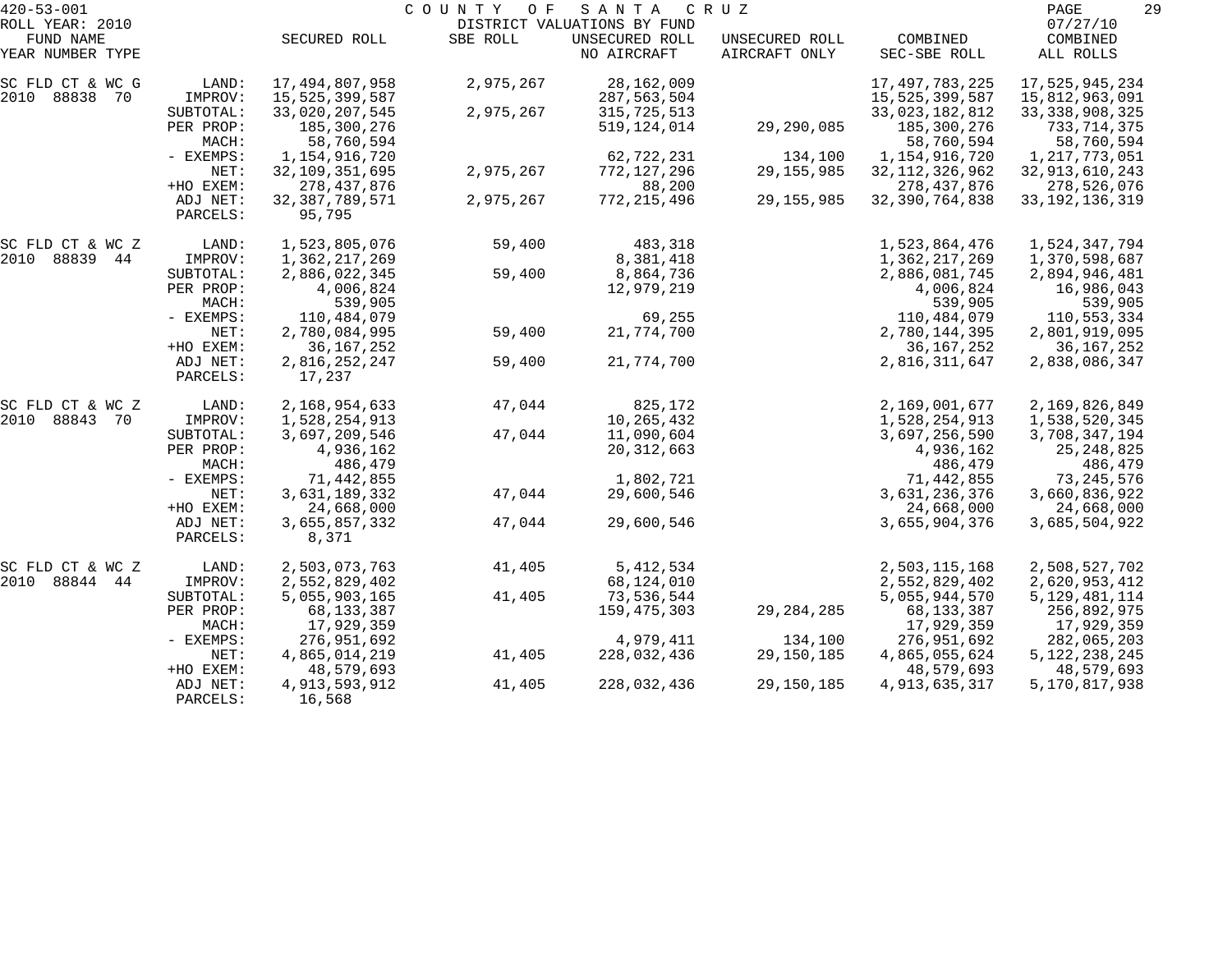| $420 - 53 - 001$                                 |                      | COUNTY<br>SANTA<br>C R U Z<br>O F |          |                                                              |                                 |                          |                                   |
|--------------------------------------------------|----------------------|-----------------------------------|----------|--------------------------------------------------------------|---------------------------------|--------------------------|-----------------------------------|
| ROLL YEAR: 2010<br>FUND NAME<br>YEAR NUMBER TYPE |                      | SECURED ROLL                      | SBE ROLL | DISTRICT VALUATIONS BY FUND<br>UNSECURED ROLL<br>NO AIRCRAFT | UNSECURED ROLL<br>AIRCRAFT ONLY | COMBINED<br>SEC-SBE ROLL | 07/27/10<br>COMBINED<br>ALL ROLLS |
| SUMMIT WEST CSA                                  | LAND:                | 49, 455, 335                      |          |                                                              |                                 | 49, 455, 335             | 49, 455, 335                      |
| 2010<br>88845<br>44                              | IMPROV:              | 53,646,943                        |          |                                                              |                                 | 53,646,943               | 53,646,943                        |
|                                                  | SUBTOTAL:            | 103,102,278                       |          |                                                              |                                 | 103,102,278              | 103,102,278                       |
|                                                  | PER PROP:            |                                   |          | 43,167                                                       |                                 |                          | 43,167                            |
|                                                  | MACH:                |                                   |          |                                                              |                                 |                          |                                   |
|                                                  | - EXEMPS:            | 899,103                           |          |                                                              |                                 | 899,103                  | 899,103                           |
|                                                  | NET:                 | 102, 203, 175                     |          | 43,167                                                       |                                 | 102, 203, 175            | 102, 246, 342                     |
|                                                  | +HO EXEM:            | 893,200                           |          |                                                              |                                 | 893,200                  | 893,200                           |
|                                                  | ADJ NET:<br>PARCELS: | 103,096,375<br>221                |          | 43,167                                                       |                                 | 103,096,375              | 103,139,542                       |
| SEPTNK MGMT CSA1                                 | LAND:                | 3,018,294,826                     | 105,050  | 1,653,510                                                    |                                 | 3,018,399,876            | 3,020,053,386                     |
| 2010<br>88877<br>41                              | IMPROV:              | 2,800,701,229                     |          | 21,673,177                                                   |                                 | 2,800,701,229            | 2,822,374,406                     |
|                                                  | SUBTOTAL:            | 5,818,996,055                     | 105,050  | 23, 326, 687                                                 |                                 | 5,819,101,105            | 5,842,427,792                     |
|                                                  | PER PROP:            | 10,997,596                        |          | 21, 441, 883                                                 |                                 | 10,997,596               | 32,439,479                        |
|                                                  | MACH:                | 3,103,906                         |          |                                                              |                                 | 3,103,906                | 3,103,906                         |
|                                                  | - EXEMPS:            | 175,812,866                       |          | 239,100                                                      |                                 | 175,812,866              | 176,051,966                       |
|                                                  | NET:                 | 5,657,284,691                     | 105,050  | 44,529,470                                                   |                                 | 5,657,389,741            | 5,701,919,211                     |
|                                                  | +HO EXEM:            | 62, 270, 129                      |          |                                                              |                                 | 62, 270, 129             | 62, 270, 129                      |
|                                                  | ADJ NET:<br>PARCELS: | 5,719,554,820<br>25,082           | 105,050  | 44,529,470                                                   |                                 | 5,719,659,870            | 5,764,189,340                     |
| SEP TNK MNT CSA                                  | LAND:                | 5,199,248,107                     | 279,342  | 2,316,377                                                    |                                 | 5, 199, 527, 449         | 5, 201, 843, 826                  |
| 2010<br>88878<br>-41                             | IMPROV:              | 4,695,698,478                     |          | 37, 242, 498                                                 |                                 | 4,695,698,478            | 4,732,940,976                     |
|                                                  | SUBTOTAL:            | 9,894,946,585                     | 279,342  | 39,558,875                                                   |                                 | 9,895,225,927            | 9,934,784,802                     |
|                                                  | PER PROP:            | 27, 169, 042                      |          | 65,682,334                                                   | 5,800                           | 27,169,042               | 92,857,176                        |
|                                                  | MACH:                | 12,007,962                        |          |                                                              |                                 | 12,007,962               | 12,007,962                        |
|                                                  | - EXEMPS:            | 332, 448, 163                     |          | 1,335,433                                                    |                                 | 332, 448, 163            | 333,783,596                       |
|                                                  | NET:                 | 9,601,675,426                     | 279,342  | 103,905,776                                                  | 5,800                           | 9,601,954,768            | 9,705,866,344                     |
|                                                  | +HO EXEM:            | 97,100,729                        |          |                                                              |                                 | 97,100,729               | 97,100,729                        |
|                                                  | ADJ NET:<br>PARCELS: | 9,698,776,155<br>36,123           | 279,342  | 103,905,776                                                  | 5,800                           | 9,699,055,497            | 9,802,967,073                     |
| CSA<br>SUNLIT LANE                               | LAND:                | 9,863,218                         |          |                                                              |                                 | 9,863,218                | 9,863,218                         |
| 2010<br>88880<br>44                              | IMPROV:              | 11,033,825                        |          |                                                              |                                 | 11,033,825               | 11,033,825                        |
|                                                  | SUBTOTAL:            | 20,897,043                        |          |                                                              |                                 | 20,897,043               | 20,897,043                        |
|                                                  | PER PROP:<br>MACH:   |                                   |          | 68,278                                                       | 5,800                           |                          | 74,078                            |
|                                                  | - EXEMPS:            | 189,000                           |          |                                                              |                                 | 189,000                  | 189,000                           |
|                                                  | NET:                 | 20,708,043                        |          | 68,278                                                       | 5,800                           | 20,708,043               | 20,782,121                        |
|                                                  | +HO EXEM:            | 189,000                           |          |                                                              |                                 | 189,000                  | 189,000                           |
|                                                  | ADJ NET:             | 20,897,043                        |          | 68,278                                                       | 5,800                           | 20,897,043               | 20,971,121                        |
|                                                  | PARCELS:             | 44                                |          |                                                              |                                 |                          |                                   |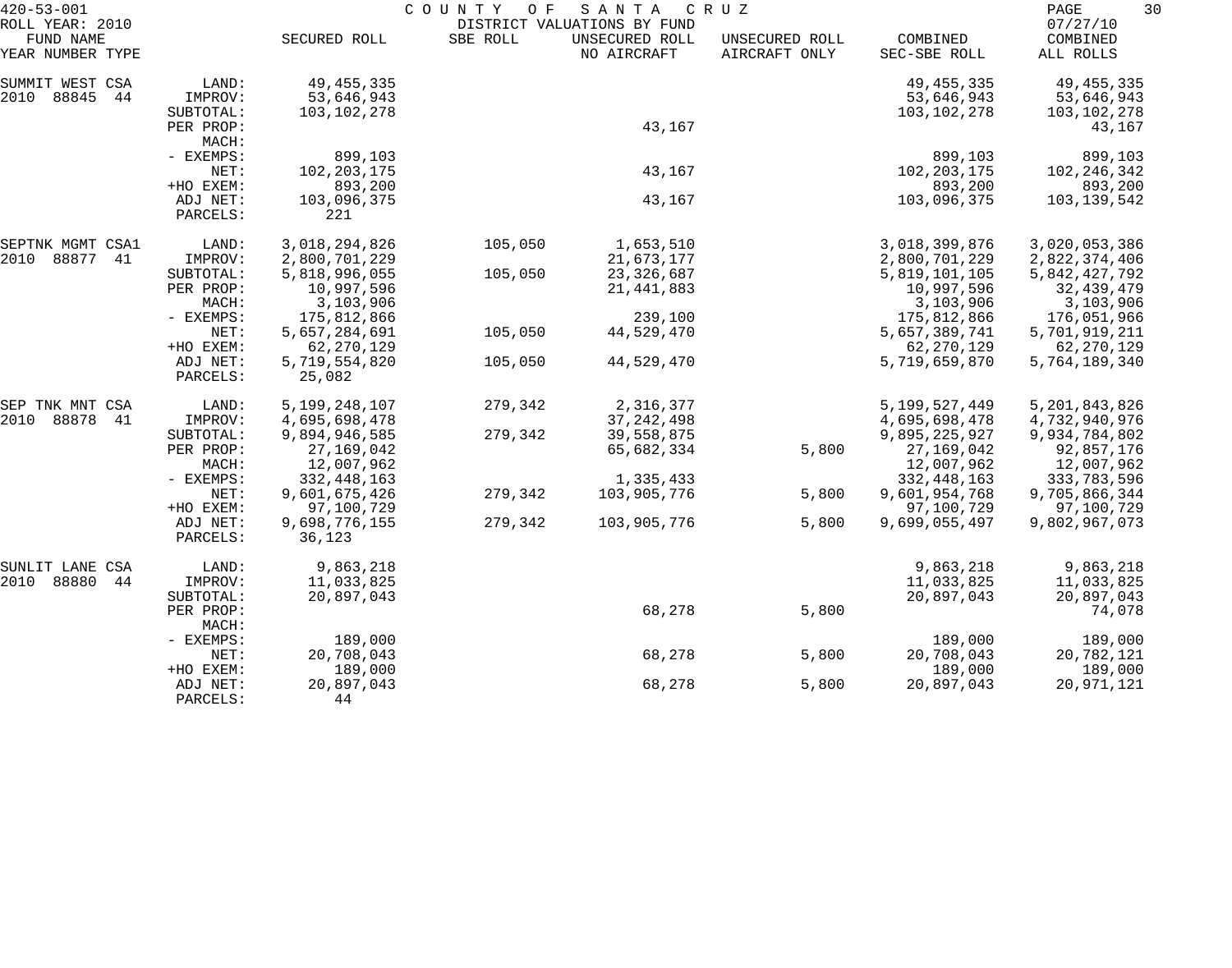| $420 - 53 - 001$                                 |                    | COUNTY<br>O F<br>SANTA<br>C R U Z<br>DISTRICT VALUATIONS BY FUND |          |                               |                                 |                          |                                   |  |
|--------------------------------------------------|--------------------|------------------------------------------------------------------|----------|-------------------------------|---------------------------------|--------------------------|-----------------------------------|--|
| ROLL YEAR: 2010<br>FUND NAME<br>YEAR NUMBER TYPE |                    | SECURED ROLL                                                     | SBE ROLL | UNSECURED ROLL<br>NO AIRCRAFT | UNSECURED ROLL<br>AIRCRAFT ONLY | COMBINED<br>SEC-SBE ROLL | 07/27/10<br>COMBINED<br>ALL ROLLS |  |
|                                                  |                    |                                                                  |          |                               |                                 |                          |                                   |  |
| SUNBEAM WDS CSA                                  | LAND:              | 5,331,550                                                        |          |                               |                                 | 5,331,550                | 5, 331, 550                       |  |
| 88881<br>2010<br>44                              | IMPROV:            | 4,721,305                                                        |          |                               |                                 | 4,721,305                | 4,721,305                         |  |
|                                                  | SUBTOTAL:          | 10,052,855                                                       |          |                               |                                 | 10,052,855               | 10,052,855                        |  |
|                                                  | PER PROP:          |                                                                  |          |                               |                                 |                          |                                   |  |
|                                                  | MACH:<br>- EXEMPS: | 208,799                                                          |          |                               |                                 | 208,799                  | 208,799                           |  |
|                                                  | NET:               | 9,844,056                                                        |          |                               |                                 | 9,844,056                | 9,844,056                         |  |
|                                                  | +HO EXEM:          | 203,000                                                          |          |                               |                                 | 203,000                  | 203,000                           |  |
|                                                  | ADJ NET:           | 10,047,056                                                       |          |                               |                                 | 10,047,056               | 10,047,056                        |  |
|                                                  | PARCELS:           | 65                                                               |          |                               |                                 |                          |                                   |  |
|                                                  |                    |                                                                  |          |                               |                                 |                          |                                   |  |
| VINEYARD CSA 50                                  | LAND:              | 8,537,629                                                        |          |                               |                                 | 8,537,629                | 8,537,629                         |  |
| 88883<br>2010<br>44                              | IMPROV:            | 11,316,051                                                       |          |                               |                                 | 11,316,051               | 11,316,051                        |  |
|                                                  | SUBTOTAL:          | 19,853,680                                                       |          |                               |                                 | 19,853,680               | 19,853,680                        |  |
|                                                  | PER PROP:          |                                                                  |          | 38,468                        |                                 |                          | 38,468                            |  |
|                                                  | MACH:              |                                                                  |          |                               |                                 |                          |                                   |  |
|                                                  | - EXEMPS:          | 274,786                                                          |          |                               |                                 | 274,786                  | 274,786                           |  |
|                                                  | NET:               | 19,578,894                                                       |          | 38,468                        |                                 | 19,578,894               | 19,617,362                        |  |
|                                                  | +HO EXEM:          | 273,000                                                          |          |                               |                                 | 273,000                  | 273,000                           |  |
|                                                  | ADJ NET:           | 19,851,894                                                       |          | 38,468                        |                                 | 19,851,894               | 19,890,362                        |  |
|                                                  | PARCELS:           | 57                                                               |          |                               |                                 |                          |                                   |  |
| TRESTLE BCH CSA                                  | LAND:              | 7,623,802                                                        |          |                               |                                 | 7,623,802                | 7,623,802                         |  |
| 2010<br>88885<br>44                              | IMPROV:            | 3,729,767                                                        |          |                               |                                 | 3,729,767                | 3,729,767                         |  |
|                                                  | SUBTOTAL:          | 11,353,569                                                       |          |                               |                                 | 11,353,569               | 11,353,569                        |  |
|                                                  | PER PROP:          |                                                                  |          |                               |                                 |                          |                                   |  |
|                                                  | MACH:              |                                                                  |          |                               |                                 |                          |                                   |  |
|                                                  | - EXEMPS:          | 42,000                                                           |          |                               |                                 | 42,000                   | 42,000                            |  |
|                                                  | NET:               | 11, 311, 569                                                     |          |                               |                                 | 11, 311, 569             | 11,311,569                        |  |
|                                                  | +HO EXEM:          | 42,000                                                           |          |                               |                                 | 42,000                   | 42,000                            |  |
|                                                  | ADJ NET:           | 11, 353, 569                                                     |          |                               |                                 | 11,353,569               | 11,353,569                        |  |
|                                                  | PARCELS:           | 24                                                               |          |                               |                                 |                          |                                   |  |
| VIEW CIRCLE CSA                                  | LAND:              | 1,463,788                                                        |          |                               |                                 | 1,463,788                | 1,463,788                         |  |
| 89960<br>44<br>2010                              | IMPROV:            | 1,671,070                                                        |          |                               |                                 | 1,671,070                | 1,671,070                         |  |
|                                                  | SUBTOTAL:          | 3,134,858                                                        |          |                               |                                 | 3, 134, 858              | 3,134,858                         |  |
|                                                  | PER PROP:<br>MACH: |                                                                  |          |                               |                                 |                          |                                   |  |
|                                                  | - EXEMPS:          | 42,000                                                           |          |                               |                                 | 42,000                   | 42,000                            |  |
|                                                  | NET:               | 3,092,858                                                        |          |                               |                                 | 3,092,858                | 3,092,858                         |  |
|                                                  | +HO EXEM:          | 42,000                                                           |          |                               |                                 | 42,000                   | 42,000                            |  |
|                                                  | ADJ NET:           | 3, 134, 858                                                      |          |                               |                                 | 3, 134, 858              | 3,134,858                         |  |
|                                                  | PARCELS:           | 11                                                               |          |                               |                                 |                          |                                   |  |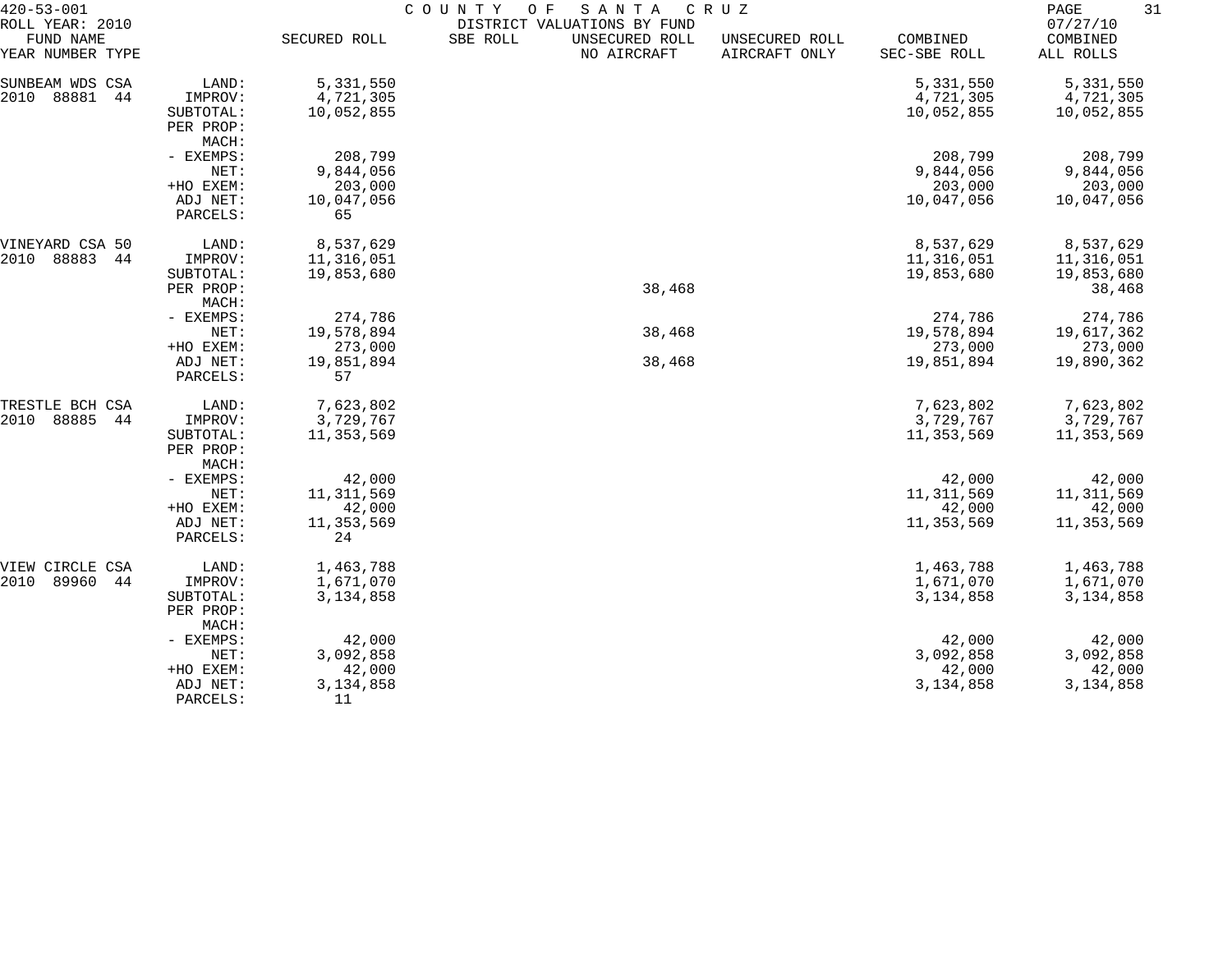| $420 - 53 - 001$                                 |                    | COUNTY<br>SANTA<br>CRUZ<br>O F |                                                                          |                                 |                          |                                   |  |  |
|--------------------------------------------------|--------------------|--------------------------------|--------------------------------------------------------------------------|---------------------------------|--------------------------|-----------------------------------|--|--|
| ROLL YEAR: 2010<br>FUND NAME<br>YEAR NUMBER TYPE |                    | SECURED ROLL                   | DISTRICT VALUATIONS BY FUND<br>SBE ROLL<br>UNSECURED ROLL<br>NO AIRCRAFT | UNSECURED ROLL<br>AIRCRAFT ONLY | COMBINED<br>SEC-SBE ROLL | 07/27/10<br>COMBINED<br>ALL ROLLS |  |  |
| VIEW PNT RD CSA                                  | LAND:              | 15,538,943                     |                                                                          |                                 | 15,538,943               | 15,538,943                        |  |  |
| 89965<br>2010<br>44                              | IMPROV:            | 15,959,072                     |                                                                          |                                 | 15,959,072               | 15,959,072                        |  |  |
|                                                  | SUBTOTAL:          | 31,498,015                     |                                                                          |                                 | 31,498,015               | 31,498,015                        |  |  |
|                                                  | PER PROP:          |                                | 31,471                                                                   |                                 |                          | 31,471                            |  |  |
|                                                  | MACH:              |                                |                                                                          |                                 |                          |                                   |  |  |
|                                                  | - EXEMPS:          | 373,169                        |                                                                          |                                 | 373,169                  | 373,169                           |  |  |
|                                                  | NET:<br>+HO EXEM:  | 31, 124, 846<br>257,600        | 31,471                                                                   |                                 | 31, 124, 846<br>257,600  | 31, 156, 317<br>257,600           |  |  |
|                                                  | ADJ NET:           | 31, 382, 446                   | 31,471                                                                   |                                 | 31,382,446               | 31, 413, 917                      |  |  |
|                                                  | PARCELS:           | 56                             |                                                                          |                                 |                          |                                   |  |  |
| UPPR PLSNT VLY #                                 | LAND:              | 11,994,703                     |                                                                          |                                 | 11,994,703               | 11,994,703                        |  |  |
| 89971<br>2010<br>44                              | IMPROV:            | 16,776,453                     |                                                                          |                                 | 16,776,453               | 16,776,453                        |  |  |
|                                                  | SUBTOTAL:          | 28,771,156                     |                                                                          |                                 | 28,771,156               | 28,771,156                        |  |  |
|                                                  | PER PROP:          |                                | 130,407                                                                  |                                 |                          | 130,407                           |  |  |
|                                                  | MACH:<br>- EXEMPS: | 285,475                        |                                                                          |                                 | 285,475                  |                                   |  |  |
|                                                  | NET:               | 28,485,681                     | 130,407                                                                  |                                 | 28,485,681               | 285,475<br>28,616,088             |  |  |
|                                                  | +HO EXEM:          | 168,000                        |                                                                          |                                 | 168,000                  | 168,000                           |  |  |
|                                                  | ADJ NET:           | 28,653,681                     | 130,407                                                                  |                                 | 28,653,681               | 28,784,088                        |  |  |
|                                                  | PARCELS:           | 49                             |                                                                          |                                 |                          |                                   |  |  |
| RIVERDALE PK CSA                                 | LAND:              | 5,394,753                      |                                                                          |                                 | 5,394,753                | 5,394,753                         |  |  |
| 89972<br>2010<br>44                              | IMPROV:            | 3,205,535                      |                                                                          |                                 | 3,205,535                | 3,205,535                         |  |  |
|                                                  | SUBTOTAL:          | 8,600,288                      |                                                                          |                                 | 8,600,288                | 8,600,288                         |  |  |
|                                                  | PER PROP:          |                                |                                                                          |                                 |                          |                                   |  |  |
|                                                  | MACH:<br>- EXEMPS: | 146,824                        |                                                                          |                                 | 146,824                  | 146,824                           |  |  |
|                                                  | NET:               | 8,453,464                      |                                                                          |                                 | 8,453,464                | 8,453,464                         |  |  |
|                                                  | +HO EXEM:          | 119,000                        |                                                                          |                                 | 119,000                  | 119,000                           |  |  |
|                                                  | ADJ NET:           | 8,572,464                      |                                                                          |                                 | 8,572,464                | 8,572,464                         |  |  |
|                                                  | PARCELS:           | 70                             |                                                                          |                                 |                          |                                   |  |  |
| WESTDALE CSA 21                                  | LAND:              | 6,768,509                      |                                                                          |                                 | 6,768,509                | 6,768,509                         |  |  |
| 2010 89973<br>44                                 | IMPROV:            | 7,383,271                      | 2,622                                                                    |                                 | 7,383,271                | 7,385,893                         |  |  |
|                                                  | SUBTOTAL:          | 14, 151, 780                   | 2,622                                                                    |                                 | 14,151,780               | 14,154,402                        |  |  |
|                                                  | PER PROP:<br>MACH: |                                | 79,437                                                                   |                                 |                          | 79,437                            |  |  |
|                                                  | - EXEMPS:          | 168,000                        |                                                                          |                                 | 168,000                  | 168,000                           |  |  |
|                                                  | NET:               | 13,983,780                     | 82,059                                                                   |                                 | 13,983,780               | 14,065,839                        |  |  |
|                                                  | +HO EXEM:          | 168,000                        |                                                                          |                                 | 168,000                  | 168,000                           |  |  |
|                                                  | ADJ NET:           | 14, 151, 780                   | 82,059                                                                   |                                 | 14,151,780               | 14,233,839                        |  |  |
|                                                  | PARCELS:           | 39                             |                                                                          |                                 |                          |                                   |  |  |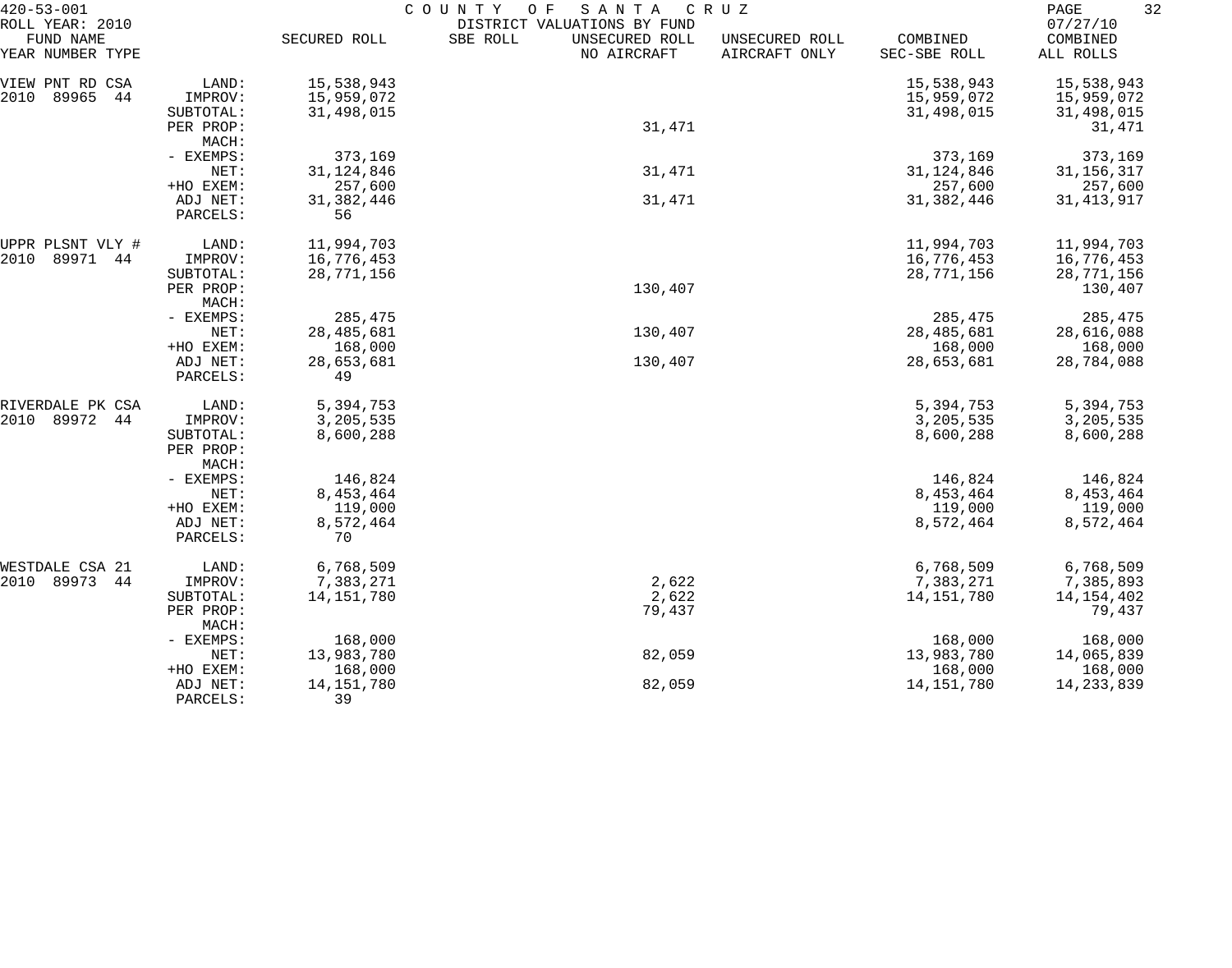| $420 - 53 - 001$              |                    | COUNTY<br>SANTA<br>C R U Z<br>O F |          |                               |                                 |                          |                       |
|-------------------------------|--------------------|-----------------------------------|----------|-------------------------------|---------------------------------|--------------------------|-----------------------|
| ROLL YEAR: 2010               |                    |                                   |          | DISTRICT VALUATIONS BY FUND   |                                 |                          | 07/27/10              |
| FUND NAME<br>YEAR NUMBER TYPE |                    | SECURED ROLL                      | SBE ROLL | UNSECURED ROLL<br>NO AIRCRAFT | UNSECURED ROLL<br>AIRCRAFT ONLY | COMBINED<br>SEC-SBE ROLL | COMBINED<br>ALL ROLLS |
| GRAHAM HILL CSA               | LAND:              | 34, 375, 247                      |          | 101,684                       |                                 | 34, 375, 247             | 34, 476, 931          |
| 2010<br>89975<br>44           | IMPROV:            | 40,368,801                        |          | 101,684                       |                                 | 40,368,801               | 40,470,485            |
|                               | SUBTOTAL:          | 74,744,048                        |          | 203,368                       |                                 | 74,744,048               | 74,947,416            |
|                               | PER PROP:          |                                   |          | 9,575                         |                                 |                          | 9,575                 |
|                               | MACH:              |                                   |          |                               |                                 |                          |                       |
|                               | - EXEMPS:          | 203,000                           |          |                               |                                 | 203,000                  | 203,000               |
|                               | NET:               | 74,541,048                        |          | 212,943                       |                                 | 74,541,048               | 74,753,991            |
|                               | +HO EXEM:          | 203,000                           |          |                               |                                 | 203,000                  | 203,000               |
|                               | ADJ NET:           | 74,744,048                        |          | 212,943                       |                                 | 74,744,048               | 74,956,991            |
|                               | PARCELS:           | 68                                |          |                               |                                 |                          |                       |
| WHTHS CYN RD CSA              | LAND:              | 4,583,627                         |          |                               |                                 | 4,583,627                | 4,583,627             |
| 2010<br>89982<br>44           | IMPROV:            | 3,091,048                         |          |                               |                                 | 3,091,048                | 3,091,048             |
|                               | SUBTOTAL:          | 7,674,675                         |          |                               |                                 | 7,674,675                | 7,674,675             |
|                               | PER PROP:<br>MACH: | 104,137                           |          |                               |                                 | 104,137                  | 104,137               |
|                               | - EXEMPS:          | 878,013                           |          |                               |                                 | 878,013                  | 878,013               |
|                               | NET:               | 6,900,799                         |          |                               |                                 | 6,900,799                | 6,900,799             |
|                               | +HO EXEM:          | 77,000                            |          |                               |                                 | 77,000                   | 77,000                |
|                               | ADJ NET:           | 6,977,799                         |          |                               |                                 | 6,977,799                | 6,977,799             |
|                               | PARCELS:           | 64                                |          |                               |                                 |                          |                       |
| ALBA REC & PARK               | LAND:              | 7,527,551                         |          |                               |                                 | 7,527,551                | 7,527,551             |
| 2010<br>90004<br>44           | IMPROV:            | 6,301,294                         |          |                               |                                 | 6,301,294                | 6,301,294             |
|                               | SUBTOTAL:          | 13,828,845                        |          |                               |                                 | 13,828,845               | 13,828,845            |
|                               | PER PROP:          |                                   |          |                               |                                 |                          |                       |
|                               | MACH:              |                                   |          |                               |                                 |                          |                       |
|                               | - EXEMPS:          | 106,786                           |          |                               |                                 | 106,786                  | 106,786               |
|                               | NET:               | 13,722,059                        |          |                               |                                 | 13,722,059               | 13,722,059            |
|                               | +HO EXEM:          | 105,000                           |          |                               |                                 | 105,000                  | 105,000               |
|                               | ADJ NET:           | 13,827,059                        |          |                               |                                 | 13,827,059               | 13,827,059            |
|                               | PARCELS:           | 46                                |          |                               |                                 |                          |                       |
| APTOS LA SELVA F              | LAND:              | 3,018,355,047                     | 146,076  | 862,347                       |                                 | 3,018,501,123            | 3,019,363,470         |
| 90100 44<br>2010              | IMPROV:            | 2,260,401,795                     |          | 10,822,841                    |                                 | 2,260,401,795            | 2, 271, 224, 636      |
|                               | SUBTOTAL:          | 5, 278, 756, 842                  | 146,076  | 11,685,188                    |                                 | 5,278,902,918            | 5,290,588,106         |
|                               | PER PROP:          | 5,985,184                         |          | 22, 202, 073                  |                                 | 5,985,184                | 28, 187, 257          |
|                               | MACH:              | 486,479                           |          |                               |                                 | 486,479                  | 486,479               |
|                               | - EXEMPS:          | 112,349,622                       |          | 1,802,721                     |                                 | 112,349,622              | 114, 152, 343         |
|                               | NET:               | 5, 172, 878, 883                  | 146,076  | 32,084,540                    |                                 | 5, 173, 024, 959         | 5, 205, 109, 499      |
|                               | +HO EXEM:          | 37, 132, 200                      |          |                               |                                 | 37, 132, 200             | 37, 132, 200          |
|                               | ADJ NET:           | 5,210,011,083                     | 146,076  | 32,084,540                    |                                 | 5, 210, 157, 159         | 5, 242, 241, 699      |
|                               | PARCELS:           | 12,195                            |          |                               |                                 |                          |                       |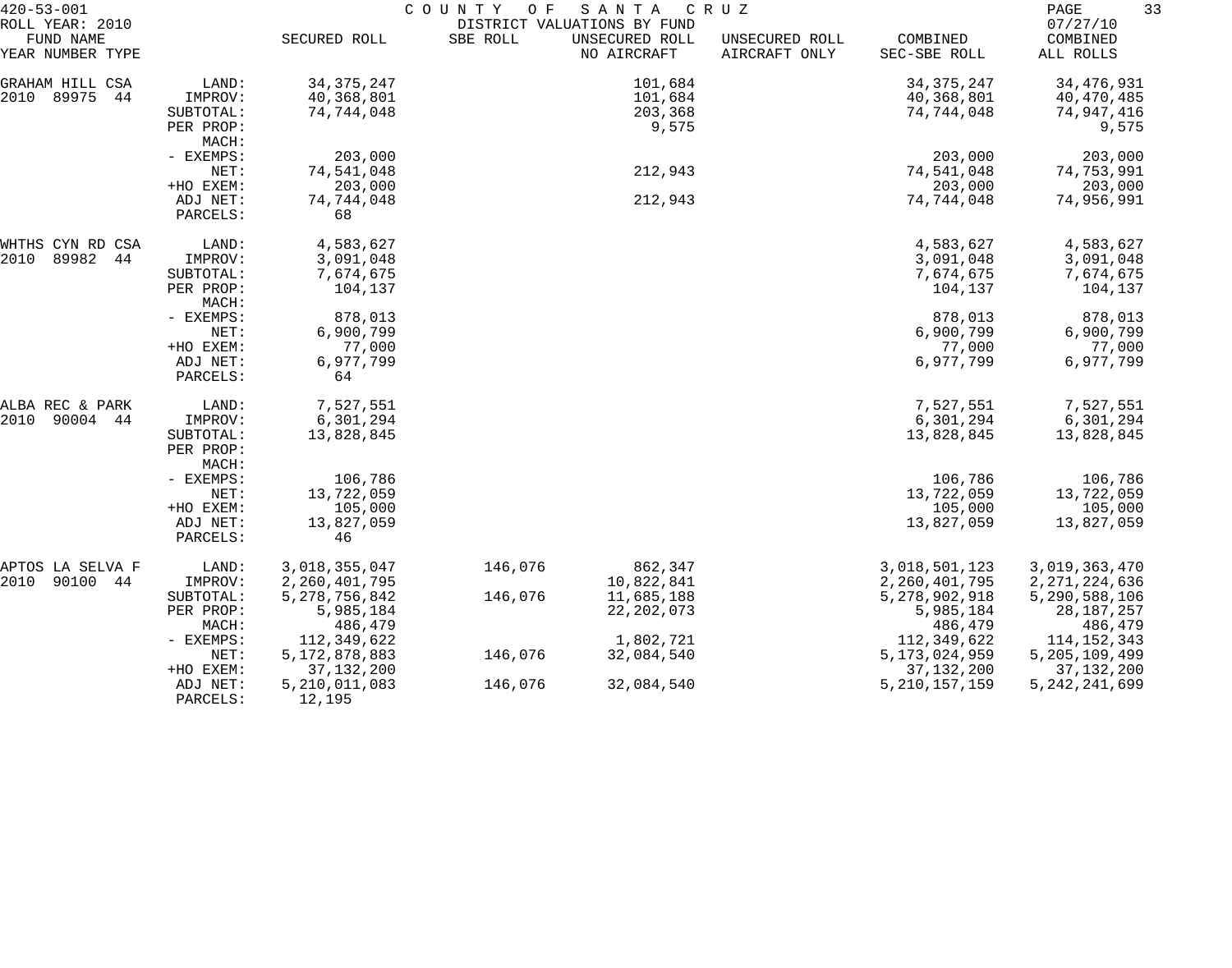| $420 - 53 - 001$<br>ROLL YEAR: 2010 |                       | COUNTY<br>O F<br>SANTA<br>C R U Z<br>DISTRICT VALUATIONS BY FUND |                                           |                                 |                          |                                   |  |
|-------------------------------------|-----------------------|------------------------------------------------------------------|-------------------------------------------|---------------------------------|--------------------------|-----------------------------------|--|
| FUND NAME<br>YEAR NUMBER TYPE       |                       | SECURED ROLL                                                     | SBE ROLL<br>UNSECURED ROLL<br>NO AIRCRAFT | UNSECURED ROLL<br>AIRCRAFT ONLY | COMBINED<br>SEC-SBE ROLL | 07/27/10<br>COMBINED<br>ALL ROLLS |  |
| BEN LOMOND FPD                      | LAND:                 | 287, 302, 887                                                    | 14,983                                    |                                 | 287, 302, 887            | 287, 317, 870                     |  |
| 2010 91113 44                       | IMPROV:               | 268,463,661                                                      | 264,434                                   |                                 | 268,463,661              | 268,728,095                       |  |
|                                     | SUBTOTAL:             | 555,766,548                                                      | 279,417                                   |                                 | 555,766,548              | 556,045,965                       |  |
|                                     | PER PROP:             | 795,656                                                          | 1,496,587                                 |                                 | 795,656                  | 2,292,243                         |  |
|                                     | MACH:                 | 25,896                                                           |                                           |                                 | 25,896                   | 25,896                            |  |
|                                     | - EXEMPS:             | 13,093,545                                                       | 69,255                                    |                                 | 13,093,545               | 13,162,800                        |  |
|                                     | NET:                  | 543, 494, 555                                                    | 1,706,749                                 |                                 | 543,494,555              | 545, 201, 304                     |  |
|                                     | +HO EXEM:<br>ADJ NET: | 7,502,600<br>550,997,155                                         | 1,706,749                                 |                                 | 7,502,600<br>550,997,155 | 7,502,600                         |  |
|                                     | PARCELS:              | 2,652                                                            |                                           |                                 |                          | 552,703,904                       |  |
| BOULDER CREEK FP                    | LAND:                 | 591, 223, 465                                                    |                                           |                                 | 591, 223, 465            | 591, 223, 465                     |  |
| 2010 91119 44                       | IMPROV:               | 518,099,687                                                      | 1,153,855                                 |                                 | 518,099,687              | 519, 253, 542                     |  |
|                                     | SUBTOTAL:             | 1,109,323,152                                                    | 1,153,855                                 |                                 | 1,109,323,152            | 1,110,477,007                     |  |
|                                     | PER PROP:<br>MACH:    | 895,979                                                          | 3,586,995                                 |                                 | 895,979                  | 4,482,974                         |  |
|                                     | - EXEMPS:             | 26,760,487                                                       |                                           |                                 | 26,760,487               | 26,760,487                        |  |
|                                     | NET:                  | 1,083,458,644                                                    | 4,740,850                                 |                                 | 1,083,458,644            | 1,088,199,494                     |  |
|                                     | +HO EXEM:             | 13,970,600                                                       |                                           |                                 | 13,970,600               | 13,970,600                        |  |
|                                     | ADJ NET:<br>PARCELS:  | 1,097,429,244<br>6,565                                           | 4,740,850                                 |                                 | 1,097,429,244            | 1,102,170,094                     |  |
| BOULDER CREEK RE                    | LAND:                 | 590, 267, 581                                                    |                                           |                                 | 590,267,581              | 590,267,581                       |  |
| 2010 91121 44                       | IMPROV:               | 517,052,819                                                      | 1,153,855                                 |                                 | 517,052,819              | 518,206,674                       |  |
|                                     | SUBTOTAL:             | 1,107,320,400                                                    | 1,153,855                                 |                                 | 1,107,320,400            | 1,108,474,255                     |  |
|                                     | PER PROP:<br>MACH:    | 895,979                                                          | 3,496,529                                 |                                 | 895,979                  | 4,392,508                         |  |
|                                     | - EXEMPS:             | 26,783,928                                                       |                                           |                                 | 26,783,928               | 26,783,928                        |  |
|                                     | NET:                  | 1,081,432,451                                                    | 4,650,384                                 |                                 | 1,081,432,451            | 1,086,082,835                     |  |
|                                     | +HO EXEM:             | 13,977,600                                                       |                                           |                                 | 13,977,600               | 13,977,600                        |  |
|                                     | ADJ NET:<br>PARCELS:  | 1,095,410,051<br>6,598                                           | 4,650,384                                 |                                 | 1,095,410,051            | 1,100,060,435                     |  |
| BRANCIFORTE FPD                     | LAND:                 | 148,714,510                                                      |                                           |                                 | 148,714,510              | 148,714,510                       |  |
| 2010 91127 44                       | IMPROV:               | 141,707,009                                                      | 4,510                                     |                                 | 141,707,009              | 141,711,519                       |  |
|                                     | SUBTOTAL:             | 290, 421, 519                                                    | 4,510                                     |                                 | 290, 421, 519            | 290,426,029                       |  |
|                                     | PER PROP:             | 546,380                                                          | 518,339                                   |                                 | 546,380                  | 1,064,719                         |  |
|                                     | MACH:                 | 241,515                                                          |                                           |                                 | 241,515                  | 241,515                           |  |
|                                     | - EXEMPS:             | 4,544,037                                                        |                                           |                                 | 4,544,037                | 4,544,037                         |  |
|                                     | NET:                  | 286,665,377                                                      | 522,849                                   |                                 | 286,665,377              | 287,188,226                       |  |
|                                     | +HO EXEM:             | 2,671,200                                                        |                                           |                                 | 2,671,200                | 2,671,200                         |  |
|                                     | ADJ NET:<br>PARCELS:  | 289, 336, 577<br>749                                             | 522,849                                   |                                 | 289,336,577              | 289,859,426                       |  |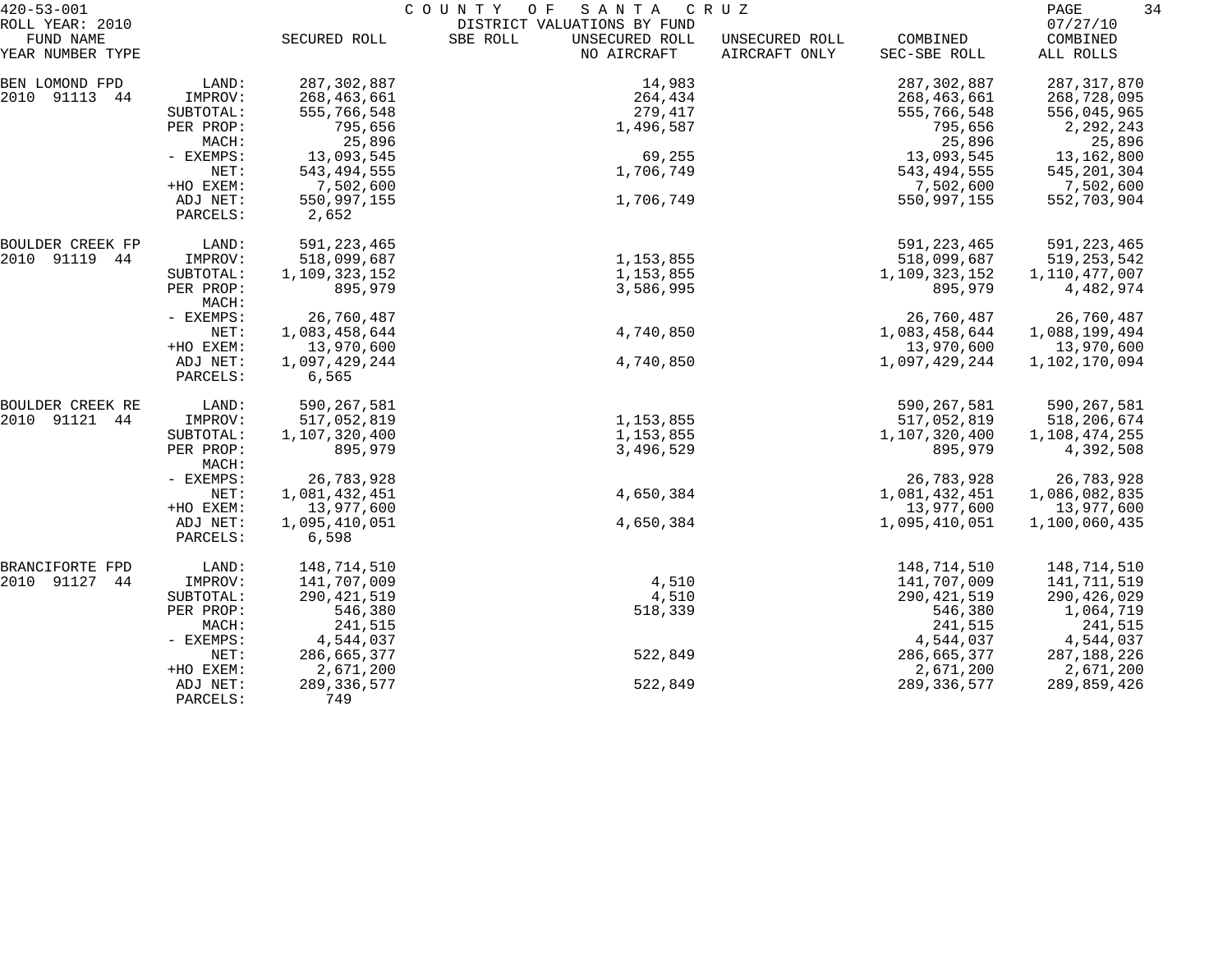| $420 - 53 - 001$    |                    | COUNTY OF<br>SANTA<br>C R U Z |          |                             |                |                  |               |  |  |
|---------------------|--------------------|-------------------------------|----------|-----------------------------|----------------|------------------|---------------|--|--|
| ROLL YEAR: 2010     |                    |                               |          | DISTRICT VALUATIONS BY FUND |                |                  | 07/27/10      |  |  |
| FUND NAME           |                    | SECURED ROLL                  | SBE ROLL | UNSECURED ROLL              | UNSECURED ROLL | COMBINED         | COMBINED      |  |  |
| YEAR NUMBER TYPE    |                    |                               |          | NO AIRCRAFT                 | AIRCRAFT ONLY  | SEC-SBE ROLL     | ALL ROLLS     |  |  |
| CENTRAL FPD         | LAND:              | 3,918,304,895                 | 578,800  | 1,865,794                   |                | 3,918,883,695    | 3,920,749,489 |  |  |
| 2010 91129<br>44    | IMPROV:            | 3, 220, 315, 622              |          | 68,286,410                  |                | 3, 220, 315, 622 | 3,288,602,032 |  |  |
|                     | SUBTOTAL:          | 7,138,620,517                 | 578,800  | 70,152,204                  |                | 7,139,199,317    | 7,209,351,521 |  |  |
|                     | PER PROP:          | 53,793,719                    |          | 106,125,608                 |                | 53,793,719       | 159,919,327   |  |  |
|                     | MACH:              | 5,849,817                     |          |                             |                | 5,849,817        | 5,849,817     |  |  |
|                     | - EXEMPS:          | 294,569,379                   |          | 14,849,316                  |                | 294,569,379      | 309, 418, 695 |  |  |
|                     | NET:               | 6,903,694,674                 | 578,800  | 161,428,496                 |                | 6,904,273,474    | 7,065,701,970 |  |  |
|                     | +HO EXEM:          | 54,730,196                    |          |                             |                | 54,730,196       | 54,730,196    |  |  |
|                     | ADJ NET:           | 6,958,424,870                 | 578,800  | 161,428,496                 |                | 6,959,003,670    | 7,120,432,166 |  |  |
|                     | PARCELS:           | 18,415                        |          |                             |                |                  |               |  |  |
| CENTRAL WATER       | LAND:              | 240, 234, 239                 | 97,232   |                             |                | 240, 331, 471    | 240, 331, 471 |  |  |
| 2010 92201 44       | IMPROV:            | 237,709,923                   |          | 12,330                      |                | 237,709,923      | 237,722,253   |  |  |
|                     | SUBTOTAL:          | 477,944,162                   | 97,232   | 12,330                      |                | 478,041,394      | 478,053,724   |  |  |
|                     | PER PROP:          | 409,018                       |          | 1,521,358                   |                | 409,018          | 1,930,376     |  |  |
|                     | MACH:              |                               |          |                             |                |                  |               |  |  |
|                     | - EXEMPS:          | 26,998,594                    |          |                             |                | 26,998,594       | 26,998,594    |  |  |
|                     | NET:               | 451,354,586                   | 97,232   | 1,533,688                   |                | 451, 451, 818    | 452,985,506   |  |  |
|                     | +HO EXEM:          | 4,674,600                     |          |                             |                | 4,674,600        | 4,674,600     |  |  |
|                     | ADJ NET:           | 456,029,186                   | 97,232   | 1,533,688                   |                | 456,126,418      | 457,660,106   |  |  |
|                     | PARCELS:           | 1,095                         |          |                             |                |                  |               |  |  |
| FELTON FPD          | LAND:              | 361,063,184                   |          | 442,719                     |                | 361,063,184      | 361,505,903   |  |  |
| 94347<br>2010<br>44 | IMPROV:            | 336,611,097                   |          | 6,194,394                   |                | 336,611,097      | 342,805,491   |  |  |
|                     | SUBTOTAL:          | 697,674,281                   |          | 6,637,113                   |                | 697,674,281      | 704,311,394   |  |  |
|                     | PER PROP:          | 1,436,662                     |          | 6,508,834                   |                | 1,436,662        | 7,945,496     |  |  |
|                     | MACH:              | 65,369                        |          |                             |                | 65,369           | 65,369        |  |  |
|                     | - EXEMPS:          | 56,002,460                    |          |                             |                | 56,002,460       | 56,002,460    |  |  |
|                     | NET:               | 643, 173, 852                 |          | 13,145,947                  |                | 643, 173, 852    | 656,319,799   |  |  |
|                     | +HO EXEM:          | 8,262,452                     |          |                             |                | 8,262,452        | 8,262,452     |  |  |
|                     | ADJ NET:           | 651,436,304                   |          | 13, 145, 947                |                | 651,436,304      | 664,582,251   |  |  |
|                     | PARCELS:           | 2,937                         |          |                             |                |                  |               |  |  |
| LA SELVA REC        | LAND:              | 175,493,130                   | 1,800    |                             |                | 175,494,930      | 175,494,930   |  |  |
| 2010 95504 44       | IMPROV:            | 137,799,216                   |          | 48,308                      |                | 137,799,216      | 137,847,524   |  |  |
|                     | SUBTOTAL:          | 313, 292, 346                 | 1,800    | 48,308                      |                | 313, 294, 146    | 313, 342, 454 |  |  |
|                     | PER PROP:<br>MACH: | 3,900                         |          | 399,067                     |                | 3,900            | 402,967       |  |  |
|                     | - EXEMPS:          | 4,753,202                     |          |                             |                | 4,753,202        | 4,753,202     |  |  |
|                     | NET:               | 308,543,044                   | 1,800    | 447,375                     |                | 308,544,844      | 308,992,219   |  |  |
|                     | +HO EXEM:          | 2,965,200                     |          |                             |                | 2,965,200        | 2,965,200     |  |  |
|                     | ADJ NET:           | 311,508,244                   | 1,800    | 447,375                     |                | 311,510,044      | 311,957,419   |  |  |
|                     | PARCELS:           | 834                           |          |                             |                |                  |               |  |  |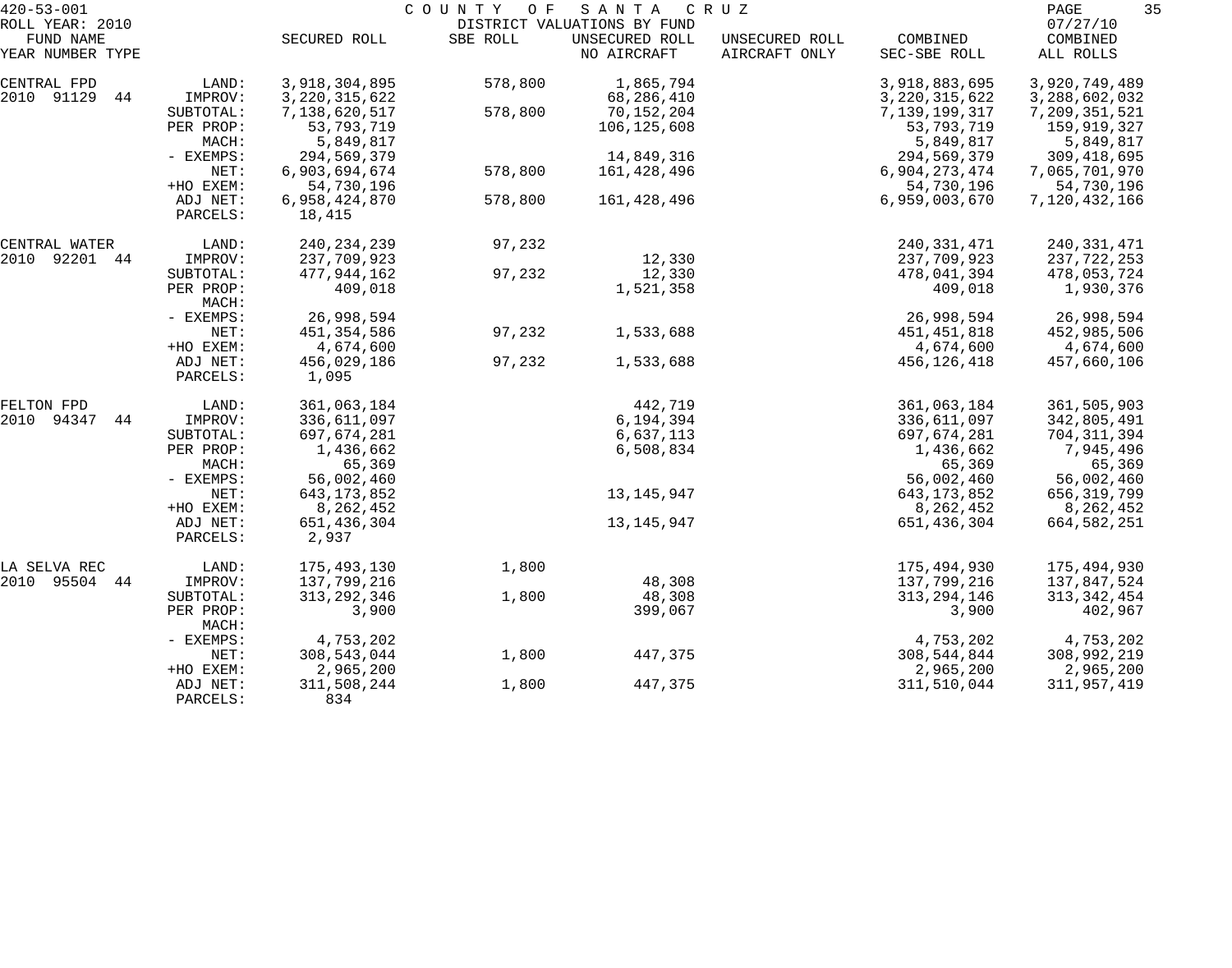| $420 - 53 - 001$             |                                 | COUNTY<br>O F<br>SANTA<br>C R U Z |          |                                               |                |                               |                             | 36<br>PAGE |  |
|------------------------------|---------------------------------|-----------------------------------|----------|-----------------------------------------------|----------------|-------------------------------|-----------------------------|------------|--|
| ROLL YEAR: 2010<br>FUND NAME |                                 | SECURED ROLL                      | SBE ROLL | DISTRICT VALUATIONS BY FUND<br>UNSECURED ROLL | UNSECURED ROLL | COMBINED                      | 07/27/10<br>COMBINED        |            |  |
| YEAR NUMBER TYPE             |                                 |                                   |          | NO AIRCRAFT                                   | AIRCRAFT ONLY  | SEC-SBE ROLL                  | ALL ROLLS                   |            |  |
| LOMPICO WATER                | LAND:                           | 57,674,811                        |          |                                               |                | 57,674,811                    | 57,674,811                  |            |  |
| 2010 96609<br>44             | IMPROV:                         | 44,449,958                        |          | 3,590                                         |                | 44,449,958                    | 44, 453, 548                |            |  |
|                              | SUBTOTAL:<br>PER PROP:<br>MACH: | 102, 124, 769                     |          | 3,590<br>202,019                              |                | 102, 124, 769                 | 102,128,359<br>202,019      |            |  |
|                              | - EXEMPS:                       | 3,180,239                         |          |                                               |                | 3,180,239                     | 3,180,239                   |            |  |
|                              | NET:                            | 98,944,530                        |          | 205,609                                       |                | 98,944,530                    | 99,150,139                  |            |  |
|                              | +HO EXEM:                       | 1,759,800                         |          |                                               |                | 1,759,800                     | 1,759,800                   |            |  |
|                              | ADJ NET:<br>PARCELS:            | 100,704,330<br>1,611              |          | 205,609                                       |                | 100,704,330                   | 100,909,939                 |            |  |
| OPAL CLFS REC                | LAND:                           | 131,657,553                       |          |                                               |                | 131,657,553                   | 131,657,553                 |            |  |
| 2010<br>96612<br>44          | IMPROV:                         | 72,959,624                        |          | 1,027,081                                     |                | 72,959,624                    | 73,986,705                  |            |  |
|                              | SUBTOTAL:                       | 204, 617, 177                     |          | 1,027,081                                     |                | 204, 617, 177                 | 205,644,258                 |            |  |
|                              | PER PROP:<br>MACH:              | 29,728                            |          | 1,216,292                                     |                | 29,728                        | 1,246,020                   |            |  |
|                              | - EXEMPS:                       | 1,279,560                         |          |                                               |                | 1,279,560                     | 1,279,560                   |            |  |
|                              | NET:                            | 203, 367, 345                     |          | 2, 243, 373                                   |                | 203, 367, 345                 | 205,610,718                 |            |  |
|                              | +HO EXEM:                       | 1,188,600                         |          |                                               |                | 1,188,600                     | 1,188,600                   |            |  |
|                              | ADJ NET:<br>PARCELS:            | 204, 555, 945<br>437              |          | 2, 243, 373                                   |                | 204, 555, 945                 | 206,799,318                 |            |  |
| PV CEMETERY                  | LAND:                           | 2,902,703,080                     | 41,405   | 5, 412, 534                                   |                | 2,902,744,485                 | 2,908,157,019               |            |  |
| 2010<br>96615<br>44          | IMPROV:                         | 2,927,831,607                     |          | 69,468,822                                    |                | 2,927,831,607                 | 2,997,300,429               |            |  |
|                              | SUBTOTAL:                       | 5,830,534,687                     | 41,405   | 74,881,356                                    |                | 5,830,576,092                 | 5,905,457,448               |            |  |
|                              | PER PROP:                       | 68, 413, 659                      |          | 163,604,191                                   | 29, 284, 285   | 68, 413, 659                  | 261,302,135                 |            |  |
|                              | MACH:                           | 17,929,359                        |          |                                               |                | 17,929,359                    | 17,929,359                  |            |  |
|                              | - EXEMPS:                       | 281,657,333                       |          | 4, 155, 741                                   | 134,100        | 281,657,333                   | 285,947,174                 |            |  |
|                              | NET:                            | 5,635,220,372                     | 41,405   | 234,329,806                                   | 29,150,185     | 5,635,261,777                 | 5,898,741,768               |            |  |
|                              | +HO EXEM:<br>ADJ NET:           | 55, 443, 893<br>5,690,664,265     | 41,405   | 234, 329, 806                                 | 29,150,185     | 55, 443, 893<br>5,690,705,670 | 55,443,893<br>5,954,185,661 |            |  |
|                              | PARCELS:                        | 18,469                            |          |                                               |                |                               |                             |            |  |
| PAJARO VALLEY FP             | LAND:                           | 625,592,779                       |          | 349,988                                       |                | 625,592,779                   | 625,942,767                 |            |  |
| 2010<br>96619 44             | IMPROV:                         | 573,651,720                       |          | 6,953,402                                     |                | 573,651,720                   | 580,605,122                 |            |  |
|                              | SUBTOTAL:                       | 1,199,244,499                     |          | 7,303,390                                     |                | 1,199,244,499                 | 1,206,547,889               |            |  |
|                              | PER PROP:                       | 12,437,212                        |          | 23, 233, 332                                  |                | 12,437,212                    | 35,670,544                  |            |  |
|                              | MACH:                           | 415,759                           |          |                                               |                | 415,759                       | 415,759                     |            |  |
|                              | $-$ EXEMPS:                     | 89, 344, 916                      |          | 1,092,037                                     |                | 89, 344, 916                  | 90,436,953                  |            |  |
|                              | NET:                            | 1,122,752,554                     |          | 29, 444, 685                                  |                | 1,122,752,554                 | 1,152,197,239               |            |  |
|                              | +HO EXEM:                       | 14,645,400                        |          |                                               |                | 14,645,400                    | 14,645,400                  |            |  |
|                              | ADJ NET:<br>PARCELS:            | 1,137,397,954<br>4,166            |          | 29, 444, 685                                  |                | 1, 137, 397, 954              | 1,166,842,639               |            |  |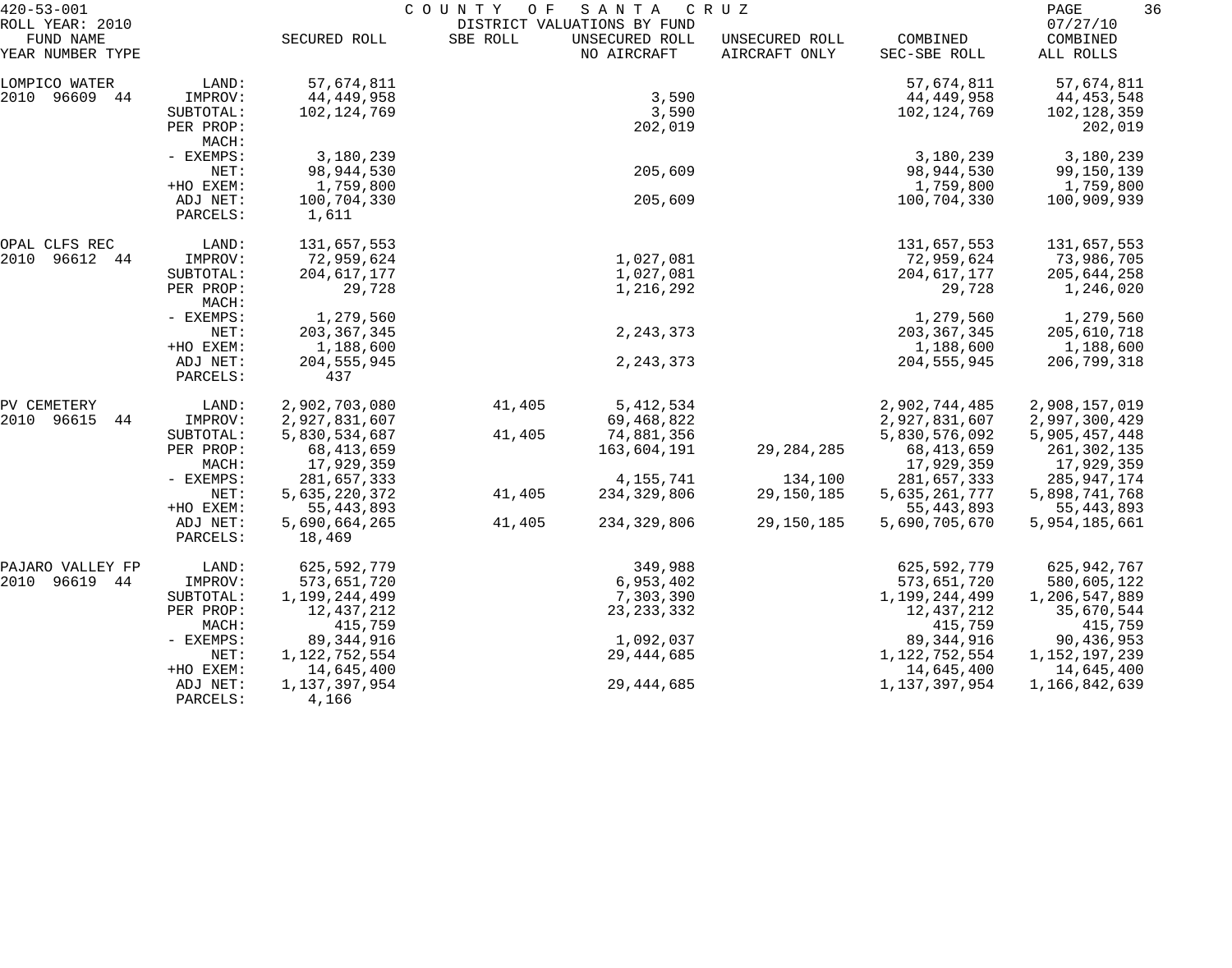| $420 - 53 - 001$              |                      |                           | COUNTY OF | SANTA                         | C R U Z                         |                          | 37<br>PAGE            |
|-------------------------------|----------------------|---------------------------|-----------|-------------------------------|---------------------------------|--------------------------|-----------------------|
| ROLL YEAR: 2010               |                      |                           |           | DISTRICT VALUATIONS BY FUND   |                                 |                          | 07/27/10              |
| FUND NAME<br>YEAR NUMBER TYPE |                      | SECURED ROLL              | SBE ROLL  | UNSECURED ROLL<br>NO AIRCRAFT | UNSECURED ROLL<br>AIRCRAFT ONLY | COMBINED<br>SEC-SBE ROLL | COMBINED<br>ALL ROLLS |
| SCOTTS VLY FPD                | LAND:                | 1,583,299,444             | 17,300    | 561,396                       |                                 | 1,583,316,744            | 1,583,878,140         |
| 2010<br>98861 44              | IMPROV:              | 1,692,981,048             |           | 23,881,361                    |                                 | 1,692,981,048            | 1,716,862,409         |
|                               | SUBTOTAL:            | 3, 276, 280, 492          | 17,300    | 24, 442, 757                  |                                 | 3, 276, 297, 792         | 3,300,740,549         |
|                               | PER PROP:            | 9,652,552                 |           | 55,933,056                    |                                 | 9,652,552                | 65,585,608            |
|                               | MACH:                | 2,081,459                 |           |                               |                                 | 2,081,459                | 2,081,459             |
|                               | - EXEMPS:            | 77,859,982                |           | 684,370                       |                                 | 77,859,982               | 78,544,352            |
|                               | NET:                 | 3, 210, 154, 521          | 17,300    | 79,691,443                    |                                 | 3, 210, 171, 821         | 3, 289, 863, 264      |
|                               | +HO EXEM:            | 27,466,600                |           |                               |                                 | 27,466,600               | 27,466,600            |
|                               | ADJ NET:<br>PARCELS: | 3, 237, 621, 121<br>7,542 | 17,300    | 79,691,443                    |                                 | 3, 237, 638, 421         | 3, 317, 329, 864      |
|                               |                      |                           |           |                               |                                 |                          |                       |
| SV FPD ZN A                   | LAND:                | 207, 361, 963             |           |                               |                                 | 207, 361, 963            | 207, 361, 963         |
| 2010 98862<br>44              | IMPROV:              | 183,896,002               |           | 594,060                       |                                 | 183,896,002              | 184,490,062           |
|                               | SUBTOTAL:            | 391, 257, 965             |           | 594,060                       |                                 | 391,257,965              | 391,852,025           |
|                               | PER PROP:            | 1,379,026                 |           | 257,814                       |                                 | 1,379,026                | 1,636,840             |
|                               | MACH:                | 37,228                    |           |                               |                                 | 37,228                   | 37,228                |
|                               | - EXEMPS:            | 3,766,914                 |           |                               |                                 | 3,766,914                | 3,766,914             |
|                               | NET:                 | 388,907,305               |           | 851,874                       |                                 | 388,907,305              | 389,759,179           |
|                               | +HO EXEM:            | 3,507,000                 |           |                               |                                 | 3,507,000                | 3,507,000             |
|                               | ADJ NET:             | 392, 414, 305             |           | 851,874                       |                                 | 392, 414, 305            | 393, 266, 179         |
|                               | PARCELS:             | 863                       |           |                               |                                 |                          |                       |
| RESOURCE CONS                 | LAND:                | 11,532,987,942            | 1,052,086 | 5,093,011                     |                                 | 11,534,040,028           | 11,539,133,039        |
| 2010<br>98867<br>60           | IMPROV:              | 9,601,927,419             |           | 114, 183, 379                 |                                 | 9,601,927,419            | 9,716,110,798         |
|                               | SUBTOTAL:            | 21, 134, 915, 361         | 1,052,086 | 119,276,390                   |                                 | 21, 135, 967, 447        | 21, 255, 243, 837     |
|                               | PER PROP:            | 86,330,106                |           | 195,125,771                   | 5,800                           | 86,330,106               | 281,461,677           |
|                               | MACH:                | 18,392,900                |           |                               |                                 | 18,392,900               | 18,392,900            |
|                               | - EXEMPS:            | 726,208,857               |           | 18,795,669                    |                                 | 726,208,857              | 745,004,526           |
|                               | NET:                 | 20, 513, 429, 510         | 1,052,086 | 295,606,492                   | 5,800                           | 20, 514, 481, 596        | 20,810,093,888        |
|                               | +HO EXEM:            | 181, 269, 783             |           |                               |                                 | 181,269,783              | 181,269,783           |
|                               | ADJ NET:             | 20,694,699,293            | 1,052,086 | 295,606,492                   | 5,800                           | 20,695,751,379           | 20,991,363,671        |
|                               | PARCELS:             | 64,879                    |           |                               |                                 |                          |                       |
| SC CO<br>SAN                  | LAND:                | 5,751,874,897             | 625,844   | 2,690,966                     |                                 | 5,752,500,741            | 5,755,191,707         |
| 2010<br>98869<br>70           | IMPROV:              | 4, 438, 378, 453          |           | 75,372,344                    |                                 | 4,438,378,453            | 4,513,750,797         |
|                               | SUBTOTAL:            | 10,190,253,350            | 625,844   | 78,063,310                    |                                 | 10,190,879,194           | 10,268,942,504        |
|                               | PER PROP:            | 58, 363, 217              |           | 124,874,261                   |                                 | 58,363,217               | 183,237,478           |
|                               | MACH:                | 6,336,296                 |           |                               |                                 | 6,336,296                | 6,336,296             |
|                               | - EXEMPS:            | 352,626,541               |           | 16,487,192                    |                                 | 352,626,541              | 369, 113, 733         |
|                               | NET:                 | 9,902,326,322             | 625,844   | 186,450,379                   |                                 | 9,902,952,166            | 10,089,402,545        |
|                               | +HO EXEM:            | 73,786,996                |           |                               |                                 | 73,786,996               | 73,786,996            |
|                               | ADJ NET:             | 9,976,113,318             | 625,844   | 186,450,379                   |                                 | 9,976,739,162            | 10,163,189,541        |
|                               | PARCELS:             | 25,283                    |           |                               |                                 |                          |                       |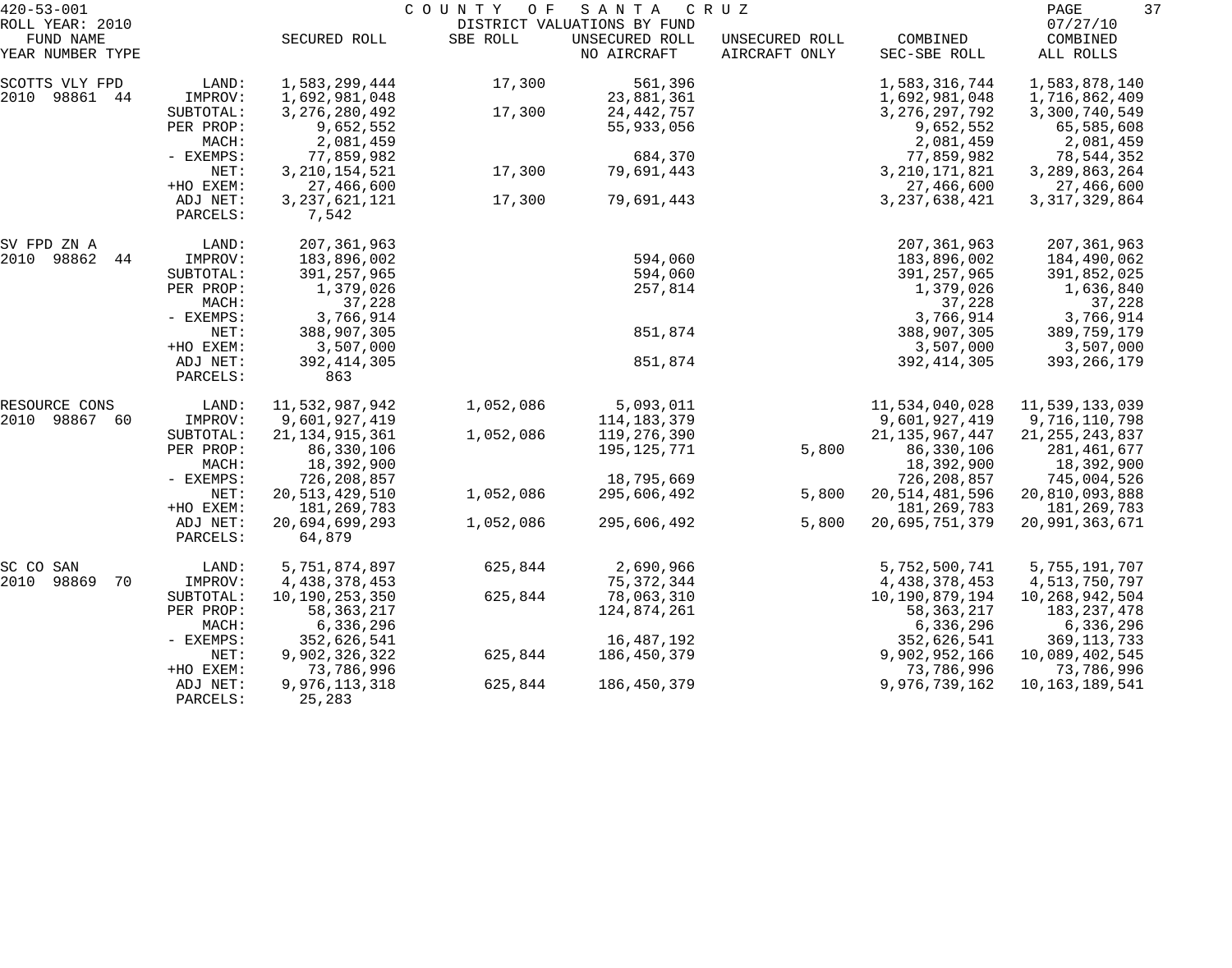| $420 - 53 - 001$<br>ROLL YEAR: 2010 |                      |                                | COUNTY OF | SANTA<br>DISTRICT VALUATIONS BY FUND | C R U Z                         |                                | PAGE<br>07/27/10               | 38 |
|-------------------------------------|----------------------|--------------------------------|-----------|--------------------------------------|---------------------------------|--------------------------------|--------------------------------|----|
| FUND NAME<br>YEAR NUMBER TYPE       |                      | SECURED ROLL                   | SBE ROLL  | UNSECURED ROLL<br>NO AIRCRAFT        | UNSECURED ROLL<br>AIRCRAFT ONLY | COMBINED<br>SEC-SBE ROLL       | COMBINED<br>ALL ROLLS          |    |
| SC CO SAN<br>2010<br>98885<br>44    | LAND:<br>IMPROV:     | 5,751,874,897<br>4,438,378,453 | 625,844   | 2,690,966<br>75, 372, 344            |                                 | 5,752,500,741<br>4,438,378,453 | 5,755,191,707<br>4,513,750,797 |    |
|                                     | SUBTOTAL:            | 10,190,253,350                 | 625,844   | 78,063,310                           |                                 | 10,190,879,194                 | 10, 268, 942, 504              |    |
|                                     | PER PROP:            | 58, 363, 217                   |           | 124,874,261                          |                                 | 58, 363, 217                   | 183, 237, 478                  |    |
|                                     | MACH:                | 6,336,296                      |           |                                      |                                 | 6,336,296                      | 6,336,296                      |    |
|                                     | - EXEMPS:            | 352,626,541                    |           | 16,487,192                           |                                 | 352,626,541                    | 369, 113, 733                  |    |
|                                     | NET:                 | 9,902,326,322                  | 625,844   | 186,450,379                          |                                 | 9,902,952,166                  | 10,089,402,545                 |    |
|                                     | +HO EXEM:            | 73,786,996                     |           |                                      |                                 | 73,786,996                     | 73,786,996                     |    |
|                                     | ADJ NET:<br>PARCELS: | 9,976,113,318<br>25,283        | 625,844   | 186,450,379                          |                                 | 9,976,739,162                  | 10,163,189,541                 |    |
| ZAYANTE FPD                         | LAND:                | 211,893,769                    | 59,400    | 14,983                               |                                 | 211,953,169                    | 211,968,152                    |    |
| 2010 99350<br>44                    | IMPROV:              | 182,404,685                    |           | 26,577                               |                                 | 182,404,685                    | 182,431,262                    |    |
|                                     | SUBTOTAL:            | 394, 298, 454                  | 59,400    | 41,560                               |                                 | 394, 357, 854                  | 394,399,414                    |    |
|                                     | PER PROP:            | 547,150                        |           | 564,065                              |                                 | 547,150                        | 1,111,215                      |    |
|                                     | MACH:                | 448,640                        |           |                                      |                                 | 448,640                        | 448,640                        |    |
|                                     | - EXEMPS:            | 10,313,798                     |           |                                      |                                 | 10,313,798                     | 10,313,798                     |    |
|                                     | NET:                 | 384,980,446                    | 59,400    | 605,625                              |                                 | 385,039,846                    | 385,645,471                    |    |
|                                     | +HO EXEM:            | 5,325,600                      |           |                                      |                                 | 5,325,600                      | 5,325,600                      |    |
|                                     | ADJ NET:<br>PARCELS: | 390,306,046<br>3,905           | 59,400    | 605,625                              |                                 | 390, 365, 446                  | 390,971,071                    |    |
| AROMAS FPD                          | LAND:                | 8,139,206                      |           |                                      |                                 | 8,139,206                      | 8,139,206                      |    |
| 2010<br>99800<br>44                 | IMPROV:              | 4,467,975                      |           | 83,333                               |                                 | 4,467,975                      | 4,551,308                      |    |
|                                     | SUBTOTAL:            | 12,607,181                     |           | 83,333                               |                                 | 12,607,181                     | 12,690,514                     |    |
|                                     | PER PROP:<br>MACH:   | 144,681                        |           | 283,868                              |                                 | 144,681                        | 428,549                        |    |
|                                     | - EXEMPS:            | 80,000                         |           |                                      |                                 | 80,000                         | 80,000                         |    |
|                                     | NET:                 | 12,671,862                     |           | 367,201                              |                                 | 12,671,862                     | 13,039,063                     |    |
|                                     | +HO EXEM:            | 77,000                         |           |                                      |                                 | 77,000                         | 77,000                         |    |
|                                     | ADJ NET:<br>PARCELS: | 12,748,862<br>70               |           | 367,201                              |                                 | 12,748,862                     | 13, 116, 063                   |    |
| SC EASTSIDE RDA                     | LAND:                | 87, 278, 917                   |           |                                      |                                 | 87,278,917                     | 87,278,917                     |    |
| 2010 99801<br>44                    | IMPROV:              | 96,667,338                     |           | 11,390,982                           |                                 | 96,667,338                     | 108,058,320                    |    |
|                                     | SUBTOTAL:            | 183,946,255                    |           | 11,390,982                           |                                 | 183,946,255                    | 195,337,237                    |    |
|                                     | PER PROP:            | 1,746,195                      |           | 24, 318, 830                         |                                 | 1,746,195                      | 26,065,025                     |    |
|                                     | MACH:                | 582,289                        |           |                                      |                                 | 582,289                        | 582,289                        |    |
|                                     | $-$ EXEMPS:          | 30,753,468                     |           | 14,021,954                           |                                 | 30,753,468                     | 44,775,422                     |    |
|                                     | NET:                 | 155,521,271                    |           | 21,687,858                           |                                 | 155,521,271                    | 177,209,129                    |    |
|                                     | +HO EXEM:            | 70,000                         |           |                                      |                                 | 70,000                         | 70,000                         |    |
|                                     | ADJ NET:<br>PARCELS: | 155,591,271<br>252             |           | 21,687,858                           |                                 | 155,591,271                    | 177,279,129                    |    |
|                                     |                      |                                |           |                                      |                                 |                                |                                |    |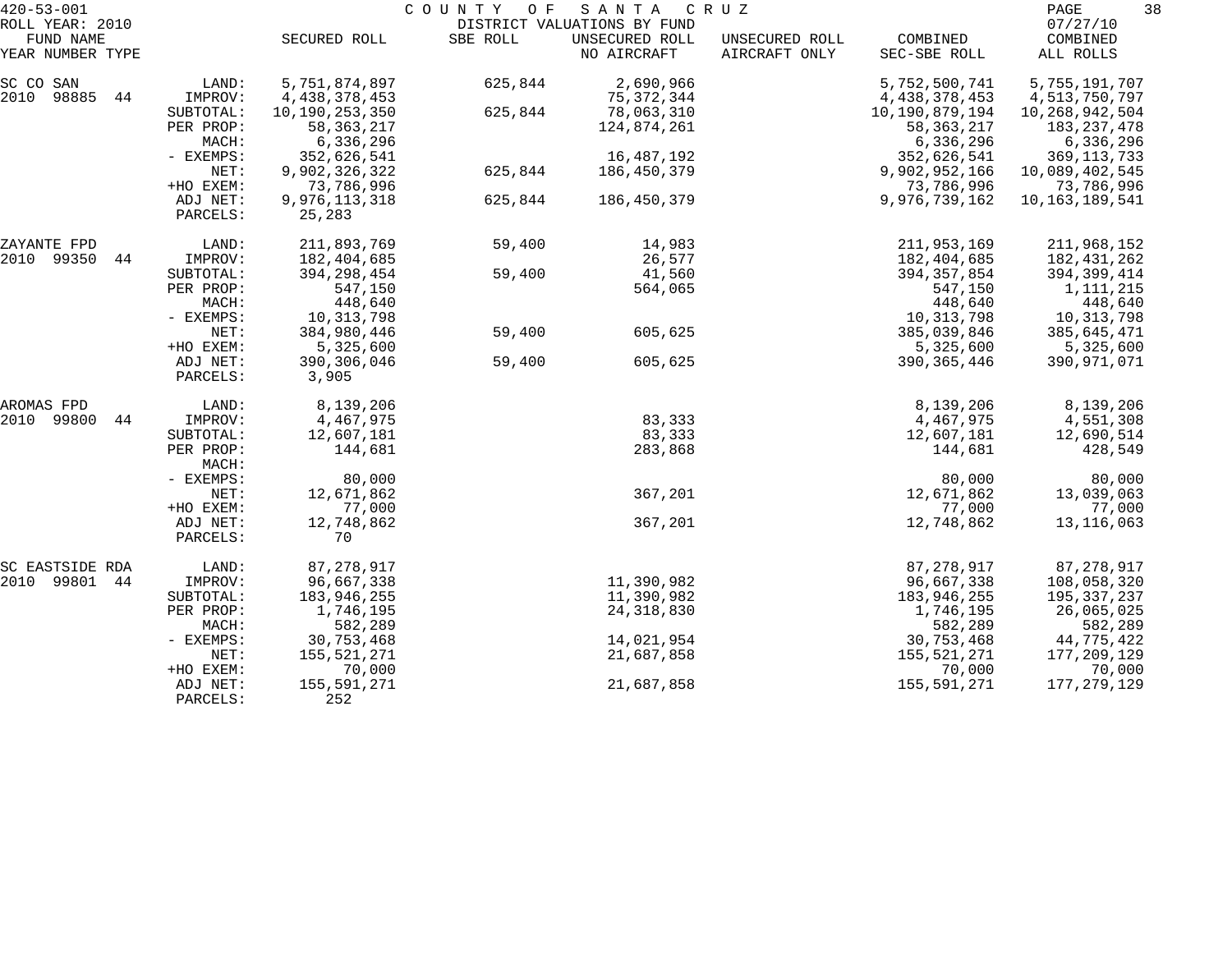| $420 - 53 - 001$             |           |               | COUNTY OF | SANTA                                         | C R U Z        |               | 39<br>PAGE           |
|------------------------------|-----------|---------------|-----------|-----------------------------------------------|----------------|---------------|----------------------|
| ROLL YEAR: 2010<br>FUND NAME |           | SECURED ROLL  | SBE ROLL  | DISTRICT VALUATIONS BY FUND<br>UNSECURED ROLL | UNSECURED ROLL | COMBINED      | 07/27/10<br>COMBINED |
| YEAR NUMBER TYPE             |           |               |           | NO AIRCRAFT                                   | AIRCRAFT ONLY  | SEC-SBE ROLL  | ALL ROLLS            |
| SL RIVER 1991 RD             | LAND:     | 372,659,517   | 405,092   | 1,868,182                                     |                | 373,064,609   | 374,932,791          |
| 2010 99802 44                | IMPROV:   | 424,692,269   |           | 28, 152, 576                                  |                | 424,692,269   | 452,844,845          |
|                              | SUBTOTAL: | 797, 351, 786 | 405,092   | 30,020,758                                    |                | 797,756,878   | 827, 777, 636        |
|                              | PER PROP: | 31,823,934    |           | 50,019,376                                    |                | 31,823,934    | 81,843,310           |
|                              | MACH:     | 20,339,742    |           |                                               |                | 20,339,742    | 20,339,742           |
|                              | - EXEMPS: | 30,849,623    |           | 6,473,905                                     |                | 30,849,623    | 37, 323, 528         |
|                              | NET:      | 818,665,839   | 405,092   | 73,566,229                                    |                | 819,070,931   | 892,637,160          |
|                              | +HO EXEM: | 662,200       |           |                                               |                | 662,200       | 662,200              |
|                              | ADJ NET:  | 819, 328, 039 | 405,092   | 73,566,229                                    |                | 819, 733, 131 | 893, 299, 360        |
|                              | PARCELS:  | 1,077         |           |                                               |                |               |                      |
|                              |           |               |           |                                               |                |               |                      |
| SC N MALL 1991 R             | LAND:     | 2,923,145     |           |                                               |                | 2,923,145     | 2,923,145            |
| 99803 44<br>2010             | IMPROV:   | 8,256,054     |           | 467,311                                       |                | 8,256,054     | 8,723,365            |
|                              | SUBTOTAL: | 11,179,199    |           | 467,311                                       |                | 11,179,199    | 11,646,510           |
|                              | PER PROP: | 50,000        |           | 573,684                                       |                | 50,000        | 623,684              |
|                              | MACH:     |               |           |                                               |                |               |                      |
|                              | - EXEMPS: |               |           |                                               |                |               |                      |
|                              | NET:      | 11,229,199    |           | 1,040,995                                     |                | 11,229,199    | 12,270,194           |
|                              | +HO EXEM: |               |           |                                               |                |               |                      |
|                              | ADJ NET:  | 11,229,199    |           | 1,040,995                                     |                | 11,229,199    | 12,270,194           |
|                              | PARCELS:  | 5             |           |                                               |                |               |                      |
| SCOTTS VALLEY RD             | LAND:     | 394, 331, 697 |           | 192,940                                       |                | 394, 331, 697 | 394,524,637          |
| 2010<br>99805 44             | IMPROV:   | 470,580,615   |           | 19,040,499                                    |                | 470,580,615   | 489,621,114          |
|                              | SUBTOTAL: | 864, 912, 312 |           | 19,233,439                                    |                | 864, 912, 312 | 884, 145, 751        |
|                              | PER PROP: | 6,323,549     |           | 42,876,294                                    |                | 6,323,549     | 49,199,843           |
|                              | MACH:     | 2,029,796     |           |                                               |                | 2,029,796     | 2,029,796            |
|                              | - EXEMPS: | 22,300,113    |           | 568,800                                       |                | 22,300,113    | 22,868,913           |
|                              | NET:      | 850,965,544   |           | 61,540,933                                    |                | 850,965,544   | 912,506,477          |
|                              | +HO EXEM: | 4,410,000     |           |                                               |                | 4,410,000     | 4,410,000            |
|                              | ADJ NET:  | 855, 375, 544 |           | 61,540,933                                    |                | 855, 375, 544 | 916, 916, 477        |
|                              | PARCELS:  | 1,475         |           |                                               |                |               |                      |
| CAPITOLA RDA                 |           |               | 76,989    |                                               |                |               | 112,753,837          |
| 44                           | LAND:     | 112,676,848   |           |                                               |                | 112,753,837   |                      |
| 2010 99810                   | IMPROV:   | 127,449,978   |           | 21,458,082                                    |                | 127,449,978   | 148,908,060          |
|                              | SUBTOTAL: | 240,126,826   | 76,989    | 21,458,082                                    |                | 240, 203, 815 | 261,661,897          |
|                              | PER PROP: | 5,192,995     |           | 13,999,981                                    |                | 5,192,995     | 19,192,976           |
|                              | MACH:     | 212,929       |           |                                               |                | 212,929       | 212,929              |
|                              | - EXEMPS: | 4,161,259     |           |                                               |                | 4,161,259     | 4,161,259            |
|                              | NET:      | 241, 371, 491 | 76,989    | 35,458,063                                    |                | 241,448,480   | 276,906,543          |
|                              | +HO EXEM: | 487,200       |           |                                               |                | 487,200       | 487,200              |
|                              | ADJ NET:  | 241,858,691   | 76,989    | 35,458,063                                    |                | 241,935,680   | 277, 393, 743        |
|                              | PARCELS:  | 215           |           |                                               |                |               |                      |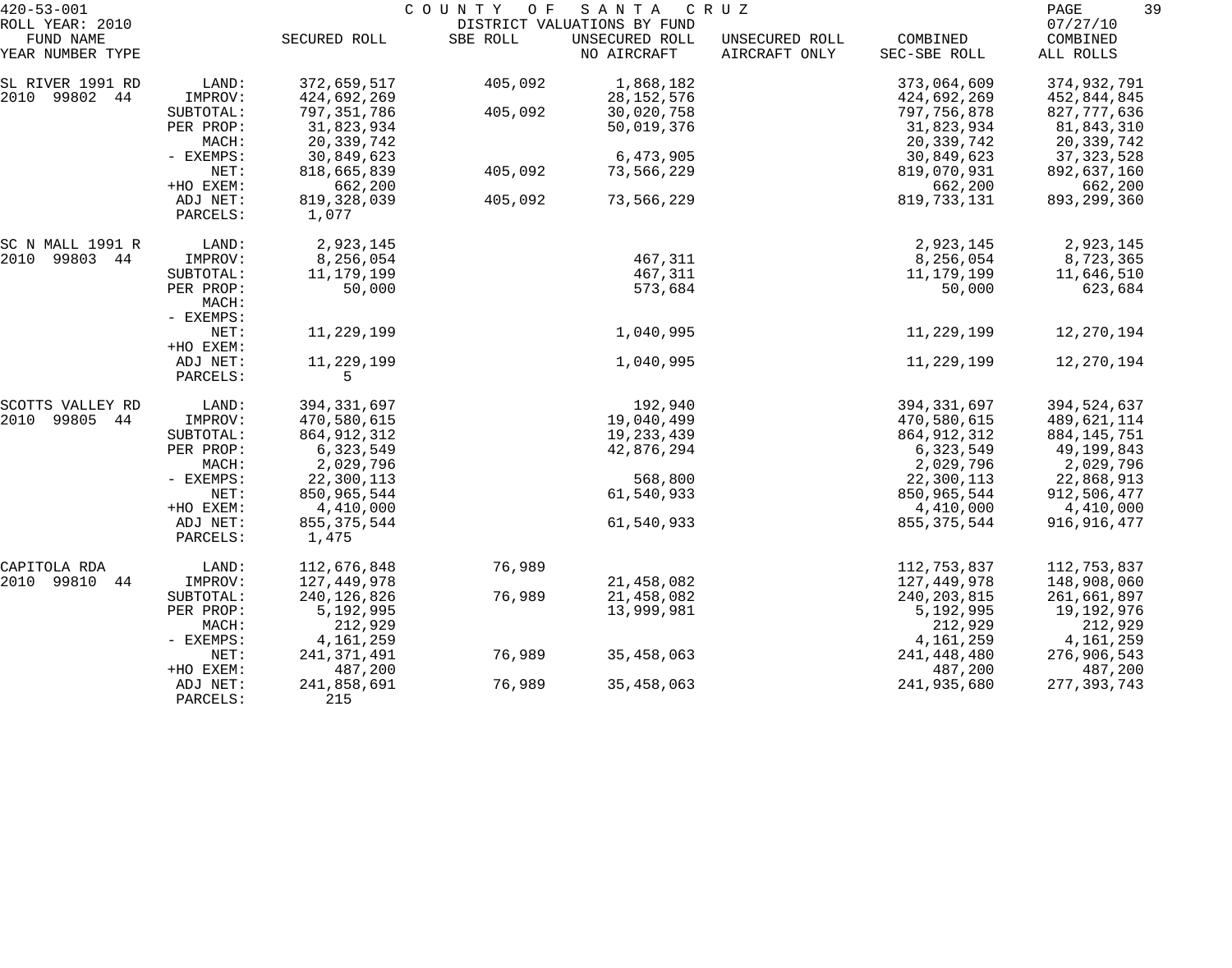| $420 - 53 - 001$                                 |                                   | COUNTY<br>O F<br>S A N T A<br>C R U Z |          |                                                              |                                 |                                     |                                         | 40 |
|--------------------------------------------------|-----------------------------------|---------------------------------------|----------|--------------------------------------------------------------|---------------------------------|-------------------------------------|-----------------------------------------|----|
| ROLL YEAR: 2010<br>FUND NAME<br>YEAR NUMBER TYPE |                                   | SECURED ROLL                          | SBE ROLL | DISTRICT VALUATIONS BY FUND<br>UNSECURED ROLL<br>NO AIRCRAFT | UNSECURED ROLL<br>AIRCRAFT ONLY | COMBINED<br>SEC-SBE ROLL            | 07/27/10<br>COMBINED<br>ALL ROLLS       |    |
| SC N MALL RDA                                    | LAND:                             | 32, 299, 482                          |          | 320,653                                                      |                                 | 32, 299, 482                        | 32,620,135                              |    |
| 2010 99811 44                                    | IMPROV:<br>SUBTOTAL:<br>PER PROP: | 89,704,449<br>122,003,931<br>86,002   |          | 13,874,076<br>14,194,729<br>8,529,613                        |                                 | 89,704,449<br>122,003,931<br>86,002 | 103,578,525<br>136,198,660<br>8,615,615 |    |
|                                                  | MACH:                             |                                       |          |                                                              |                                 |                                     |                                         |    |
|                                                  | - EXEMPS:<br>NET:<br>+HO EXEM:    | 4,236,798<br>117,853,135              |          | 638,464<br>22,085,878                                        |                                 | 4,236,798<br>117,853,135            | 4,875,262<br>139,939,013                |    |
|                                                  | ADJ NET:<br>PARCELS:              | 117,853,135<br>69                     |          | 22,085,878                                                   |                                 | 117,853,135                         | 139,939,013                             |    |
| LIVE OAK RDA                                     | LAND:                             | 2,506,278,185                         |          | 1,342,924                                                    |                                 | 2,506,278,185                       | 2,507,621,109                           |    |
| 2010 99812 44                                    | IMPROV:                           | 2,046,356,243                         |          | 27,710,194                                                   |                                 | 2,046,356,243                       | 2,074,066,437                           |    |
|                                                  | SUBTOTAL:                         | 4,552,634,428                         |          | 29,053,118                                                   |                                 | 4,552,634,428                       | 4,581,687,546                           |    |
|                                                  | PER PROP:<br>MACH:                | 40,336,344<br>4,782,981               |          | 69,124,383                                                   |                                 | 40,336,344<br>4,782,981             | 109,460,727<br>4,782,981                |    |
|                                                  | - EXEMPS:                         | 242,652,074                           |          | 13,046,371                                                   |                                 | 242,652,074                         | 255,698,445                             |    |
|                                                  | NET:                              | 4, 355, 101, 679                      |          | 85,131,130                                                   |                                 | 4, 355, 101, 679                    | 4,440,232,809                           |    |
|                                                  | +HO EXEM:                         | 37,738,396                            |          |                                                              |                                 | 37,738,396                          | 37,738,396                              |    |
|                                                  | ADJ NET:<br>PARCELS:              | 4,392,840,075<br>12,201               |          | 85,131,130                                                   |                                 | 4,392,840,075                       | 4, 477, 971, 205                        |    |
| SL RIVER RDA                                     | LAND:                             | 252, 137, 253                         |          | 5,306,053                                                    |                                 | 252, 137, 253                       | 257, 443, 306                           |    |
| 2010 99813 44                                    | IMPROV:                           | 293, 446, 135                         |          | 21,074,202                                                   |                                 | 293, 446, 135                       | 314,520,337                             |    |
|                                                  | SUBTOTAL:                         | 545,583,388                           |          | 26,380,255                                                   |                                 | 545, 583, 388                       | 571,963,643                             |    |
|                                                  | PER PROP:<br>MACH:                | 1,706,621<br>2,870                    |          | 12,075,936                                                   |                                 | 1,706,621<br>2,870                  | 13,782,557<br>2,870                     |    |
|                                                  | - EXEMPS:                         | 29,908,746                            |          | 15,915,329                                                   |                                 | 29,908,746                          | 45,824,075                              |    |
|                                                  | NET:                              | 517, 384, 133                         |          | 22,540,862                                                   |                                 | 517, 384, 133                       | 539,924,995                             |    |
|                                                  | +HO EXEM:                         | 1,701,000                             |          |                                                              |                                 | 1,701,000                           | 1,701,000                               |    |
|                                                  | ADJ NET:<br>PARCELS:              | 519,085,133<br>1,134                  |          | 22,540,862                                                   |                                 | 519,085,133                         | 541,625,995                             |    |
| SL RIVER 1990 RD                                 | LAND:                             | 81,062,205                            | 627,264  |                                                              |                                 | 81,689,469                          | 81,689,469                              |    |
| 2010 99814 44                                    | IMPROV:                           | 90, 915, 455                          |          | 49,085                                                       |                                 | 90, 915, 455                        | 90,964,540                              |    |
|                                                  | SUBTOTAL:                         | 171,977,660                           | 627,264  | 49,085                                                       |                                 | 172,604,924                         | 172,654,009                             |    |
|                                                  | PER PROP:<br>MACH:                | 247,536                               |          | 237,068                                                      |                                 | 247,536                             | 484,604                                 |    |
|                                                  | - EXEMPS:                         | 9,765,263                             |          |                                                              |                                 | 9,765,263                           | 9,765,263                               |    |
|                                                  | NET:<br>+HO EXEM:                 | 162,459,933<br>686,000                | 627,264  | 286,153                                                      |                                 | 163,087,197<br>686,000              | 163, 373, 350<br>686,000                |    |
|                                                  | ADJ NET:<br>PARCELS:              | 163, 145, 933<br>331                  | 627,264  | 286,153                                                      |                                 | 163, 773, 197                       | 164,059,350                             |    |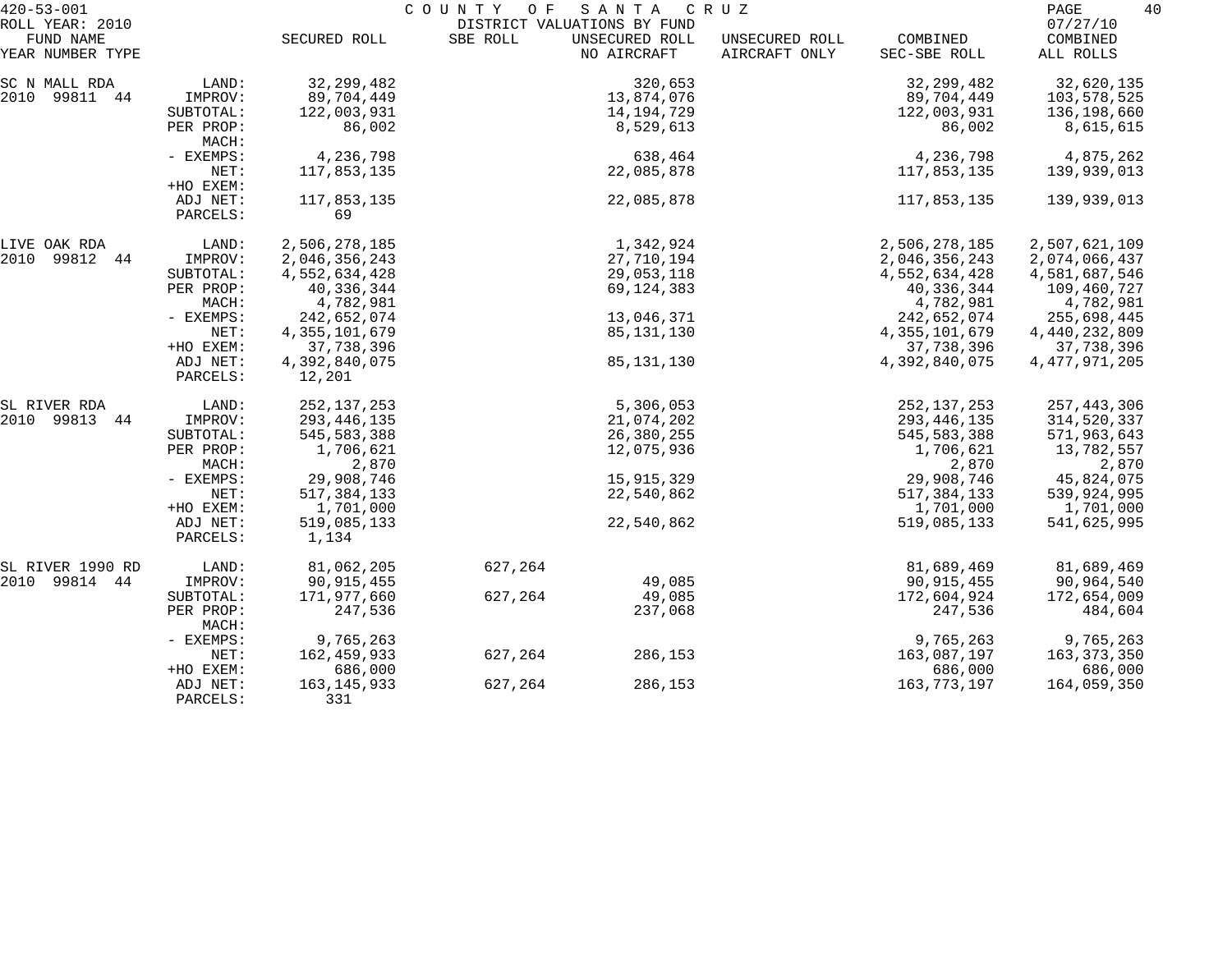| $420 - 53 - 001$    |             |                  | COUNTY OF | SANTA                       | CRUZ           |                  | PAGE<br>41       |
|---------------------|-------------|------------------|-----------|-----------------------------|----------------|------------------|------------------|
| ROLL YEAR: 2010     |             |                  |           | DISTRICT VALUATIONS BY FUND |                |                  | 07/27/10         |
| FUND NAME           |             | SECURED ROLL     | SBE ROLL  | UNSECURED ROLL              | UNSECURED ROLL | COMBINED         | COMBINED         |
| YEAR NUMBER TYPE    |             |                  |           | NO AIRCRAFT                 | AIRCRAFT ONLY  | SEC-SBE ROLL     | ALL ROLLS        |
| WTSV CITY - RTRM    | LAND:       | 1,368,900,209    | 41,405    | 5,013,859                   |                | 1,368,941,614    | 1,373,955,473    |
| 2010<br>99815<br>42 | IMPROV:     | 1,629,727,613    |           | 59, 297, 286                |                | 1,629,727,613    | 1,689,024,899    |
|                     | SUBTOTAL:   | 2,998,627,822    | 41,405    | 64, 311, 145                |                | 2,998,669,227    | 3,062,980,372    |
|                     | PER PROP:   | 54, 546, 384     |           | 126,904,043                 | 29, 284, 285   | 54, 546, 384     | 210,734,712      |
|                     | MACH:       | 17,353,013       |           |                             |                | 17,353,013       | 17,353,013       |
|                     | - EXEMPS:   | 158,761,525      |           | 3,887,374                   | 134,100        | 158,761,525      | 162,782,999      |
|                     | NET:        | 2,911,765,694    | 41,405    | 187, 327, 814               | 29,150,185     | 2,911,807,099    | 3,128,285,098    |
|                     | +HO EXEM:   | 28,897,093       |           |                             |                | 28,897,093       | 28,897,093       |
|                     | ADJ NET:    | 2,940,662,787    | 41,405    | 187,327,814                 | 29,150,185     | 2,940,704,192    | 3, 157, 182, 191 |
|                     | PARCELS:    | 9,949            |           |                             |                |                  |                  |
| WTSNVL CITY-DT S    | LAND:       | 1,267,594,790    |           | 4,603,414                   |                | 1,267,594,790    | 1, 272, 198, 204 |
| 2010<br>99816<br>42 | IMPROV:     | 1,454,892,325    |           | 51,016,215                  |                | 1,454,892,325    | 1,505,908,540    |
|                     | SUBTOTAL:   | 2,722,487,115    |           | 55,619,629                  |                | 2,722,487,115    | 2,778,106,744    |
|                     | PER PROP:   | 24, 452, 203     |           | 106,433,535                 | 29, 284, 285   | 24, 452, 203     | 160,170,023      |
|                     | MACH:       | 3,447,611        |           |                             |                | 3,447,611        | 3,447,611        |
|                     | - EXEMPS:   | 138, 144, 579    |           | 3,846,044                   | 134,100        | 138,144,579      | 142,124,723      |
|                     | NET:        | 2,612,242,350    |           | 158,207,120                 | 29,150,185     | 2,612,242,350    | 2,799,599,655    |
|                     | +HO EXEM:   | 28,554,093       |           |                             |                | 28,554,093       | 28,554,093       |
|                     | ADJ NET:    | 2,640,796,443    |           | 158,207,120                 | 29,150,185     | 2,640,796,443    | 2,828,153,748    |
|                     | PARCELS:    | 9,522            |           |                             |                |                  |                  |
| WTSNVL CITY-PRK     | LAND:       | 13,586,874       |           | 391,280                     |                | 13,586,874       | 13,978,154       |
| 2010<br>99817<br>70 | IMPROV:     | 28,775,210       |           | 1,720,180                   |                | 28,775,210       | 30,495,390       |
|                     | SUBTOTAL:   | 42,362,084       |           | 2,111,460                   |                | 42,362,084       | 44, 473, 544     |
|                     | PER PROP:   | 1,043,314        |           | 864,130                     |                | 1,043,314        | 1,907,444        |
|                     | MACH:       | 35,302           |           |                             |                | 35,302           | 35,302           |
|                     | - EXEMPS:   | 5,467,016        |           | 21,813                      |                | 5,467,016        | 5,488,829        |
|                     | NET:        | 37,973,684       |           | 2,953,777                   |                | 37,973,684       | 40,927,461       |
|                     | +HO EXEM:   | 7,000            |           |                             |                | 7,000            | 7,000            |
|                     | ADJ NET:    | 37,980,684       |           | 2,953,777                   |                | 37,980,684       | 40,934,461       |
|                     | PARCELS:    | 46               |           |                             |                |                  |                  |
| S C CITY-LIBRY D    | LAND:       | 3,640,784,070    | 1,881,776 | 17,608,729                  |                | 3,642,665,846    | 3,660,274,575    |
| 2010<br>99819 42    | IMPROV:     | 3, 208, 637, 270 |           | 91,769,720                  |                | 3, 208, 637, 270 | 3,300,406,990    |
|                     | SUBTOTAL:   | 6,849,421,340    | 1,881,776 | 109,378,449                 |                | 6,851,303,116    | 6,960,681,565    |
|                     | PER PROP:   | 36,721,534       |           | 143,632,536                 |                | 36,721,534       | 180,354,070      |
|                     | MACH:       | 20,976,942       |           |                             |                | 20,976,942       | 20,976,942       |
|                     | $-$ EXEMPS: | 219,576,997      |           | 40,332,862                  |                | 219,576,997      | 259,909,859      |
|                     | NET:        | 6,687,542,819    | 1,881,776 | 212,678,123                 |                | 6,689,424,595    | 6,902,102,718    |
|                     | +HO EXEM:   | 51,877,000       |           | 88,200                      |                | 51,877,000       | 51,965,200       |
|                     | ADJ NET:    | 6,739,419,819    | 1,881,776 | 212,766,323                 |                | 6,741,301,595    | 6,954,067,918    |
|                     | PARCELS:    | 16,732           |           |                             |                |                  |                  |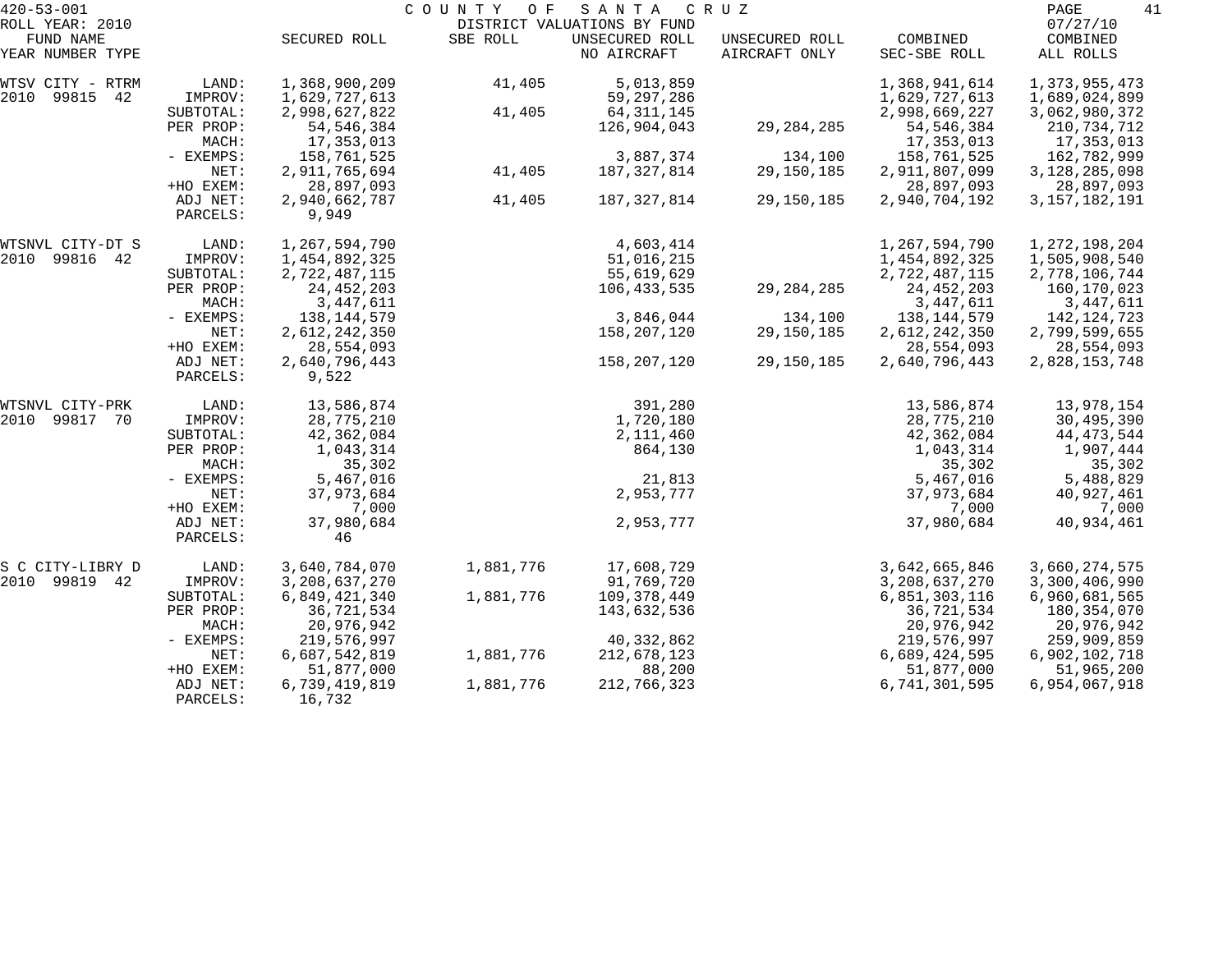| $420 - 53 - 001$             |           | COUNTY OF<br>SANTA<br>C R U Z<br>DISTRICT VALUATIONS BY FUND |           |                |                |                  |                      |  |  |
|------------------------------|-----------|--------------------------------------------------------------|-----------|----------------|----------------|------------------|----------------------|--|--|
| ROLL YEAR: 2010<br>FUND NAME |           | SECURED ROLL                                                 | SBE ROLL  | UNSECURED ROLL | UNSECURED ROLL | COMBINED         | 07/27/10<br>COMBINED |  |  |
| YEAR NUMBER TYPE             |           |                                                              |           | NO AIRCRAFT    | AIRCRAFT ONLY  | SEC-SBE ROLL     | ALL ROLLS            |  |  |
| CITY SC 99 DS GO             | LAND:     | 3,640,784,070                                                | 1,881,776 | 17,608,729     |                | 3,642,665,846    | 3,660,274,575        |  |  |
| 2010 99820 42                | IMPROV:   | 3, 208, 637, 270                                             |           | 91,769,720     |                | 3, 208, 637, 270 | 3,300,406,990        |  |  |
|                              | SUBTOTAL: | 6,849,421,340                                                | 1,881,776 | 109,378,449    |                | 6,851,303,116    | 6,960,681,565        |  |  |
|                              | PER PROP: | 36,721,534                                                   |           | 143,632,536    |                | 36,721,534       | 180,354,070          |  |  |
|                              | MACH:     | 20,976,942                                                   |           |                |                | 20,976,942       | 20,976,942           |  |  |
|                              | - EXEMPS: | 219,576,997                                                  |           | 40,332,862     |                | 219,576,997      | 259,909,859          |  |  |
|                              | NET:      | 6,687,542,819                                                | 1,881,776 | 212,678,123    |                | 6,689,424,595    | 6,902,102,718        |  |  |
|                              | +HO EXEM: | 51,877,000                                                   |           | 88,200         |                | 51,877,000       | 51,965,200           |  |  |
|                              | ADJ NET:  | 6,739,419,819                                                | 1,881,776 | 212,766,323    |                | 6,741,301,595    | 6,954,067,918        |  |  |
|                              | PARCELS:  | 16,732                                                       |           |                |                |                  |                      |  |  |
| SANTA CRUZ CITY              | LAND:     | 3,640,784,070                                                | 1,881,776 | 17,608,729     |                | 3,642,665,846    | 3,660,274,575        |  |  |
| 99821<br>2010<br>-42         | IMPROV:   | 3, 208, 637, 270                                             |           | 91,769,720     |                | 3, 208, 637, 270 | 3,300,406,990        |  |  |
|                              | SUBTOTAL: | 6,849,421,340                                                | 1,881,776 | 109,378,449    |                | 6,851,303,116    | 6,960,681,565        |  |  |
|                              | PER PROP: | 36,721,534                                                   |           | 143,632,536    |                | 36,721,534       | 180,354,070          |  |  |
|                              | MACH:     | 20,976,942                                                   |           |                |                | 20,976,942       | 20,976,942           |  |  |
|                              | - EXEMPS: | 219,576,997                                                  |           | 40,332,862     |                | 219,576,997      | 259,909,859          |  |  |
|                              | NET:      | 6,687,542,819                                                | 1,881,776 | 212,678,123    |                | 6,689,424,595    | 6,902,102,718        |  |  |
|                              | +HO EXEM: | 51,877,000                                                   |           | 88,200         |                | 51,877,000       | 51,965,200           |  |  |
|                              | ADJ NET:  | 6,739,419,819                                                | 1,881,776 | 212,766,323    |                | 6,741,301,595    | 6,954,067,918        |  |  |
|                              | PARCELS:  | 16,732                                                       |           |                |                |                  |                      |  |  |
| WATSONVILLE CITY             | LAND:     | 1,368,900,209                                                | 41,405    | 5,013,859      |                | 1,368,941,614    | 1,373,955,473        |  |  |
| 2010 99823<br>42             | IMPROV:   | 1,629,727,613                                                |           | 59, 297, 286   |                | 1,629,727,613    | 1,689,024,899        |  |  |
|                              | SUBTOTAL: | 2,998,627,822                                                | 41,405    | 64, 311, 145   |                | 2,998,669,227    | 3,062,980,372        |  |  |
|                              | PER PROP: | 54, 546, 384                                                 |           | 126,904,043    | 29, 284, 285   | 54,546,384       | 210,734,712          |  |  |
|                              | MACH:     | 17,353,013                                                   |           |                |                | 17,353,013       | 17,353,013           |  |  |
|                              | - EXEMPS: | 158,761,525                                                  |           | 3,887,374      | 134,100        | 158,761,525      | 162,782,999          |  |  |
|                              | NET:      | 2,911,765,694                                                | 41,405    | 187, 327, 814  | 29,150,185     | 2,911,807,099    | 3,128,285,098        |  |  |
|                              | +HO EXEM: | 28,897,093                                                   |           |                |                | 28,897,093       | 28,897,093           |  |  |
|                              | ADJ NET:  | 2,940,662,787                                                | 41,405    | 187,327,814    | 29,150,185     | 2,940,704,192    | 3, 157, 182, 191     |  |  |
|                              | PARCELS:  | 9,949                                                        |           |                |                |                  |                      |  |  |
| SCOTTS VLY CITY              | LAND:     | 952, 202, 733                                                |           | 446,410        |                | 952, 202, 733    | 952,649,143          |  |  |
| 2010 99824 42                | IMPROV:   | 1,085,848,369                                                |           | 22,894,195     |                | 1,085,848,369    | 1,108,742,564        |  |  |
|                              | SUBTOTAL: | 2,038,051,102                                                |           | 23,340,605     |                | 2,038,051,102    | 2,061,391,707        |  |  |
|                              | PER PROP: | 7,702,252                                                    |           | 54,053,511     |                | 7,702,252        | 61,755,763           |  |  |
|                              | MACH:     | 2,037,739                                                    |           |                |                | 2,037,739        | 2,037,739            |  |  |
|                              | - EXEMPS: | 50,369,341                                                   |           | 679,370        |                | 50,369,341       | 51,048,711           |  |  |
|                              | NET:      | 1,997,421,752                                                |           | 76,714,746     |                | 1,997,421,752    | 2,074,136,498        |  |  |
|                              | +HO EXEM: | 16,394,000                                                   |           |                |                | 16,394,000       | 16,394,000           |  |  |
|                              | ADJ NET:  | 2,013,815,752                                                |           | 76, 714, 746   |                | 2,013,815,752    | 2,090,530,498        |  |  |
|                              | PARCELS:  | 4,236                                                        |           |                |                |                  |                      |  |  |
|                              |           |                                                              |           |                |                |                  |                      |  |  |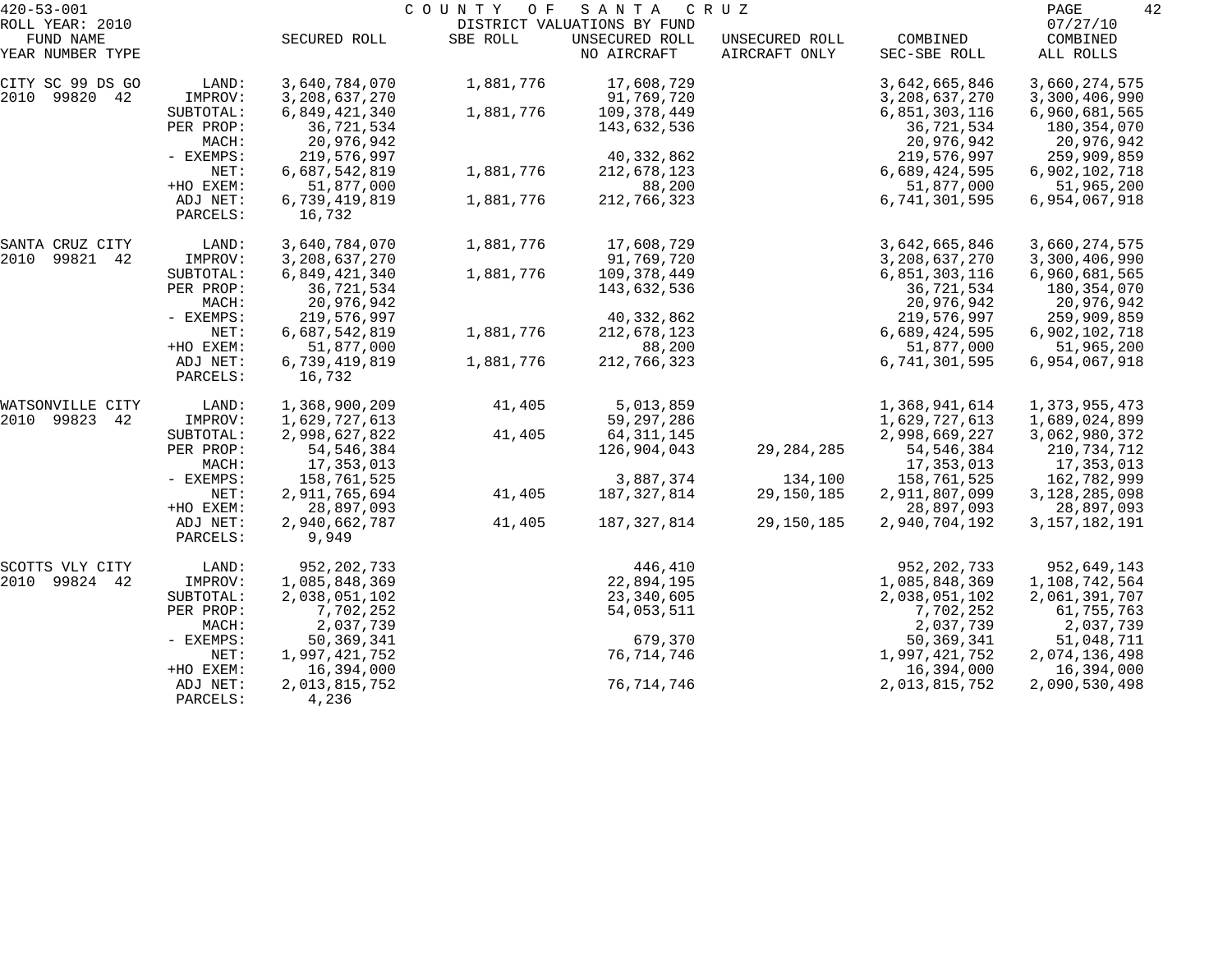| $420 - 53 - 001$                                 |                                   |                                         | COUNTY<br>O F | SANTA                                                        | C R U Z                         |                                         | 43<br>PAGE                               |
|--------------------------------------------------|-----------------------------------|-----------------------------------------|---------------|--------------------------------------------------------------|---------------------------------|-----------------------------------------|------------------------------------------|
| ROLL YEAR: 2010<br>FUND NAME<br>YEAR NUMBER TYPE |                                   | SECURED ROLL                            | SBE ROLL      | DISTRICT VALUATIONS BY FUND<br>UNSECURED ROLL<br>NO AIRCRAFT | UNSECURED ROLL<br>AIRCRAFT ONLY | COMBINED<br>SEC-SBE ROLL                | 07/27/10<br>COMBINED<br>ALL ROLLS        |
| CAPITOLA CITY<br>2010 99825 42                   | LAND:<br>IMPROV:                  | 958,371,437<br>755, 335, 859            | 578,800       | 516,224<br>37, 352, 307                                      |                                 | 958,950,237<br>755, 335, 859            | 959,466,461<br>792,688,166               |
|                                                  | SUBTOTAL:<br>PER PROP:<br>MACH:   | 1,713,707,296<br>7,268,235<br>1,066,836 | 578,800       | 37,868,531<br>33,857,192                                     |                                 | 1,714,286,096<br>7,268,235<br>1,066,836 | 1,752,154,627<br>41,125,427<br>1,066,836 |
|                                                  | - EXEMPS:                         | 30,844,639                              |               | 1,607,933                                                    |                                 | 30,844,639                              | 32, 452, 572                             |
|                                                  | NET:<br>+HO EXEM:                 | 1,691,197,728<br>10,278,800             | 578,800       | 70,117,790                                                   |                                 | 1,691,776,528<br>10,278,800             | 1,761,894,318<br>10,278,800              |
|                                                  | ADJ NET:<br>PARCELS:              | 1,701,476,528<br>4,423                  | 578,800       | 70,117,790                                                   |                                 | 1,702,055,328                           | 1,772,173,118                            |
| LMA PRTA-ST SCH<br>2010 99881 43                 | LAND:<br>IMPROV:                  | 365,903,056<br>347,769,873              |               | 488,217                                                      |                                 | 365,903,056<br>347,769,873              | 365,903,056<br>348,258,090               |
|                                                  | SUBTOTAL:                         | 713,672,929                             |               | 488,217                                                      |                                 | 713,672,929                             | 714,161,146                              |
|                                                  | PER PROP:<br>MACH:                | 35,412                                  |               | 932,918                                                      |                                 | 35,412                                  | 968,330                                  |
|                                                  | - EXEMPS:                         | 7,395,052                               |               |                                                              |                                 | 7,395,052                               | 7,395,052                                |
|                                                  | NET:<br>+HO EXEM:                 | 706, 313, 289<br>6,098,400              |               | 1,421,135                                                    |                                 | 706, 313, 289<br>6,098,400              | 707,734,424<br>6,098,400                 |
|                                                  | ADJ NET:<br>PARCELS:              | 712, 411, 689<br>1,658                  |               | 1,421,135                                                    |                                 | 712, 411, 689                           | 713,832,824                              |
| LAKESIDE SCH ST                                  | LAND:                             | 133,512,961                             |               | 36,772                                                       |                                 | 133,512,961                             | 133,549,733                              |
| 2010 99882<br>43                                 | IMPROV:                           | 127,403,093                             |               | 137,843                                                      |                                 | 127,403,093                             | 127,540,936                              |
|                                                  | SUBTOTAL:<br>PER PROP:<br>MACH:   | 260,916,054<br>1,587,276                |               | 174,615<br>1,110,171                                         |                                 | 260,916,054<br>1,587,276                | 261,090,669<br>2,697,447                 |
|                                                  | - EXEMPS:                         | 3,602,294                               |               |                                                              |                                 | 3,602,294                               | 3,602,294                                |
|                                                  | NET:<br>+HO EXEM:                 | 258,901,036<br>2,079,000                |               | 1,284,786                                                    |                                 | 258,901,036<br>2,079,000                | 260, 185, 822<br>2,079,000               |
|                                                  | ADJ NET:<br>PARCELS:              | 260,980,036<br>725                      |               | 1,284,786                                                    |                                 | 260,980,036                             | 262, 264, 822                            |
| LAKESIDE SCH                                     | LAND:                             | 133,512,961                             |               | 36,772                                                       |                                 | 133,512,961                             | 133,549,733                              |
| 2010 99883<br>43                                 | IMPROV:                           | 127,403,093                             |               | 137,843                                                      |                                 | 127,403,093                             | 127,540,936                              |
|                                                  | SUBTOTAL:<br>PER PROP:<br>MACH:   | 260,916,054<br>1,587,276                |               | 174,615<br>1,110,171                                         |                                 | 260,916,054<br>1,587,276                | 261,090,669<br>2,697,447                 |
|                                                  | - EXEMPS:                         | 3,602,294                               |               |                                                              |                                 | 3,602,294                               | 3,602,294                                |
|                                                  | NET:                              | 258,901,036                             |               | 1,284,786                                                    |                                 | 258,901,036                             | 260, 185, 822                            |
|                                                  | +HO EXEM:<br>ADJ NET:<br>PARCELS: | 2,079,000<br>260,980,036<br>725         |               | 1,284,786                                                    |                                 | 2,079,000<br>260,980,036                | 2,079,000<br>262, 264, 822               |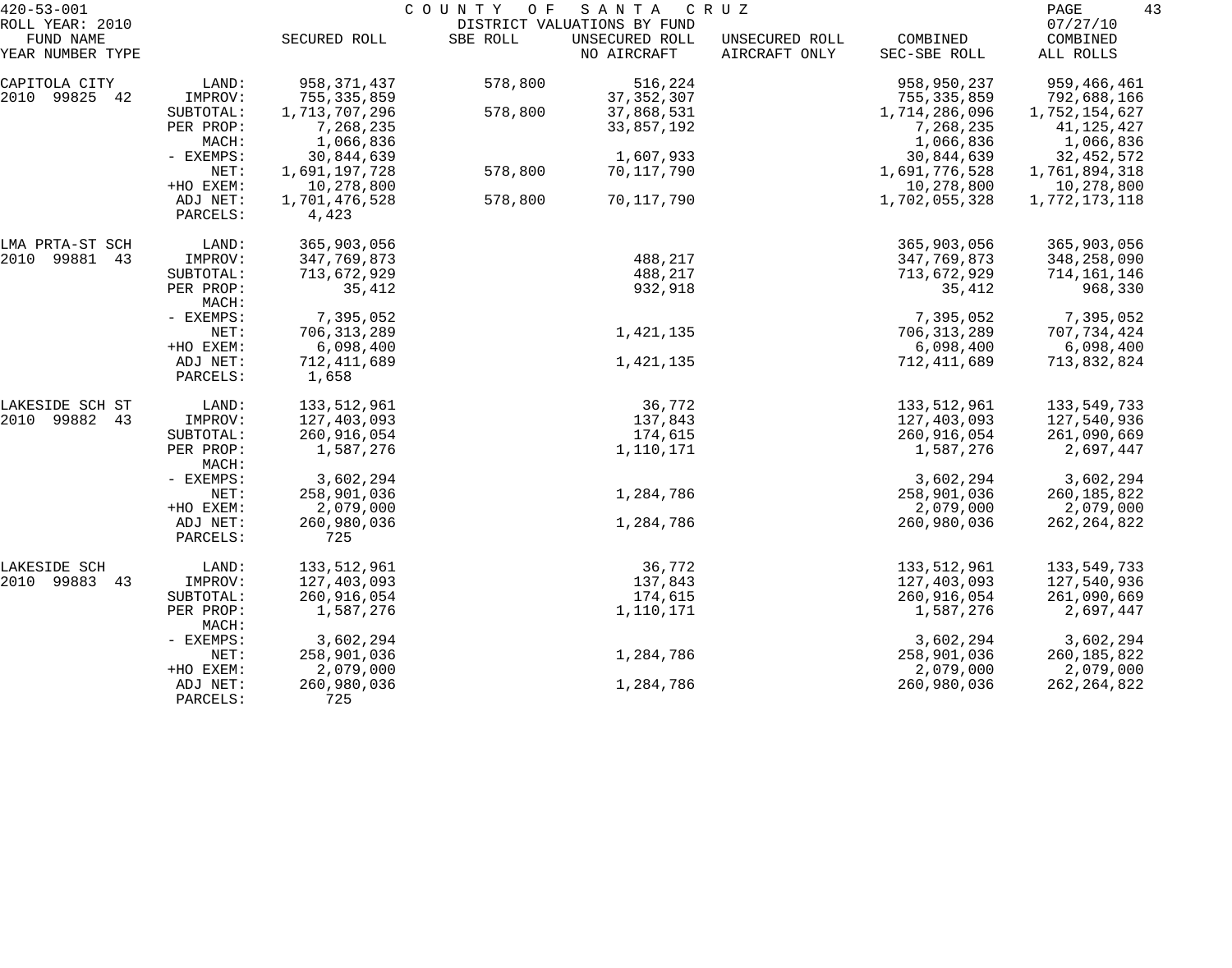| $420 - 53 - 001$             |                      | COUNTY<br>O F<br>S A N T A<br>C R U Z |                                                           |                |               |                      |  |  |
|------------------------------|----------------------|---------------------------------------|-----------------------------------------------------------|----------------|---------------|----------------------|--|--|
| ROLL YEAR: 2010<br>FUND NAME |                      | SECURED ROLL                          | DISTRICT VALUATIONS BY FUND<br>SBE ROLL<br>UNSECURED ROLL | UNSECURED ROLL | COMBINED      | 07/27/10<br>COMBINED |  |  |
| YEAR NUMBER TYPE             |                      |                                       | NO AIRCRAFT                                               | AIRCRAFT ONLY  | SEC-SBE ROLL  | ALL ROLLS            |  |  |
| LOMA PRIETA SCH              | LAND:                | 365,903,056                           |                                                           |                | 365,903,056   | 365,903,056          |  |  |
| 2010 99884 43                | IMPROV:              | 347,769,873                           | 488,217                                                   |                | 347,769,873   | 348,258,090          |  |  |
|                              | SUBTOTAL:            | 713,672,929                           | 488,217                                                   |                | 713,672,929   | 714,161,146          |  |  |
|                              | PER PROP:<br>MACH:   | 35,412                                | 932,918                                                   |                | 35,412        | 968,330              |  |  |
|                              | - EXEMPS:            | 7,395,052                             |                                                           |                | 7,395,052     | 7,395,052            |  |  |
|                              | NET:                 | 706, 313, 289                         | 1,421,135                                                 |                | 706, 313, 289 | 707,734,424          |  |  |
|                              | +HO EXEM:            | 6,098,400                             |                                                           |                | 6,098,400     | 6,098,400            |  |  |
|                              | ADJ NET:             | 712,411,689                           | 1,421,135                                                 |                | 712,411,689   | 713,832,824          |  |  |
|                              | PARCELS:             | 1,658                                 |                                                           |                |               |                      |  |  |
| LOS GATOS HI                 | LAND:                | 499,416,017                           | 36,772                                                    |                | 499,416,017   | 499, 452, 789        |  |  |
| 2010 99885 43                | IMPROV:              | 475,172,966                           | 626,060                                                   |                | 475,172,966   | 475,799,026          |  |  |
|                              | SUBTOTAL:            | 974,588,983                           | 662,832                                                   |                | 974,588,983   | 975, 251, 815        |  |  |
|                              | PER PROP:<br>MACH:   | 1,622,688                             | 2,043,089                                                 |                | 1,622,688     | 3,665,777            |  |  |
|                              | - EXEMPS:            | 10,997,346                            |                                                           |                | 10,997,346    | 10,997,346           |  |  |
|                              | NET:                 | 965, 214, 325                         | 2,705,921                                                 |                | 965, 214, 325 | 967,920,246          |  |  |
|                              | +HO EXEM:            | 8,177,400                             |                                                           |                | 8,177,400     | 8,177,400            |  |  |
|                              | ADJ NET:<br>PARCELS: | 973, 391, 725<br>2,383                | 2,705,921                                                 |                | 973, 391, 725 | 976,097,646          |  |  |
| LAKESIDE SC 98 S             | LAND:                | 133,512,961                           | 36,772                                                    |                | 133,512,961   | 133,549,733          |  |  |
| 2010 99886 43                | IMPROV:              | 127,403,093                           | 137,843                                                   |                | 127,403,093   | 127,540,936          |  |  |
|                              | SUBTOTAL:            | 260,916,054                           | 174,615                                                   |                | 260,916,054   | 261,090,669          |  |  |
|                              | PER PROP:<br>MACH:   | 1,587,276                             | 1,110,171                                                 |                | 1,587,276     | 2,697,447            |  |  |
|                              | - EXEMPS:            | 3,602,294                             |                                                           |                | 3,602,294     | 3,602,294            |  |  |
|                              | NET:                 | 258,901,036                           | 1,284,786                                                 |                | 258,901,036   | 260, 185, 822        |  |  |
|                              | +HO EXEM:            | 2,079,000                             |                                                           |                | 2,079,000     | 2,079,000            |  |  |
|                              | ADJ NET:             | 260,980,036                           | 1,284,786                                                 |                | 260,980,036   | 262, 264, 822        |  |  |
|                              | PARCELS:             | 725                                   |                                                           |                |               |                      |  |  |
| LOMA PR SCH 2002             | LAND:                | 365,903,056                           |                                                           |                | 365,903,056   | 365,903,056          |  |  |
| 2010 99887<br>43             | IMPROV:              | 347,769,873                           | 488,217                                                   |                | 347,769,873   | 348,258,090          |  |  |
|                              | SUBTOTAL:            | 713,672,929                           | 488,217                                                   |                | 713,672,929   | 714,161,146          |  |  |
|                              | PER PROP:<br>MACH:   | 35,412                                | 932,918                                                   |                | 35,412        | 968,330              |  |  |
|                              | - EXEMPS:            | 7,395,052                             |                                                           |                | 7,395,052     | 7,395,052            |  |  |
|                              | NET:                 | 706, 313, 289                         | 1,421,135                                                 |                | 706, 313, 289 | 707,734,424          |  |  |
|                              | +HO EXEM:            | 6,098,400                             |                                                           |                | 6,098,400     | 6,098,400            |  |  |
|                              | ADJ NET:<br>PARCELS: | 712,411,689<br>1,658                  | 1,421,135                                                 |                | 712,411,689   | 713,832,824          |  |  |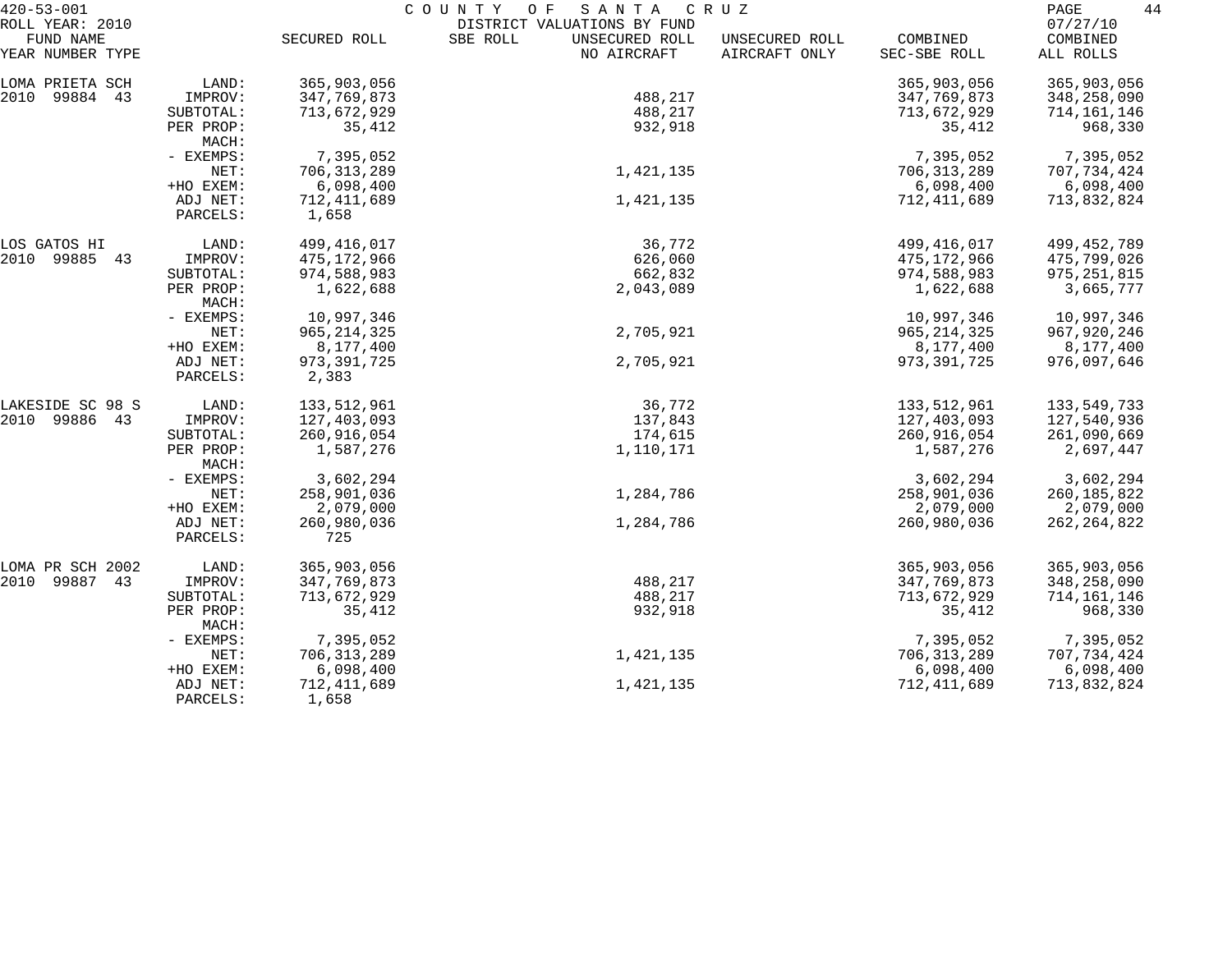| $420 - 53 - 001$                                 |                      |                         | COUNTY<br>O F | SANTA                                                        | C R U Z                         |                          | 45<br>PAGE                        |
|--------------------------------------------------|----------------------|-------------------------|---------------|--------------------------------------------------------------|---------------------------------|--------------------------|-----------------------------------|
| ROLL YEAR: 2010<br>FUND NAME<br>YEAR NUMBER TYPE |                      | SECURED ROLL            | SBE ROLL      | DISTRICT VALUATIONS BY FUND<br>UNSECURED ROLL<br>NO AIRCRAFT | UNSECURED ROLL<br>AIRCRAFT ONLY | COMBINED<br>SEC-SBE ROLL | 07/27/10<br>COMBINED<br>ALL ROLLS |
| LOS GATOS HS 98S                                 | LAND:                | 499,416,017             |               | 36,772                                                       |                                 | 499, 416, 017            | 499, 452, 789                     |
| 2010 99888 43                                    | IMPROV:              | 475,172,966             |               | 626,060                                                      |                                 | 475,172,966              | 475,799,026                       |
|                                                  | SUBTOTAL:            | 974,588,983             |               | 662,832                                                      |                                 | 974,588,983              | 975, 251, 815                     |
|                                                  | PER PROP:<br>MACH:   | 1,622,688               |               | 2,043,089                                                    |                                 | 1,622,688                | 3,665,777                         |
|                                                  | - EXEMPS:            | 10,997,346              |               |                                                              |                                 | 10,997,346               | 10,997,346                        |
|                                                  | NET:                 | 965, 214, 325           |               | 2,705,921                                                    |                                 | 965, 214, 325            | 967,920,246                       |
|                                                  | +HO EXEM:            | 8,177,400               |               |                                                              |                                 | 8,177,400                | 8,177,400                         |
|                                                  | ADJ NET:<br>PARCELS: | 973, 391, 725<br>2,383  |               | 2,705,921                                                    |                                 | 973, 391, 725            | 976,097,646                       |
| LOMA PRIETA DS 0                                 | LAND:                | 365,903,056             |               |                                                              |                                 | 365,903,056              | 365,903,056                       |
| 2010 99890 43                                    | IMPROV:              | 347,769,873             |               | 488,217                                                      |                                 | 347,769,873              | 348,258,090                       |
|                                                  | SUBTOTAL:            | 713,672,929             |               | 488,217                                                      |                                 | 713,672,929              | 714,161,146                       |
|                                                  | PER PROP:<br>MACH:   | 35,412                  |               | 932,918                                                      |                                 | 35,412                   | 968,330                           |
|                                                  | - EXEMPS:            | 7,395,052               |               |                                                              |                                 | 7,395,052                | 7,395,052                         |
|                                                  | NET:                 | 706, 313, 289           |               | 1,421,135                                                    |                                 | 706, 313, 289            | 707,734,424                       |
|                                                  | +HO EXEM:            | 6,098,400               |               |                                                              |                                 | 6,098,400                | 6,098,400                         |
|                                                  | ADJ NET:<br>PARCELS: | 712,411,689<br>1,658    |               | 1,421,135                                                    |                                 | 712,411,689              | 713,832,824                       |
| PV WTR MGMT AGEN                                 | LAND:                | 2,826,835,292           | 64,715        | 5,523,480                                                    |                                 | 2,826,900,007            | 2,832,423,487                     |
| 2010 99915<br>44                                 | IMPROV:              | 2,824,138,649           |               | 70,560,603                                                   |                                 | 2,824,138,649            | 2,894,699,252                     |
|                                                  | SUBTOTAL:            | 5,650,973,941           | 64,715        | 76,084,083                                                   |                                 | 5,651,038,656            | 5,727,122,739                     |
|                                                  | PER PROP:            | 69,673,767              |               | 164,976,069                                                  | 29, 284, 285                    | 69,673,767               | 263,934,121                       |
|                                                  | MACH:                | 18,141,789              |               |                                                              |                                 | 18,141,789               | 18,141,789                        |
|                                                  | - EXEMPS:            | 280,687,041             |               | 3,900,790                                                    | 134,100                         | 280,687,041              | 284,721,931                       |
|                                                  | NET:                 | 5,458,102,456           | 64,715        | 237, 159, 362                                                | 29, 150, 185                    | 5, 458, 167, 171         | 5,724,476,718                     |
|                                                  | +HO EXEM:            | 51,614,893              |               |                                                              |                                 | 51,614,893               | 51,614,893                        |
|                                                  | ADJ NET:<br>PARCELS: | 5,509,717,349<br>17,361 | 64,715        | 237,159,362                                                  | 29,150,185                      | 5,509,782,064            | 5,776,091,611                     |
| SC PARKING #1                                    | LAND:                | 87,932,461              |               | 992,443                                                      |                                 | 87,932,461               | 88,924,904                        |
| 2010 99941 43                                    | IMPROV:              | 192,575,670             |               | 21,612,994                                                   |                                 | 192,575,670              | 214,188,664                       |
|                                                  | SUBTOTAL:            | 280,508,131             |               | 22,605,437                                                   |                                 | 280,508,131              | 303, 113, 568                     |
|                                                  | PER PROP:<br>MACH:   | 509,914                 |               | 15,913,967                                                   |                                 | 509,914                  | 16,423,881                        |
|                                                  | - EXEMPS:            | 18,006,300              |               | 2, 213, 786                                                  |                                 | 18,006,300               | 20,220,086                        |
|                                                  | NET:                 | 263,011,745             |               | 36, 305, 618                                                 |                                 | 263,011,745              | 299, 317, 363                     |
|                                                  | +HO EXEM:            | 21,000                  |               |                                                              |                                 | 21,000                   | 21,000                            |
|                                                  | ADJ NET:<br>PARCELS: | 263,032,745<br>227      |               | 36, 305, 618                                                 |                                 | 263,032,745              | 299, 338, 363                     |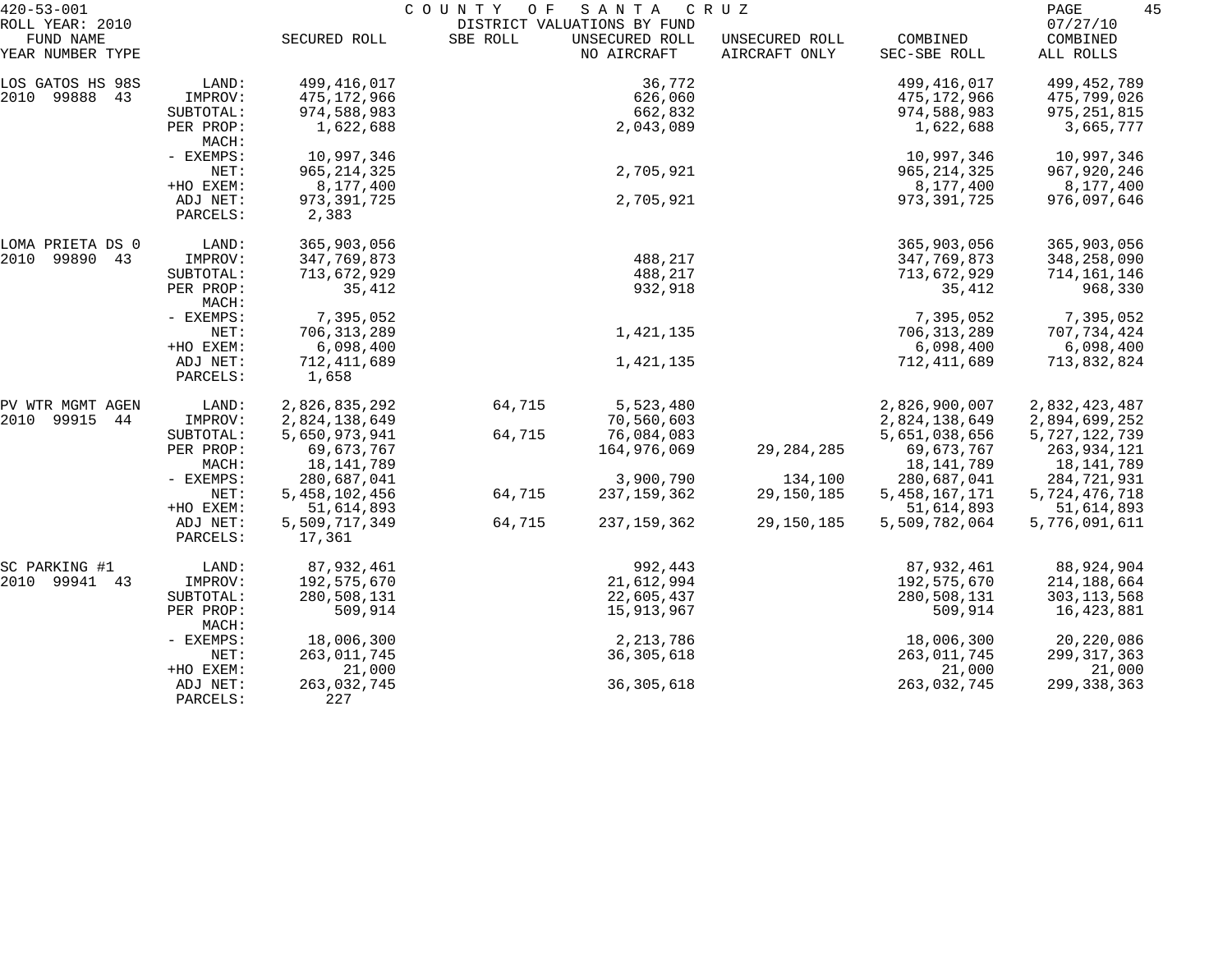| $420 - 53 - 001$              |                    |                | COUNTY OF | SANTA                         | C R U Z                         |                          | 46<br>PAGE            |
|-------------------------------|--------------------|----------------|-----------|-------------------------------|---------------------------------|--------------------------|-----------------------|
| ROLL YEAR: 2010               |                    |                |           | DISTRICT VALUATIONS BY FUND   |                                 |                          | 07/27/10              |
| FUND NAME<br>YEAR NUMBER TYPE |                    | SECURED ROLL   | SBE ROLL  | UNSECURED ROLL<br>NO AIRCRAFT | UNSECURED ROLL<br>AIRCRAFT ONLY | COMBINED<br>SEC-SBE ROLL | COMBINED<br>ALL ROLLS |
| SLV WTR DIST                  | LAND:              | 1,318,261,181  | 30,200    | 25,616                        |                                 | 1,318,291,381            | 1,318,316,997         |
| 2010 99951 44                 | IMPROV:            | 1,221,550,041  |           | 3,200,261                     |                                 | 1,221,550,041            | 1,224,750,302         |
|                               | SUBTOTAL:          | 2,539,811,222  | 30,200    | 3, 225, 877                   |                                 | 2,539,841,422            | 2,543,067,299         |
|                               | PER PROP:          | 2,283,885      |           | 11,023,561                    |                                 | 2,283,885                | 13,307,446            |
|                               | MACH:              | 91,265         |           |                               |                                 | 91,265                   | 91,265                |
|                               | - EXEMPS:          | 67,583,588     |           | 114,825                       |                                 | 67,583,588               | 67,698,413            |
|                               | NET:               | 2,474,602,784  | 30,200    | 14, 134, 613                  |                                 | 2, 474, 632, 984         | 2,488,767,597         |
|                               | +HO EXEM:          | 32,841,200     |           |                               |                                 | 32,841,200               | 32,841,200            |
|                               | ADJ NET:           | 2,507,443,984  | 30,200    | 14, 134, 613                  |                                 | 2,507,474,184            | 2,521,608,797         |
|                               | PARCELS:           | 12,970         |           |                               |                                 |                          |                       |
| SC PORT DIST                  | LAND:              | 6,561,441,455  | 1,881,776 | 17,342,125                    |                                 | 6,563,323,231            | 6,580,665,356         |
| 2010 99952 44                 | IMPROV:            | 5,627,639,217  |           | 116,603,955                   |                                 | 5,627,639,217            | 5,744,243,172         |
|                               | SUBTOTAL:          | 12,189,080,672 | 1,881,776 | 133,946,080                   |                                 | 12,190,962,448           | 12,324,908,528        |
|                               | PER PROP:          | 78,864,175     |           | 213,664,827                   |                                 | 78,864,175               | 292,529,002           |
|                               | MACH:              | 25,797,151     |           |                               |                                 | 25,797,151               | 25,797,151            |
|                               | - EXEMPS:          | 469,898,158    |           | 53, 384, 233                  |                                 | 469,898,158              | 523, 282, 391         |
|                               | NET:               | 11,823,843,840 | 1,881,776 | 294, 226, 674                 |                                 | 11,825,725,616           | 12,119,952,290        |
|                               | +HO EXEM:          | 96,049,673     |           | 88,200                        |                                 | 96,049,673               | 96,137,873            |
|                               | ADJ NET:           | 11,919,893,513 | 1,881,776 | 294, 314, 874                 |                                 | 11,921,775,289           | 12, 216, 090, 163     |
|                               | PARCELS:           | 30,912         |           |                               |                                 |                          |                       |
| SV WTR DIST                   | LAND:              | 842,761,627    |           | 446,410                       |                                 | 842,761,627              | 843,208,037           |
| 2010 99953<br>44              | IMPROV:            | 932, 576, 267  |           | 22,894,195                    |                                 | 932, 576, 267            | 955,470,462           |
|                               | SUBTOTAL:          | 1,775,337,894  |           | 23,340,605                    |                                 | 1,775,337,894            | 1,798,678,499         |
|                               | PER PROP:          | 6,732,737      |           | 53, 541, 224                  |                                 | 6,732,737                | 60,273,961            |
|                               | MACH:              | 2,029,796      |           |                               |                                 | 2,029,796                | 2,029,796             |
|                               | - EXEMPS:          | 46,752,655     |           | 679,370                       |                                 | 46,752,655               | 47,432,025            |
|                               | NET:               | 1,737,347,772  |           | 76, 202, 459                  |                                 | 1,737,347,772            | 1,813,550,231         |
|                               | +HO EXEM:          | 13,186,600     |           |                               |                                 | 13,186,600               | 13,186,600            |
|                               | ADJ NET:           | 1,750,534,372  |           | 76, 202, 459                  |                                 | 1,750,534,372            | 1,826,736,831         |
|                               | PARCELS:           | 3,719          |           |                               |                                 |                          |                       |
| S CLARA SPEC SCH              | LAND:              | 499,416,017    |           | 36,772                        |                                 | 499, 416, 017            | 499, 452, 789         |
| 2010 99957<br>43              | IMPROV:            | 475,172,966    |           | 626,060                       |                                 | 475,172,966              | 475,799,026           |
|                               | SUBTOTAL:          | 974,588,983    |           | 662,832                       |                                 | 974,588,983              | 975, 251, 815         |
|                               | PER PROP:<br>MACH: | 1,622,688      |           | 2,043,089                     |                                 | 1,622,688                | 3,665,777             |
|                               | $-$ EXEMPS:        | 10,997,346     |           |                               |                                 | 10,997,346               | 10,997,346            |
|                               | NET:               | 965, 214, 325  |           | 2,705,921                     |                                 | 965, 214, 325            | 967,920,246           |
|                               | +HO EXEM:          | 8,177,400      |           |                               |                                 | 8,177,400                | 8,177,400             |
|                               | ADJ NET:           | 973, 391, 725  |           | 2,705,921                     |                                 | 973, 391, 725            | 976,097,646           |
|                               | PARCELS:           | 2,383          |           |                               |                                 |                          |                       |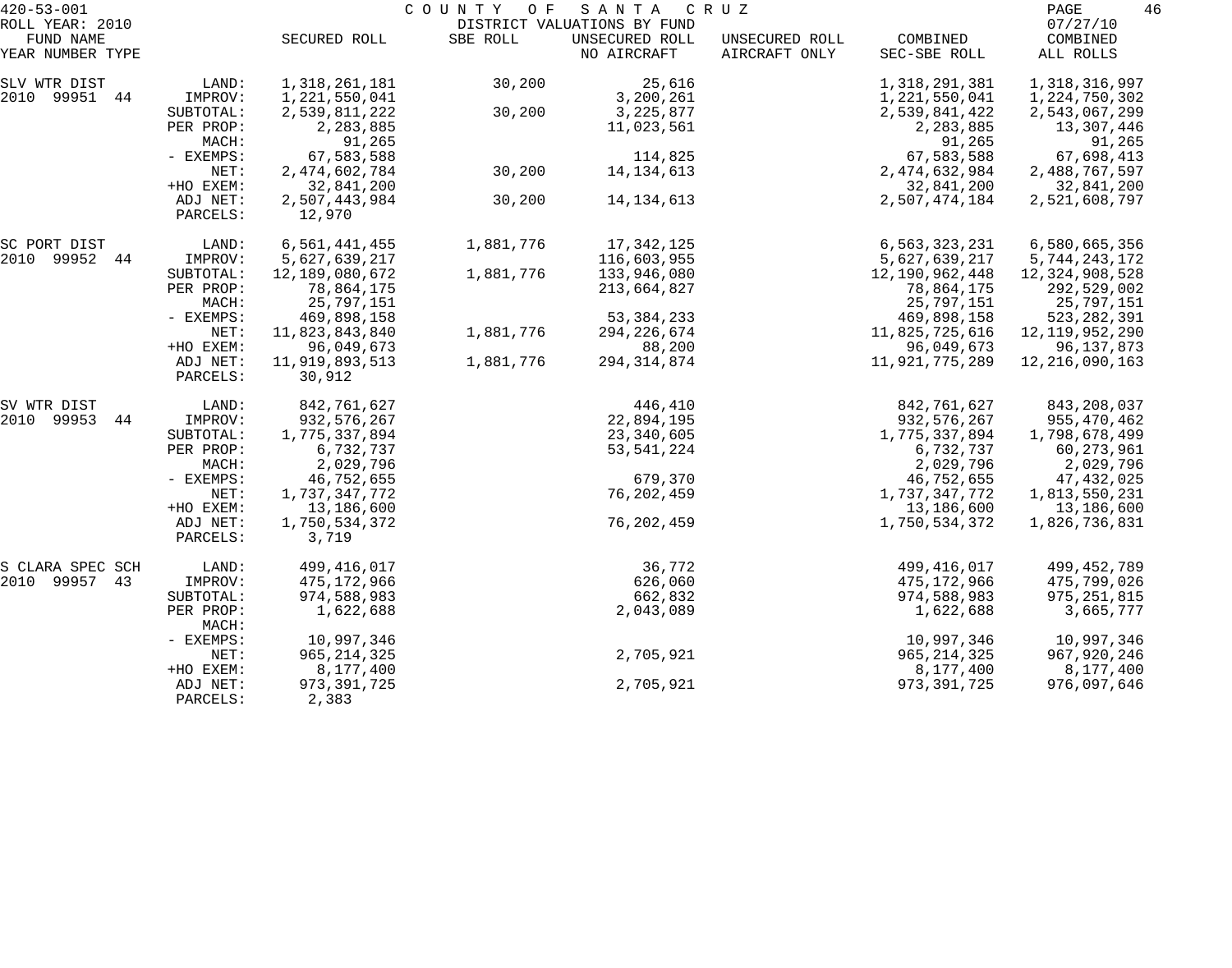| $420 - 53 - 001$              |           |               | COUNTY<br>O F<br>SANTA                    | C R U Z                         |                          | 47<br>PAGE            |
|-------------------------------|-----------|---------------|-------------------------------------------|---------------------------------|--------------------------|-----------------------|
| ROLL YEAR: 2010               |           |               | DISTRICT VALUATIONS BY FUND               |                                 |                          | 07/27/10              |
| FUND NAME<br>YEAR NUMBER TYPE |           | SECURED ROLL  | SBE ROLL<br>UNSECURED ROLL<br>NO AIRCRAFT | UNSECURED ROLL<br>AIRCRAFT ONLY | COMBINED<br>SEC-SBE ROLL | COMBINED<br>ALL ROLLS |
|                               |           |               |                                           |                                 |                          |                       |
| S CLARA INST TAX              | LAND:     | 499,416,017   | 36,772                                    |                                 | 499, 416, 017            | 499, 452, 789         |
| 2010 99958 43                 | IMPROV:   | 475,172,966   | 626,060                                   |                                 | 475,172,966              | 475,799,026           |
|                               | SUBTOTAL: | 974,588,983   | 662,832                                   |                                 | 974,588,983              | 975, 251, 815         |
|                               | PER PROP: | 1,622,688     | 2,043,089                                 |                                 | 1,622,688                | 3,665,777             |
|                               | MACH:     |               |                                           |                                 |                          |                       |
|                               | - EXEMPS: | 10,997,346    |                                           |                                 | 10,997,346               | 10,997,346            |
|                               | NET:      | 965, 214, 325 | 2,705,921                                 |                                 | 965, 214, 325            | 967,920,246           |
|                               | +HO EXEM: | 8,177,400     |                                           |                                 | 8,177,400                | 8,177,400             |
|                               | ADJ NET:  | 973, 391, 725 | 2,705,921                                 |                                 | 973, 391, 725            | 976,097,646           |
|                               | PARCELS:  | 2,383         |                                           |                                 |                          |                       |
| S CLARA DEV CTR               | LAND:     | 499,416,017   | 36,772                                    |                                 | 499, 416, 017            | 499, 452, 789         |
| 2010 99959<br>43              | IMPROV:   | 475,172,966   | 626,060                                   |                                 | 475,172,966              | 475,799,026           |
|                               | SUBTOTAL: | 974,588,983   | 662,832                                   |                                 | 974,588,983              | 975, 251, 815         |
|                               | PER PROP: | 1,622,688     | 2,043,089                                 |                                 | 1,622,688                | 3,665,777             |
|                               | MACH:     |               |                                           |                                 |                          |                       |
|                               | - EXEMPS: | 10,997,346    |                                           |                                 | 10,997,346               | 10,997,346            |
|                               | NET:      | 965, 214, 325 | 2,705,921                                 |                                 | 965, 214, 325            | 967, 920, 246         |
|                               | +HO EXEM: | 8,177,400     |                                           |                                 | 8,177,400                | 8,177,400             |
|                               | ADJ NET:  | 973, 391, 725 | 2,705,921                                 |                                 | 973, 391, 725            | 976,097,646           |
|                               | PARCELS:  | 2,383         |                                           |                                 |                          |                       |
|                               |           |               |                                           |                                 |                          |                       |
| S CLARA PHYS HND              | LAND:     | 499,416,017   | 36,772                                    |                                 | 499, 416, 017            | 499, 452, 789         |
| 2010 99960<br>43              | IMPROV:   | 475,172,966   | 626,060                                   |                                 | 475,172,966              | 475,799,026           |
|                               | SUBTOTAL: | 974,588,983   | 662,832                                   |                                 | 974,588,983              | 975, 251, 815         |
|                               | PER PROP: | 1,622,688     | 2,043,089                                 |                                 | 1,622,688                | 3,665,777             |
|                               | MACH:     |               |                                           |                                 |                          |                       |
|                               | - EXEMPS: | 10,997,346    |                                           |                                 | 10,997,346               | 10,997,346            |
|                               | NET:      | 965, 214, 325 | 2,705,921                                 |                                 | 965, 214, 325            | 967,920,246           |
|                               | +HO EXEM: | 8,177,400     |                                           |                                 | 8,177,400                | 8,177,400             |
|                               | ADJ NET:  | 973, 391, 725 | 2,705,921                                 |                                 | 973, 391, 725            | 976,097,646           |
|                               | PARCELS:  | 2,383         |                                           |                                 |                          |                       |
| S CLARA CO SCH S              | LAND:     | 499, 416, 017 | 36,772                                    |                                 | 499, 416, 017            | 499, 452, 789         |
| 2010 99961 43                 | IMPROV:   | 475, 172, 966 | 626,060                                   |                                 | 475,172,966              | 475,799,026           |
|                               | SUBTOTAL: | 974,588,983   | 662,832                                   |                                 | 974,588,983              | 975, 251, 815         |
|                               | PER PROP: | 1,622,688     | 2,043,089                                 |                                 | 1,622,688                | 3,665,777             |
|                               | MACH:     |               |                                           |                                 |                          |                       |
|                               | - EXEMPS: | 10,997,346    |                                           |                                 | 10,997,346               | 10,997,346            |
|                               | NET:      | 965, 214, 325 | 2,705,921                                 |                                 | 965, 214, 325            | 967, 920, 246         |
|                               | +HO EXEM: | 8,177,400     |                                           |                                 | 8,177,400                | 8,177,400             |
|                               | ADJ NET:  | 973, 391, 725 | 2,705,921                                 |                                 | 973, 391, 725            | 976,097,646           |
|                               | PARCELS:  | 2,383         |                                           |                                 |                          |                       |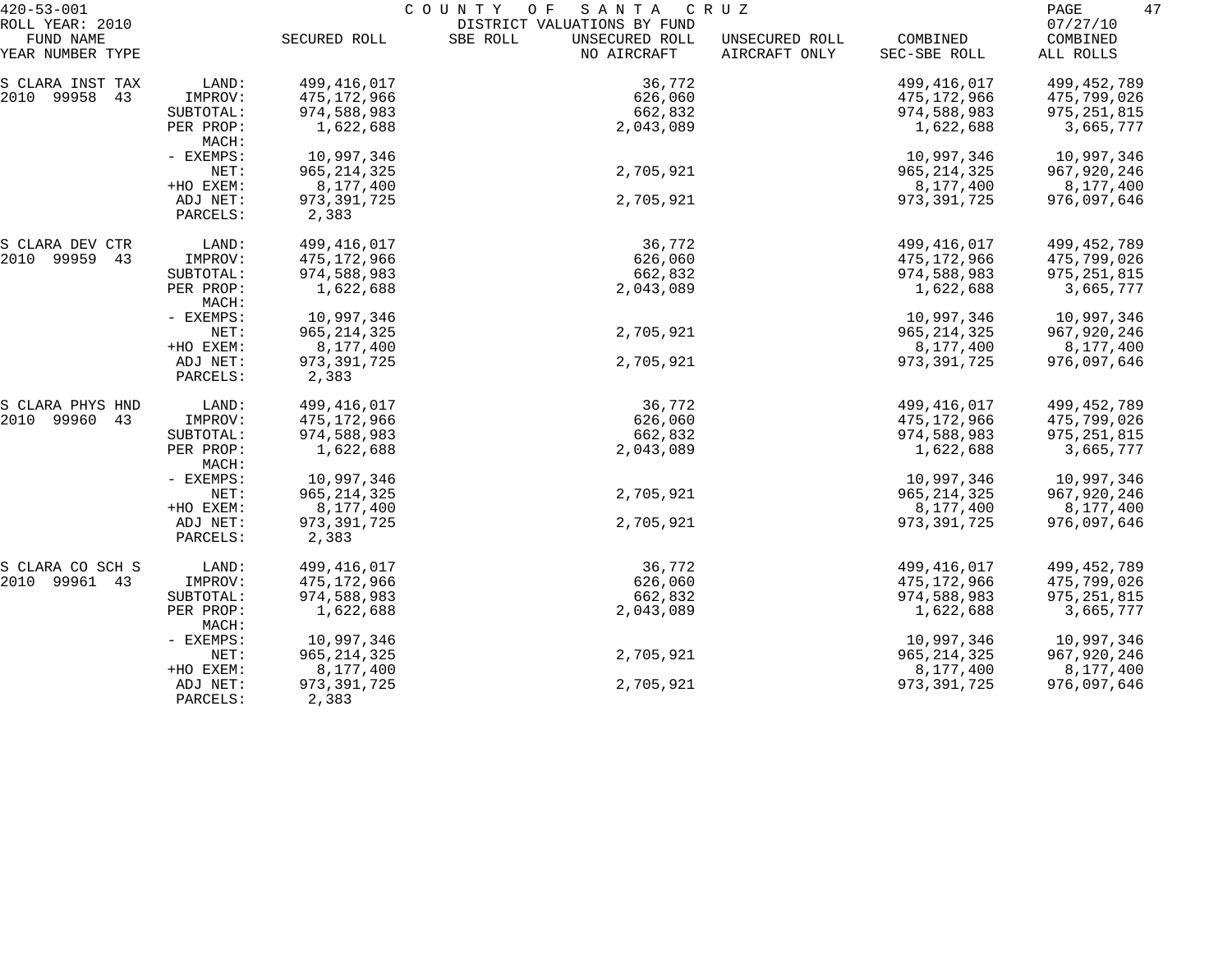| $420 - 53 - 001$             |                      | COUNTY<br>O F<br>SANTA<br>C R U Z |                                                           |                |               |                      |  |  |
|------------------------------|----------------------|-----------------------------------|-----------------------------------------------------------|----------------|---------------|----------------------|--|--|
| ROLL YEAR: 2010<br>FUND NAME |                      | SECURED ROLL                      | DISTRICT VALUATIONS BY FUND<br>SBE ROLL<br>UNSECURED ROLL | UNSECURED ROLL | COMBINED      | 07/27/10<br>COMBINED |  |  |
| YEAR NUMBER TYPE             |                      |                                   | NO AIRCRAFT                                               | AIRCRAFT ONLY  | SEC-SBE ROLL  | ALL ROLLS            |  |  |
| LOMA PRTA AREAWI             | LAND:                | 365,903,056                       |                                                           |                | 365,903,056   | 365,903,056          |  |  |
| 2010 99962 43                | IMPROV:              | 347,769,873                       | 488,217                                                   |                | 347,769,873   | 348,258,090          |  |  |
|                              | SUBTOTAL:            | 713,672,929                       | 488,217                                                   |                | 713,672,929   | 714,161,146          |  |  |
|                              | PER PROP:<br>MACH:   | 35,412                            | 932,918                                                   |                | 35,412        | 968,330              |  |  |
|                              | - EXEMPS:            | 7,395,052                         |                                                           |                | 7,395,052     | 7,395,052            |  |  |
|                              | NET:                 | 706, 313, 289                     | 1,421,135                                                 |                | 706, 313, 289 | 707,734,424          |  |  |
|                              | +HO EXEM:            | 6,098,400                         |                                                           |                | 6,098,400     | 6,098,400            |  |  |
|                              | ADJ NET:             | 712,411,689                       | 1,421,135                                                 |                | 712,411,689   | 713,832,824          |  |  |
|                              | PARCELS:             | 1,658                             |                                                           |                |               |                      |  |  |
| S CLARA ALL CAP              | LAND:                | 499,416,017                       | 36,772                                                    |                | 499,416,017   | 499, 452, 789        |  |  |
| 2010 99964 43                | IMPROV:              | 475,172,966                       | 626,060                                                   |                | 475,172,966   | 475,799,026          |  |  |
|                              | SUBTOTAL:            | 974,588,983                       | 662,832                                                   |                | 974,588,983   | 975, 251, 815        |  |  |
|                              | PER PROP:<br>MACH:   | 1,622,688                         | 2,043,089                                                 |                | 1,622,688     | 3,665,777            |  |  |
|                              | - EXEMPS:            | 10,997,346                        |                                                           |                | 10,997,346    | 10,997,346           |  |  |
|                              | NET:                 | 965, 214, 325                     | 2,705,921                                                 |                | 965, 214, 325 | 967,920,246          |  |  |
|                              | +HO EXEM:            | 8,177,400                         |                                                           |                | 8,177,400     | 8,177,400            |  |  |
|                              | ADJ NET:<br>PARCELS: | 973, 391, 725<br>2,383            | 2,705,921                                                 |                | 973, 391, 725 | 976,097,646          |  |  |
| S CLARA EQU AID              | LAND:                | 499,416,017                       | 36,772                                                    |                | 499, 416, 017 | 499, 452, 789        |  |  |
| 2010 99965 43                | IMPROV:              | 475,172,966                       | 626,060                                                   |                | 475,172,966   | 475,799,026          |  |  |
|                              | SUBTOTAL:            | 974,588,983                       | 662,832                                                   |                | 974,588,983   | 975, 251, 815        |  |  |
|                              | PER PROP:<br>MACH:   | 1,622,688                         | 2,043,089                                                 |                | 1,622,688     | 3,665,777            |  |  |
|                              | - EXEMPS:            | 10,997,346                        |                                                           |                | 10,997,346    | 10,997,346           |  |  |
|                              | NET:                 | 965, 214, 325                     | 2,705,921                                                 |                | 965, 214, 325 | 967,920,246          |  |  |
|                              | +HO EXEM:            | 8,177,400                         |                                                           |                | 8,177,400     | 8,177,400            |  |  |
|                              | ADJ NET:             | 973, 391, 725                     | 2,705,921                                                 |                | 973, 391, 725 | 976,097,646          |  |  |
|                              | PARCELS:             | 2,383                             |                                                           |                |               |                      |  |  |
| S CLARA JUV HALL             | LAND:                | 499,416,017                       | 36,772                                                    |                | 499,416,017   | 499,452,789          |  |  |
| 2010 99966<br>43             | IMPROV:              | 475,172,966                       | 626,060                                                   |                | 475,172,966   | 475,799,026          |  |  |
|                              | SUBTOTAL:            | 974,588,983                       | 662,832                                                   |                | 974,588,983   | 975, 251, 815        |  |  |
|                              | PER PROP:<br>MACH:   | 1,622,688                         | 2,043,089                                                 |                | 1,622,688     | 3,665,777            |  |  |
|                              | - EXEMPS:            | 10,997,346                        |                                                           |                | 10,997,346    | 10,997,346           |  |  |
|                              | NET:                 | 965, 214, 325                     | 2,705,921                                                 |                | 965, 214, 325 | 967,920,246          |  |  |
|                              | +HO EXEM:            | 8,177,400                         |                                                           |                | 8,177,400     | 8,177,400            |  |  |
|                              | ADJ NET:<br>PARCELS: | 973, 391, 725<br>2,383            | 2,705,921                                                 |                | 973, 391, 725 | 976,097,646          |  |  |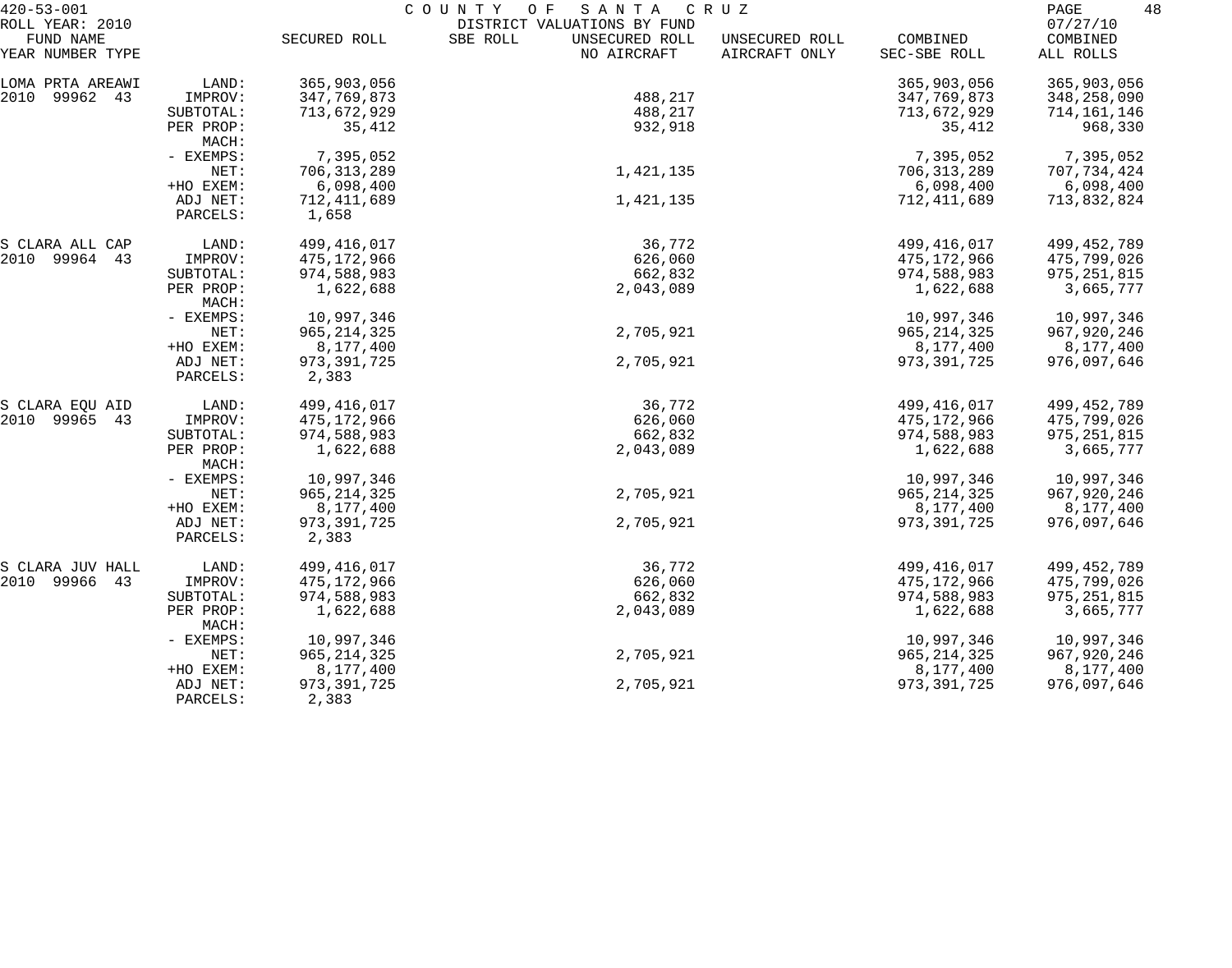| $420 - 53 - 001$ | COUNTY<br>SANTA<br>O F<br>C R U Z |              |          |                             |                |               |               |
|------------------|-----------------------------------|--------------|----------|-----------------------------|----------------|---------------|---------------|
| ROLL YEAR: 2010  |                                   |              |          | DISTRICT VALUATIONS BY FUND |                |               | 07/27/10      |
| FUND NAME        |                                   | SECURED ROLL | SBE ROLL | UNSECURED ROLL              | UNSECURED ROLL | COMBINED      | COMBINED      |
| YEAR NUMBER TYPE |                                   |              |          | NO AIRCRAFT                 | AIRCRAFT ONLY  | SEC-SBE ROLL  | ALL ROLLS     |
| LAKESIDE AREAWID | LAND:                             | 133,512,961  |          | 36,772                      |                | 133,512,961   | 133,549,733   |
| 2010 99967 43    | IMPROV:                           | 127,403,093  |          | 137,843                     |                | 127,403,093   | 127,540,936   |
|                  | SUBTOTAL:                         | 260,916,054  |          | 174,615                     |                | 260,916,054   | 261,090,669   |
|                  | PER PROP:<br>MACH:                | 1,587,276    |          | 1,110,171                   |                | 1,587,276     | 2,697,447     |
|                  | - EXEMPS:                         | 3,602,294    |          |                             |                | 3,602,294     | 3,602,294     |
|                  | NET:                              | 258,901,036  |          | 1,284,786                   |                | 258,901,036   | 260, 185, 822 |
|                  | +HO EXEM:                         | 2,079,000    |          |                             |                | 2,079,000     | 2,079,000     |
|                  | ADJ NET:                          | 260,980,036  |          | 1,284,786                   |                | 260,980,036   | 262, 264, 822 |
|                  | PARCELS:                          | 725          |          |                             |                |               |               |
| WATS RDA-CENTRAL | LAND:                             | 53,932,932   |          | 410,445                     |                | 53,932,932    | 54, 343, 377  |
| 2010 99971 43    | IMPROV:                           | 78,651,435   |          | 3,167,976                   |                | 78,651,435    | 81,819,411    |
|                  | SUBTOTAL:                         | 132,584,367  |          | 3,578,421                   |                | 132,584,367   | 136,162,788   |
|                  | PER PROP:                         | 1,590,265    |          | 3, 474, 248                 |                | 1,590,265     | 5,064,513     |
|                  | MACH:                             | 343,386      |          |                             |                | 343,386       | 343,386       |
|                  | - EXEMPS:                         | 17,276,936   |          | 41,330                      |                | 17,276,936    | 17,318,266    |
|                  | NET:                              | 117,241,082  |          | 7,011,339                   |                | 117,241,082   | 124, 252, 421 |
|                  | +HO EXEM:                         | 315,000      |          |                             |                | 315,000       | 315,000       |
|                  | ADJ NET:                          | 117,556,082  |          | 7,011,339                   |                | 117,556,082   | 124,567,421   |
|                  | PARCELS:                          | 294          |          |                             |                |               |               |
| WATS RDA-WESTSID | LAND:                             | 47,357,900   | 41,405   |                             |                | 47,399,305    | 47,399,305    |
| 2010 99972 43    | IMPROV:                           | 96,073,914   |          | 5, 113, 095                 |                | 96,073,914    | 101,187,009   |
|                  | SUBTOTAL:                         | 143,431,814  | 41,405   | 5, 113, 095                 |                | 143,473,219   | 148,586,314   |
|                  | PER PROP:                         | 28,503,916   |          | 16,996,260                  |                | 28,503,916    | 45,500,176    |
|                  | MACH:                             | 13,562,016   |          |                             |                | 13,562,016    | 13,562,016    |
|                  | - EXEMPS:                         | 3,333,010    |          |                             |                | 3,333,010     | 3,333,010     |
|                  | NET:                              | 182,164,736  | 41,405   | 22,109,355                  |                | 182, 206, 141 | 204, 315, 496 |
|                  | +HO EXEM:                         | 21,000       |          |                             |                | 21,000        | 21,000        |
|                  | ADJ NET:                          | 182,185,736  | 41,405   | 22, 109, 355                |                | 182, 227, 141 | 204, 336, 496 |
|                  | PARCELS:                          | 131          |          |                             |                |               |               |
| WATS RDA CNTL 19 | LAND:                             | 3, 274, 464  |          |                             |                | 3, 274, 464   | 3, 274, 464   |
| 2010 99973 43    | IMPROV:                           | 8,011,462    |          | 1,936                       |                | 8,011,462     | 8,013,398     |
|                  | SUBTOTAL:                         | 11,285,926   |          | 1,936                       |                | 11,285,926    | 11,287,862    |
|                  | PER PROP:<br>MACH:                | 749,858      |          | 29,283                      |                | 749,858       | 779,141       |
|                  | - EXEMPS:                         | 2,455,678    |          |                             |                | 2,455,678     | 2,455,678     |
|                  | NET:                              | 9,580,106    |          | 31,219                      |                | 9,580,106     | 9,611,325     |
|                  | +HO EXEM:                         |              |          |                             |                |               |               |
|                  | ADJ NET:                          | 9,580,106    |          | 31,219                      |                | 9,580,106     | 9,611,325     |
|                  | PARCELS:                          | 16           |          |                             |                |               |               |